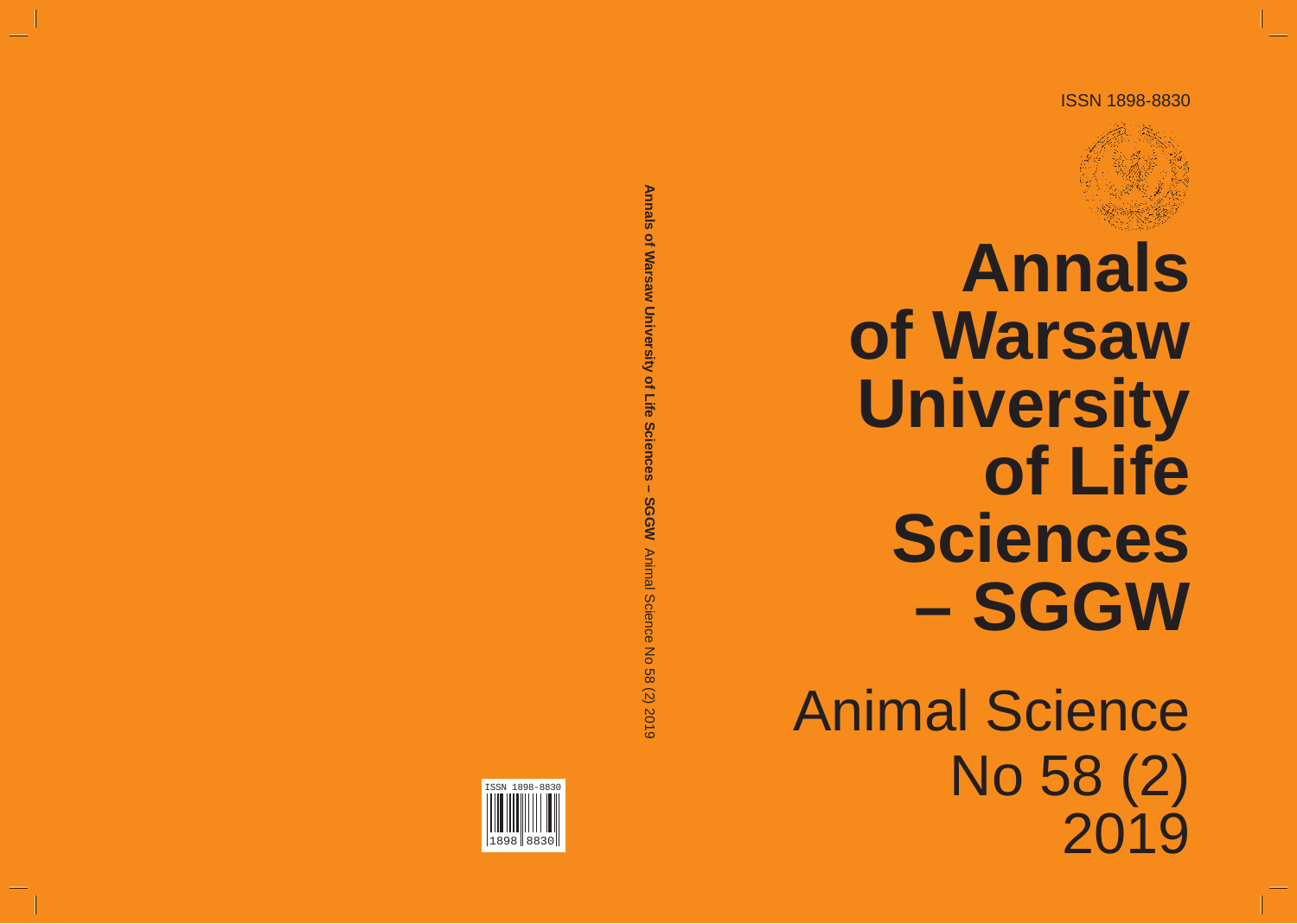Animal Science Forestry and Wood Technology Horticulture and Landscape Architecture Land Reclamation

#### **Editorial Board**

Marian Binek Katarzyna Bogacka Bogdan Brzeziecki Bogdan Klepacki Włodzimierz Kluciński Anna Kołłajtis-Dołowy Andrzej Lenart Małgorzata Łobocka Józef Mosiej Arkadiusz Orłowski Małgorzata J. Riedel Marek S. Szyndel Jacek Wilkowski Janusz Wojdalski Michał Zasada

# **Distribution**

**Annals** are distributed by the Bookshop of Warsaw University of Life Sciences Press, 166 Nowoursynowska St., Warsaw, Poland.



# WARSAW UNIVERSITY OF LIFE SCIENCES PRESS

166 Nowoursynowska St., 02-787 Warsaw Poland, tel. (48 22) 593 55 20 e-mail: wydawnictwo@sggw.pl www.wydawnictwosggw.pl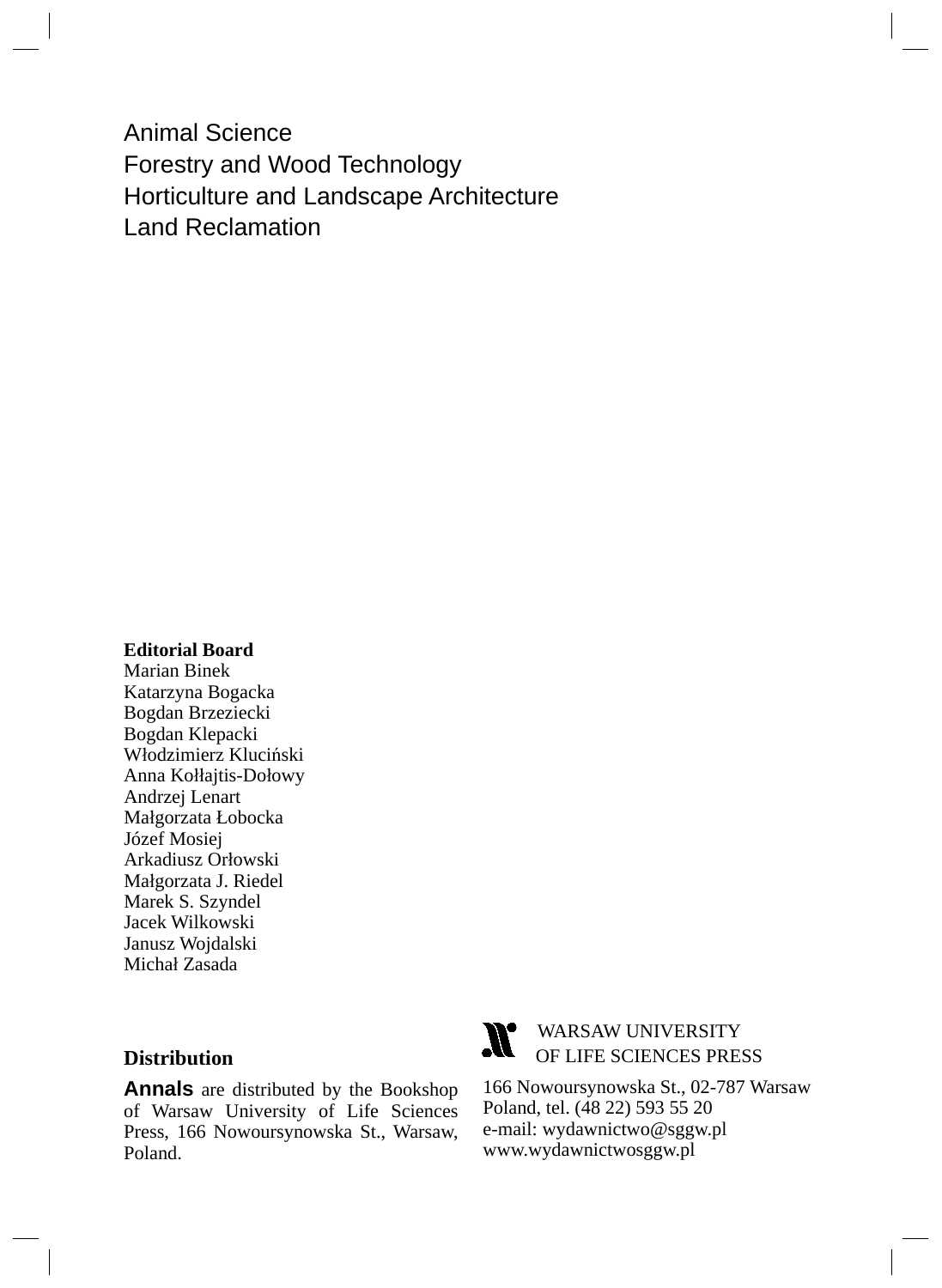# **Annals of Warsaw University of Life Sciences – SGGW**

Animal Science No 58 (2) Warsaw 2019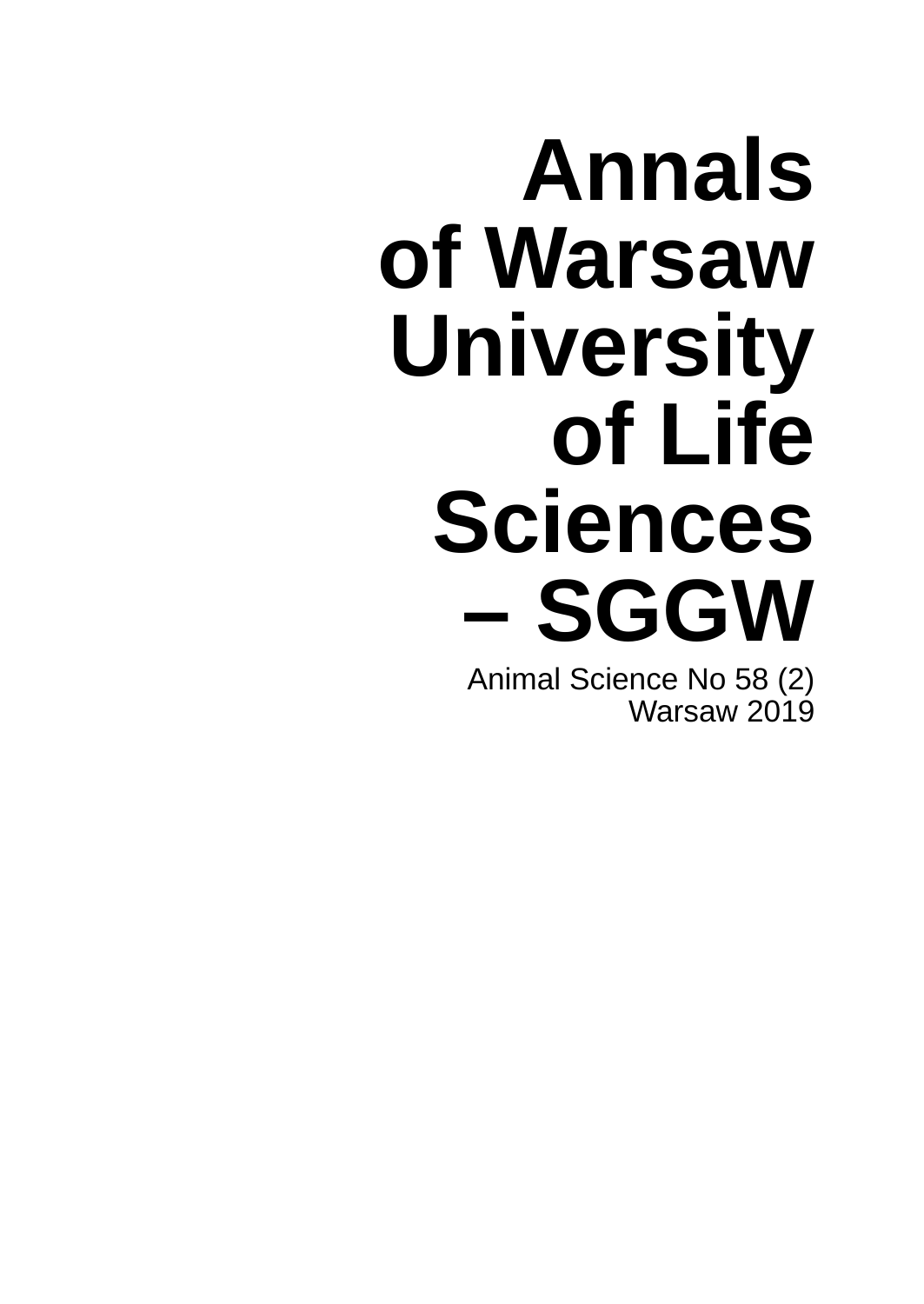#### **Contents**

BOCHENEK A., KUCZYŃSKA B. Garlic (*Allium sativum* L.) as an antibiotic alternative determining the hygienic quality of cow's milk from organic farms *105*

BOJARSKI B., JAKUBIAK M., BIEŃ M., BATORYNA M., FORMICKI G., SOCHA M., DRAG-KOZAKE., TOMBARKIEWICZ B. Assessment of gentamicin effect on oxidoreductive balance and microstructure of trunk kidney in Prussian carp (*Carassius gibelio*) *115*

DOMAŃSKI P., WIĘCEK J. Effect of housing system on fattening and slaughter results and profitability of pig fattening *125* 

FLIS M., RATAJ B. Weight of body, carcass and internal organs as well as paranephric fat index (KFI) as the individual condition indices of the brown hare (*Lepus europaeus*) in eastern Poland *133*

KONDERA E., WITESKA M., ŁUGOW-SKA K. Annual changes in hematological parameters of common carp juveniles under laboratory conditions *143* KOPAŁA E., KUŹNICKA E., BALCERAK M. Survey of consumer preferences on the bee product market. Part 1. Honey *153*

MŁYNEK K., OLER A., WALASIK K., ZIELIŃSKA K. Influence of energy level reduction in young bulls diet on meat quality *159* 

RADZIK-RANT A., RANT W., NIŻNI-KOWSKI R., ŚWIĄTEK M., SZYMAŃ-SKA Ż., ŚLĘZAK M., ORŁOWSKI E., BEDNARCZYK M., MORALES-VILAVI-CENCIO A. The effect of the brewing and milling by-products containing in the lambs diet on body weight growth, slaughter value and meat quality *169*

SZYNDLER-NĘDZA M., NOWICKI J., MAŁOPOLSKA M. The production system of high quality pork products – an example *181*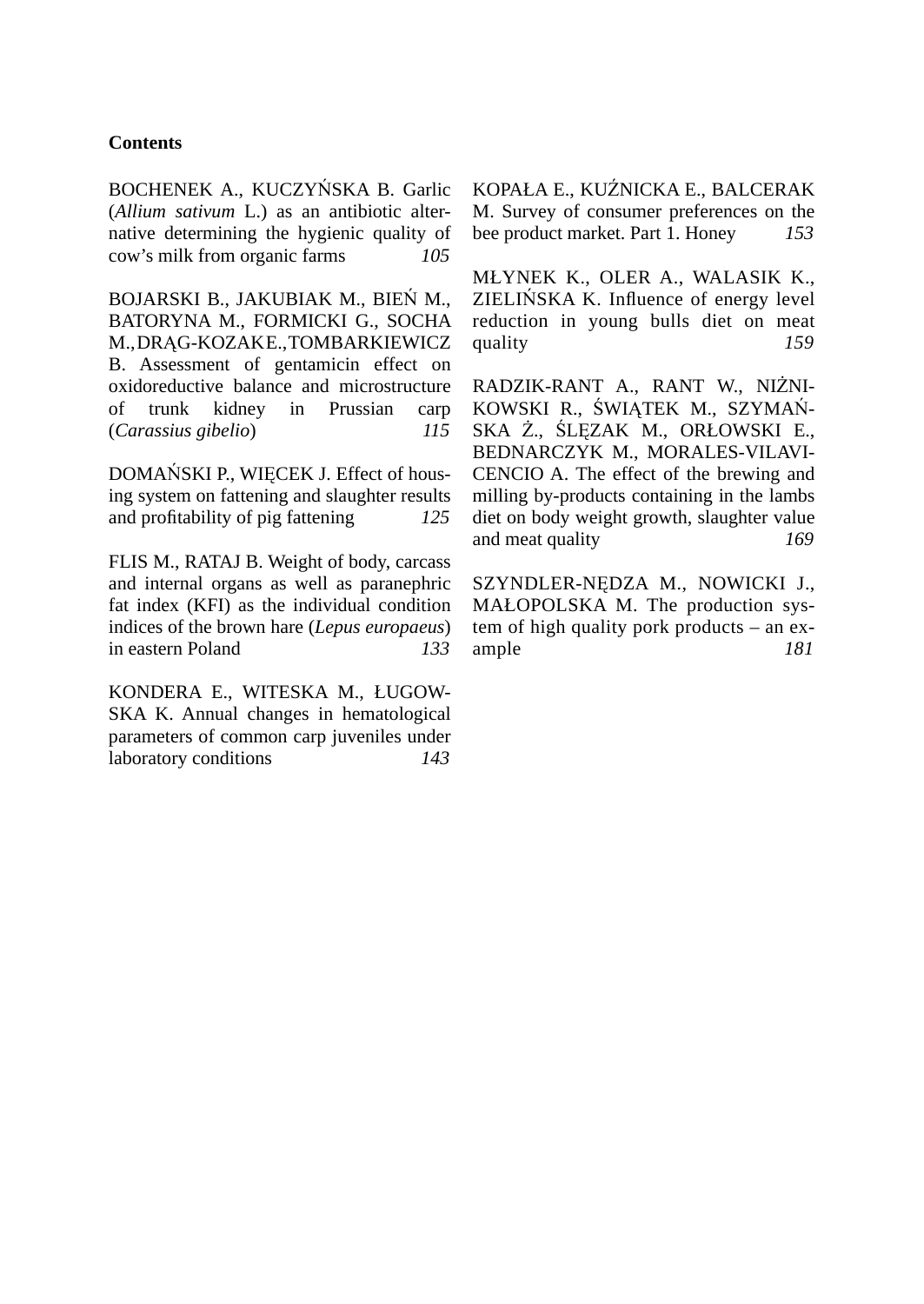#### SERIES EDITORIAL BOARD

| Editor-in-Chief                 | prof. dr hab. Anna Rekiel                                                                                                                                                                                                                                                                                                                                                                                                                                                                             |
|---------------------------------|-------------------------------------------------------------------------------------------------------------------------------------------------------------------------------------------------------------------------------------------------------------------------------------------------------------------------------------------------------------------------------------------------------------------------------------------------------------------------------------------------------|
| Animal Science series Secretary | dr Danuta Dzierżanowska-Góryń                                                                                                                                                                                                                                                                                                                                                                                                                                                                         |
| Address of Editorial Office     | Wydział Nauk o Zwierzętach SGGW<br>ul. Ciszewskiego 8, 02-786 Warszawa, Poland                                                                                                                                                                                                                                                                                                                                                                                                                        |
| <b>EDITORS</b>                  | prof. dr hab. Wanda Olech – statistics editor<br>Natalia Filipczak – English language consultant<br>Agata Cienkusz – Polish language consultant                                                                                                                                                                                                                                                                                                                                                       |
| <b>THEME EDITORS</b>            | dr hab. Elżbieta Michalska – genetics and animal breeding<br>dr hab. Grzegorz Lesiński – biology and ecology<br>dr hab. Iwona Kosieradzka – animal nutrition and feedstuffs<br>dr hab. Tadeusz Kaleta – behaviour and welfare of animal<br>prof. dr hab. Ewa Sawosz – biological engineering of animal<br>dr hab. Ewa Skibniewska – welfare of animal<br>dr hab. Justyna Więcek – animal husbandry and production technology<br>dr hab. Robert Głogowski – animal husbandry and production technology |
| <b>SERIES EDITOR</b>            | Anna Rekiel                                                                                                                                                                                                                                                                                                                                                                                                                                                                                           |

#### SERIES EDITORIAL ADVISORY COUNCIL

Prof. DSc. Andrzej Chwalibóg (Denmark) Prof. DSc. Konrad Dąbrowski (USA) Prof. DSc. Ondrey Debréceni (Slovakia) Prof. Ewgienij Dobruk (Belarus) Prof. dr hab. Robert J. Eckert (Poland) Prof. Dr Sophie Ermidou-Pollet (Greece) Prof. dr hab. Grażyna Garbaczewska (Poland) Prof. DSc. Luis L. Gosálvez (Spain) Prof. DSc. Adrian Harrison (Denmark)

Prof. dr hab. Jarosław O. Horbańczuk (Poland) Prof. Dr Drago Kompan (Slovenia) Prof. Dr Sándor Kukovics (Hungary) Prof. Dr Stoycho Metodiev (Bulgarian) Prof. DSc. Francois K. Siebrits (RSA) Prof. dr hab. Jacek Skomiał (Poland) Dr hab. Arkadiusz Terman (Poland) Prof. dr hab. Romuald Zabielski (Poland)

The Editorial Board (Office) of "Annals of Warsaw University of Life Sciences - SGGW. Animal Science" informs that the printed version of the journal is the original version.

Redakcja "Annals of Warsaw University of Life Sciences – SGGW. Animal Science" informuje, że wersja drukowana czasopisma jest wersją pierwotną (referencyjną).

Covered in: AGRO, Index Copernicus (2014 – 83.35; 2015 – 78.24; 2016 – 68.27; 2017 – 91.53), CAB Direct, CEON, ARIANTA, ePNP, PBN, POL-INDEX, POLON Bazy: AGRO, Index Copernicus (2014 – 83,35; 2015 – 78,24; 2016 – 68,27; 2017 – 91,53), CAB Direct, CEON – Biblioteka Nauki, ARIANTA, e-Publikacje Nauki Polskiej, PBN, POL-INDEX, POLON



ISSN 1898-8830

EDITORIAL STAFF Elżbieta Wojnarowska 71-062 Szczecin

Dominika Cichocka PRINT: ZAPOL sp.j., al. Piastów 42,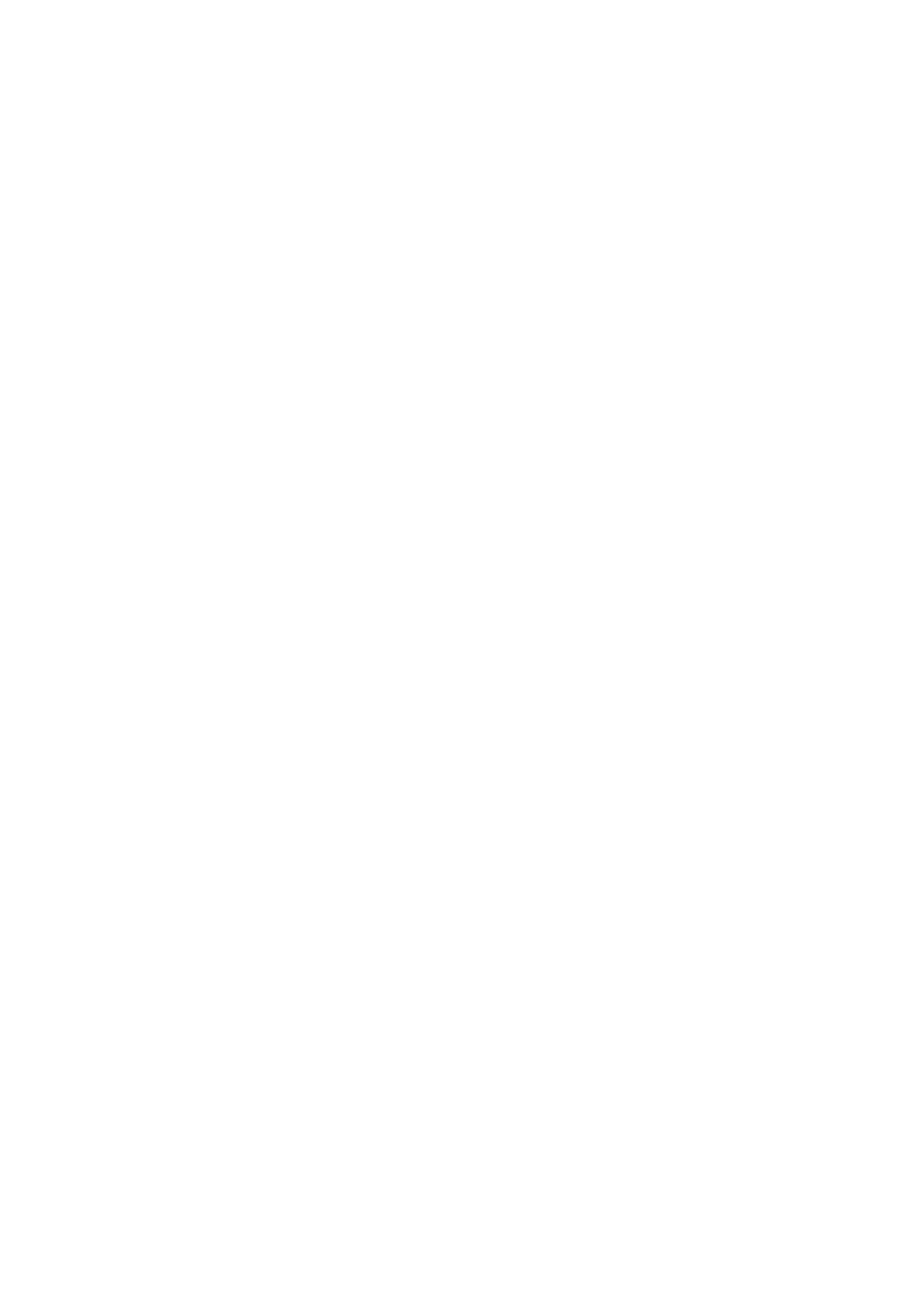Annals of Warsaw University of Life Sciences – SGGW Animal Science No 58 (2), 2019: 105–113 (Ann. Warsaw Univ. of Life Sci. – SGGW, Anim. Sci. 58 (2), 2019) DOI 10.22630/AAS.2019.58.2.11

# **Garlic (***Allium sativum* **L.) as an antibiotic alternative determining the hygienic quality of cow's milk from organic farms**

ALEKSANDRA BOCHENEK, BEATA KUCZYŃSKA Faculty of Animal Science, Warsaw University of Life Sciences – SGGW

**Abstract:** *Garlic (*Allium sativum *L.) as an antibiotic alternative determining the hygienic quality of cow's milk from organic farms.* The purpose of this study was to determine the efficacy of cow's diet supplementation with a garlic as an antibiotic alternative in the prevention and treatment of subclinical mastitis. The study was conducted on an organic farm located in the Natura 2000 area in the Narew river valley. The major criterions of choosing organic farm to the experiment were as follows: possession a herd of Black and White Polish Holstein-Friesian cows (numbering more than 30 cows) with diagnosed subclinical mastitis and holding a certificate for ecological production and compliance with organic farming standards. The study involved 7 cows diagnosed with subclinical mastitis, whose diet was supplemented with a garlic in a dose of 5 g/per capita/per day. The supplement was administered every day at the same time (in the evening), for 21 days individually into each animal's feeder. The hygienic status of milk samples, measured based on the somatic cells count (SCC) and colony forming units (CFU), was investigated as an indicator of the subclinical mastitis (initial level is a diagnosis). The dietary inclusion of garlic has improved each of the above-mentioned traits during supplementation, without compromising milk production and technological quality. After 21 days of supplementation, the SCC and CFU decreased by about 60%. The study needs to be repeated, taking into account the greater number of cows.

*Key words*: garlic, subclinical *mastitis*, somatic cell count, colony-forming unit, organic farming, cow

#### INTRODUCTION

Organic farming is an alternative to the traditional farming and aims to manufacture food and products of animal origin using natural and traditional methods, excluding the use of synthetic fertilizers and plant protection agents, antibiotics, hormones, growth stimulators, and genetically modified organisms. In such an environment, all cow health interventions should be undertaken with regard to the prevention and without using allopathic medicines and antibiotics. Phytobiotics and plant extracts, homeopathic preparations, and microelements are recommended as therapeutics in morbidity prevention (Amber et al. 2018, Kuczyńska et al. 2018).

In the case of life-threatening or painrelieving symptoms, allopathic medicines (under supervision of a veterinarian) are allowed, providing the required waiting time – doubled taking specific medicines or standing for at least 48 hours, unless otherwise specified. With the exception of vaccinations, elimination of parasites, and obligatory elimination of diseases, the animals treated with the allopathic medicines twice or more times a year, will have to be included into the conversion program for at least 6 months.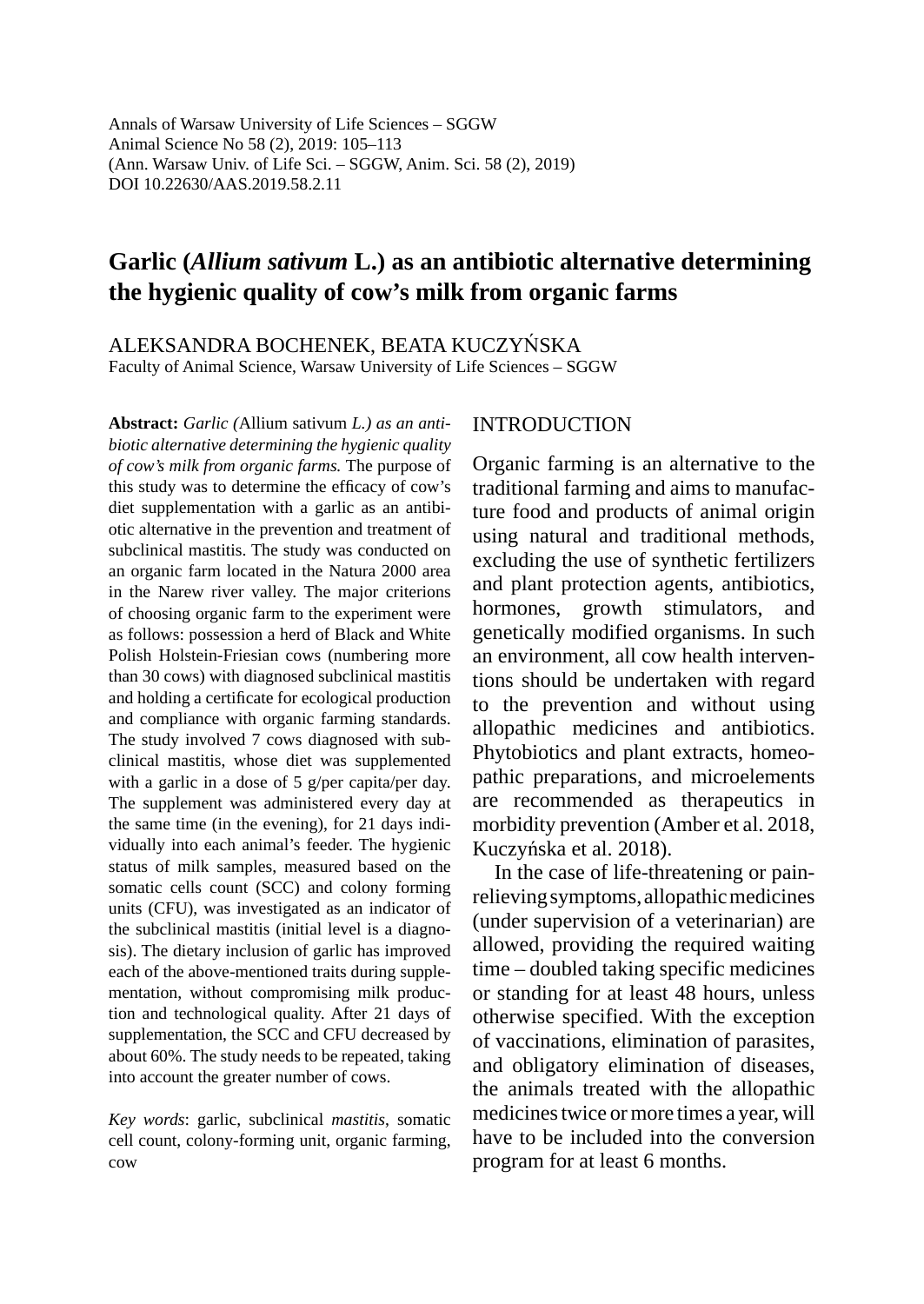*Mastitis* is one of the main causes of decreased milk production among metabolic and reproductive disorders. Its etiological factors include about 150 species of microorganisms, the key ones including: *Streptococcus agalactiae, Str. uberis, Str. dysgalactiae, Staphylococcus aureus, Escherichia coli, Mycobacterium bovis,* and *Aspergillus sp.* At conventional farms, mastitis is treated with allopathic medicines in about two weeks. Subclinical mastitis usually afflicts 20–70% of the herd, showing no clinical nor milk composition changes (except for the somatic cell count). At certified organic farms, herds affected by the subclinical mastitis may be subject to the alternative treatment based on the usage of phytobiotics. Phytobiotics are plant-derived preparations obtained from herbs that contain biologicallyactive secondary metabolites. The form of herb application depends on the species of animal, the production group, the management system, and, potentially, on the type and form of the food. Most studies on the use of plant-derived materials in mastitis have been conducted in developing countries and examined traditional medical practices as part of a very extensive and low input production. According to Cheng et al. (2014), alternatives to antibiotics should exhibit specific properties regarding animals (non-toxicity or no side effects, easiness of elimination from the body, stability in feed and in the gastrointestinal tract) and microorganisms (the ability to kill or inhibit the growth of pathogenic bacteria, not causing resistance to bacteria or destroying intestinal microflora), and additionally should not affect the natural environment (should be easily degradable). Phytobiotics, including garlic, are valuable therapeutic products greatly appreciated by the organic agriculture as an alternative to prohibited antibiotics due to their potential medical and therapeutic applications.

Sustainable agriculture is one of the forms of organic production having the least negative impact on the natural environment. For instance products containing capsules with garlic oil (combined with cinnamaldehyde) have been shown to modulate rumen fermentation (in vitro), and thus inhibit methane production (Blanch et al. 2016). In turn, Gülzari et al. (2018) study results showed that greenhouse gases emission fell by 3.7% by reducing SCC level from 8.0 to  $0.50 \times 10^5$  ml<sup>-1</sup>. Hashemzadeh-Cigari et al. (2014) have showed improved feed intake, performance, udder health, ruminal fermentation, and plasma metabolites in cows with moderate or high SCC in the milk due to their diet supplementation with a phytobiotics-rich herbal mixture. In turn, an experiment performed by Pasca et al. (2017) to test the inhibitory effect of phytobiotics obtained from several plant species has shown a stronger antimicrobial activity of the coupled use of the phytobiotics compared to the individual application of each plant-based products. In the literature available, not many researchers deal with the influence of garlic on mastitis prevention, especially at organic farms. Caribu et al. (2016) demonstrated that the supplementation of dairy cows diet with a garlic combined with organic minerals (Se, Cr, Zn) increased milk production from 12.9 to 20.1 kg and was ensured optimal milk production activity, as demonstrated SCC reduction in milk by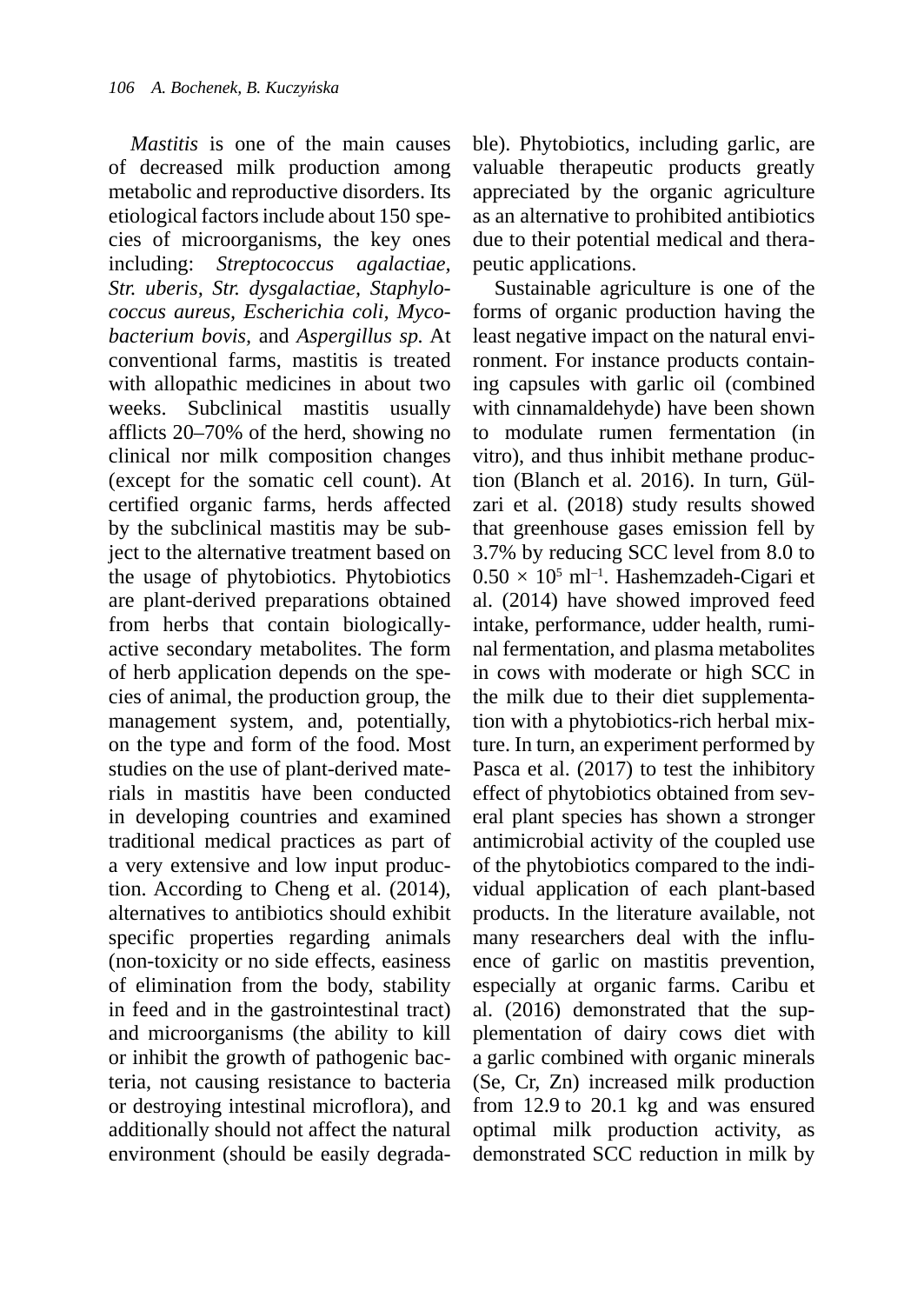41.09% (from  $3.48 \times 10^5$  ml<sup>-1</sup> to 2.05  $\times$  $\times$  10<sup>5</sup> ml<sup>-1</sup>). A possible threat of garlic passing into milk and dairy products was the subject of research conducted by Rossi et al. (2018) study. The garliclike aroma, taste, and flavor of milk and cheese were significantly influenced by experimental treatments, in particular by the highest dose of garlic cloves. In addition, these authors found close exponential relationships between milk and cheese for garlic-like aroma  $(R^2 = 0.87)$ and garlic-like flavor  $(R^2 = 0.79)$  as a result of adding 400 g/day of garlic to the feed of lactating dairy cows. Garlic has various properties, including anti-fungal, antimicrobial, antiviral, anti-inflammatory, hepatoprotective, anti-carcinogenic, and immuno-stimulating in cow's nutrition. The above-mentioned properties of garlic are ascribed to its allicin. Allicin (diallylthiosulfinate) is a defence molecule from garlic (*Allium sativum* L.) with a broad range of biological activities. Allicin is produced upon tissue damage from the non-proteinogenic amino acid alliin (S-allylcysteine sulfoxide) in a reaction that is catalyzed by the enzyme alliinase (Borlinghaus et al. 2014).This chemical compound can also inhibit cell proliferation and induce apoptosis of tumor cells (in mammalian cell lines). Li et al. (2015) showed that a fresh garlic extract may increase the sensitivity of antibiotic-resistant strains to certain antibiotics in vitro. Similar results were obtained by Sheppard et al. (2018) and Najafi et al. (2016) where allicin-inspired pyridyl disulfides were demonstrated to be efficient agents against multidrugresistant *Staphylococcus aureus* (MRSA). The findings reported by Gholipour et al. (2018) have demonstrated that the addition of garlic powder the feed mixture of growing calves may be an effective substitute for commonly sued ionophore antibiotics, like e.g. monensin, and that it contributes to the increased nutrient digestibility, growth performance, and improvement of blood markers being indicative of their health status. A recent review by Mushtaq et al. (2018) addressing the plant treatment of bovine *mastitis,*  has provided examples of the administration of numerous herbs, however it did not mention the use of garlic.

The aim of the current research was to determine the effects of a specially designed garlic on the hygienic quality of organic cows in the summer feeding season.

It was assumed that the dietary inclusion of garlic would improve the hygienic quality of milk of cows from organic production with diagnosed subclinical mastitis.

#### MATERIALS AND METHODS

#### **Animals**

The experiment was conducted at an organic farm located in the Natura 2000 area in the Narew river valley. The major criterions of choosing organic farm to the experiment were as follows: possession a herd of Black and White Polish Holstein-Friesian cows (numbering more than 30 cows) with diagnosed subclinical mastitis and holding a certificate for ecological production and compliance with organic farming standards. The study involved 7 cows diagnosed with subclinical *mastitis*.

Cows were housed in tie-stalls, bedded with softwood shavings on rubber mats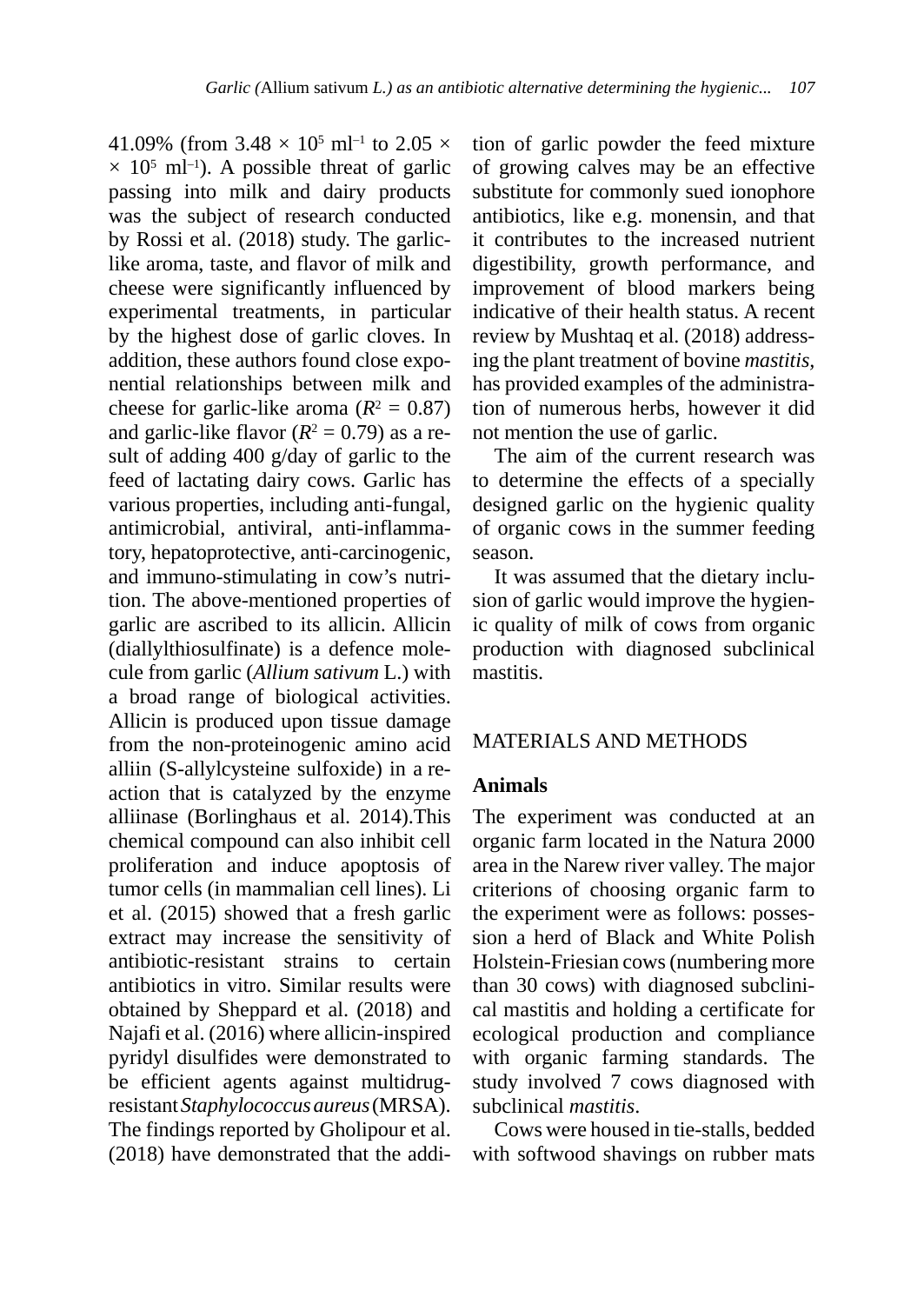and provided free access to water. All cows grazed on the same pasture (*ad libitum*) and were fed the same concentrate (1 kg). Differences in treatment were achieved by weighing 5 g of the garlic before feeding and its administration with the feed mixture to individual cows. The chemical composition and nutritional value of feed mixtures presented Table 1.

Sciences (WULS), they were analyzed for the somatic cell count and colony forming units. Cytological quality was determined using Somacount 150. In turn, WASP equipment (Whitley Automated Spiral Plate) was used to distribute microbiological cultures on Petri dishes. The level of CFU was established using Counter mat Flash equipped with a video camera and a special application.

| Treatment                                                            | Crude<br>Ash | Crude<br>protein | Fat<br>ether<br>extract | Crude<br>fiber | <b>NDF</b> | ADF   | UFL  | <b>PDIN</b> | <b>PDIE</b> |
|----------------------------------------------------------------------|--------------|------------------|-------------------------|----------------|------------|-------|------|-------------|-------------|
| Pasture<br>ad libitum                                                | 8.62         | 17.41            | 3.99                    | 26.1           | 48.72      | 30.16 | 0.85 | 102.52      | 83.24       |
| Feed mixture +<br>concentrate $(1 \text{ kg}) +$<br>$+$ garlic (5 g) | 2.26         | 13.87            | 2.17                    | 6.28           | 38.12      | 24.55 | 1.06 | 74.95       | 97.85       |

TABLE 1. Chemical composition (% of DM) and nutritional value of feed mixtures ( $g/kg$ )

DM – dry matter; NDF – Neutral-detergent fiber; ADF – Acid-detergent fiber; UFL – Feed Unit for milk production, PDIN **–** protein digested in the small intestine when rumen-fermentable nitrogen is limiting**;** PDIE **–** protein digestedin the small intestine when rumen-fermentable energy is limiting.

The cows were fed at 6 PM, and the garlic was administered in the same proportions to the individual feed ratios at 5 g/per capita/per day.

#### **Measurements and analytical methods**

The samples (50 ml) were collected during evening milking, placed in sterile plastic bottles, and transported at a temperature of 4°C. The hygienic status of milk samples collected during milking in the summer feeding season was determined based on the somatic cell count and colony forming units as indicators of the individuals with the subclinical *mastitis* phase. Once delivered to the Cattle Breeding Division Milk Testing Laboratory of Warsaw University of Life

The following culture media were used for the microbiological analysis of milk samples: bacteriological agar 2%; Uri-color chromogenic medium for the selection of indole (+) *E*. *coli*; KESC group bacteria, *Enterococcus*, *Proteus vulgaris* and *Staph. Aureus*; TBX (Tryptone Bile X-glucuronide) medium for selective proliferation of *E*. *coli* beta glucuronidase (+) (Bio Corp Company).

Feeding experiment was dived into two phases: initial (lasting 7 days, with an incrementally introduced dose of garlic) and final (lasting 21 days, during which each cow received supplements mixed with the concentrate (500 g). Milk samples were collected four times during the supplementation period – on day 7, 14, and 21 of supplementation,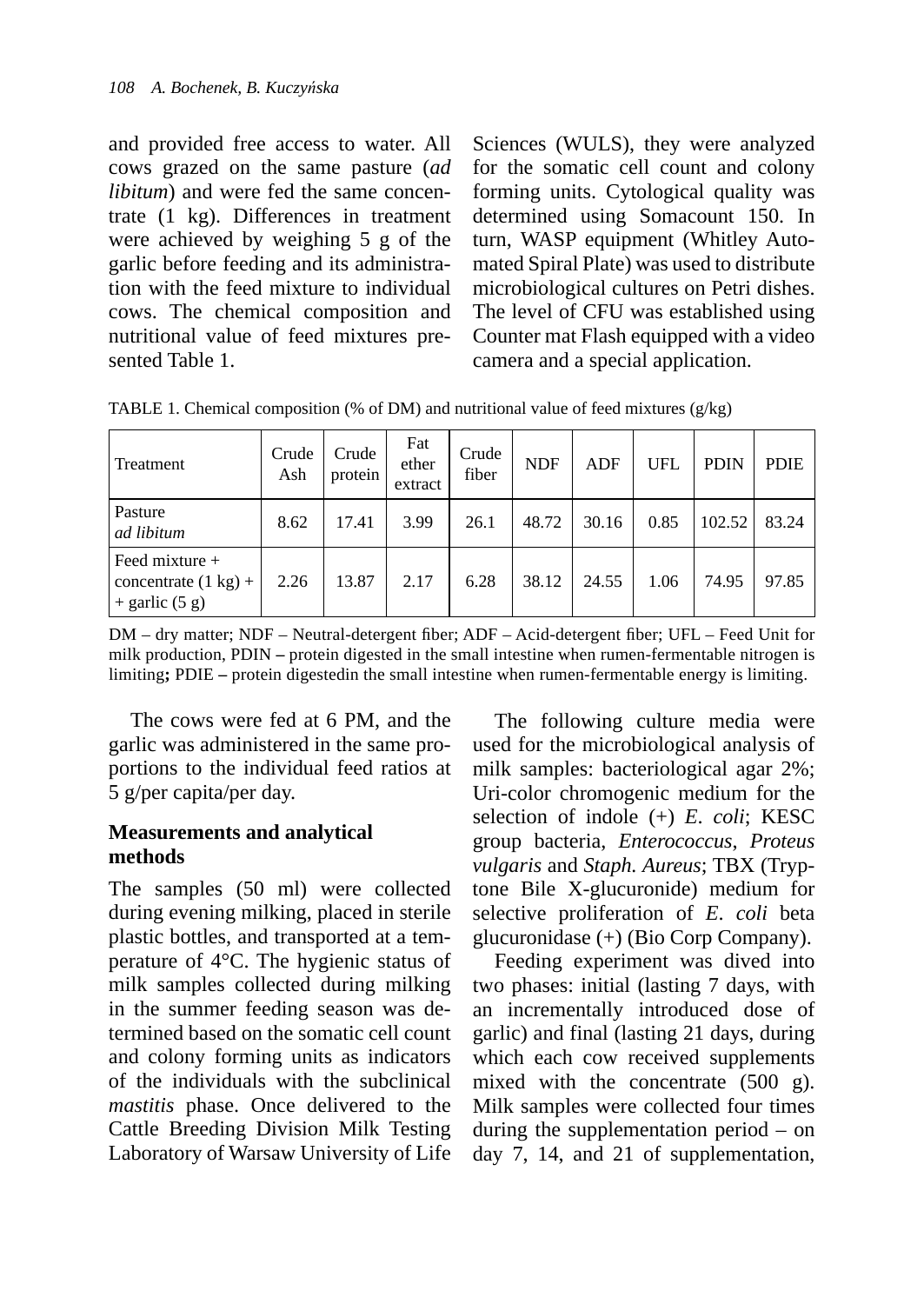and a control sample was collected as well (start of experience).

The obtained data were analyzed statistically using analysis of variance and Tukey post-hoc test using SPSS 23.0 software.

#### RESULTS AND DISSCUSION

The reported study has shown a positive effect of the dietary inclusion of the garlic on both the cytological and microbiological quality of milk from cows with subclinical *mastitis*. A significant decrease in the number of somatic cells was observed in all samples during the supplementation period. However, SCC levels varied among individual samples collected in the following days after the experiment had been completed (Table 2). The number of colony forming units showed a downtrend from the demonstrated level of over 100 thous./ml to the value of several tens of thousands (Table 3). In addition, a strong correlation  $(P \leq 0.01)$  was observed between SCC and CFU with a correlation coefficient accounting for  $R^2 = 0.763$ .

The score of somatic cells reflects the status of health of the milk udder and their elevated level (over 100–200 thous./ml) indicates inflammation of this gland caused by infections. The increase in the score of somatic cells is an immune response to the presence of microbes and their metabolites. In milk from healthy udder, 75% of somatic cells are epithelial cells. In contrast, from pieces with a diseased mammary gland, their share decreases from 20 to 30% in advantage of leukocytes. In turn, the content of bacteria in milk depends on the degree of mastitis in infectious germs as well as the hygiene of milking and the conditions under which milk is stored. Pathogenic agents that cause mastitis

| TABLE 2. The influence of garlic supplementation on the cytological quality of milk |  |  |  |  |  |  |
|-------------------------------------------------------------------------------------|--|--|--|--|--|--|
|                                                                                     |  |  |  |  |  |  |
|                                                                                     |  |  |  |  |  |  |
|                                                                                     |  |  |  |  |  |  |

| Times of experiment                   | SCC                    | SЕ    |
|---------------------------------------|------------------------|-------|
| start of experience – control samples | $477.57$ <sup>ab</sup> | 47.94 |
| 7th day of supplementation            | 418.14                 | 84.22 |
| 14th day of supplementation           | $237.43^a$             | 92.98 |
| 21st day of supplementation           | 218.00 <sup>b</sup>    | 70.61 |

Means in the same rows marked with the same letters differ significantly at: a, a  $P \le 0.05$ ;  $SCC$  – mean of somatic cell count (thous./ml);  $SE$  – standard error;  $N = 7$  of each group.

TABLE 3. The influence of garlic supplementation on the microbiological quality of milk

| Times of experiment                   | <b>CFU</b>           | SЕ    |
|---------------------------------------|----------------------|-------|
| start of experience – control samples | 174.29AB             | 15.28 |
| 7th day of supplementation            | 132.94 <sup>cd</sup> | 45.49 |
| 14th day of supplementation           | 51.57 <sup>Ac</sup>  | 20.43 |
| 21st day of supplementation           | 41 17 <sup>Bd</sup>  | 10.65 |

Means in the same rows marked with the same letters differ significantly at: A, A P  $\leq$  0.01; c, c P  $\leq$  0.05  $CFU$  – mean of colony forming units (thous./ml);  $SE$  – standard error;  $N = 7$  of each group.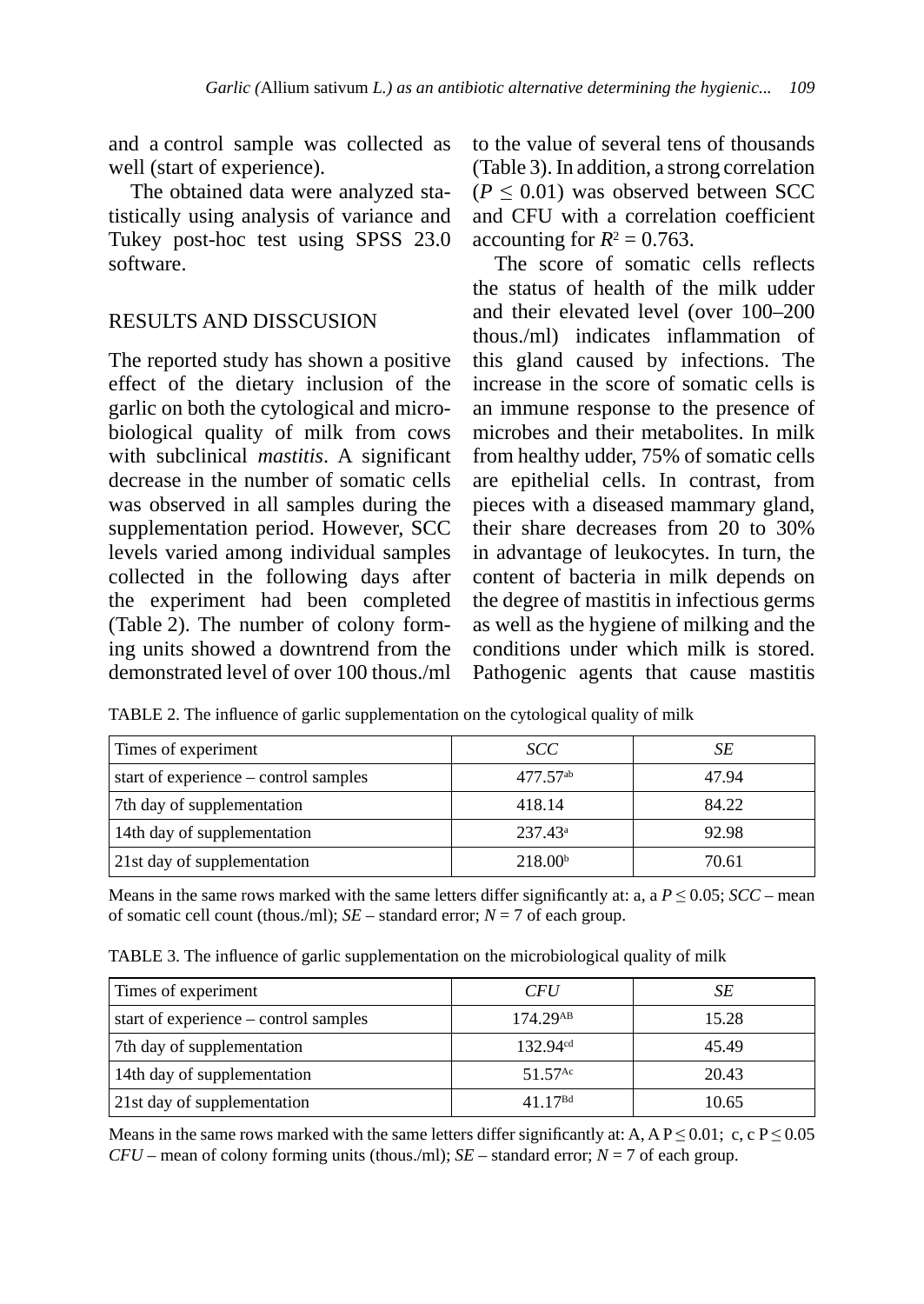can be divided into two groups: major and minor pathogenes. The first group (major pathogenes) includes *Streptococcus agalactie*, *Streptococcus dysgalactie*, *Streptococcus uberis*, *Staphylococcus aureus*, *Actinomyces pyogenes*, *Escherichia coli* and *Mycoplasma bovis*. The other (minor pathogenes) include coagulase negative *staphylococci* (CNS) and *Corynobacterium bovis*. Infections caused by the first group of pathogenic bacteria, including i.a. *Staphylococcus aureus*, *Streptococcus agalactiae*, *Streptococcus uberis*, and *Streptococcus dysgalactiae*, increase the SCC. Another type of udder inflammation induced by the second group of pathogenic bacteria, including i.a. *Corynebacterium bovis* and coagulase-negative staphylococci, results in a slight increase of SCC. In the present study, 10 different microorganisms were isolated from milk samples and identified. The most abundant pathogens causing subclinical *mastitis* were the catalase-negative bacteria: *Streptococcus*, *Enterococcus*, and *Clostridium,*  that were responsible for 75–95% of the infections. *Staphylococcus aureus*  was isolated from 5.2% to 25.0% of the samples, however it was not found as a single species but in a mixed flora. The inflammations caused by *E. coli* and *Klebsiella* were more likely due to the summer season characterized by high outdoor temperatures reaching 40°C.

A study conducted by Mussarat et al. (2014) on a traditional medicinal plant used in the treatment of mastitis in the Indus River region has shown the efficacy of 150 g of garlic bulbs ground and mixed with butter in 7-day recovery or an alternative dose of 1–2 glasses of garlic, resulting in a 10-day recovery, both administrated orally. A similar experiment was carried out by Amber et al. (2018) in the northwest Pakistan and has demonstrated that a dose of 100 g of a garlic mixture caused a 7-day recovery from mastitis in cows, buffalos, sheep, and goats. In turn, Gull et al. (2012) determined the inhibitory effect of *Allium sativum* and *Zingiber officinale* extracts on clinically-relevant drugresistant pathogenic bacteria, including *S. typhi*, *Shigella*, *P. aeruginosa*, *E. coli*, *B. subtillus*, *S. aureus*, *S. epidermidis*, and *K. pneumoniae*. These authors used 6 types of extracts, each prepared from 10 g of garlic powder or ginger, dissolved in 100 ml of distilled water, ethanol or methanol, separately. The highest antibacterial activity of the plant extracts, measured as a diameter (mm) of the inhibition zone, against most of the strains (except for *E. coli* and *E. shigella*), was observed for the garlic aqueous extract.

Grzesiak et al. (2018) conducted a study to determine the effect of essential oils obtained from various herbs, including *Thymus vulgaris* L*.*, *Origanum vulgare* L*.*, *Origanum majerana* L*.*, *Mentha × piperita* L*.*, and *Allium ursinum* L*.* against *Prototheca zopfii* strains responsible for udder inflammation. Results of the determination of the minimum inhibitory concentration (MIC) have shown the *P. zopfii* strains to be resistant to wild garlic essential oil.

The garlic extract not only prevents the *mastitis,* but also improves the quality of milk. Pinilla et al. (2017) have observed that use of garlic extract in a concentration of 5% (both free and encapsulated) reduced the viable cell count of four strains of *Listeria spp.* by 4 log cycles (within 10 h). Montironi et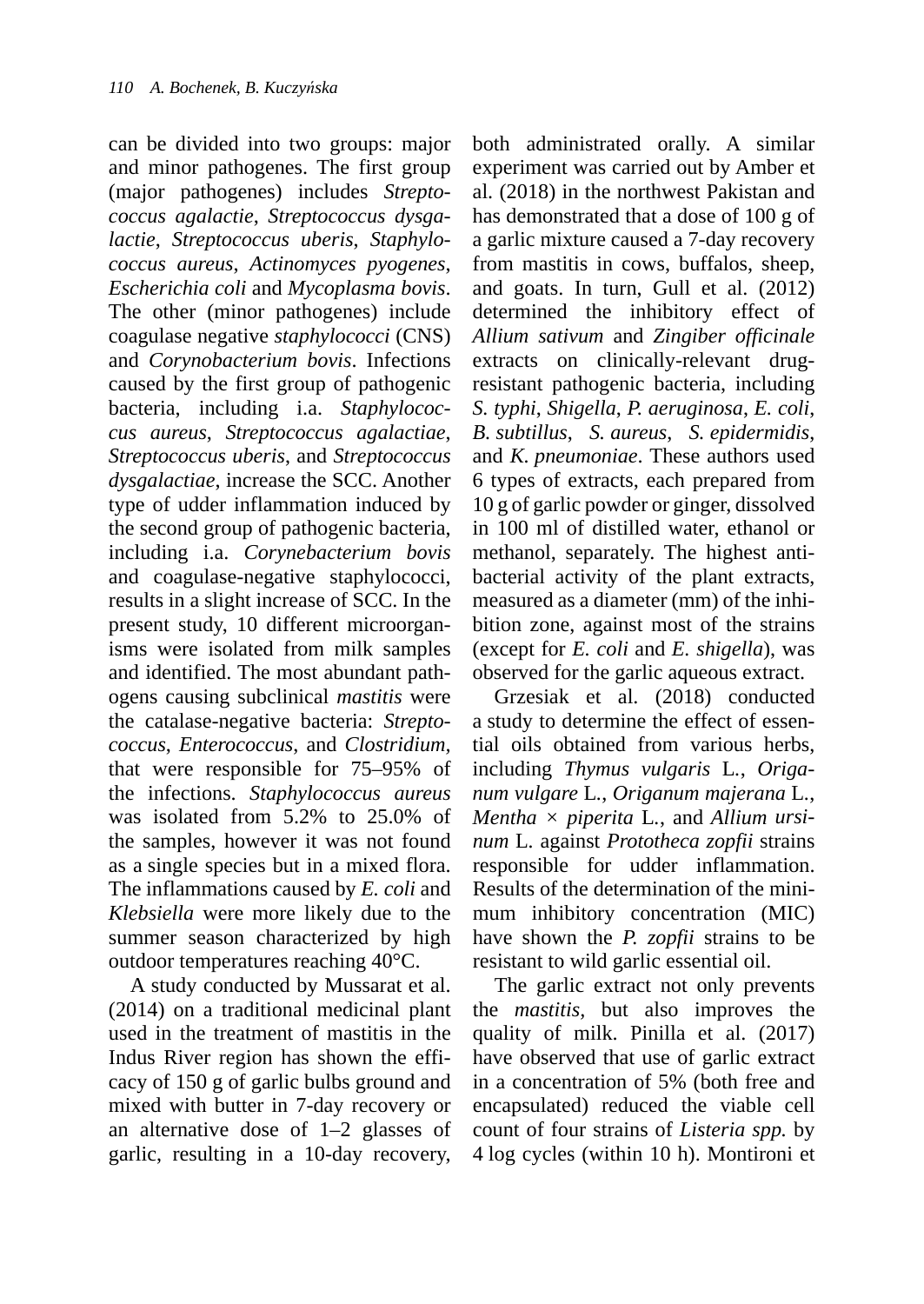al. (2016) have demonstrated that both *M. verticillata* essential oil and the addition of limonene ensured the antimicrobial efficacy against *S. uberis* strains. The minimum inhibitory concentration (MIC) values determined for the essential oil were in the range from 14.3 to 114.5 mg/ml and these assayed for the limonene ranged from 3.3 to 52.5 mg/ml. The minimum bactericidal concentration (MBC) was between 114.5 and 229.0 mg/ml for *M. verticillata*, and from 3.3 to 52.5 mg/ml for limonene. Additionally Kuczyńska et al. (2015) found the highest concentration of β-carotene (0.450 mg/l) in milk of cows with the highest level of SCC, and believe milk SCC varies significantly with the concentration of β-carotene in cow's milk.

# **CONCLUSIONS**

Based on study results presented above, it can be concluded that supplementing diets of cows maintained at certificated farms with phytobiotics, including e.g. a garlic extract (*Allium sativum* L.), at only up to 5 g/cow/day from day 1 to day 70 since diagnosis of the subclinical mastitis may improve cows' health and hygienic quality of their milk. Study results have shown a 60% decrease in both SCC and CFU. Moreover, a tendency for the improving hygienic status of milk can be observed after discontinuation of the supplementation. The garlic extract is a completely safe phytobiological supplement and its hypothetical, accidental overdose may in the worst case cause a temporary reduction in feed intake. However, the study needs to be repeated, taking into account the greater number of cows.

#### **Acknowledgements**

Research was realized within the project "Research on novel methods of reducing the occurrence of diseases and parasites of farm animals in the conditions of organic production" according to the agreement no. HOR.re.027.6.2017 financed by the Polish Agriculture Ministry.

#### REFERENCES

- AMBER R., ADNAN M. TARIQ A., KHAN S.N., MUSSARAT S., HASHEM A., AL-HUQAIL A.A., AL-ARJANI A-B.F., ABD-ALLAH E.F. 2018: Antibacterial activity of selected medicinal plants of northwest Pakistan traditionally used against mastitis in livestock. Saudi J. Biol. Sci. 25 (1): 154–161.
- BLANCH M., CARRO M.D., RANILLA M.J., VISO A., VAZQUEZ-ANON M., BACH A. 2016. Influence of a mixture of cinnamaldehyde and garlic oil on rumen fermentation, feeding behaviour and performance of lactating dairy cows. Anim. Feed Sci. Technol. 219: 313–323.
- BORLINGHAUS J., ALBRECHT F., GRUH-LKE M.C. H., NWACHUKWU I.D., SLU-SARENKO A.J. 2014: Allicin: Chemistry and Biological Properties. Molecules 19 (8): 12591–12618.
- CARIBU H.P., SUWARNO, SUSANTO A., JAYANEGARA A. 2016: Effect of garlic extract and organic mineral supplementation on feed intake digestibility and milk yield of lactating dairy cows. Asian J. Anim. Sci. 10: 213–218.
- CHENG G., HAO H., XIE S., WANG X. DAI M., HUANG L., YUAN Z. 2014: Antibiotic alternatives: the substitution of antibiotics in animal husbandry? Front Microbiol. 5: 217. DOI: 10.3389/fmicb.2014.00217
- GHOLIPOUR A., FOROOZANDEH SHAH-RAKI A.D., TABEIDIAN S.A., NASROL-LAHI S.M., YANG W.Z. 2018: The effects of increasing garlic powder and monensin supplementation on feed intake, nutrient digestibility, growth performance and blood parameters of growing calves. J. Anim. Physiol. Anim. Nutr. (Berl). 100 (4): 623–628.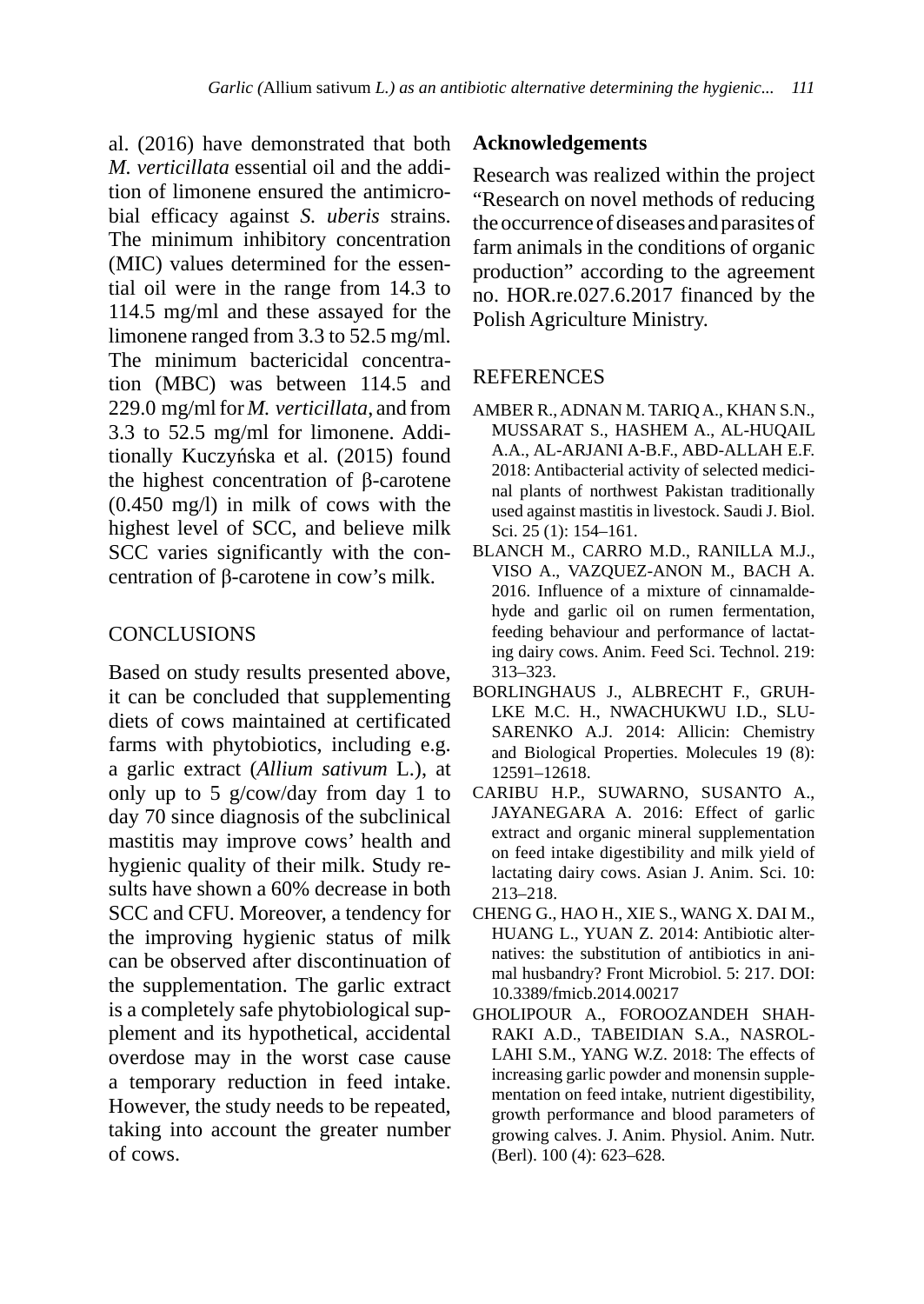- GRZESIAK B., KOŁODZIEJ B., GŁOWAC-KA A., KRUKOWSKI H. 2018: The effect of some natural essential oils against bovine mastitis caused by *Prototheca zopfii* isolates in vitro. Mycopathologia1 83 (3): 541–550.
- GÜLZARI Ö.Ş., AHMADI V.B., STOTT A.W. 2018: Impact of subclinical mastitis on greenhouse gas emissions intensity and profitability of dairy cows in Norway. Prev. Vet. Med. 1 (150): 19–29.
- GULL I., SAEED M., SHAUKAT H., ASLAM S.M., SAMRA Z.S., ATHAR A.M. 2012: Inhibitory effect of *Allium sativum* and Zingiber officinale extracts on clinically important drug resistant pathogenic bacteria Ann. Clin. Microbiol. Antimicrob. DOI.10.1186/1476-0711-11-8
- HASHEMZADEH-CIGARI F., KHORVASH M., GHORBANI G.R., KADIVAR M., RIASI A., ZEBELI Q. 2014: Effects of supplementation with a phytobiotics-rich herbal mixture on performance, udder health, and metabolic status of Holstein cows with various levels of milk somatic cell counts. J. Dairy Sci. 97: 7487–7497.
- LI G., MA X., DENG L., ZHAO X., WEI Y., GAO Z., JIA J., XU J., SUN C. 2015: Fresh garlic extract enhances the antimicrobial activities of antibiotics on resistant strains in *vitro*. Jundishapur J. Microbiol. DOI: 10.5812/jjm.14814
- KUCZYŃSKA B., KAPUSTA A., PUPPEL K., NAŁĘCZ-TARWACKA T., BUDZIŃSKI A., GOŁĘBIEWSKI M., CZUB M., GRODZKI H. 2015: Relationship between milk β-carotene concentrations and the cytological quality of cow's milk. Ann. Warsaw Univ. of Life Sci. – SGGW. Anim. Sci. 54 (1): 45–49.
- KUCZYŃSKA B., PUPPEL K., MADRAS-MA-JEWSKA B., ŁUKASIEWICZ M., BOCHE-NEK A. 2018: The use of phytobotics in the prevention and treatment of cows with subclinical mastitis in organic production conditions. Przeg. Hod. 6: 14–17.
- MONTIRONI I.D., CARIDDI L.N., REINOSO E.B. 2016: Evaluation of the antimicrobial efficacy of *Minthostachys verticillata* essential oil and limonene against *Streptococcus uberis* strains isolated from bovine *mastitis*. Rev. Argent. Microbiol. 48 (3): 210–216.
- MUSHTAQ S., SHAH A.M., SHAH A., LONE S.A., HUSSAIN A., HASSAN Q.P., ALI M.N. 2018: Bovine *mastitis*: An appraisal of its alternative herbal cure. Microb. Pathog. 114: 357–361.
- MUSSARAT S., AMBER R., TARIQ A., ADNAN M., ABDELSALAM N.M., ULLAH R., BIBI R. 2014: Ethnopharmacological assessment of medicinal plants used against livestock infections by the people living around indus river. Biomed. Res. Int. DOI:10.1155/2014/616858
- NAJAFI F.,ZANGENEH M.M., TAHVILIAN R., ZANGENEH A., AMIRI H., AMIRI N., MO-RADI R. 2016: In vitro antibacterial efficacy of essential oil of *Allium sativum* against *Staphylococcus aureus*. IJPPR 8 (12): 2039–2043.
- PASCA C., MĂRGHITAS L., DEZMIREAN D., BOBIS O., BONTA V., CHIRILĂ F., MATEI I., FIT N. 2017: Medicinal plants based products tested on pathogens isolated from *mastitis* milk. Molecules. DOI: 10.3390/molecules 22091473
- PINILLA C.M., NOREÑA C.P., BRANDELLI A. 2017: Development and characterization of phosphatidylcholine nanovesicles, containing garlic extract, with antilisterial activity in milk. Food Chem.1 (220): 470–476.
- ROSSI G., SCHIAVON S., LOMOLINO G., CIPOLAT-GOTET C., SIMONETTO A., BITTANTE G., TAGLIAPIETRA F. 2018: Garlic (*Allium Sativum* L*.*) fed to dairy cows does not modify the cheese-making properties of milk but affects the color, texture, and flavor of ripened cheese. J. Dairy Sci. 101 (3): 2005–2015.
- SHEPPARD J.G., MCALEER J.P., SARALKAR P., GELDENHUYS W.J., LONG T.E. 2018: Allicin-inspired pyridyl disulfides as antimicrobial agents for multidrug-resistant *Staphylococcus aureus*. Eur. J. Med. Chem. 1 (143): 1185–1195.

**Streszczenie:** *Czosnek* (Allium sativum *L.*) *jako atlernatywa dla antybiotykoterapii kształtująca jakość higieniczną mleka krowiego z gospodarstw ekologicznych.* Celem pracy było sprawdzenie skuteczności działania profilaktycznego i leczniczego czosnku w przypadkach stanu subklinicznego zapalenia gruczołu mlekowego krów w chowie ekologicznym. Badania przeprowadzono w gospodarstwie ekologicznym zlokalizowanym na terenie obszaru Natura 2000 w dolinie rzeki Narew. Głównymi kryteriami wyboru gospodarstwa ekologicznego do eksperymentu były: posiadanie stada krów rasy polskiej holsztyńsko- -fryzyjskiej odmiany czarno-białej (liczącej ponad 30 krów) ze zdiagnozowanym subklinicznym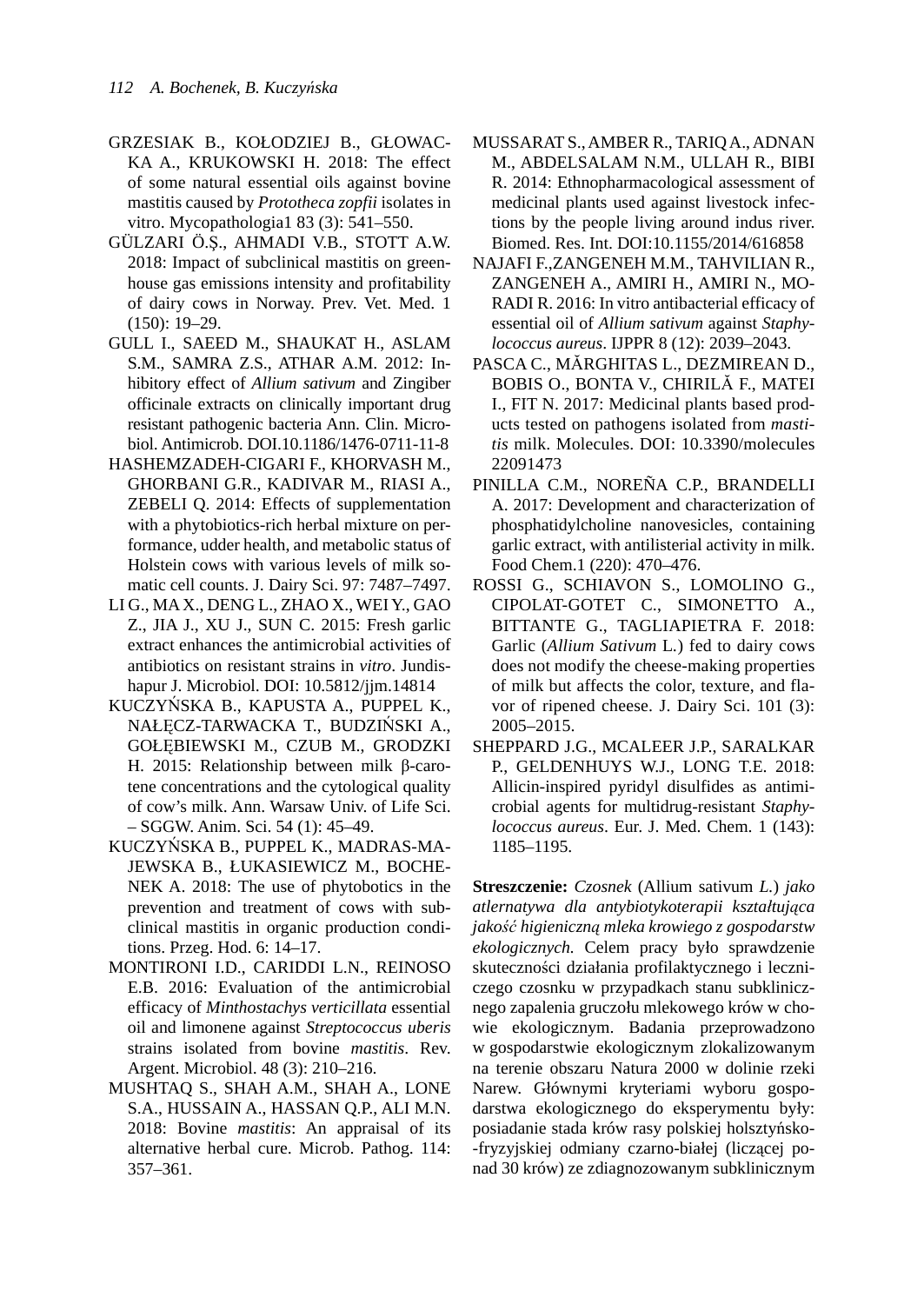zapaleniem gruczołu mlekowego i posiadanie certyfikatu produkcji ekologicznej i zgodności z normami rolnictwa ekologicznego. Badaniami objęto 7 krów rasy polskiej holsztyńsko-fryzyjskiej (o wadze 600 kg) z wcześniej zdiagnozowanym stanem subklinicznym zapalenia gruczołu mlekowego. Eksperyment przeprowadzono w sezonie żywienia letniego, w trakcie wypasu pastwiskowego przez okres 21 dni. Czosnek zadawano w ilości 5 g/sztukę/dobę codziennie o tej samej porze przed dojem wieczornym. W próbkach mleka oceniano stan higieniczny mierzony jako liczbę komórek somatycznych (LKS) i ogólną liczbę bakterii (OLB) jako wskaźniki subklinicznej fazy *mastitis* (poziom wyjściowy tj. diagnoza). Zadawany w tym czasie czosnek w ilości 5 g/sztukę/dobę do paszy treściwej na pół godziny przed dojem przyczynił się do poprawy parametrów jakości cytologicznej i mikrobiologicznej mleka, bez uszczerbku dla produkcji mleka i jakości technologicznej. Poziom LKS i OLB uległ obniżeniu o 60% w 21. dniu suplementacji w porównaniu do poziomu wyjściowego. Badanie wymaga powtórzenia, uwzględniając większą liczebność krów.

*Słowa kluczowe*: czosnek, subkliniczne zapalenie, liczba komórek somatycznych, jednostki tworzące kolonie, rolnictwo ekologiczne, krowa

*MS received 27.02.2019 MS accepted 19.05.2019*

#### **Authors' address:**

Beata Kuczyńska Katedra Szczegółowej Hodowli Zwierząt Wydział Nauk o Zwierzętach Szkoła Główna Gospodarstwa Wiejskiego w Warszawie ul. Ciszewskiego 8, 02-786 Warszawa Poland e-mail: beata\_kuczynska@sggw.pl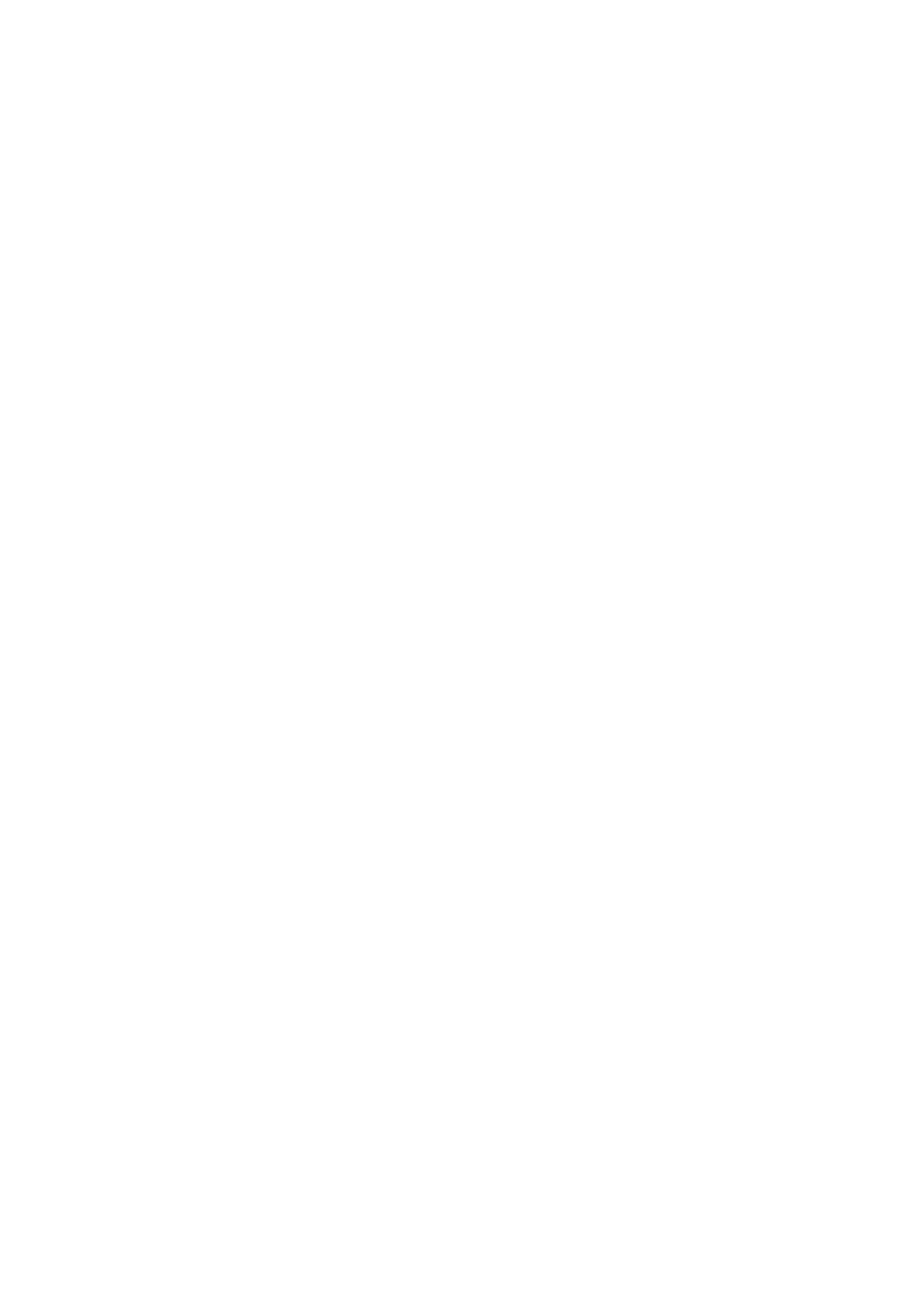Annals of Warsaw University of Life Sciences – SGGW Animal Science No 58 (2), 2019: 115–123 (Ann. Warsaw Univ. of Life Sci. – SGGW, Anim. Sci. 58 (2), 2019) DOI 10.22630/AAS.2019.58.2.12

# **Assessment of gentamicin effect on oxidoreductive balance and microstructure of trunk kidney in Prussian carp (***Carassius gibelio***)**

#### BARTOSZ BOJARSKI<sup>1</sup>, MATEUSZ JAKUBIAK<sup>2</sup>, MICHAŁ BIEŃ<sup>3</sup>, MARTA BATORYNA<sup>4</sup>, GRZEGORZ FORMICKI<sup>4</sup>, MAGDALENA SOCHA<sup>1</sup>, EWA DRĄG-KOZAK<sup>1</sup>, BARBARA TOMBARKIEWICZ<sup>1</sup>

1 Faculty of Animal Breeding and Biology, University of Agriculture in Krakow

2 Faculty of Mining Surveying and Environmental Engineering, AGH University of Science and Technology

3 Faculty of Environmental Engineering and Land Surveying, University of Agriculture in Krakow

4 Faculty of Geography and Biology, Pedagogical University of Cracow

**Abstract:** *Assessment of gentamicin effect on oxidoreductive balance and microstructure of trunk kidney in Prussian carp (*Carassius gibelio*).* The aim of this study was to investigate the potential toxic effects of gentamicin on the Prussian carp (*Carrasius gibelio*) by determining its effect on oxidant-antioxidant balance and by histological image analysis of trunk kidney. The fishes were injected with single standard therapeutic dose of gentamicin of 5 mg·kg–1. The samples of trunk kidney were collected in 3 days post antibiotic administration. Concentration of reduced glutathione (GSH) and activity of enzymes: superoxide dismutase (SOD), glutathione peroxidase (GPx) and catalase (CAT) were examined. The concentration of GSH and the activity of studied enzymes did not show statistically significant differences between control and gentamicin-exposed group. The pathological changes were not observed in the trunk kidney structure. Renal tubules as well as renal corpuscles had correct structure. The obtained results indicate that a single injection of gentamycin at a dose of 5 mg·kg–1 does not lead to disturbance of oxidant-antioxidant balance or histopathological changes in the trunk kidney of Prussian carp. Gentamicin administration did not change oxidoreductive balance and trunk kidney microstructure in Prussian carp (*Carassius gibelio*).

*Key words*: antibiotic, oxidative stress, histopathology, toxicity

#### **INTRODUCTION**

Gentamicin is an aminoglycoside antibiotic. It is a product of *Micromonospora* actinomycetes and exhibits activity against aerobic bacteria, in particular Gram negative bacilli. Gentamicin mechanism of action is typical for aminoglycosides – inhibiting bacterial protein synthesis (Bakker 1992). Gentamicin is used to treat respiratory infections in animals (Lappin et al. 2017), inflammation of hair follicles (Hillier et al. 2014), chronic foreign body associated sternal osteomyelitis (Wainberg et al. 2015). Nephrotoxicity is a primary negative effect of gentamicin on animals. The application of gentamicin causes reduction in kidney blood flow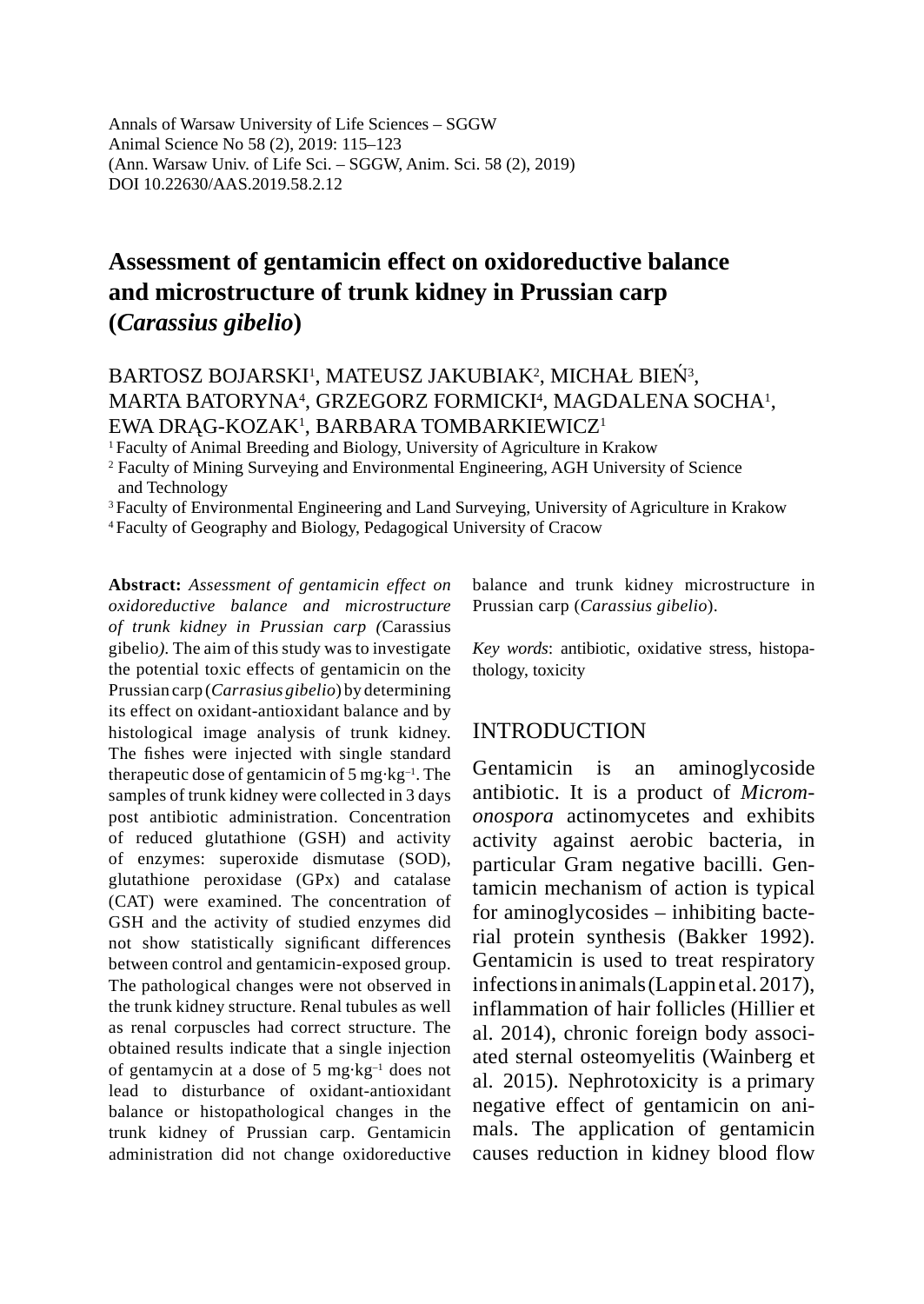and glomerular filtration with increase of vascular resistance. Such effects may occur without permanent morphological changes in the glomerulus and are independent from tubular damage. Main mechanism of gentamicin nephrotoxic action is tubular cytotoxicity. Tubular damage is expressed through necrosis of tubular epithelial cells and modification of function of main cellular components involved in transport of water and solutes (Randjelovic et al. 2017). Therefore, the treatment of animals with gentamicin is associated with necrosis (Edwards et al. 2007) as well as apoptosis of tubular epithelial cells (Li et al. 2009). High doses of gentamicin cause mild glomerular enlargement and changes in circular shape and density with neutrophil infiltration (Stojiljkovic et al. 2008). Despite the relatively widespread use of gentamicin in veterinary medicine, there are few studies in the scientific literature on the toxic effects of this antibiotic on animal organisms. However, Spangler et al. (1980) showed the neurotoxic effect of gentamicin in dogs. Similar effect was also reported in the case of rats (Pramila Padmini and Vijay Kumar 2012). The nephrotoxicity of gentamicin was found in fish such as Nile tilapia (*Oreochromis niloticus*) (Augusto et al. 1996) and oyster toadfish (*Opsanus tau*) (Reimschuessel et al. 1996). It was shown that in response to gentamicin, larval zebrafish (*Danio rerio*) develop renal failure with the typical features observed in higher organisms (Hentschel et al. 2005). Gentamicin is also ototoxic to hair cells in the lateral line system of Mexican blind cave fish (*Astyanax fasciatus*) and zebrafish (*Danio rerio*) (Van Trump et al. 2010). The use of this antibiotic in aquaculture is one of the pathways responsible for releasing it into the aquatic environment (Iliev et al. 2015). Numerous organic substances polluting the aquatic environment can cause chemical stress in fish, which is expressed, among others, as disturbance of the oxidation-reduction balance (Dorval et al. 2003, Isik and Celik 2008, Slaninova et al. 2009, Asifa and Chitra 2017). A similar effect was showed in the case of many pharmacological agents, such as ibuprofen (Bartoskova et al. 2013), captopril (Cortes-Diaz et al. 2017) and antibiotic oxytetracycline (Yonar et al. 2011). There are few studies in the literature, on the influence of pharmaceuticals on the histological structure of internal organs of fish. Reda et al. (2013) showed histopathological changes in the kidneys and liver tissue of Nile tilapia (*Oreochromis niloticus*) caused by the antibiotics: oxytetracycline and florfenicol. Studies on the effect of oxytetracycline on carp (*Cyprinus carpio*) have shown that this substance leads to histopathological changes in spleen and kidney tissues (Svobodová et al. 2006). Literature data on the toxic effects of gentamicin on the fish organism are insufficient. A better understanding of its impact on fish is important in terms of the safety of using this antibiotic in veterinary practice, as well as in terms of learning the effects of contamination of the aquatic environment with pharmaceuticals. The aim of this study was to determine the effects of gentamicin used at standard therapeutic dose on oxidative stress parameters and trunk kidney microstructure in Prussian carp (*Carassius gibelio*).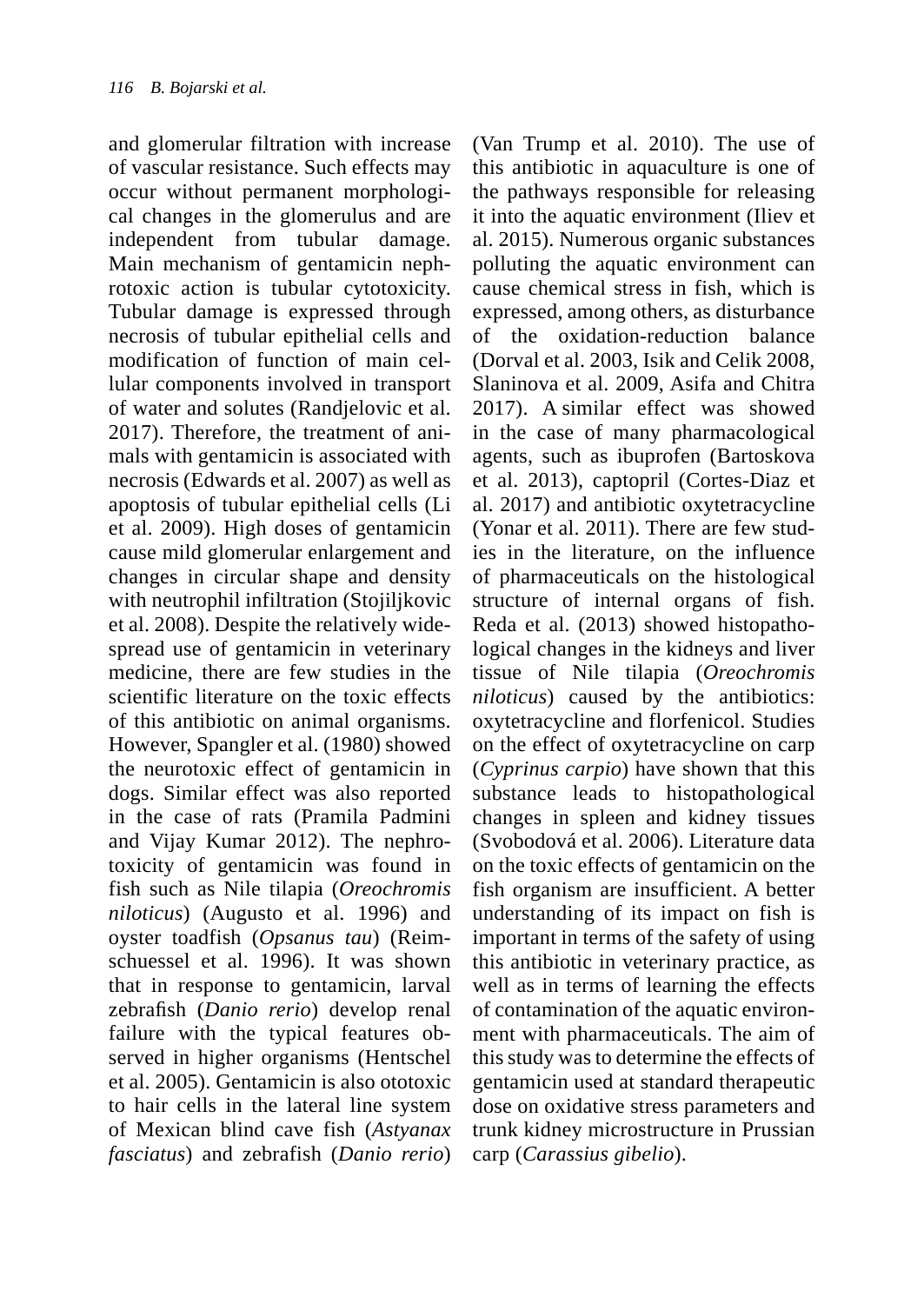# MATERIAL AND METHODS

#### **Animals and experimental design**

The study was approved by the II Local Ethic Commission in Krakow (permission No. 129/2018). The Prussian carp (*Carassius gibelio*) obtained from Experimental Fishery Station of University of Agriculture in Krakow (Poland) were used in this study. The fish (52 individuals) of body length 18–22 cm were divided into 2 equinumerous groups (experimental and control) and kept in 700 l plastic tanks. The water parameters were: pH 7.23  $\pm$ 0.08; NH<sub>3</sub> 0.01  $\pm$ 0.01 mg·l<sup>-1</sup>; NO<sub>2</sub>  $0.02 \pm 0.01$  mg·l<sup>-1</sup> and total hardness 17.5  $\pm 0.84$  °n. After 1 week of acclimation to the laboratory conditions fish were injected with gentamicin (experimental group) or sterile deionized water (control group). Gentamicin (Sigma Aldrich) was administrated at a standard therapeutic dose of 5 mg·kg−<sup>1</sup> as a sterile solution in deionized water. Scraps of trunk kidney were collected after 3 days post administration for biochemical and histological analyses.

# **Biochemical analyses**

Scraps of trunk kidney were taken from 20 experimental and 20 control fish for analyses of reduced glutathione (GSH) concentration and activity of enzymes: superoxide dismutase (SOD), glutathione peroxidase (GPx) and catalase (CAT).

Concentration GSH was determined according to Ellman (1959) method. The homogenates were prepared in an ice-cold solution containing 1.15% KCl and 0.01 M sodium phosphate buffer  $(pH = 7.4)$ . The supernatants were prepared by centrifugation at 14,000 rpm for 5 min at 4°C. The GSH measurements were performed at  $\lambda = 412$  nm using Tecan Sunrise microplate reader in deproteinized supernatant, which was due to the reaction between the thiol groups of GSH and 5,50-dithiobis-(2 nitrobenzoic acid) (DTNB).

For the analyses of enzyme activity, the tissues were homogenized in ice-cold potassium phosphate buffer (100 mM,  $pH = 7.0$ ). The activities of GPx and SOD were determined using the MARCEL 330 spectrophotometer. GPx activity was determined using the procedure described by Lück (1962). The absorbance was measured at  $\lambda = 340$  nm. The measurements were based on the reduction of oxidized glutathione (GSSG) to reduced glutathione (GSH), with the concomitant oxidation of reduced nicotinamide adenine dinucleotide phosphate (NADPH).

Activity of SOD was analysed according to the method described by Kono (1978). The assay is based on the inhibiting influence of SOD on the reduction of cytochrome C by the superoxide anion, which is generated by xanthinexanthine oxidase.

Activity of CAT measurements were conducted with an electrochemical method using Clark's oxygen electrode at  $pH = 7.0$  and  $25^{\circ}$ C according to the method described by Formicki and Stawarz (2006). The total protein concentrations were determined with Bradford's method (1976) using a microplate reader at  $\lambda = 595$  nm.

# **Histological analyses**

Scraps of trunk kidney were taken from 6 experimental and 6 control fish for histological analyses. The collected tissue was embedded in paraffin wax. Paraffin blocks of trunk kidney were cut to 6 μm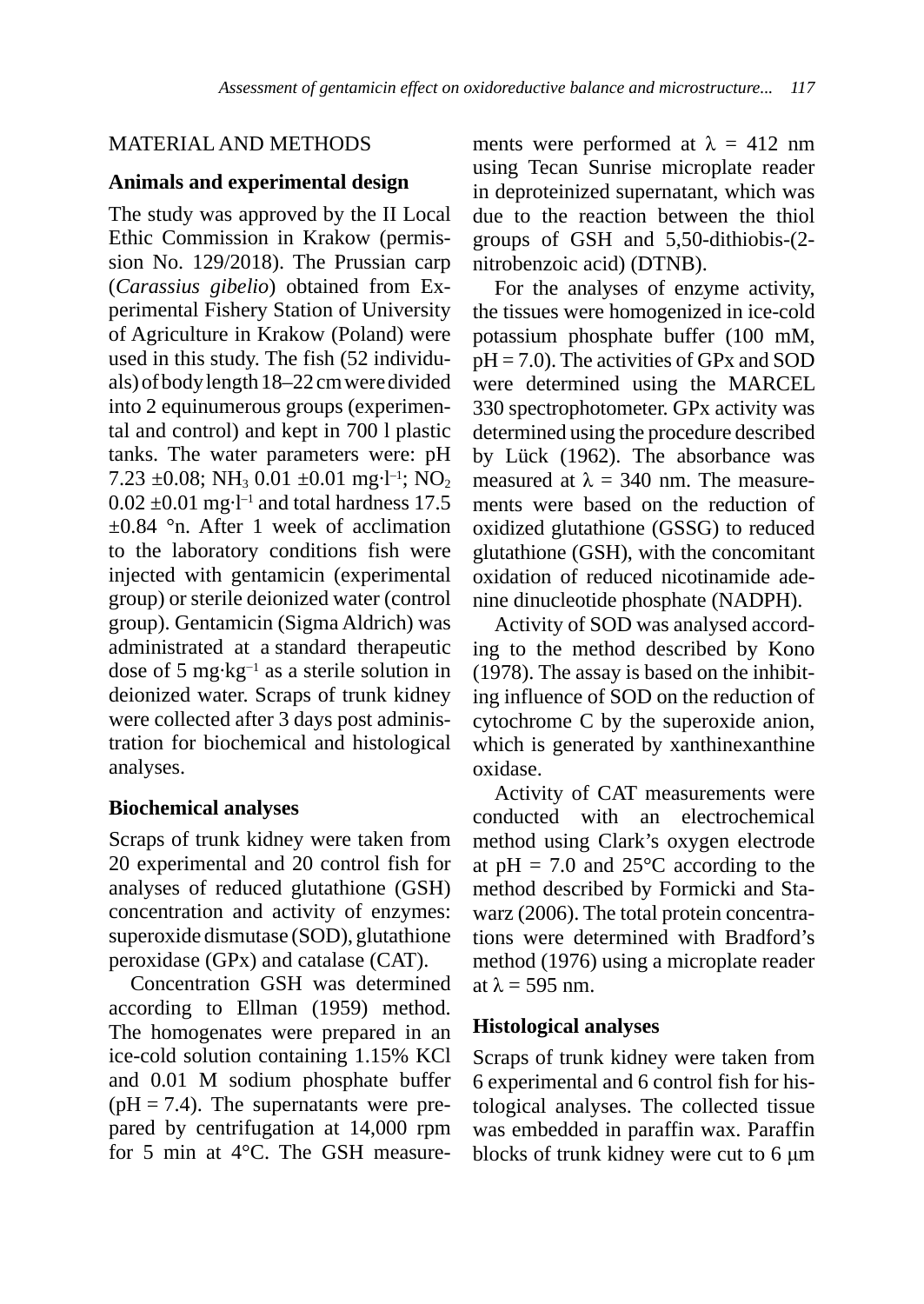thick sections and stretched. Microtome sections were deparafinized in xylene and hydrated by passing through graded alcohols. After deparaffinization, sections were stained with Haematoxylin–Eosine and observed under light microscopy. The mictrostructures of the tissue were examined in the randomly selected 10 sections from each fish. The analyses were conducted using Nikon Eclipse Ci microscope.

# **Statistical analyses**

The Shapiro-Wilk's test was used to test the normality of distribution. The statistical verification of differences in GSH concentration as well as differences in activity of tested enzymes between control and experimental groups were performed by the Student's t-test for unpaired data. Statistical analyses were carried out at the significance level of 0.05. The analyses of basic statistics were also performed. The results were statistically analysed using procedures of the PQStat software.

# RESULTS

# **Biochemical analyses**

Statistical analysis indicated the normal distribution of results in case of all measured parameters, both in the experimental and the control groups. The statistical verification of GSH concentration did not show significant differences between experimental and control group. The mean values were similar in both groups (Table). Also the results of all measured enzymes activities did not show statistically significant differences between the control and the experimental groups (Table).

# **Histological analyses**

Histopathological changes were not observed in the trunk kidney of both control and experimental fish. The structural details of the kidney, glomeruli and renal tubules, showed normal appearance in each group of fish (Fig.).

# DISCUSSION

The discovery of antibiotics changed the treatment of infectious diseases, leading to a significant reduction in morbidity and mortality of humans and animals. The effective medication to which pathogenic microorganisms are sensitive is required for treatment of infectious diseases in fish. The widespread use of pharmaceuticals in aquaculture poses a risk of contamination of the aquatic

TABLE. Results of the analyses of basic statistics of reduced glutathione (GSH) concentration and activity of enzymes: superoxide dismutase (SOD), glutathione peroxidase (GPx) and catalase (CAT) for control and experimental groups

| Tested parameter                     | Control group<br>$(\text{mean} \pm SD)$ | Experimental group<br>(mean $\pm SD$ ) |
|--------------------------------------|-----------------------------------------|----------------------------------------|
| GSH [µmol·mg protein <sup>-1</sup> ] | $2.32 \ (\pm 1.18)$                     | 1.74 $(\pm 0.74)$                      |
| $SOD$ [U $\cdot$ mg <sup>-1</sup> ]  | $8.06 \ (\pm 2.75)$                     | $9.57 \ (\pm 3.01)$                    |
| $GPX$ [U $\cdot$ mg <sup>-1</sup> ]  | $0.38 \ (\pm 0.23)$                     | $0.35 \ (\pm 0.23)$                    |
| $CAT$ $[U·mg-1]$                     | $12.17 \ (\pm 1.31)$                    | 11.98 $(\pm 1.27)$                     |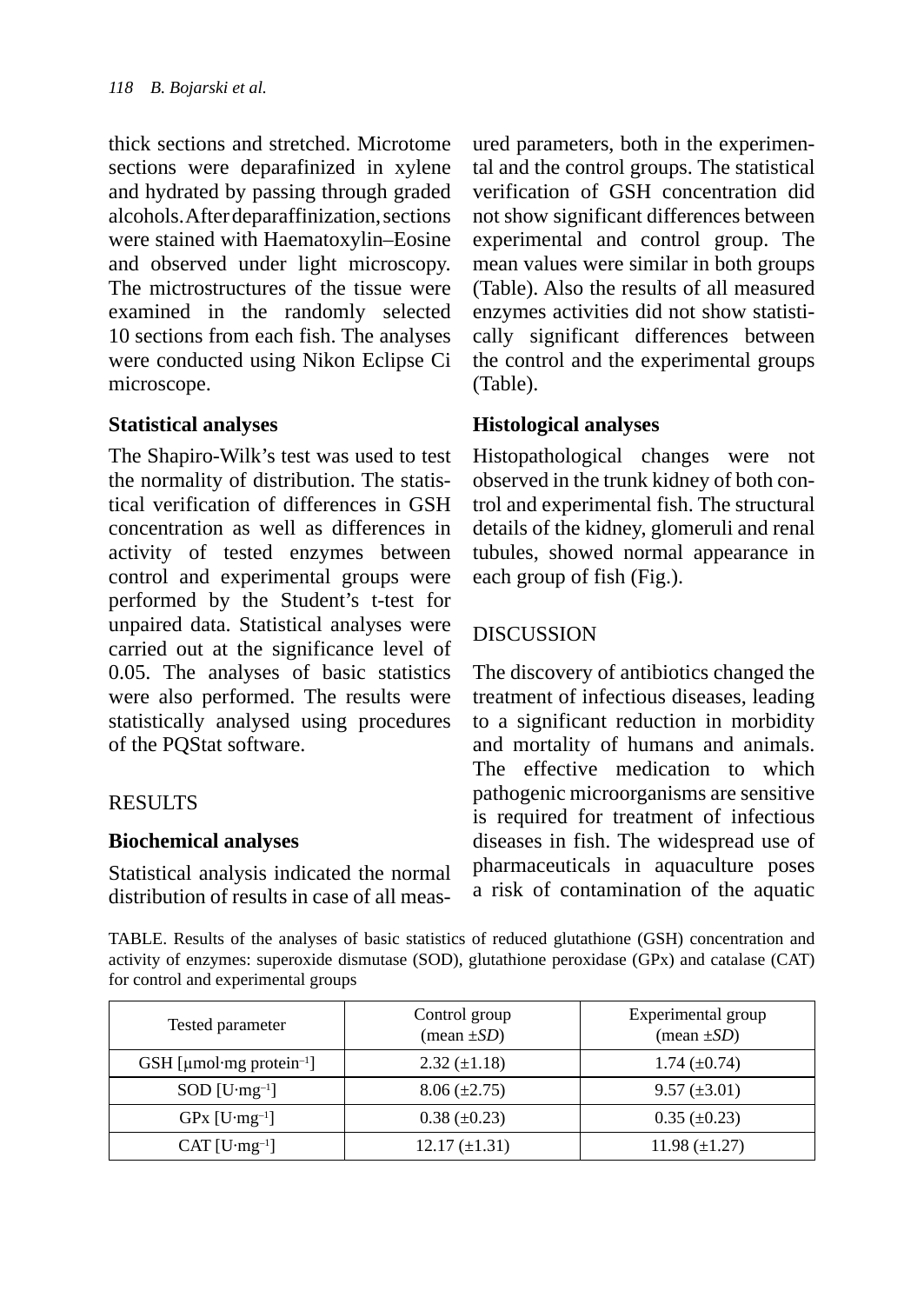

FIGURE. Normal structure of control (A) and gentamicin-treated (B) Prussian carp (*Carassius gibelio*) renal tubules; normal glomerulus of gentamicin-treated  $(B)$  fish;  $RT$  – renal tubule,  $G$  – glomerulus (HE staining,  $400 \times$ ).

environment. The high load of antibiotics has been found in sediments. The detected concentrations were enough to inhibit the growth of bacteria (Kümmerer 2008). The research conducted by Wollenberger et al. (2000) showed that antibiotics often have a low biodegradability. Another important issue is the subject of the toxicity of antibiotics to target and non-target organisms. Antibiotics can have a wide variety of damaging effects on animals including direct toxicity, adverse interactions with other drugs, tissue necrosis, impairment of the animal immune or defence mechanisms and damage to foetal or neonatal tissues (Guardabassi and Kruse 2008). In case of fish, antibiotics may have direct effects on their organisms, including toxicity, immune suppression, alterations in normal bacterial flora of digestive tract, and on growth (Reimschuessel et al. 1996, Gelsleichter et al. 1998, Tafalla et al. 1999, Navarrete et al. 2008). One of the significant indicators of the toxicity of chemical compounds is their effect on the histological state of internal organs, including kidney. Kidney of fish receives the largest proportion of postbranchial blood, and therefore renal lesions might be a good indicator of environmental pollution (Cengiz 2006). In the present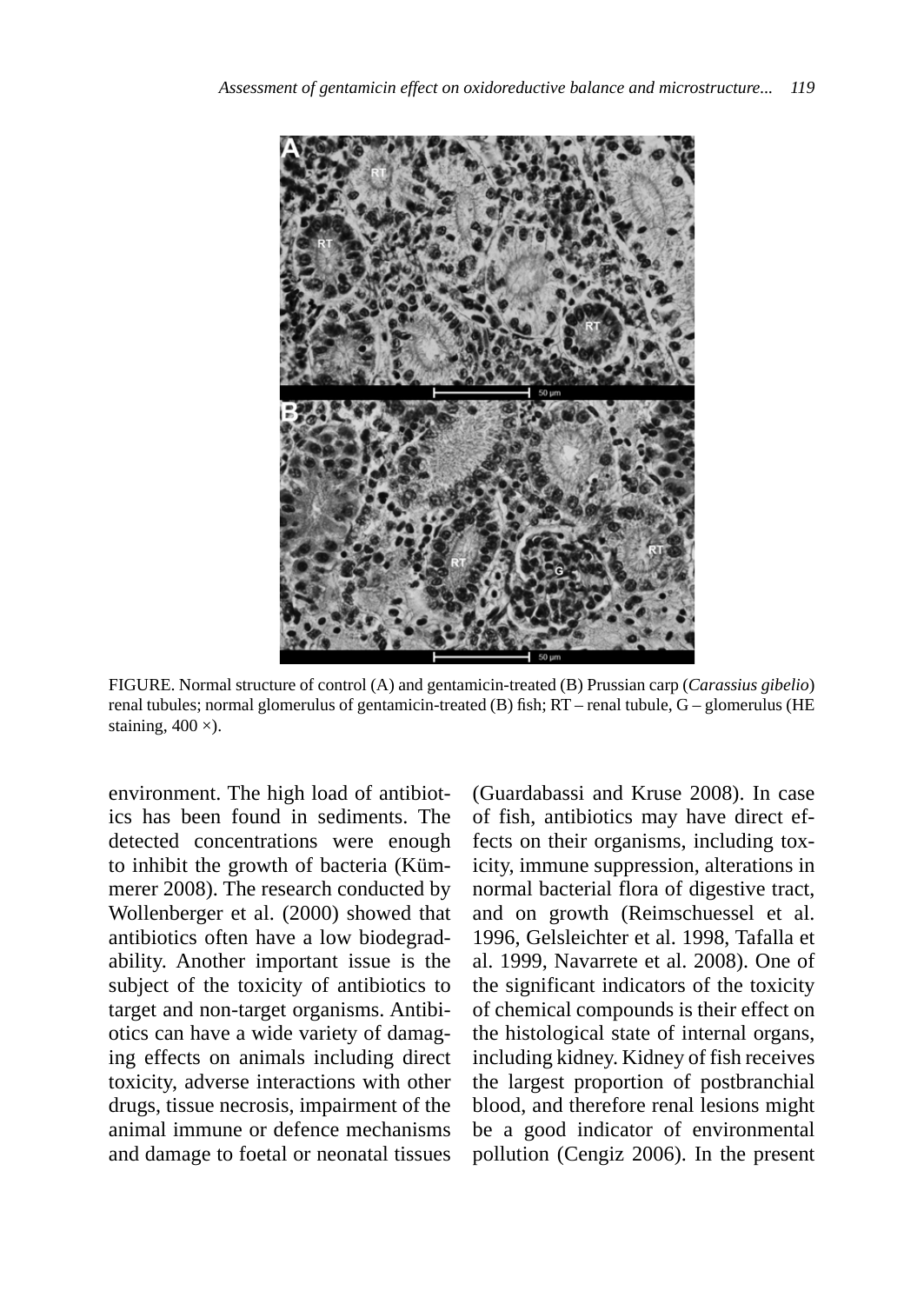study, histopathological changes in *Carassius gibelio* trunk kidney were not found. This may indicate lack of toxicity of a single administration of gentamycin at the dose of 5 mg $\cdot$ kg<sup>-1</sup> to Prussian carp. However, according to Augusto et al. (1996) exposure of Nile tilapia *Oreochromis niloticus* to gentamicin induced acute tubular necrosis that peaked in severity at 2 days following injection of 25 mg·kg<sup>-1</sup> and at 4 to 7 days following injection of 5 mg·kg<sup>-1</sup>. Necrosis following higher dose exposures was more severe than that following a low dose of tested antibiotics. Reimschuessel et al. (1996) evaluated the nephrotoxic effects of gentamicin in kidneys of toadfish (*Opsanus tau*). Gentamicin was administered at doses of 2.5, 3.5, 5, 15, and 50 mg $\text{kg}^{-1}$ . The researchers noticed extensive necrosis in the proximal tubules in each fish injected with gentamicin. In 28 days after antibiotic injection, sections of kidney that were examined were essentially devoid of proximal tubules. Research conducted by Hentschel et al. (2005) demonstrated a decline in glomerular filtration rate after exposure of larval zebrafish (*Danio rerio*) to gentamicin. Gentamicin was injected into the cardiac venous sinus of zebrafish embryos and histological analysis at 96 h post fertilization showed lysosomal phospholipidosis, flattening of the brush border, accumulation of debris in the tubular lumen, as well as tubular and glomerular distention (Hentschel et al. 2005). Chemical stress may be also expressed by disturbing the oxidoreductive balance of the body. In the studies of oxidative stress in animals, the enzymatic indices, such as GPx, SOD and CAT activity, and non-enzymatic ones, especially the concentration of GSH, are usually evaluated. CAT and GPx catalyze the transformation of hydrogen peroxide into neutral substances: water and oxygen (Fantel 1996, Andreoli 2002). SOD is a first-line antioxidant and loss of its activity undoubtedly potentiates tissue injury through increased formation of reactive oxygen species (Comhair et al. 2000). The most important non-enzymatic antioxidant is reduced glutathione (GSH), which cooperates with enzymatic antioxidants to neutralize hydrogen peroxide and protects the thiol groups of active enzyme sites (Meister 1998). It is considered that oxidative stress has a central role in gentamicin induced nephrotoxicity. However, there is no available data on whether gentamicin can cause oxidative stress in fish. Our results indicate that a single administration of gentamicin at the dose of 5 mg·kg<sup>-1</sup> did not lead to oxidation-reduction imbalance in Prussian carp (*Carassius gibelio*) trunk kidney. However, gentamicin can change the oxidation-reduction balance in other animals. In treated rats renal hydrogen peroxide generation was increased (Guidet and Shah 1989) and reduced glutathione concentrations were decreased (Ali 2002, Sener et al. 2002). The results of biochemical and histological analysis conducted by us did not show toxic effects of gentamicin in Prussian carp. Nevertheless, the results obtained by other authors do not allow to make unambiguous conclusions on the toxicity of this antibiotic to fish. Further research that will take into account the influence of factors such as fish species and the amount of antibiotic dose, which probably have an influence on possible toxic effects, is needed.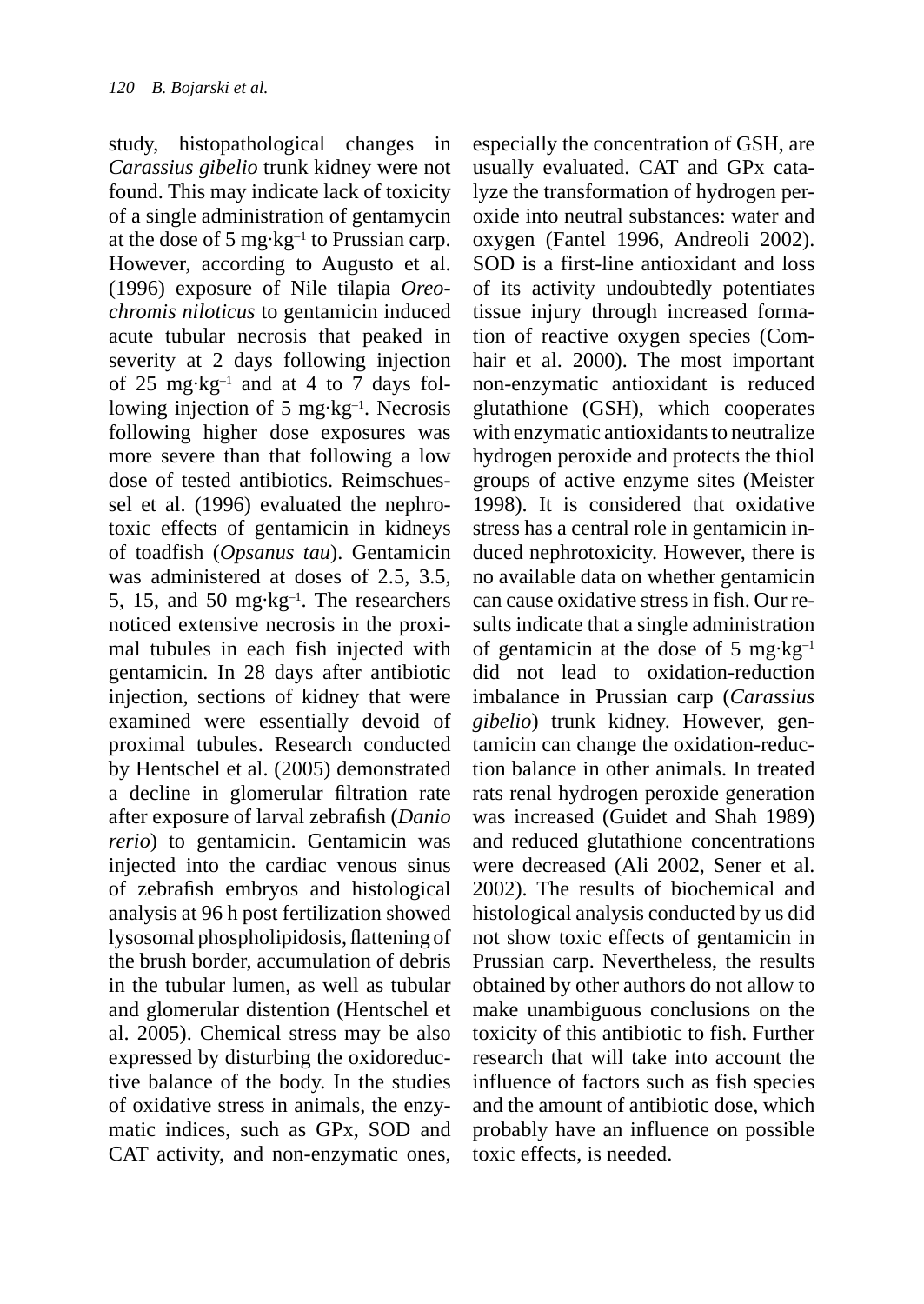#### REFERENCES

- ALI B.H. 1995: Gentamicin nephrotoxicity in humans and animals: some recent research. Gen. Pharmacol. 26: 1477–1487.
- ANDREOLI T.E. 2002: Free radicals and oxidative stress. Am. J. Med. 108: 650–651.
- ASIFA K.P., CHITRA K.C. 2017: Evidence for chlordecone-stimulated oxidative stress in different tissues of the cichlid fish, *Pseudetroplus maculates* (Bloch, 1795). Ribarstvo 75: 67–76.
- AUGUSTO J., SMITH B., SMITH S., ROBERT-SON J., REIMSCHUESSEL R. 1996: Gentamicin-induced nephrotoxicity and nephroneogenesis in *Oreochromis nilotica*, a tilapian fish. Dis. Aquat. Org. 26: 49–58.
- BAKKER E.P. 1992: Aminoglycoside and aminocyclitol antibiotics: hygromycin B is an atypical bactericidal compound that exerts effects on cells of *Escherichia coli* characteristic for bacteriostatic aminocyclitols. J. Gen. Microbiol. 138: 563–569.
- BARTOSKOVA M., DOBSIKOVA R., STAN-COVA V., ZIVNA D., BLAHOVA J., MAR-SALEK P., ZELNÍCKOVA L., BARTOS M., DI TOCCO F.C., FAGGIO C. 2013: Evaluation of ibuprofen toxicity for zebrafish (*Danio rerio*) targeting on selected biomarkers of oxidative stress. Neuro Endocrinol. Lett. 34: 102–108.
- BRADFORD M.M. 1976: A rapid and sensitive method for the quantitation of microgram quantities of protein utilizing the principle of protein-dye binding. Anal. Biochem. 72: 248–254.
- CENGIZ E.I. 2006: Gill and kidney histopathology in the freshwater fish *Cyprinus carpio* after acute exposure to deltamethrin. Environ. Toxicol. Pharmacol. 22: 200–204.
- COMHAIR S.A.A., BHATHENA P.R., DWEIK R.A., KAVURU M., ERZURUM S.C. 2000: Rapid loss of superoxide dismutase activity during antigen-induced asthmatic response. The Lancet 355: 624.
- CORTES-DIAZ M.J.A., RODRÍGUEZ-FLORES J., CASTAÑEDA-PEÑALVO G., GALAR-MARTÍNEZ M., ISLAS-FLORES H., DUB-LÁN-GARCÍA O., GÓMEZ-OLIVÁN L.M. 2017: Sublethal effects induced by captopril on *Cyprinus carpio* as determined by oxidative

stress biomarkers. Sci. Total Environ. 605–606: 811–823.

- DORVAL J., LEBLOND V.S., HONTELA A. 2003: Oxidative stress and loss of cortisol secretion in adrenocortical cells of rainbow trout (*Oncorhynchus mykiss*) exposed in vitro to endosulfan, an organochlorine pesticide. Aquat. Toxicol. 63: 229–241.
- EDWARDS J.R., DIAMANTAKOS E.A., PEUL-ER J.D., LAMAR P.C., PROZIALECK W.C. 2007: A novel method for the evaluation of proximal tubule epithelial cellular necrosis in the intact rat kidney using ethidium homodimer. BMC Physiol. 7: 1.
- ELLMAN G.L. 1959: Tissue sulfhydryl groups. Arch. Biochem. Biophys. 82: 70–77.
- FANTEL A.G. 1996: Reactive oxygen species in developmental toxicity: Review and hypothesis. Teratol. 53: 196–217.
- FORMICKI G., STAWARZ R. 2006: Ultraviolet influence on catalase activity and mineral content in eyeballs of gibel carp (*Carassius auratus gibelio*). Sci. Total Environ. 369: 447–450.
- GELSLEICHTER J., CORTE´S E., MANIRE C.A., HUETER R.E., MUSICK J.A. 1998: Evaluation of toxicity of oxytetracycline on growth of captive nurse sharks, *Ginglymostoma cirratum*. Fish. Bull. 96: 624–627.
- GUARDABASSI L., KRUSE H. 2008: Principles of prudent and rational use of antimicrobials in animals. In: L.B. Jensen, L. Guardabassi, H. Kruse (Eds.), Guide to antimicrobial use in animals, 1–12. Blackwell Publishing Ltd, Oxford GUIDET B.R., SHAH S.V. 1989: In vivo generation of hydrogen peroxide by rat kidney cortex and glomeruli. Am. J. Physiol. 256: 158–164.
- HENTSCHEL D.M., PARK K.M., CILENTI L., ZERVOS A.S., DRUMMOND I., BON-VENTRE J.V. 2005: Acute renal failure in zebrafish: A novel system to study a complex disease. Am. J. Physiol. Ren. Physiol. 288: 923–929.
- HILLIER A., LLOYD D.H., WEESE J.S., BLON-DEAU J.M., BOOTHE D., BREITSCHWER-DT E., GUARDABASSI L., PAPICH M.G., RANKIN S., TURNIDGE J.D., SYKES J.E. 2014: Guidelines for the diagnosis and antimicrobial therapy of canine superficial bacterial folliculitis (Antimicrobial guidelines working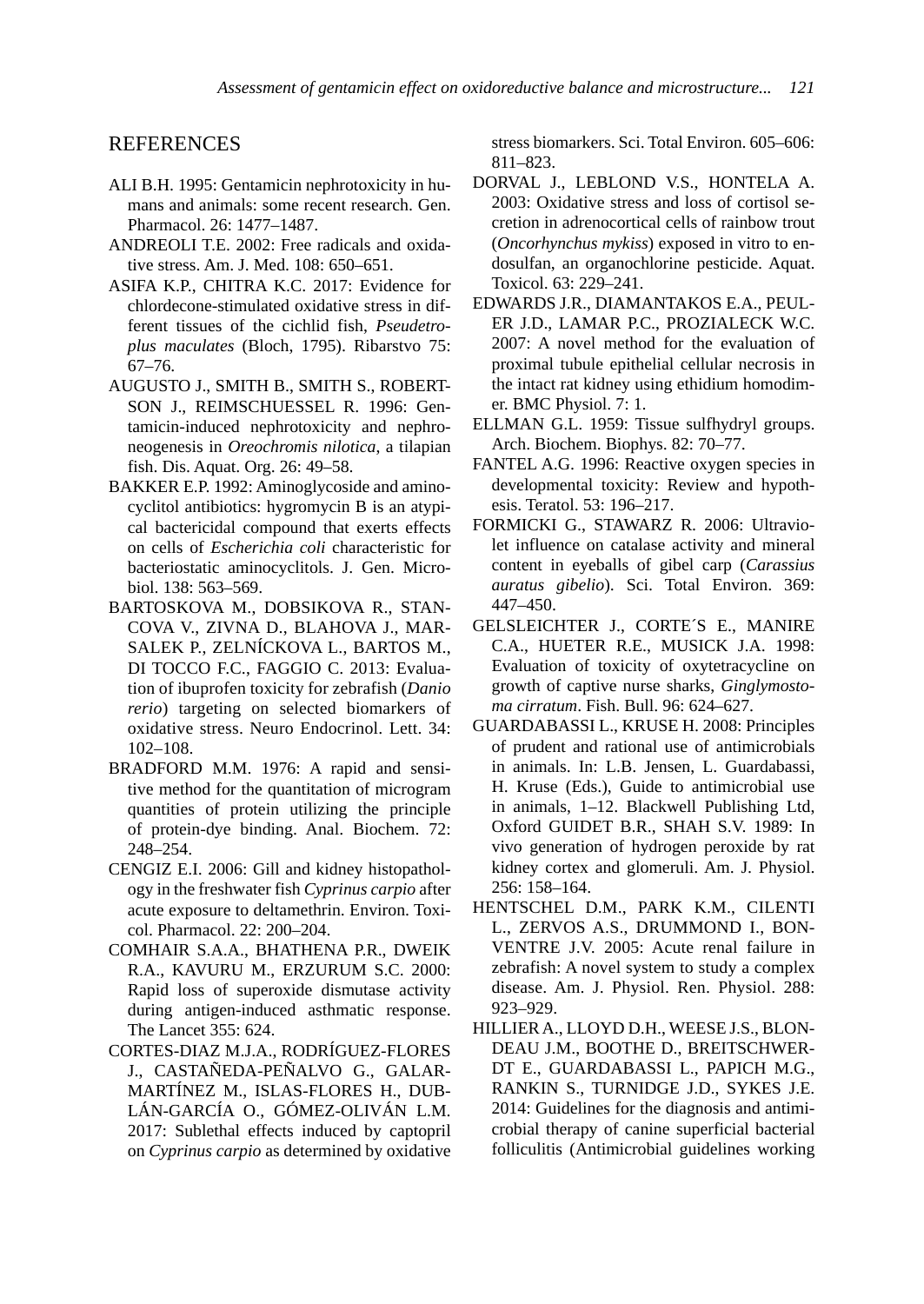group of the International Society for Companion Animal Infectious Diseases). Vet. Dermatol. 25: 163–175.

- ILIEV I., MARHOVA M., GOCHEV V., TSANK-OVA M., TRIFONOVA S. 2015: Antibiotic resistance of Gram-negative benthic bacteria isolated from the sediments of Kardzhali Dam (Bulgaria). Biotechnol. Biotechnol. Equip. 29: 274–280.
- ISIK I., CELIK I. 2008: Acute effects of methyl parathion and diazinon as inducers for oxidative stress on certain biomarkers in various tissues of rainbow trout (*Oncorhynchus mykiss*). Pest. Biochem. Physiol. 92: 38–42.
- KONO Y. 1978: Generation of superoxide radical during autoxidation of hydroxylamine and an assay for superoxide dismutase. Arch. Biochem. Biophys. 186: 189–195.
- KÜMMERER K. 2008: Effects of antibiotics and virustatics in the environment. In: K. Kümmerer (Ed.), Pharmaceuticals in the environment, Springer Berlin – Heidelberg, 223–244.
- LAPPIN M.R., BLONDEAU J., BOOTHE D., BREITSCHWERDT E.B., GUARDABASSI L., LLOYD D.H., PAPICH M.G., RANKIN S.C., SYKES J.E., TURNIDGE J., WEESE J.S. 2017: Antimicrobial use guidelines for treatment of respiratory tract disease in dogs and cats: Antimicrobial guidelines working group of the International Society for Companion Animal Infectious Diseases. J. Vet. Intern. Med. 31: 279–294.
- LI J., LI Q.X., XIE X.F., AO Y., TIE C.R., SONG R.J. 2009: Differential roles of dihydropyridine calcium antagonist nifedipine, nitrendipine and amlodipine on gentamicin-induced renal tubular toxicity in rats. Eur. J. Pharmacol. 620: 97–104.
- LÜCK H. 1962: Peroxidase. In: Methoden der enzymatischen analyse. Bergmeyer, H.U. ed.; Verlag Chemie, GMBH: Weinheim, 895–897.
- MEISTER A. 1998: Glutathione metabolism and its selective modification. J. Biol. Chem. 263: 17205–17208.
- MULCAHY D. 2011: Antibiotic use during the intracoelomic implantation of electronic tags into fish. Rev. Fish Biol. Fish. 21: 83–96.
- NAVARRETE P., MARDONES P., OPAZO R., ESPEJO R., ROMERO J. 2008: Oxytetracycline treatment reduces bacterial diversity of intestinal microbiota of Atlantic salmon. J. Aquat. Anim. Health 20: 177–183.
- PRAMILA PADMINI M., VIJAY KUMAR J. 2012: A histopathological study on gentamycin induced nephrotoxicity in experimental albino rats. J. Res. Med. Den. Sci. 1: 14–17.
- RANDJELOVIC P., VELJKOVIC S., STOJILJK-OVIC N., SOKOLOVIC D., ILIC I. 2017: Gentamicin nephrotoxicity in animals: Current knowledge and future perspectives. EXCLI J., 16: 388–399.
- REDA R.M., IBRAHIM R.E., AHMED E.N.G., EL-BOUHY Z.M. 2013: Effect of oxytetracycline and florfenicol as growth promoters on the health status of cultured *Oreochromis niloticus*. Egypt. J. Aquat. Res. 39: 241–248.
- REIMSCHUESSEL R., CHAMIE S.J., KINNEL M. 1996: Evaluation of gentamicin induced nephrotoxicosis in toadfish. J. Am. Vet. Med. Assoc. 209: 137–139.
- REIMSCHUESSEL R., CHAMIE S.J., KINNEL M. 1996: Evaluation of gentamicin-induced nephrotoxicosis in toadfish. J. Am. Vet. Med. Assoc. 209: 137–139.
- SENER G., SEHIRLI A.O., ALTUNBAS H.Z., ERSOY Y., PASKALOGLU K., ARBAK S., AYANOGLU-DULGER G. 2002: Melatonin protects against gentamicininduced nephrotoxicity in rats. J. Pin. Res. 32: 231–236.
- SLANINOVA A., SMUTNA M., MODRA H., SVOBODOVA Z. 2009: A review: Oxidative stress in fish induced by pesticides. Neuro Endocrinol. Lett. 30: 2–12.
- SPANGLER W.L., ADELMAN R.D., CONZEL-MAN J.R., ISHIZAKI G. 1980: Gentamicin nephrotoxicity in the dog: sequential light and electron microscopy. Vet. Pathol. 17: 206–217.
- STOJILJKOVIC N., MIHAILOVIC D., VELJK-OVIC S., STOILJKOVIC M., JOVANOVIC I. 2008: Glomerular basement membrane alterations induced by gentamicin administration in rats. Exp. Toxicol. Pathol. 60: 69–75.
- SVOBODOVÁ Z., SUDOVÁ E., NEPE-JCHALOVÁ L., ČERVINKA S., VYKUS-OVÁ B., MODRÁ H., KOLÁŘOVÁ J. 2006: Effects of oxytetracycline containing feed on pond ecosystem and health of carp (*Cyprinus carpio* L.). Acta Vet. Brno 75: 571–577.
- TAFALLA C., NOVOA B., ALVAREZ J.M., FIGUERAS A. 1999: *In vivo* and *in vitro* effect of oxytetracycline treatment on the immune response of turbot, *Scophthalmus maximus* (L.). J. Fish Dis. 22: 271–276.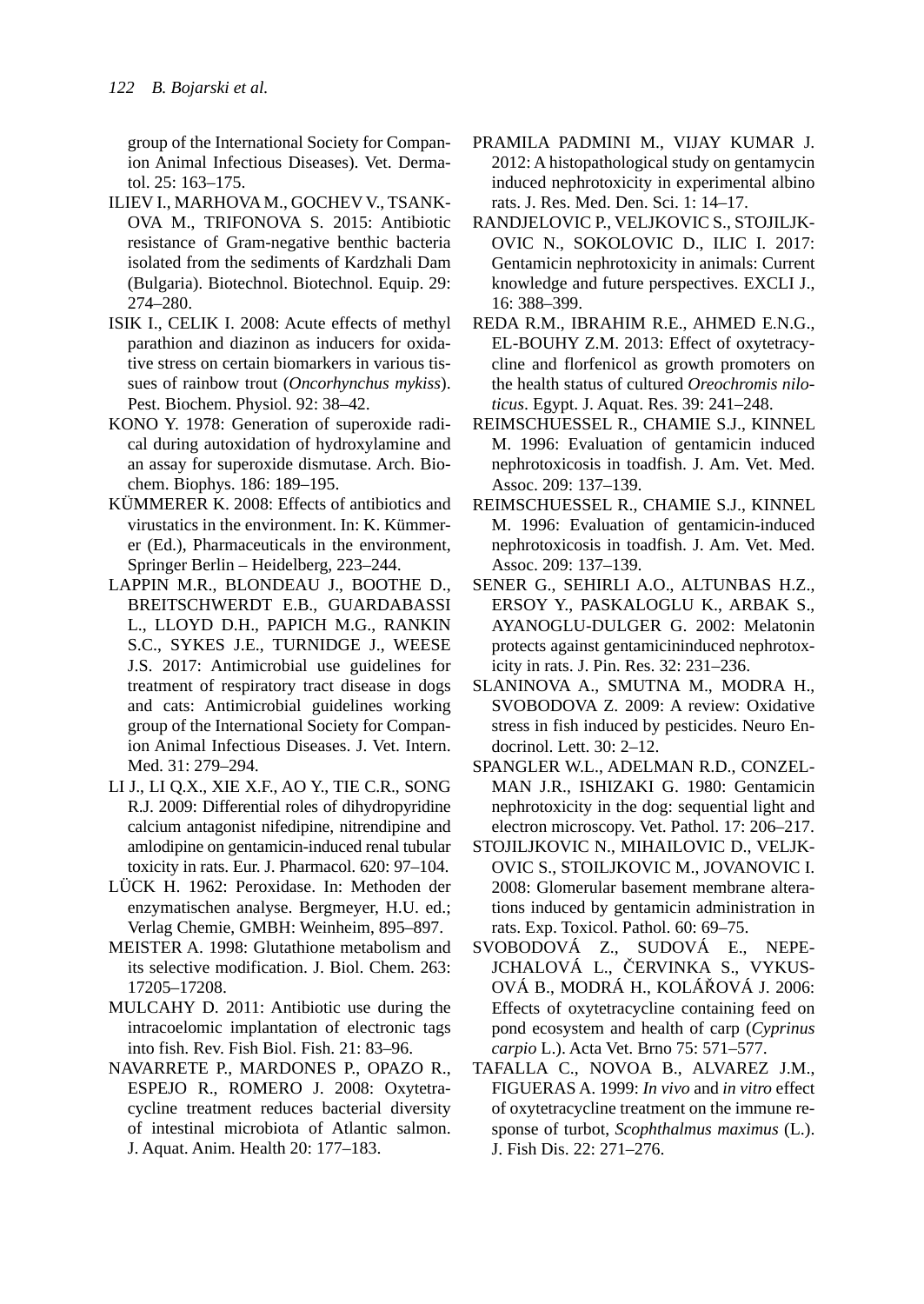- VAN TRUMP W.J., COOMBS S., DUNCAN K., MCHENRY M.J. 2010: Gentamicin is ototoxic to all hair cells in the fish lateral line system. Hearing Res. 261: 42–50.
- WAINBERG S.H., BRISSON B.A., HAYES G.M., MACKENZIE S. 2015: Use of gentamicin sulfate-impregnated sponges as adjuvant therapy for the treatment of chronic foreign body associated sternal osteomyelitis in a dog. Can. Vet. J. 56: 1161–1165.
- WOLLENBERGER L., HALLING-SORENSEN B., KUSK K.O. 2000: Acute and chronic toxicity of veterinary antibiotics to *Daphnia magna*. Chemosphere 40: 723–730.
- YONAR M.E., YONAR S.M., SILICIB S. 2011: Protective effect of propolis against oxidative stress and immunosuppression induced by oxytetracycline in rainbow trout (*Oncorhynchus mykiss*, W.). Fish Shell. Immunol. 31: 318–325.

**Streszczenie**. *Ocena wpływu gentamycyny na równowagę oksydoredukcyjną i mikrostrukturę nerki tułowiowej karasia srebrzystego (*Carassius gibelio*).* Celem pracy było zbadanie potencjalnego toksycznego oddziaływania gentamycyny na organizm karasia srebrzystego (*Carassius gibelio*) poprzez określenie jej wpływu na równowagę oksydoredukcyjną oraz analizę histologiczną nerki tułowiowej. Do badań użyto karasi srebrzysztych, którym podano jednorazowo standardową dawkę terapeutyczną gentamycyny (5 mg·kg-1). Skrawki nerki tułowiowej pobrano po 3 dniach od iniekcji antybiotyku. Następnie okre-

ślono stężenie glutationu zredukowanego (GSH) i aktywność enzymów: dysmutazy ponadtlenkowej (SOD), peroksydazy glutationowej (GPx) i katalazy (CAT) oraz wykonano preparaty histologiczne. Stężenie GSH i aktywność badanych enzymów nie różniły się istotnie pomiędzy grupą kontrolną a grupą eksponowaną na gentamycynę. Nie zaobserwowano również zmian patologicznych w nerce tułowiowej. Kanaliki nerkowe oraz ciałka nerkowe odznaczały się prawidłową strukturą. Uzyskane wyniki pokazują, że jednorazowa iniekcja gentamycyny w dawce 5 mg·kg–1 nie prowadzi do zaburzeń równowagi oksydoredukcyjnej ani powstania zmian histopatologicznych w nerce tułowiowej karasia srebrzystego (*Carassius gibelio*).

*Słowa kluczowe*: antybiotyk, stres oksydacyjny, histopatologia, toksyczność

*MS received 23.01.2019 MS accepted 8.04.2019*

#### **Authors' address:**

Bartosz Bojarski Zakład Weterynarii, Rozrodu i Dobrostanu Zwierząt Wydział Hodowli i Biologii Zwierząt Uniwersytet Rolniczy im. Hugona Kołłątaja w Krakowie al. Mickiewicza 24/28, 30-059 Krakow, Poland e-mail: bbojarski@o2.pl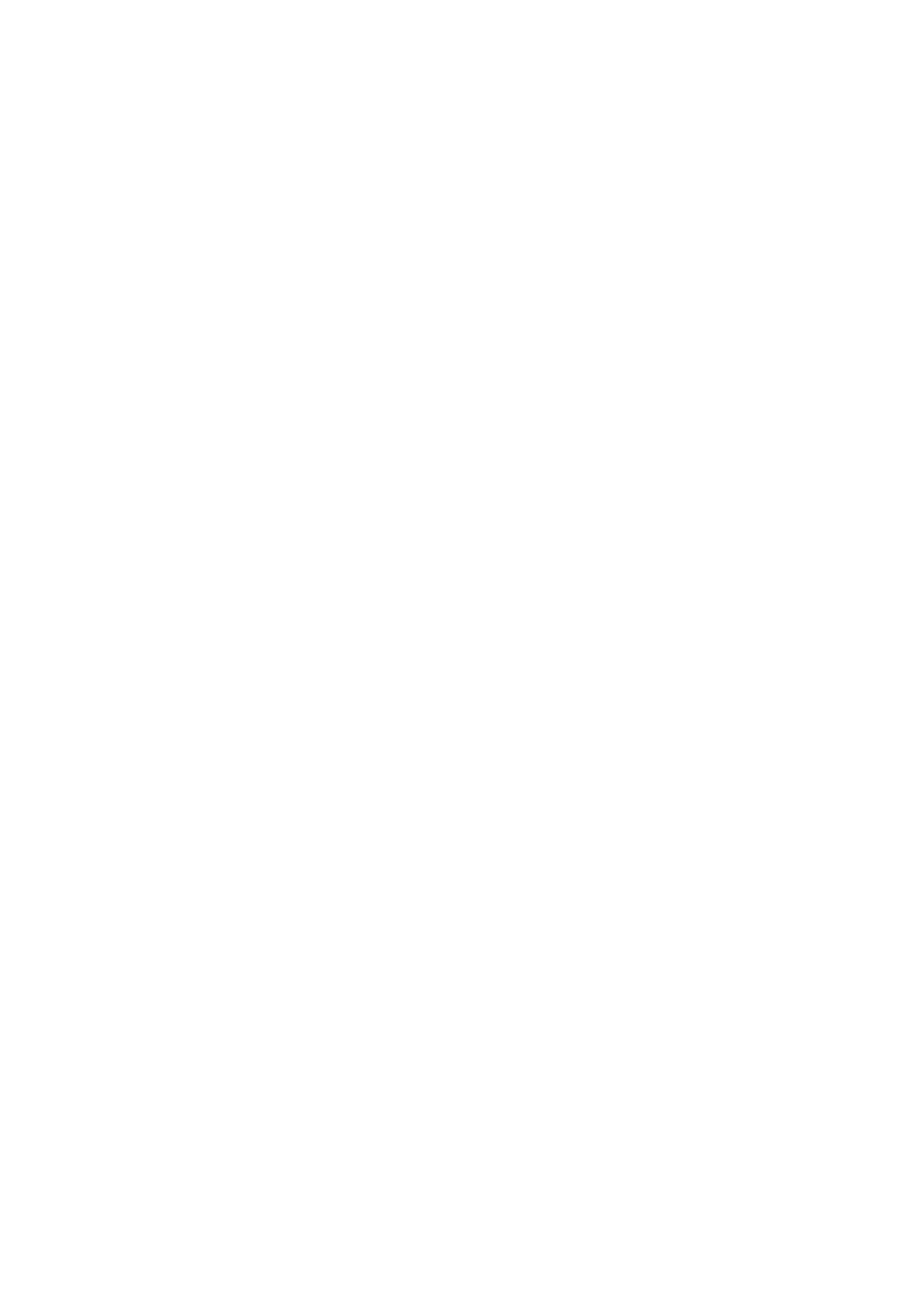Annals of Warsaw University of Life Sciences – SGGW Animal Science No 58 (2), 2019: 125–132 (Ann. Warsaw Univ. of Life Sci. – SGGW, Anim. Sci. 58 (2), 2019) DOI 10.22630/AAS.2019.58.2.13

# **Effect of housing system on fattening and slaughter results and profitability of pig fattening**

PAWEŁ DOMAŃSKI, JUSTYNA WIĘCEK

Faculty of Animal Sciences, Warsaw University of Life Sciences – SGGW

**Abstract:** *Effect of housing system on fattening*  and slaughter results and profitability of pig fat*tening.* The study was performed on a fattener farm in a pig house with and without bedding material. In each housing system, Landrace  $\times$ Duroc weaners imported from Denmark, with an initial weight of 25–30 kg, were fattened in three different seasons. Animals were fed *ad libitum* with mixed feeds prepared on the farm. The study determined mortality, daily gains, feed conversion (kg feed/kg gain), daily feed intake, hot carcass weight, and meatiness. A simplified economic calculation of fattening costs was made. Pigs kept on litter were characterized by lower daily gains (10–20%), lower daily feed intake  $(5-10\%)$ , less efficient feed conversion  $(5\%)$ , and higher lower meatiness (1–2.9% point). Taking into account the costs incurred during the fattening process and revenue from the sale of fattening pigs and natural fertilizer, keeping the pigs without bedding proved more profitable. Difference totaled 0.16 PLN per 1 kg hot carcass weight.

*Key words*: pigs, fattening, housing system, profitability

#### INTRODUCTION

Poland is a significant producer of pigs in Europe. According to the Central Statistical Office (GUS 2019), the pig population in Poland in December 2018 was 11,027.7 thousand head, a decrease of 7.4% in relation to the same period of 2017. The most common reason given for reducing the population was that live pig production is unprofitable, mainly due to an unfavourable relationship between prices of fattening pigs and prices of cereals (Pepliński 2013). Out of the 11,027.7 thousand pigs, 43.2% were fatteners. This production group is kept in two systems: with bedding material, which is more popular in less intensive production systems (Rekiel et al. 2018), and without bedding material, which is predominant in intensive pig farms (van de Weerd and Day 2009).

In the litter housing system, pigs spend less time resting, are longer active and less aggressive than in the litterless system. Litter housing also reduces the proportion of undesirable behaviours such as tail biting, ear biting, and mount attempts (Day et al. 2008, Jordan et al. 2008). Animal welfare levels increase as do the costs of production, because bedding material involves costs and higher labour inputs associated with provision of bedding material and removal of manure. When the number of animals on a farm is large, it is more problematic to obtain straw for bedding (Winnicki and Jugowar 2011). At present, bedding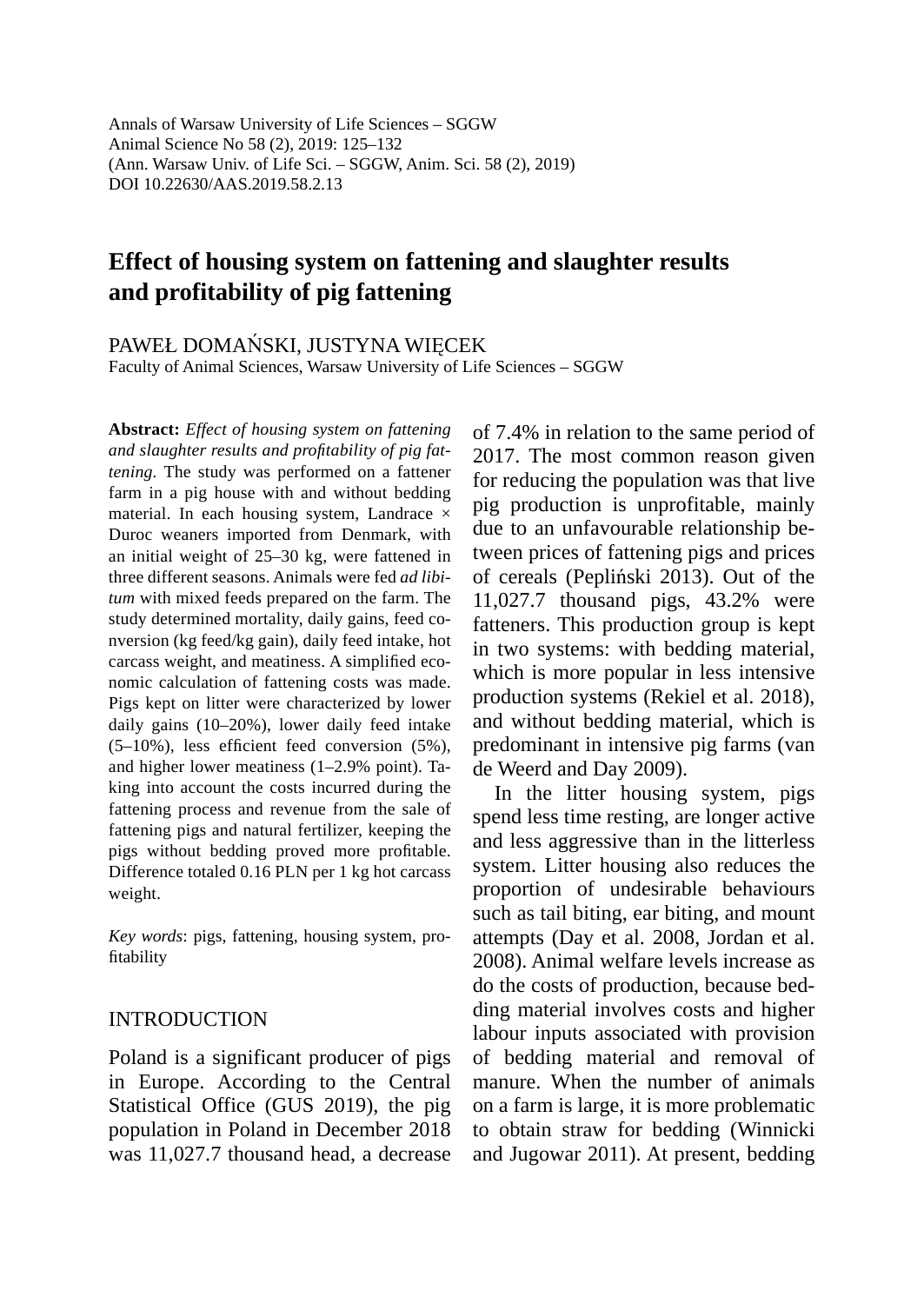may increase the risk of spreading the ASF (African swine fever) virus. Epizootic data gathered by the Veterinary Inspection shows that in Poland, the most common vectors for ASF transmission were forage, hay and straw (Pejsak and Woźniakowski 2017). These risks and costs increase the interest in housing pigs without bedding material. As reported by Fugol and Szlachta (2010), litterless housing is economically more favourable due to lower labour inputs, no bedding purchase costs, and profit from the sale of slurry as a substrate for biogas production. Litterless housing facilitates good hygiene in the pig house (Winnicki and Jugowar 2011). Lower labour inputs and lower maintenance costs provide an incentive to keep fatteners in the system without bedding material, but some porkbuying consumers are interested in housing conditions of the animals from which this meat was sourced. The question is whether obtaining 1 kg of pork from a pig kept on litter costs the same as from a pig kept without bedding.

The aim of the study was to determine the effect of housing system on performance of fattening pigs and profitability of fattening.

# MATERIAL AND METHODS

The study was conducted on a fattening pig farm in two systems: on shallow litter and without litter (full grating). Landrace  $\times$  Duroc weaners imported from Denmark, with an initial weight of 25–30 kg, were investigated. The animals were of a high health status. In each housing system, pigs were fattened in three different seasons: winter, spring–summer, and summer–autumn.

In the litterless system, there were twelve pens each with 750 pigs: six pens each with 62 pigs and six pens each with 63 pigs. Each pen had an area of 65 m2 .

In the litter system, there were three pens each with 300 pigs: two pens with an area of 92 m2 (90 animals per pen) and one pen with an area of  $125 \text{ m}^2$ for 120 pigs. Manure was spread and removed twice a week. Barley and wheat straw were used as bedding material.

The farm complied with the animal welfare requirements specified in the Regulation of the Minister of Agriculture and Rural Development of 15 February 2010 (Rozporządzenie..., 2010) and with the biosecurity requirements (Rozporządzenie..., 2018).

Two-stage fattening was based on complete diets prepared on the farm (Table 1). Pigs were fattened to around 40 kg of body weight in the first stage and from 40 kg until sold in the second stage. Animals had access to feed and water *ad libitum*. After reaching slaughter weight, the fatteners were slaughtered in meat manufacturing plants in compliance with the applicable procedures. Hot carcass weight and dressing percentage were determined. Meatiness of carcasses was evaluated using ultrasound equipment Ultra-Fom 300, and the carcasses were graded according to the EUROP classification system.

The study determined fattening duration, total weight gain, daily weight gain, feed conversion (kg feed/kg gain), dressing percentage, and meatiness. A simplified economic calculation of fattening costs was made. Manure and slurry prices were based on the prices in force on 15 March 2019; the other prices are actual prices in a given production period.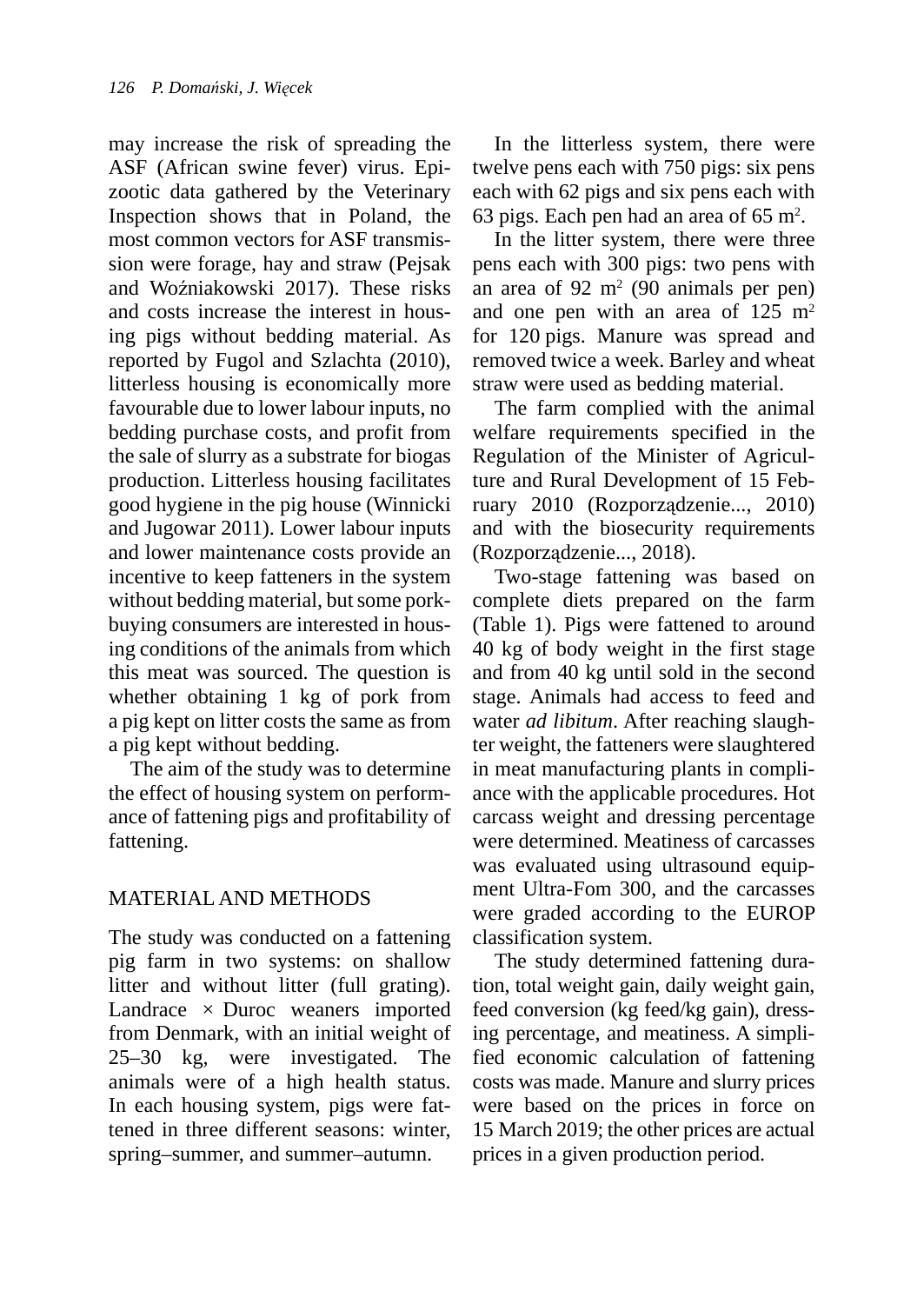|                                             | Fattening period |         |  |  |  |
|---------------------------------------------|------------------|---------|--|--|--|
| Item                                        | I                | П       |  |  |  |
| Ground triticale                            | 44.0             | 64.8    |  |  |  |
| Ground barley                               | 35.0             | 20.0    |  |  |  |
| Soybean oil meal                            | 15.0             | 11.0    |  |  |  |
| Supplementary mixture*                      | 4.0              | 2.0     |  |  |  |
| Finely ground limestone                     | 0.5              | 1.2     |  |  |  |
| Soya oil                                    | 1.5              | 1.0     |  |  |  |
| Energy and nutritional value of the mixture |                  |         |  |  |  |
| Energy of the mixture (kcal)                | 2 3 4 2          | 2 3 9 5 |  |  |  |
| Protein $(\%)$                              | 17.4             | 15.5    |  |  |  |
| Lysine $(\%)$                               | 1.2              | 1.0     |  |  |  |
| Methionine + Cysteine $(\%)$                | 0.7              | 0.6     |  |  |  |
| Price (PLN/dt)                              | 113              | 96      |  |  |  |

TABLE 1. Ingredients of the feed mixtures, their energy, feeding value and price

 $*I$  – proportion in 1 kg: Ca 4.8%, Na 17.0%, P 4.0%, Lys 11.0%, Met 3.5%, Thr 5.0%, Trp 1.0%; vitamins: A 35 0000 IU, E 100 mg, B<sub>2</sub> 120 mg, B<sub>12</sub> 750 mg; Fe 3 400 mg, Cu 4 000 mg, Zn 3 500 mg, I 40 mg, Se 10 mg.

 $*$ II – proportion in 1 kg: crude protein 32.5%, Ca 6.1%, Na 11.5%, P 0.1%, Lys 18.1%, Met 4.1%, Thr 7.0%: vitamins: A 325 000 IU, E 6 000 mg, D3 65 000 IU; Fe 3250 mg, Cu 650 mg, 3900 mg, I 65 mg, Se 10.4 mg.

#### RESULTS AND DISCUSSION

During whole period of observation no mortality was observed for pigs fattened in winter on litter (Table 2). In the other fattening seasons, weaners mortality was low. Mortality exceeded 1% for pigs fattened during summer–autumn in both the litter-based (1.7%) and litterless systems (1.2%). Mortality in the litter-based system was 0.66% for all three fattening seasons and similar to the observations of Kralik et al. (2013), it was slightly lower than in the litterless system.

The mean body weight of the animals at the beginning of fattening was similar in both housing systems (Table 3). The highest daily gain was achieved in the litterless system during winter (1229 g). Compared to the spring/summer and summer/autumn fattening, weight gains during the winter period were higher by 79 g and 118 g, respectively. In the litterbased system, regardless of the fattening season, daily gains of the pigs were lower than in the litterless system by 10–20% and were approximately 1000 g. Karpiesiuk et al. (2016) observed a similar trend: pigs kept on shallow litter (in summer period) showed lower daily gains than those raised without litter. The difference in daily gains was 4%. The lower daily gains of the pigs fattened in pig houses on litter compared to those raised in the litterless system could be due to lower daily intake of concentrates (Morrison et al. 2003) and higher physical activity of the fatteners (Day et al. 2008, Jordan et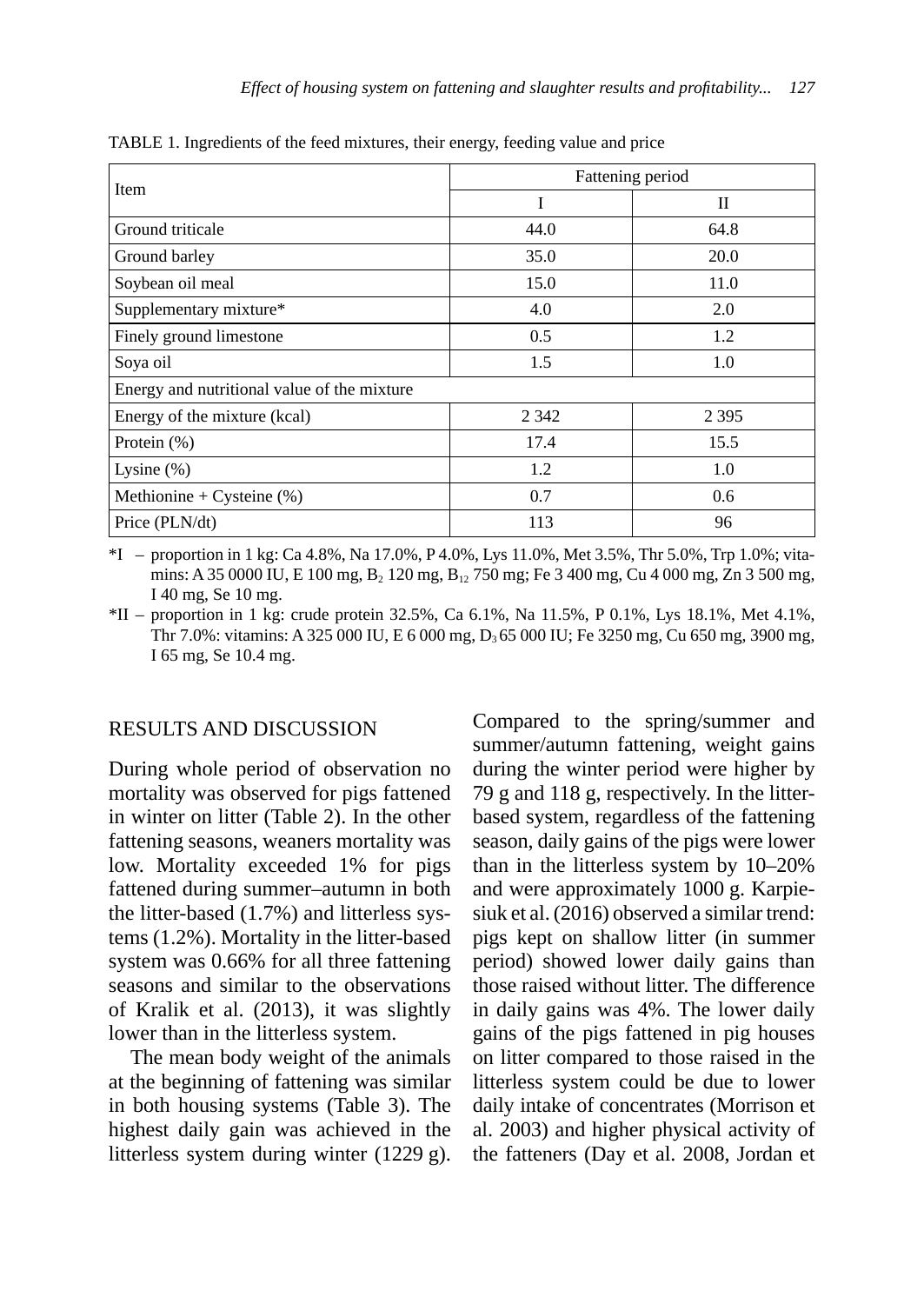|                                          | Housing system |                      |                    |            |                      |                    |  |  |  |
|------------------------------------------|----------------|----------------------|--------------------|------------|----------------------|--------------------|--|--|--|
| <b>Item</b>                              |                | Litter               |                    | Litterless |                      |                    |  |  |  |
|                                          | I              | П                    | Ш                  | I          | H                    | Ш                  |  |  |  |
| No. of animals<br>at start of fattening  | 301            | 300                  | 301                | 749        | 750                  | 746                |  |  |  |
| No. of animals at<br>end of fattening    | 301            | 299                  | 296                | 746        | 745                  | 737                |  |  |  |
| No. of dead animals                      |                | 1                    | 5                  | 3          | 5                    | 9                  |  |  |  |
| Mortality (%)                            |                | 0.3                  | 1.7                | 0.4        | 0.6                  | 1.2                |  |  |  |
| First day<br>of fattening                | 19.12.2017     | 25.04.2018           | 19.08.2018         | 19.01.2018 | 27.03.2018           | 05.07.2018         |  |  |  |
| Last day of<br>fattening                 | 22.03.2018     | 02.08.2018           | 14.12.2018         | 09.04.2018 | 25.06.2018           | 10.10.2018         |  |  |  |
| Fattening period<br>(season of the year) | winter         | $spring-$<br>-summer | summer-<br>-autumn | winter     | $spring-$<br>-summer | summer-<br>-autumn |  |  |  |

TABLE 2. Characteristics of the fattening period

TABLE 3. Average fattening results of experimental animals

|                                   | Housing system |             |       |            |             |       |  |  |
|-----------------------------------|----------------|-------------|-------|------------|-------------|-------|--|--|
| Item                              |                | Litter      |       | Litterless |             |       |  |  |
|                                   | I              | $_{\rm II}$ | Ш     | I          | $_{\rm II}$ | Ш     |  |  |
| Initial weight (kg)               | 25.8           | 26.5        | 26.5  | 30.9       | 26.7        | 27.0  |  |  |
| Weight of pig at slaughter (kg)   | 117.4          | 125.0       | 145.0 | 129.2      | 130.2       | 134.8 |  |  |
| Fattening duration (days)         | 93             | 98          | 117   | 80         | 90          | 97    |  |  |
| Total body weight gain (kg)       | 91.6           | 98.5        | 118.5 | 98.3       | 103.5       | 107.8 |  |  |
| Daily gain $(g)$                  | 986            | 1005        | 1013  | 1229       | 1150        | 1111  |  |  |
| Feed intake during fattening (kg) | 242.5          | 256.8       | 309.0 | 246.9      | 256.3       | 264.8 |  |  |
| Daily feed intake (kg)            | 2.60           | 2.62        | 2.64  | 3.01       | 2.85        | 2.73  |  |  |
| Feed conversion (kg feed/kg gain) | 2.65           | 2.61        | 2.61  | 2.51       | 2.47        | 2.46  |  |  |

al. 2008). Different results were reported by Honeyman and Harmon (2003) in a study conducted in the summer and winter seasons. These authors found higher daily gains in the summer season in fattening pigs kept on deep litter in comparison with animal fattened in the litterless system, as well as comparable daily gains in the winter season.

Feed conversion (kg feed/kg gain) was slightly better in the litterless compared to the litter-based system (by 5%). The lower feed conversion was probably caused by the consumption of straw also, which is a fibre that reduces nutrient digestibility and absorption. In our study, feed conversion was 2.46–2.65 kg, which is considered very good compared to the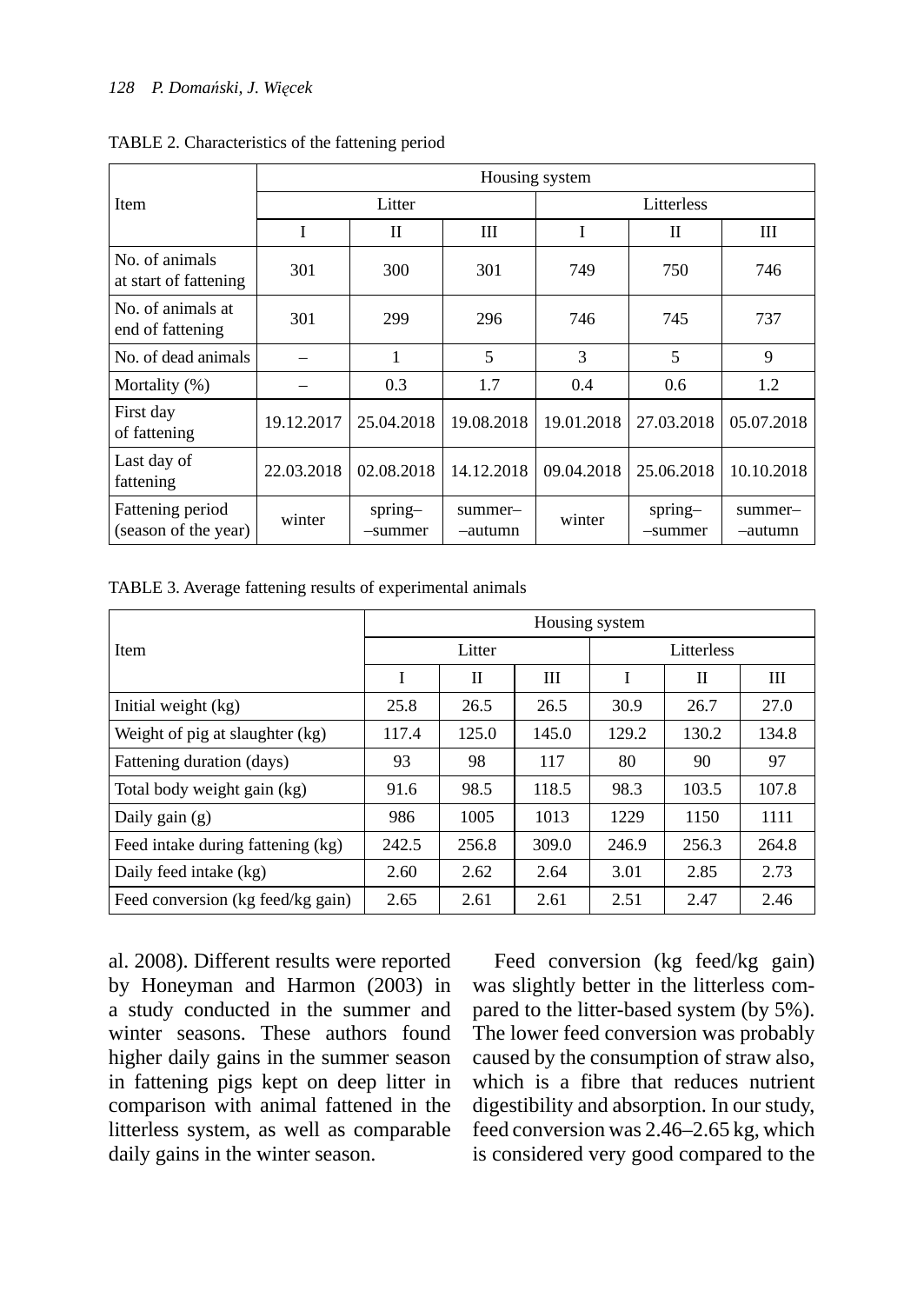findings of Karpiesiuk and Falkowski (2008) and Taraska et al. (2016). The factors possibly responsible for the high feed conversion include well-balanced complete diets prepared on the farm, high genetic potential and high health status of the pigs.

In our study we found that meatiness of pork carcasses was high regardless of the season in which the animals were fattened. The mean meatiness of carcasses, regardless of their weight, was 57% (Table 4). We failed to confirm the relationship reported by Antosik and Koćwin-Podsiadła (2010) and Zybert et al. (2015) that carcass meatiness decreases as hot carcasses weight increases. The coefficient of correlation calculated by Antosik and Koćwin-Podsiadła (2010) suggests that an increase in hot carcass weight by 10 kg may be accompanied by a decrease in carcass meat content by around 2.8 p.p. In our study, even the carcasses heavier than 110 kg had a meatiness of 59%. A lack of differences in the meatiness of carcasses with different weights (less than 78 kg and over 92 kg) was also reported by Krzęcio et al. (2004).

In our study we observed that fattening pigs kept in the litter system were characterized by higher meatiness (by a maximum of 2.9%) compared to the pigs fattened in the litterless system (Table 4). This result could be related to the weight gains of the pigs. Bocian et al. (2015) report that the high growth rate of the pigs during fattening does not always result in favourable parameters of carcass slaughter value. Meatiness was highest (58.9%) in fatteners with the lowest daily gains  $(986 \text{ g})$ , and lowest  $(56\%)$  in fastest gaining pigs (1229 g). The authors determined the coefficients of phenotypic correlation between daily gains and the other fattening and slaughter traits. Although the coefficient of correlation between daily gains and meatiness was not significant, it assumed a negative value  $(R = -0.148)$ , which points to a negative relationship between these traits. That meatiness depends more on the growth rate than on the pig housing system (Gentry et al. 2002). In our study, slower growing animals with a lower daily feed intake (pigs fattened on litter system) were better muscled, which is indicative of better

|                                                           | Housing system |        |       |            |             |       |  |
|-----------------------------------------------------------|----------------|--------|-------|------------|-------------|-------|--|
| Item                                                      |                | litter |       | litterless |             |       |  |
|                                                           | I              | П      | Ш     | I          | $_{\rm II}$ | Ш     |  |
| Hot carcass weight (kg)                                   | 92.6           | 98.8   | 114.6 | 100.8      | 101.5       | 105.1 |  |
| Dressing percentage                                       | 78.9           | 79.0   | 79.0  | 78.0       | 78.0        | 78.0  |  |
| Meatiness $(\%)$                                          | 58.9           | 58.7   | 58.8  | 56.0       | 57.8        | 57.9  |  |
| Proportion of carcasses in different EUROP categories (%) |                |        |       |            |             |       |  |
| S                                                         | 24.0           | 30.0   | 32.0  | 8.0        | 32.0        | 37.0  |  |
| E                                                         | 64.0           | 58.0   | 65.0  | 60.0       | 64.5        | 59.0  |  |
| U                                                         | 12.0           | 12.0   | 3.0   | 29.0       | 3.0         | 3.0   |  |
| R                                                         |                |        |       | 3.0        | 0.5         | 1.0   |  |

TABLE 4. Average slaughter results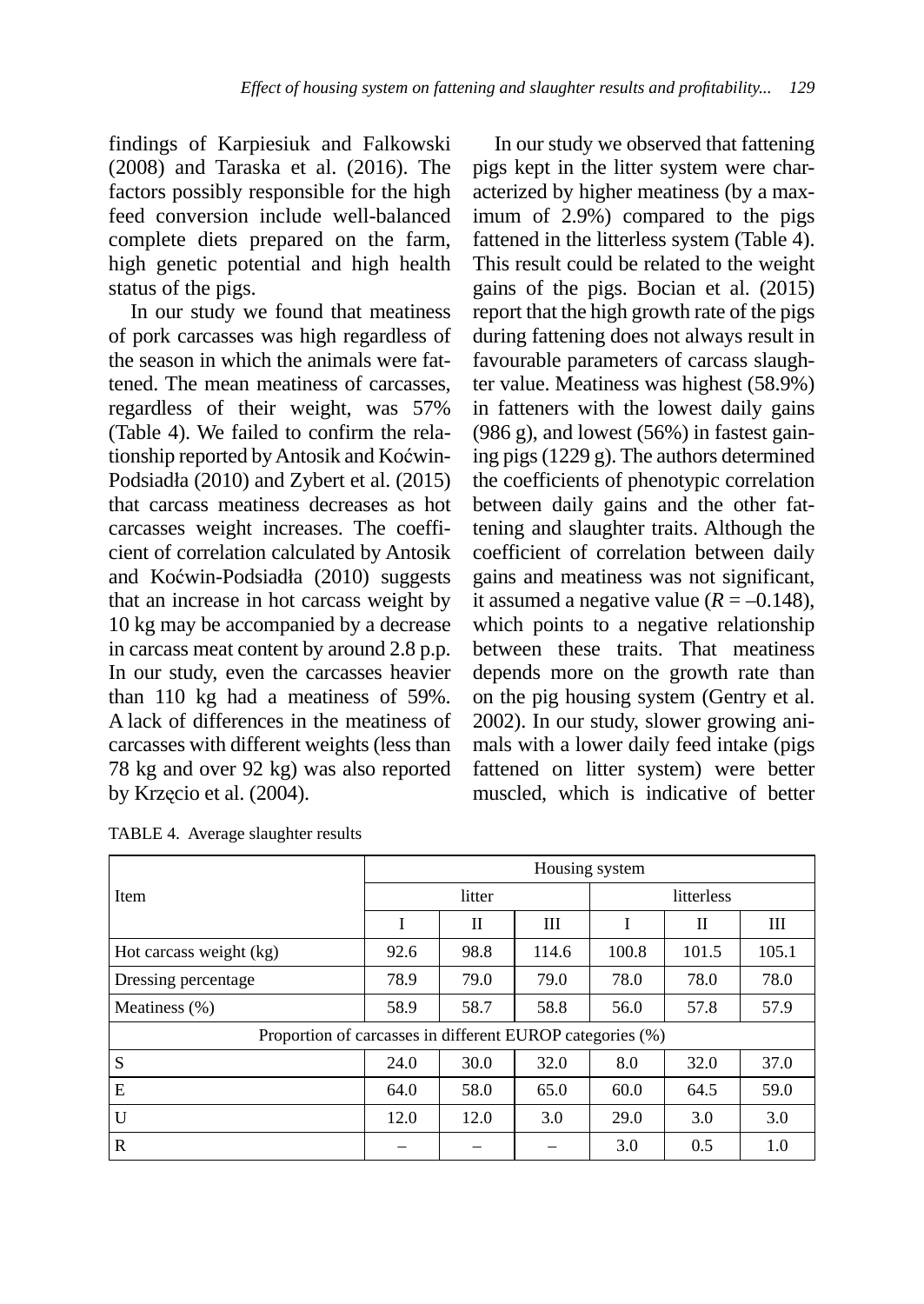utilization of dietary protein to support protein deposition in meat (Orzechowska et al. 2010). In both the litter and litterless systems, most of the carcasses (60%) were graded as class E. Meatiness was more uniform in animals raised in the litter system. The greatest differences in meatiness occurred in the group of fastest growing pigs that were kept in the litterless system in the winter period.

The profitability of fattener production depends largely on live pig procurement prices and production costs. The costs of production are primarily dependent on feed prices because feeding costs account for more than 50% of all fattening costs (Pepliński 2013, Bocian et al. 2015). Table 5 presents the production costs and simplified estimates of profitability in the two

housing systems. The production costs do not include daily handling costs (except for the costs associated with provision of bedding material and removal of manure twice a week), depreciation of buildings, and mortality costs. The production costs ranged from 500 to 576 PLN. The most important item in the structure of costs was the purchase of weaners, who presented from 39 to 53% and feed raw materials (from 42 to 56%). Animals were fattened to different slaughter weights (117.4–145.0 kg in the first and third fattening periods in the litter-based system, respectively), the weaners were purchased at various prices (211–302 PLN in the first and third fattening period in the litter-based system, respectively), but due to higher daily gains and lower feed

|                                                             | Housing system |         |         |                                |            |         |  |  |
|-------------------------------------------------------------|----------------|---------|---------|--------------------------------|------------|---------|--|--|
| <b>Item</b>                                                 |                | litter  |         |                                | litterless |         |  |  |
|                                                             | $\mathbf{I}$   | П       | Ш       | I                              | П          | Ш       |  |  |
| Costs (PLN/animal):                                         |                |         |         |                                |            |         |  |  |
| Weaner                                                      | 249.3          | 302.0   | 211.3   | 264.1                          | 298.2      | 250.0   |  |  |
| Feed                                                        | 223.1          | 243.9   | 305.9   | 224.7                          | 253.7      | 259.5   |  |  |
| Veterinary services                                         | 5.0            | 5.0     | 6.0     | 5.5                            | 5.5        | 6.0     |  |  |
| Water, energy                                               | 5.0            | 6.0     | 6.0     | 6.0                            | 6.5        | 7.0     |  |  |
| Litter $+$ labour involved                                  | 18.0           | 19.0    | 23.0    | $\qquad \qquad \longleftarrow$ |            |         |  |  |
| Total                                                       | 500.4          | 575.9   | 552.2   | 500.3                          | 563.9      | 522.5   |  |  |
| Revenue (PLN/animal):                                       |                |         |         |                                |            |         |  |  |
| Manure                                                      | 20.0           | 22.0    | 30.0    |                                |            |         |  |  |
| Slurry                                                      |                |         |         | 6.5                            | 7.0        | 7.5     |  |  |
| Carcass                                                     | 561.3          | 612.6   | 580.0   | 593.7                          | 618.1      | 605.4   |  |  |
| Total                                                       | 581.3          | 624.6   | 610.0   | 600.2                          | 625.1      | 612.9   |  |  |
| Revenue – costs (PLN/animal)                                | $+80.9$        | $+58.7$ | $+57.8$ | $+99.9$                        | $+61.2$    | $+90.4$ |  |  |
| Cost 1 kg of body weight gain (PLN)                         | 5.46           | 5.85    | 4.66    | 5.09                           | 5.44       | 4.85    |  |  |
| Profit from the sale of 1 kg of hot<br>carcass weight (PLN) | 0.87           | 0.59    | 0.50    | 0.99                           | 0.60       | 0.86    |  |  |

TABLE 5. Average results of economic analyses fattening pigs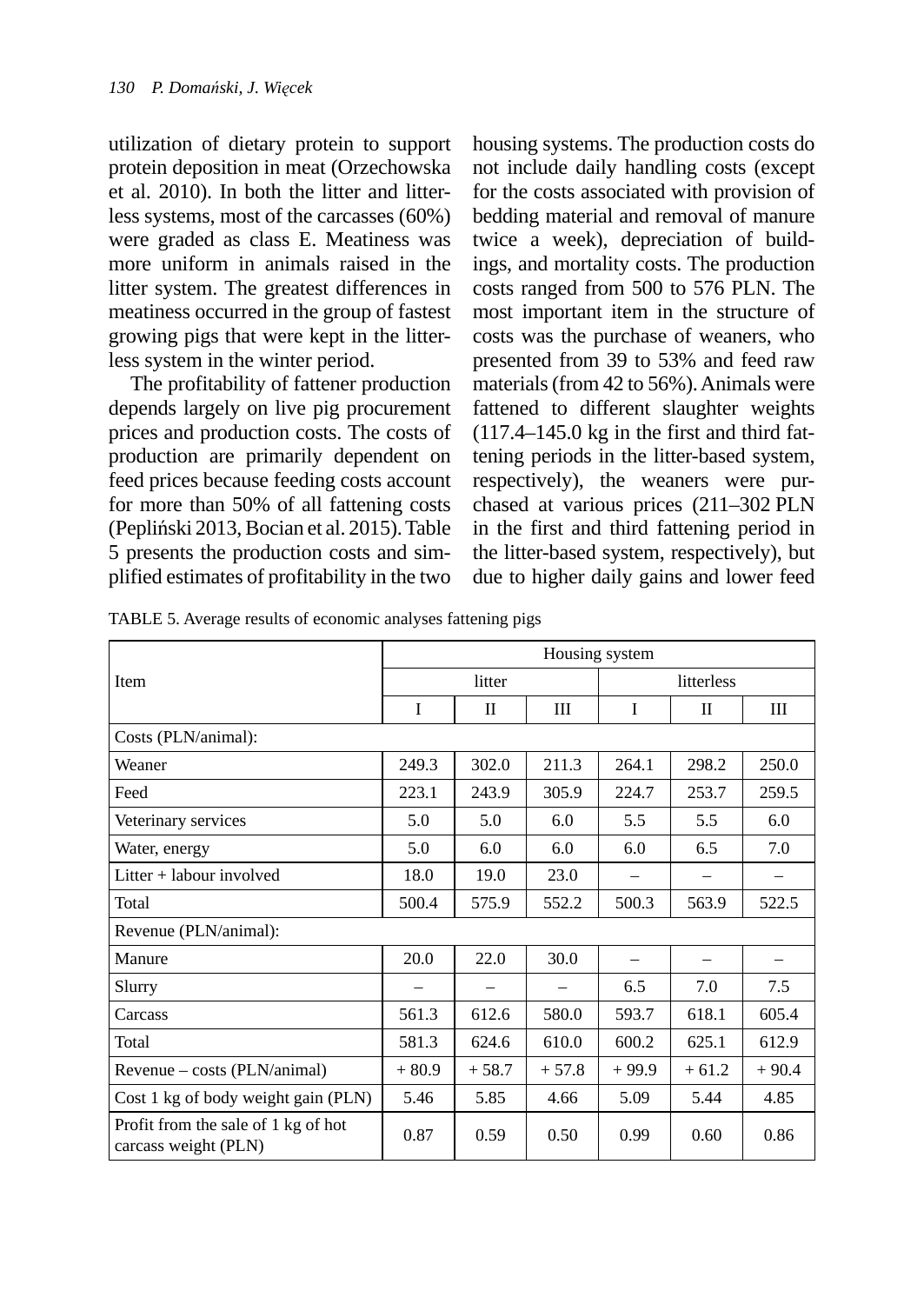conversion, better economic results were obtained for pigs kept in the litterless system. Difference totaled 0.16 PLN per 1 kg hot carcass weight.

#### **CONCLUSIONS**

In summary, it is concluded that pigs kept in the litter system are characterized by lower daily gains, less efficient feed conversion and higher meatiness. Taking into account the costs incurred during the fattening process and revenue from the sale of fattening pigs and natural fertilizer, keeping the pigs without bedding proved more profitable. A potential consumer of pork obtained from pigs kept under improved welfare conditions, i.e. on litter, should pay more to compensate for the higher costs of production.

#### **REFERENCES**

- ANTOSIK K., KOĆWIN-PODSIADŁA M. 2010: Analiza zależności między masą tuszy ciepłej a mięsności tusz tuczników pogłowia masowego [The influence of hot carcass weight on carcass quality of fatteners from mass population]. Rocz. Nauk. PTZ 6 (4): 259–268 [in Polish].
- BOCIAN M., JANKOWIAK H., KAPELAŃSKI W., FRYCA M. 2015: Efekty tuczu i wartość poubojowa tusz świń rasy wielkiej białej polskiej i mieszańców towarowych utrzymywanych w gospodarstwie tradycyjnym w woj. kujawsko-pomorskim [Fattening results and carcass value of Polish Large White pigs and commercial crossbreeds raised on a traditional farm in the Kuyavian-Pomeranian Voivodship]. Rocz. Nauk. PTZ 11 (2): 37–45 [in Polish].
- DAY J.E.L., VAN DE WEERD H.A., EDWARDS S.A., 2008: The effect of varying lengths of straw bedding on the behavior of growing pigs. Appl. Anim. Behav. Sci. 109: 249–260.
- FUGOL M., SZLACHTA J. 2010: Zasadność używania kiszonki z kukurydzy i gnojowicy świńskiej do produkcji biogazu [The reason for using corn and fermented liquid manure ensi-

lage for biogas production]. Inż. Roln. 1 (119): 169–174 [in Polish].

- GENTRY J.C., McGLONE J.J., BLANTON JR J.R., MILLER M.F. 2002: Alternative housing systems for pigs: Influences on growth, composition, and pork quality. J. Anim. Sci. 80: 1781–1790.
- GUS, 2019. Retrieved from: https://stat.gov. pl/obszary-tematyczne/rolnictwo-lesnictwo/ produkcja-zwierzeca-zwierzeta-gospodarskie/poglowie-swin-wedlug-stanu-w-grudniu-2018-roku,7,11.html [accessed: 01.04.2019].
- HONEYMAN M.S., HARMON J.D. 2003: Performance of finishing pigs in hoop structures and confinement during winter and summer. J. Anim. Sci. 81: 1663–1670.
- JORDAN D., ŽGUR S., GORJANC G., ŠTUHEC I. 2008: Straw or hay as environmental improvement and its effect on behavior and production traits of fattening pigs. Arch. Tierz. 51 (6): 549–559.
- KARPIESIUK K., FALKOWSKI J. 2008: Reakcja tuczników na zróżnicowane warunki chowu [Reactions of fatteners to different management conditions]. Rocz. Nauk. PTZ 4 (4): 65–75 [in Polish].
- KARPIESIUK K., FALKOWSKI J., RAUBO B., KOZERA W., BUGNACKA D., MILEWSKA W. 2016: The effect of environmental enrichment and season on the fattening performance, slaughter value and serum biochemical parameters of pigs. Pol. J. Natur. Sc. 31 (2): 179–189.
- KRALIK G., TOLUŠIĆ Z., MARGETA V., KRA-LIK I., GAJČEVIĆ Z. 2006: Analysis of pig meat production with respect to different housing systems of pigs. 98<sup>th</sup> EAAE Seminar "Marketing Dynamics within the Global Trading System: New Perspectives", 1–10.
- KRZĘCIO E., ZYBERT A., ANTOSIK K., SIEC-ZKOWSKA H., KOĆWIN-PODSIADŁA M., KURYŁ J., POSPIECH E., ŁYCZYŃSKI A., MISZCZUK B. 2004: Culinary and technological usefulness of meat fatteners, originated from the crossbreeding of Danish Landrace gilts and Duroc boars, slaughtered at different weights. Pol. J. Food Nutr. Sci. 13/54 (3): 297–301.
- MORRISON R.S., HEMSWORTH P.H., CRON-IN G.M., CAMPBELL R.G. 2003: The social and feeding behaviour of growing pigs in deep-litter, large group housing systems. Appl. Anim. Behav. Sci. 82: 173–188.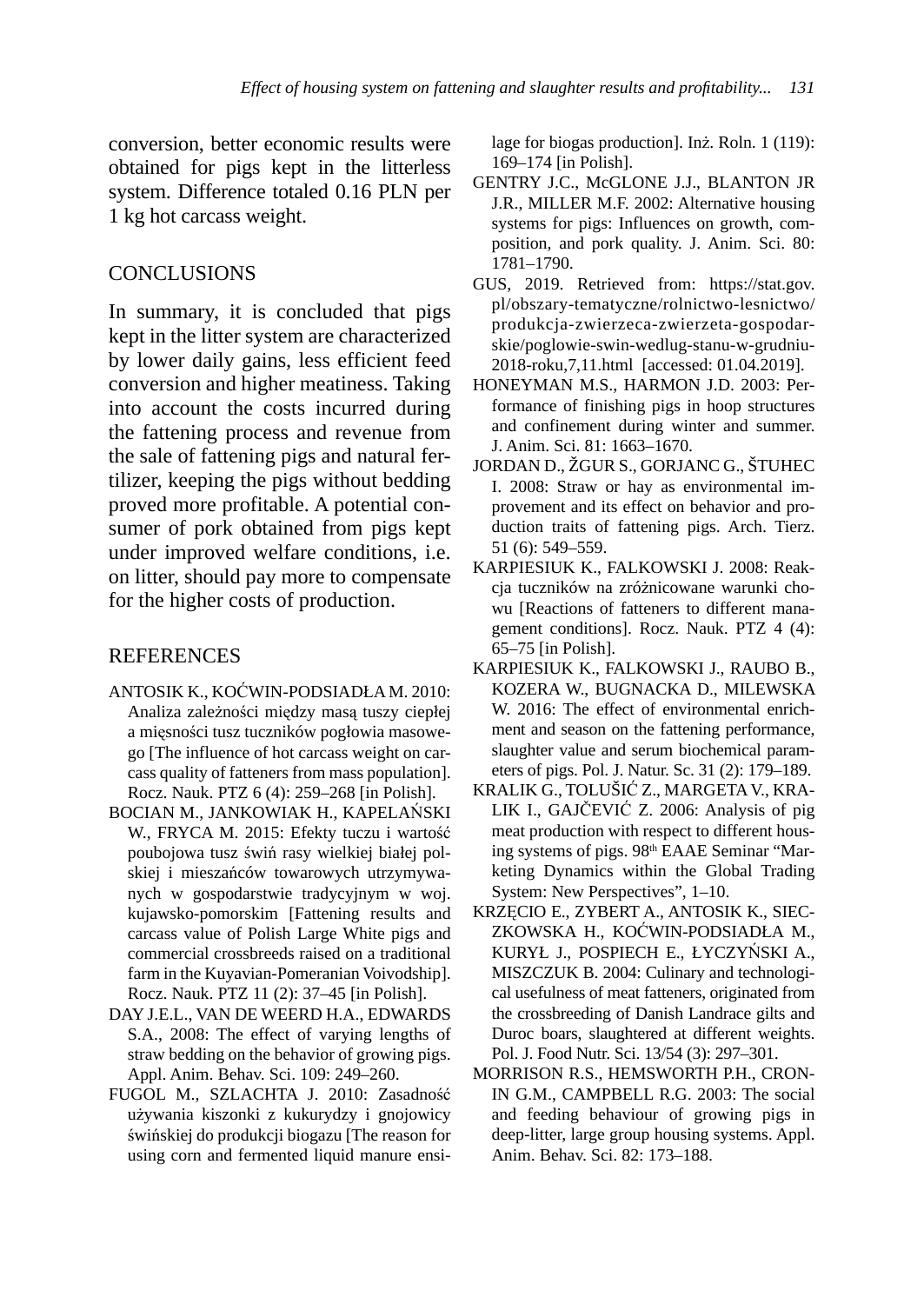- ORZECHOWSKA B., TYRA M., MUCHA A. 2010: Effect of growth rate on slaughter value and meat quality of pigs. Rocz. Nauk. PTZ 6 (4): 341–351.
- PEJSAK Z., WOŹNIAKOWSKI G. 2017: Przeciwdziałanie szerzeniu się ASF ze szczególnym uwzględnieniem roli zakładów utylizacyjnych [The counteractions to the spread of African swine fever (ASF) with a special regard to the role of carcass disposal plants]. Życie Wet. 92 (11): 804–807 [in Polish].
- PEPLIŃSKI B., 2013: Wpływ opłacalności produkcji żywca wieprzowego na zmiany pogłowia trzody chlewnej w Polsce. Analiza regionalna [Impact of the profitability of pig production on changes in the pig population in Poland. Regional analysis]. Roczn. Ekon. Roln. Rozw. Obszar. Wiej. 100 (2): 75–87 [in Polish].
- REKIEL A., SOŃTA M., RYCZKO A., WIĘ-CEK J. 2018: Transformacja produkcji trzody chlewnej na Podlasiu w latach 1970–2010 [Developments in pig production in the Podlasie region the years 1970–2010]. Prob. Drob. Gosp. Roln. 2: 93–105 [in Polish].
- Rozporządzenie Ministra Rolnictwa i Rozwoju Wsi z dnia 15.02.2010 r. w sprawie wymagań i sposobu postępowania przy utrzymaniu gatunków zwierząt gospodarskich, dla których normy ochrony zostały określone w przepisach Unii Europejskiej (Dz.U. 2010 nr 56, poz. 344) [in Polish].
- Rozporządzenie Ministra Rolnictwa i Rozwoju Wsi z dnia 13.02.2018 r. zmieniające rozporządzenie w sprawie środków podejmowanych w związku z wystąpieniem afrykańskiego pomoru świń (Dz.U. 2015, poz. 711) [in Polish].
- TARASKA D., REKIEL A., SOŃTA M., WIĘ-CEK J., 2016: Effect of management system on production results and slaughter value of fatteners. Ann. Warsaw Univ. Life Sci. – SGGW. Anim. Sci. 55 (2): 301–307.
- VAN DE WEERD H.A., DAY J.E.L, 2009: A review of environmental enrichment for pigs housed in intensive housing systems. Appl. Anim. Behav. Sci. 116: 1–20.
- WINNICKI S., JUGOWAR J.L., 2011: Systemy utrzymania trzody chlewnej w województwie wielkopolskim. Prob. Inż. Roln. 3: 91–100 [in Polish].
- ZYBERT A., SIECZKOWSKA H., KRZĘ-CIO-NIECZYPORUK E., ANTOSIK K.,

KOĆWIN-PODSIADŁA M., ZALEWSKI R., TARCZYŃSKI K., 2015: Wpływ masy tuszy ciepłej na mięsność oraz wybrane cechy jakości mięsa tuczników z pogłowia masowego [The influence of hot carcass weight on meatiness and selected quality characteristics of the meat of pigs selected from the total population]. Rocz. Nauk. PTZ 11 (1): 93–102 [in Polish].

**Streszczenie:** *Wpływ systemu utrzymania na wyniki tuczne i rzeźne oraz opłacalność tuczu świń.*  Badania przeprowadzono w gospodarstwie utrzymującym tuczniki w chlewni bezściołowej i ściołowej. W każdym z systemów utrzymania przeprowadzono po 3 tucze warchlaków Landrace × Duroc importowanych z Danii o początkowej masie ciała 25–30 kg. Zwierzęta żywiono *ad libitum* mieszankami przygotowanymi w gospodarstwie. W badaniach określono śmiertelność zwierząt, przyrosty dobowe, zużycie paszy na 1 kg przyrostu masy ciała, dzienne pobranie paszy, masę tuszy ciepłej oraz mięsność. Przeprowadzono uproszczoną kalkulację ekonomiczną tuczu. Zwierzęta utrzymywane w systemie ściołowym charakteryzowały się mniejszymi o 10–20% przyrostami dobowymi, mniejszym dobowym pobraniem paszy (5–10%), większym zużyciem paszy (5%) i większą mięsnością (1–2,9%). Uwzględniając koszty poniesione w okresie tuczu oraz przychody ze sprzedaży tuczników i nawozu naturalnego bardziej opłacalne okazało się utrzymanie świń w systemie bezściołowym. Różnica wynosiła 0,16 złotych na 1 kg tuszy ciepłej.

*Słowa kluczowe*: świnie, tucz, system utrzymania, opłacalność

*MS received 1.04.2019 MS accepted 6.05.2019*

#### **Authors' address:**

Justyna Więcek

Katedra Szczegółowej Hodowli Zwierząt Wydział Nauk o Zwierzętach Szkoła Główna Gospodarstwa Wiejskiego w Warszawie ul. Ciszewskiego 8, 02-786 Warszawa Poland e-mail: justyna\_wiecek@sggw.pl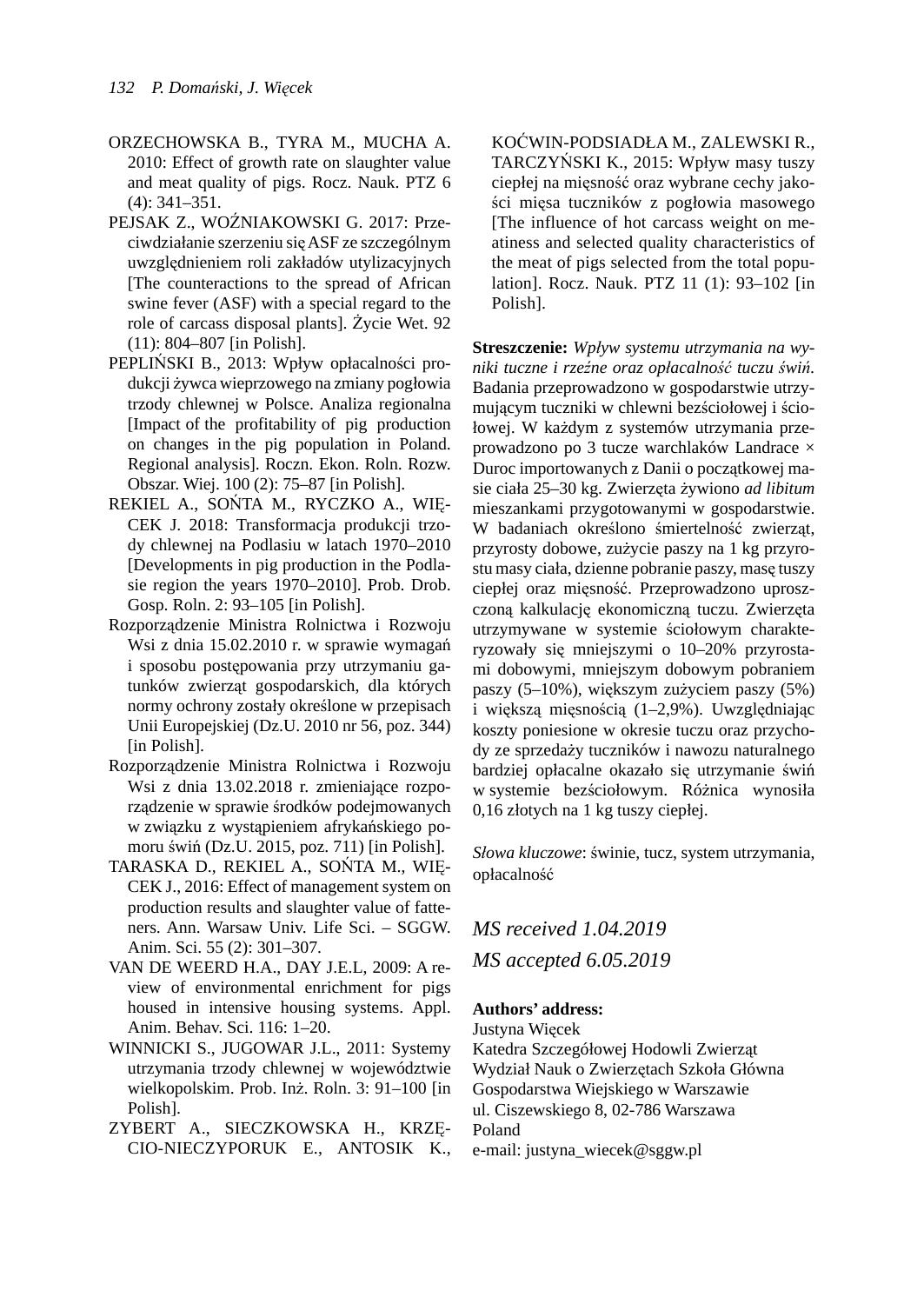Annals of Warsaw University of Life Sciences – SGGW Animal Science No 58 (2), 2019: 133–141 (Ann. Warsaw Univ. of Life Sci. – SGGW, Anim. Sci. 58 (2), 2019) DOI 10.22630/AAS.2019.58.2.14

# **Weight of body, carcass and internal organs as well as paranephric fat index (KFI) as the individual condition indices of the brown hare (***Lepus europaeus***) in eastern Poland**

MARIAN FLIS, BOGUSŁAW RATAJ

Faculty of Biology, Animal Science and Bioeconomy, University of Life Sciences in Lublin

**Abstract:** *Weight of body, carcass and internal organs as well as paranephric fat index (KFI) as the individual condition indices of the brown hare (*Lepus europaeus*) in eastern Poland.* The conducted examination on the individual condition of the brown hare was based on animals obtained by means of group hunting in the western part of the Lublin district in eastern Poland. The weight of body, carcass and internal organs as well as paranephric fat index (KFI) was estimated and compared for separate age and gender groups. The body weight of young hares at the level of just over 4.0 kg and adults amounting to 4.7 kg is higher than in other parts of Poland as well as in the Lublin region compared to previous years. High individual condition is also confirmed by the KFI index, which amounted to 3.6 and was high for this time of year. Carcass mass of acquired hares, which is labeled by means of "slaughtering capacity" (percentage ratio of meat carcass weight with internal parts to live weight of the slaughtered animal), at a level slightly exceeding 60% should be considered as average for the species. Somewhat discomposing are the results regarding the lower mass of internal organs; in particular heart and lungs. Those organs condition the possibility of significant locomotive effort, which consequently plays a very important role in emergency situations when the basic defence reaction of a hare is to escape quickly. Obtained results indicate that the hare population in the western part of the Lublin region is characterized by quite high indicators of individual quality, which should have a positive impact on survivability and reproductive potential of the population. Correlation coefficients between body weight and the weight of internal organs were in most cases, except for adult hares, high and statistically significant.

*Key words*: brown hare, body weight, individual quality, KFI, internal organs

#### INTRODUCTION

In order to assess the individual quality of wild animals, body weight is usually used. In case of males of the deer family, the weight of antlers is commonly used in such assessment. However, many scientific studies in assessing the individual condition are also based on data on the body fat stores around the internal organs. The most common measurement is the amount of adipose tissue accumulating around the kidneys, and then the ratio of paranephric fat (KFI) is calculated (Batcheler et al. 1970, Bonino and Bustos 1998, Stephenson et al. 1998, Takatsuki 2000, Majzinger 2004, Karpiński et al. 2008, Flis 2012). For the first time, this indicator was used to assess the condition of the deer population introduced in New Zealand (Riney 1955). In hares this indicator is dependent on sex, age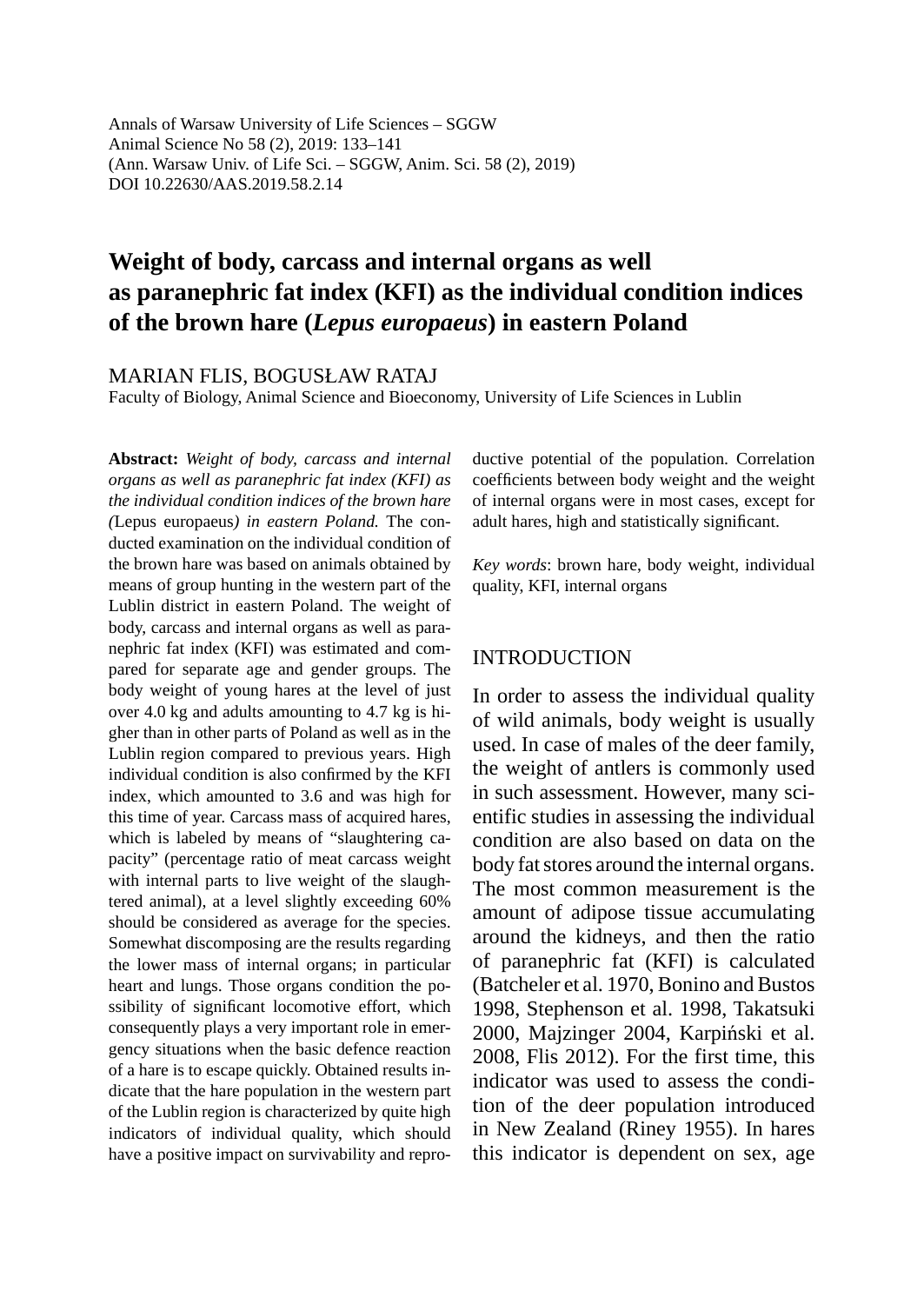and season. The largest reserves, which constitute energy reserves, occur before the winter period and decrease with time, until almost exhausted in the spring period (Flux 1971, Pepin 1987, Bonino and Bustos 1998).

The mass of internal organs is used in scientific research as a rule in the field of comparative anatomy and quite often in clinical diagnostics. The size of the heart and other internal organs affects the course of physiological processes, thus also affecting the shaping of the individual condition. This is particularly important in wild animals that face the multidirectional pressures of the environments in which they live and fulfill basic life functions. Quite an important element in this respect is the mass of the myocardium, which determines the possibility of long-term locomotor activity. This is particularly important for the survival of these animals. Although hares have small home range, the only method of avoiding threats is to escape which requires considerable physical effort. Due to the features of the anatomical structure hare moves only in gallop and during the escape can reach speeds of up to 80 km/h (Pielowski 1979, Węgrzyn and Kupczyńska 1986, Bishop 1997, Barszcz et al. 2012, Nasiadka and Dziedzic 2014).

Moreover, lung mass affects quite significantly the gas exchange processes and thus the locomotor processes. Of the 4 species of mammals from the order of lagomorphs covered by the study, it was brown hare that showed the greatest adaptation of lungs and chest to significant locomotor effort (Simons 1996).

All these elements of the individual condition, interacting comprehensively together with other factors, both endogenous and exogenous, have a significant effect on the fertility and mortality of hares. This, in turn, determines the size of the population, which has been regressing for many years. Therefore, it was justified to carry out these types of assessments, which, due to the lack of material for research, have not been carried out for many years (Dziedzic et al. 2002, Nasiadka and Dziedzic 2014, Misiorowska et al. 2014, Flis 2015).

The aim of the study was to assess the individual condition expressed by weight of body, carcass and selected internal organs, as well as the paranephric fat index (KFI) in brown hares obtained during hunting in the Lublin Upland

# MATERIAL AND METHODS

Study material consisted of 30 hares obtained by means of group hunting in 2 hunting areas of the western part of the Lublin region, eastern Poland. The hares were shot in December 2017. In terms of physico-geography, these circuits are located in the mesoregion Kotlina Chodelska and the northern part of Wzniesień Urzędowskich. This region is characterized by the fragmentation of field crops, which directly determines the considerable heterogeneity of hare living habitat. Due to the presence of fertile soils in the crop structure, in addition to typical agricultural crops, a significant proportion are orchards and perennial plantations of soft fruits. In the agricultural landscape there are numerous wastelands as well as small wooded enclaves and forest complexes. Despite the decrease compared to previous years, the hare number in this region is so high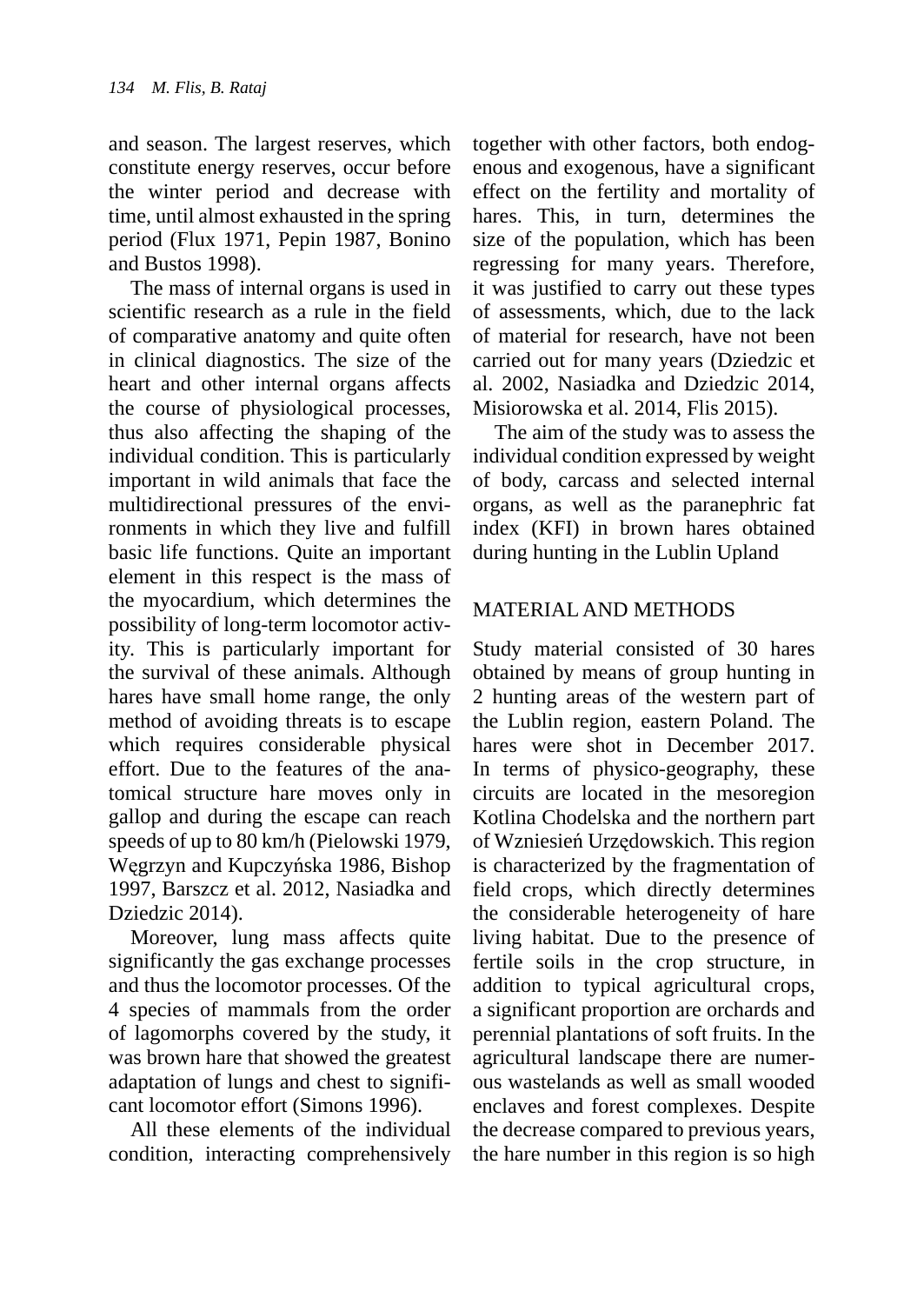that hunting is conducted every year, and the density ratios are among the highest in Poland (Kondracki 2000).

Age and gender of the hares was assessed directly in the field. Age was determined based on the assessment of the occurrence or disappearance of the Stroh sign (Fig. 1). Such an assessment allows the division of individuals into

after cutting the skin on the stroke

two groups: young (up to 1 year old) and adult (over 1 year old) (Stroh 1931, Pielowski 1979). Sex was determined based on the appearance of secondary sexual characteristics (Fig. 2). Immediately in the field, each individual was weighed on a laboratory scale, with an accuracy of 0.1 kg. After the hunt, the hares were skinned and gutted. These



FIGURE 1. Recognition of the age of the hare based on the Stroh sign (based on Pielowski 1979) a – thickening of the ulna bone – young hare up to the age of about 8 months; b – ulnar bone without thickening – hare over the age of 8 months;  $c -$  view of the thickening on the ulna of the young hare



FIGURE 2. Hare sex recognition based on secondary sexual characteristics (based on Pielowski 1979)  $a - adult male$ ;  $b - adult female$ ;  $c - young male$ ;  $d - young female$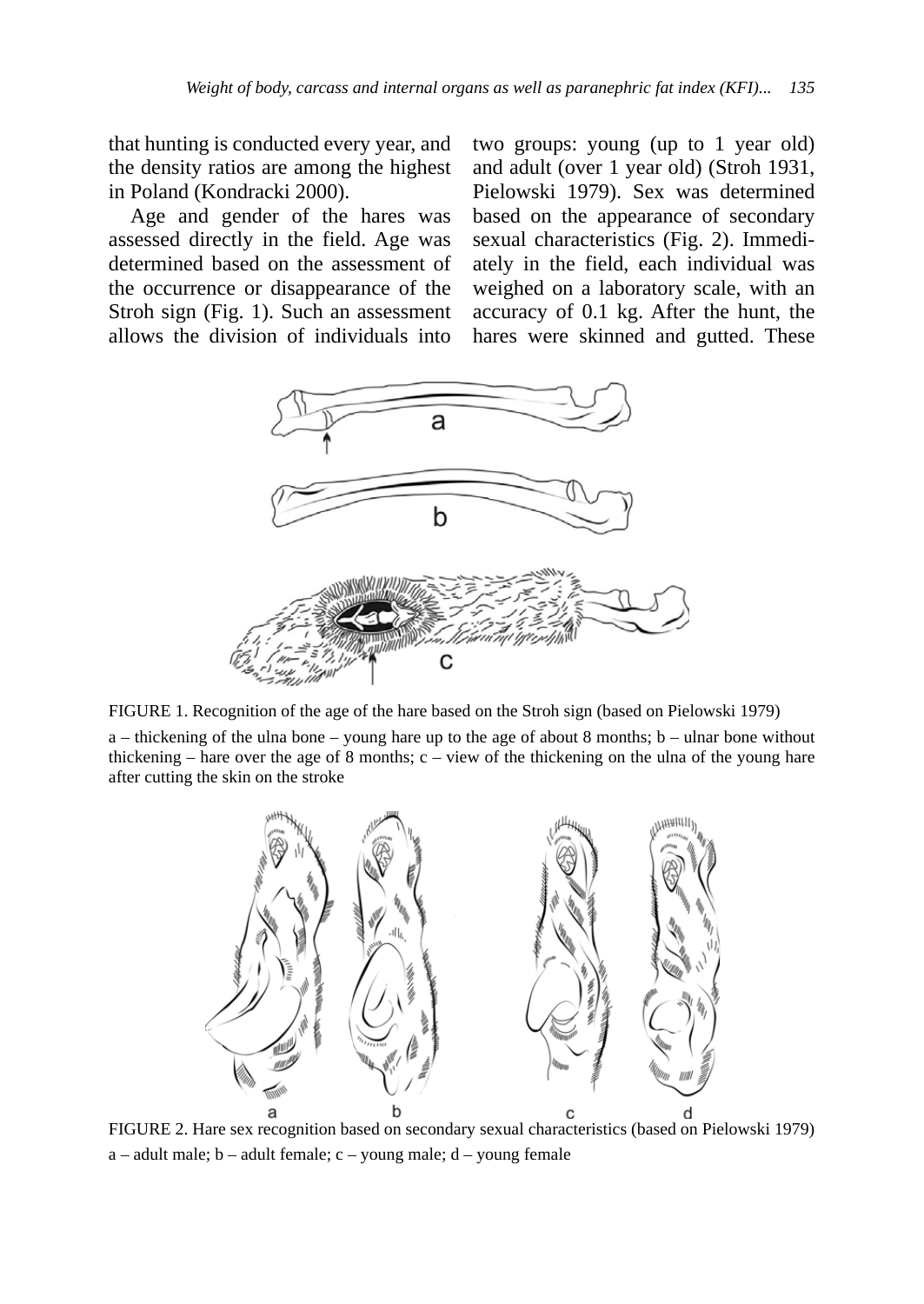treatments were carried out in accordance with the rules of how to deal with animals after shooting (Gembarzewski and Matuszewski 2009).

Carcass was the body of the animal, without skin, internal organs, head and the lower parts of legs. During the evisceration heart, liver and lungs were dissected and weighed accurately to 1 gram. Kidneys with paranephric fat were also dissected. They were weighed together with fat and without it. Based on these measurements, the paranephric fat index (KFI) was calculated based on the formula (Bobek et al. 1984):

 $KFI = mass of kidneys with fat/weight$ of kidneys without fat

In order to determine the differences between the mean values of the analyzed features depending on the age and sex of hares, a two-way analysis of variance was performed. In order to verify the possible occurrence of differences between the averages, calculations were made using the Newman Keuls test in the Statistica program. Correlation coefficients between body weight and the weight of internal organs were also calculated.

## RESULTS

There was a slight variation in body weight and carcass weight between males and females in both the young and adults (Table 1). In males, males were 0.1 kg heavier and in adults the mean body weight was the same. In the case of carcase weight, young animals weighing 0.2 kg were males and 0.1 kg females in adults. There were no significant differences between the average values of these features ( $P \ge 0.05$ ). In all cases, what was predicted, both body weight and carcass weight of adult animals was higher than young and the differences were statistically significant  $(P > 0.05)$ . Also in all cases, the adults I had had heavier hearts, lungs and liver. Comparison between sexual groups indicates that in the group of younger individuals heavier hearts and livers were males, while heavier lungs were found in females. In males, males had higher heart and lung mass and 2.4 grams lower liver weight. However, the described differences in all cases did not differ statistically significantly  $(P \ge 0.05)$ .

Young males had a higher value of perirenal fat (KFI), compared to young females, however, this difference was not statistically significantly different  $(P > 0.05)$ , while in adults, the difference in the mean value of this attribute at the level of 0.6 was statistically significant ( $P < 0.05$ ). In turn, the value of this indicator between young and adult males did not differ significantly different ( $P \ge 0.05$ ), and between young and adult females the difference at level 1.2 was statistically significantly different  $(P < 0.05)$ .

Analysis of the relationship between body weight and the mass of internal organs indicates that in most cases they were high and statistically significant (Table 2). However, in the case of adults, the hare correlation coefficients were not statistically significant, and their value between body weight and heart weight was  $R_{xy} = 0.043$ , and between body weight and lung weight there was a negative relationship  $R_{xy} = -0.043$ .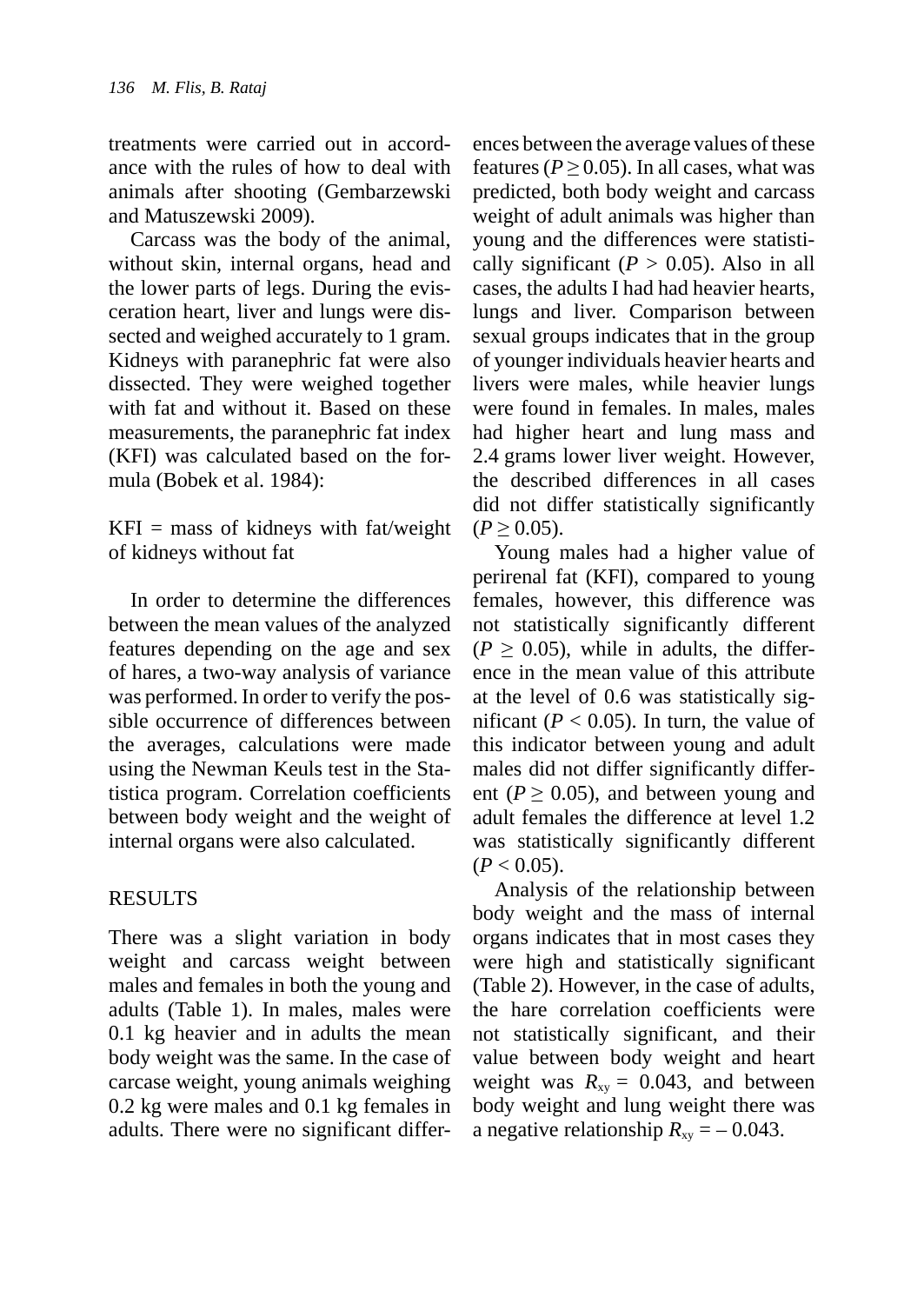|  | Female                                 | P-values            | $\frac{\text{Young}}{\text{Adult}}$ | 0.0038        | 0.0013         | 0.0024 | 0.0015        | 0.1082 | 0.0083                      |                |      |      |      |      |      |      |
|--|----------------------------------------|---------------------|-------------------------------------|---------------|----------------|--------|---------------|--------|-----------------------------|----------------|------|------|------|------|------|------|
|  | P-values<br>Male<br>Young/<br>  /Adult |                     |                                     | 0.0008        | 0.0018         | 0.0064 | 0.0004        | 0.4352 | 0.5683                      |                |      |      |      |      |      |      |
|  |                                        |                     | P-values                            | 0.0503        | 0.5145         | 0.3216 | 0.2526        | 0.4949 | 0.0493                      |                |      |      |      |      |      |      |
|  | Adult                                  | female $(N = 8)$    | S <sub>D</sub>                      | 0.21          | 0.08           | 2.38   | 2.28          | 3.43   | 0.40                        |                |      |      |      |      |      |      |
|  |                                        |                     |                                     | 4.7           | $\dot{3.0}$    | 39.8   | 39.8          | 88.4   | $4.\overline{3}$            |                |      |      |      |      |      |      |
|  |                                        |                     |                                     |               |                |        |               |        |                             | S <sub>D</sub> | 0.24 | 0.18 | 2.94 | 2.94 | 3.92 | 0.64 |
|  |                                        | male $(N = 5)$      |                                     | 4.7           | 2.9            | 42.0   | 42.0          | 86.0   | 3.7                         |                |      |      |      |      |      |      |
|  | Young                                  | P-values            |                                     | 0.5131        | 0.1899         | 0.1503 | 0.5587        | 0.3583 | 0.2657                      |                |      |      |      |      |      |      |
|  |                                        | female ( $N = 10$ ) | S                                   | 0.21          | 0.26           | 4.47   | 3.33          | 7.41   | 0.45                        |                |      |      |      |      |      |      |
|  |                                        |                     |                                     |               |                | 1×     | $\frac{1}{4}$ | 2.3    | 31.0                        | 32.9           | 80.0 | 3.1  |      |      |      |      |
|  |                                        |                     | S <sub>D</sub>                      | 0.12          | 0.05           | 1.50   | 2.36          | 2.87   | 0.30                        |                |      |      |      |      |      |      |
|  |                                        | male $(N = 7)$      |                                     | $\frac{1}{4}$ | 2.5            | 34.3   | 31.8          | 83.3   | 3.5                         |                |      |      |      |      |      |      |
|  |                                        | Parameter           |                                     | ody weight    | Carcass weight | Heart  | Lungs         | iver   | Perirenal fat ratio<br>(KF) |                |      |      |      |      |      |      |

TABLE 1. Body weight and carcass weight (kg), the mass of internal organs (g) and the values of the periremal fat ratio (KFI) the of hares TABLE 1. Body weight and carcass weight (kg), the mass of internal organs (g) and the values of the perirenal fat ratio (KFI) the of hares

*P*-values – the averages difference in statistically significantly at (  $P$ -values – the averages difference in statistically significantly at ( $P < 0.05$ )

| i<br>١<br>l                                                                                              |
|----------------------------------------------------------------------------------------------------------|
| Ĭ                                                                                                        |
| č                                                                                                        |
| $\frac{1}{3}$                                                                                            |
| j<br>}<br>}<br><b>A CAR THAIR</b><br>)                                                                   |
|                                                                                                          |
| $\frac{1}{2}$<br>)                                                                                       |
|                                                                                                          |
| $\ddot{\phantom{a}}$<br>2777700                                                                          |
| ֦֖֖֧֧֧֧֧֧֪ׅ֧֧֧֧֚֚֚֚֚֚֚֚֚֚֚֚֚֚֚֚֚֚֚֚֚֚֚֚֚֝֬֝֓֝֓֝֬֝֓֝֬֓֝֓֝֬֓֝֬֝֬֝֬֝֬<br>$\sim$ $\sim$ $\sim$ $\sim$ $\sim$ |
| $\sim$ 0.40 $\sim$                                                                                       |
|                                                                                                          |
| i<br>I                                                                                                   |
| てっここく<br>⊨ אוצו                                                                                          |
| i                                                                                                        |

| Parameter   | Sex/Age | Heart    | Lungs    | Liver    |
|-------------|---------|----------|----------|----------|
|             | male    | 0.685    | $0.750*$ | 0.683    |
|             | female  | $0.933*$ | $0.777*$ | $0.749*$ |
| Body weight | young   | $0.829*$ | 0.186    | $0.694*$ |
|             | adult   | 0.043    | $-0.043$ | 0.566    |
|             |         |          |          |          |

\*- statistically significant correlations \* – statistically signifi cant correlations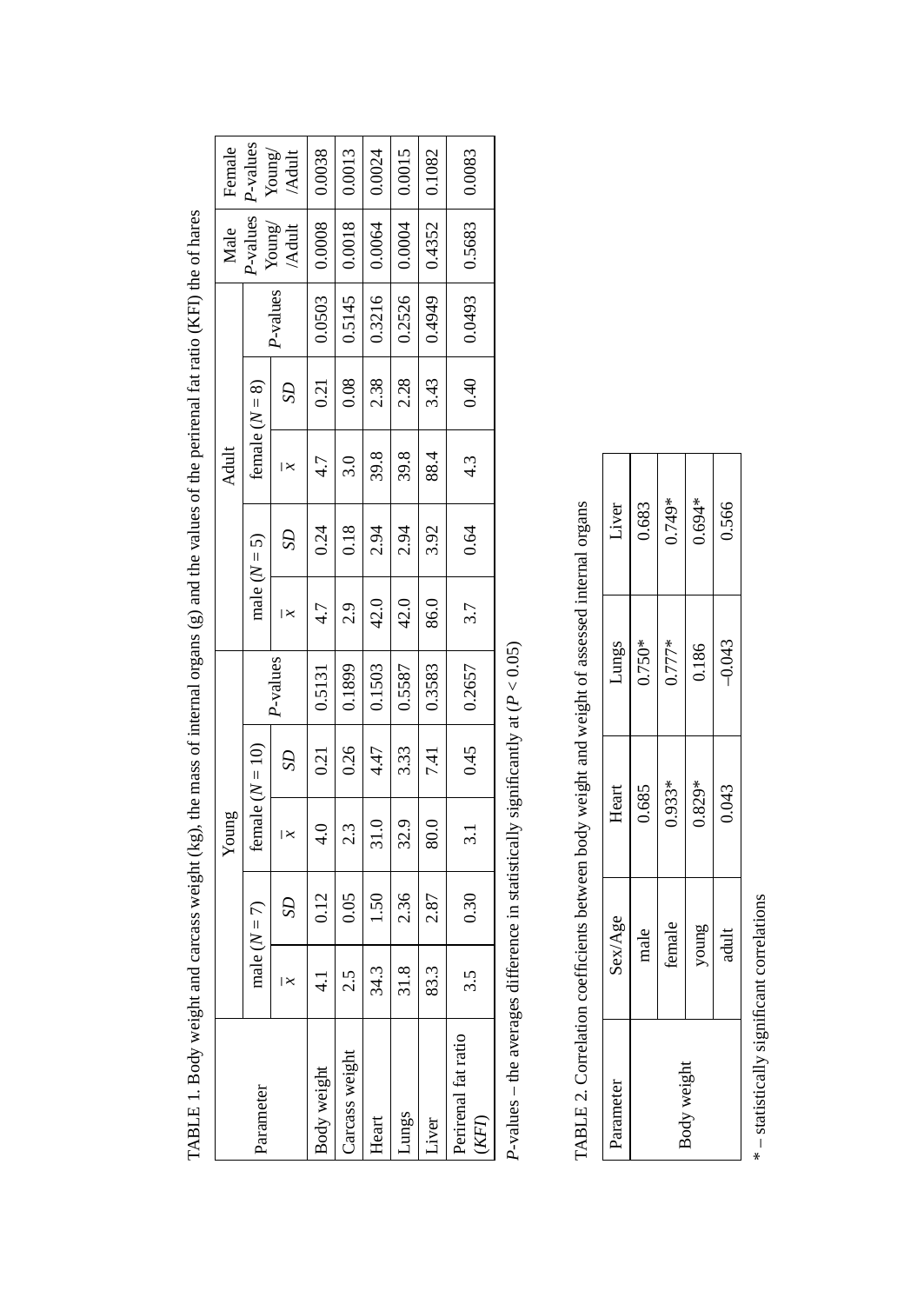

FIGURE 3. Share of individual carcass elements (%) in relation to the hare body weight

Analysis of the weight of the hare carcasses showed a low percentage in relation to body weight (Fig. 3). The low index of slaughter efficiency is conditioned by a fairly high proportion of inedible parts, i.e. skin and head, and inedible insides. The share of edible guts was small.

#### DISCUSSION

Presented weighting results of hares are higher compared to the data from the same area for brown hares that were shot during the hunting season 2014/2015 (Flis 2015). The body mass of both young and adults is also higher than that of hares in the hunting districts of the Lublin Upland and Podlasie, acquired in the 1990's (Dziedzic et al. 1998). Misiorowska et al. (2014), conducting research in the areas with the highest number of hares, gave a varied weight value depending on the region and age, which was within the range of 3.42–4.32 and it was also lower than at present in the area of conducting this research. In the region of Central Pomerania, the average hare weight gained in the years 1998–2001 was 4.13 kg (Mysłek et al. 2004), hence it was lower than at present in the Lublin Upland. Obtained results also indicate a definitely higher body mass for young hares and only slightly higher in adults in relation to those obtained in eastern Poland in the years 1965–1972 (Caboń-Raczyńska 1974). The presented weight results of hares are also higher than those obtained in Croatia in the 2004/2005 hunting season and in Hungary, both in the age and gender groups (Pintur et al. 2006, Farkas et al. 2016). In turn, the percentage proportion of carcass weight to body weight in our hares (60.47%) was lower in comparison with brown hares shot in eastern Croatia, where it accounted for 64.78% (Škrivanko et al. 2008). The Croatia's hares had also a higher weight of heart, lung and liver compared to the individuals obtained in the Lublin region. In Italy, in a closed breeding, the share of hare carcass weight in the control group was 63.7% of body weight and it weighted 2.17 kg on average (Vizzarri et al. 2014).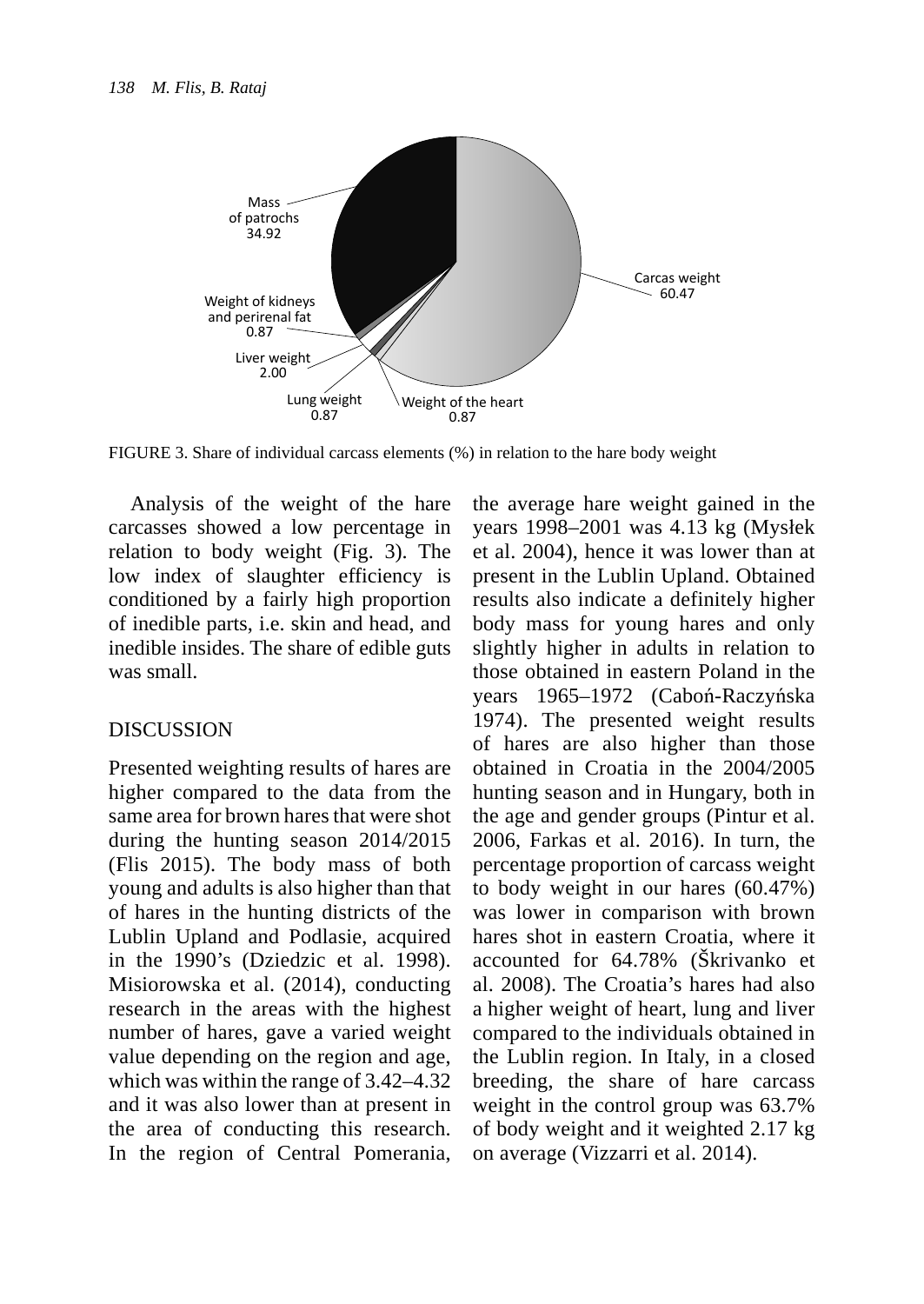The average value of the paranephric fat index in brown hares studied in Argentina in years 1985–1986 expressed as a percentage was around 25% and was dependent on sex, age and season (Bonino and Bustos 1998). This means that the average value of the KFI in the hare population from Lublin Upland in the month of December was higher by over 2%, and thus the results should be considered comparable. The absence of clear and statistically significant differences between the KFI value in males and females in this study confirm the results of other authors that only low and periodic differentiation of this feature happens within the sexes. These results also confirm clear differences in the rate between young and adult hares regardless of gender (Flux 1971, Farfán et al. 2004, Fernández et al. 2010).

The obtained results indicate that the hare population in the western part of the Lublin region is characterized by quite high indicators of individual quality, which should have a positive impact on the survivability and reproductive potential of the population. Such high individual condition is most likely conditioned by environmental conditions and the characteristics of agricultural production in this area. The structure of agroecosystems directly affects living conditions, and in particular the composition of the diet resulting from the nutritional requirements of this species (Pielowski 1979, Reichlin et al. 2006).

## **CONCLUSIONS**

1. The high individual condition of the hare, expressed as body mass and KFI index, in the area of research should have a significant beneficial effect on the reproductive potential of the population and the survival of hares. This should contribute to the stabilization of the population in this area and even condition its growth.

- 2. The results regarding the lower mass of internal organs, especially of the heart and lungs, are slightly disturbing. They determine the possibility of significant locomotive effort, which in turn plays a very important role in emergency situations, where the basic defensive mechanism of the hare is to escape quickly.
- 3. The mass of carcasses from obtained hares, defining the slaughtering efficiency, at a level slightly exceeding 60% should be considered as an average for this species and the differences between the data from the literature result usually from the method of dressing and gutting.

## **REFERENCES**

- BARSZCZ K., SKIBNIEWSKI M., KUPCZYŃ-SKA M., KLEĆKOWSKA-NAWROT J., KRASUCKI K., OLBRYCH K. 2012: Morfometria porównawcza serca u wybranych gatunków ssaków [Morphometry of the heart of chosen species]. Acta Scient. Pol., Med. Vet. 11 (3): 25–32 [in Polish].
- BATCHELER C.C., CLARK C.M.H. 1970: Note on kidney mass the kidney fat index. New Zealand J. Sci. 13: 663–668.
- BISHOP C.M. 1997: Heart mass and the maximum cardiac output of birds and mammals: implications for estimating the maximum aerobic power input of flying animals. Philosoph. Transact. Royal Soc. 352 (1352): 447–456.
- BOBEK B., MOROW K., PERZANOWSKI K. 1984: Ekologiczne podstawy łowiectwa. Wyd. PWRiL, Warszawa [in Polish].
- BONINO N., BUSTOS J.C. 1998: Kidney mass and kidney fat index in the European Hare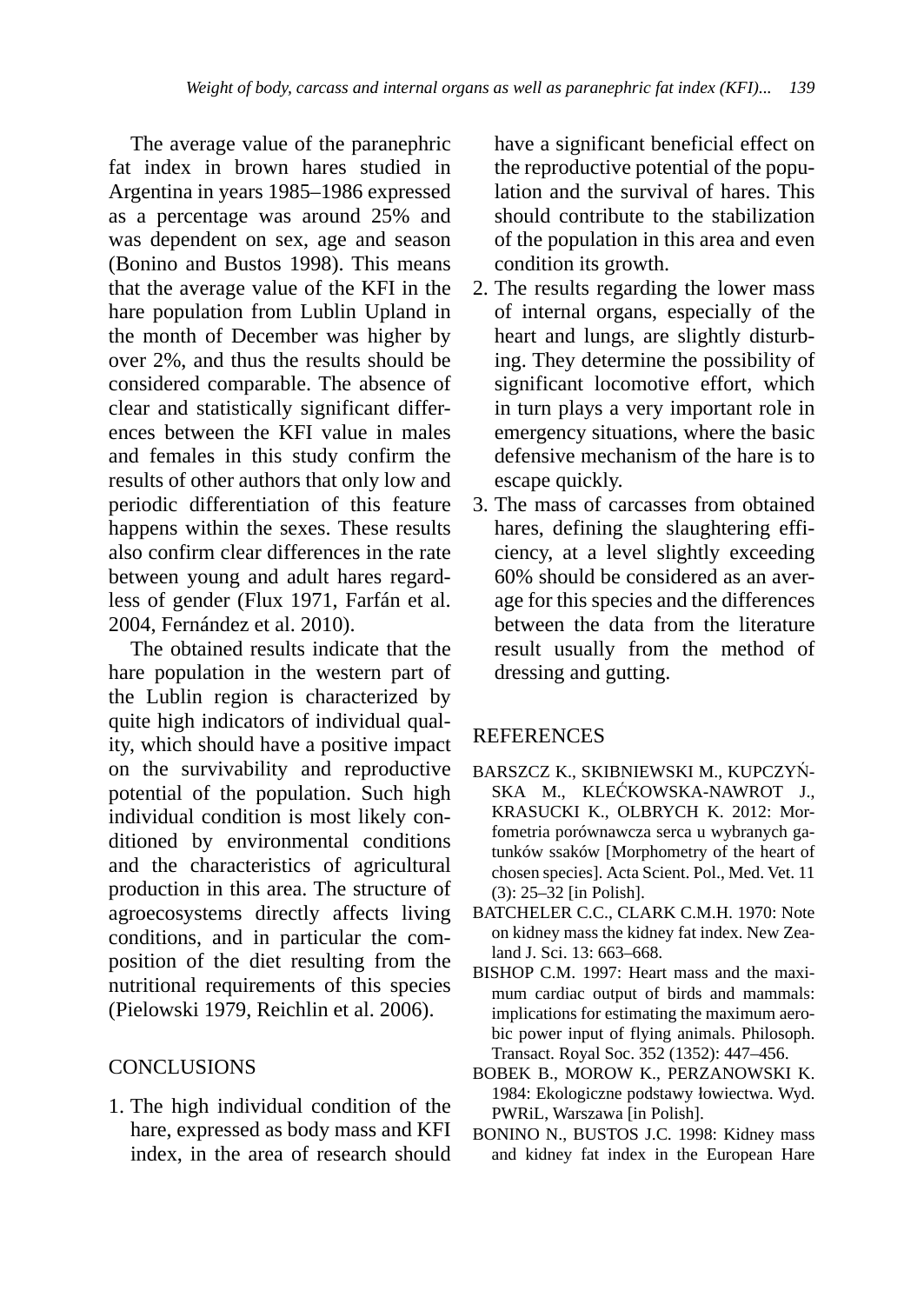inhabiting northwestern Patagonia. Mastozoologia Neotropical 5 (2): 81–85.

- CABOŃ-RACZYŃSKA K. 1974: Variability of the body weight of European hares. Acta Theriol. 19 (5): 69–80.
- DZIEDZIC R., KAMIENIARZ R., MAJER-DZIEDZIC B., WÓJCIK M., BEEGER S., FLIS M., OLSZAK K., ŻONTAŁA M. 2002: Przyczyny spadku populacji zająca szaraka w Polsce. Wyd. Ministerstwo Środowiska. Fundacja Ekonomistów Środowiska i Zasobów Naturalnych. Warszawa [in Polish].
- DZIEDZIC R., FLIS M., OLSZAK K., WÓJ-CIK M., BEEGER S. 1998: Masa ciała zajęcy na Wyżynie Lubelskiej i Podlasiu [Hare body weight in the Lublin Upland and Podlasie Region]. Annales UMCS XVI EE (35): 261–267 [in Polish].
- FARFÁN M.A., VARGAS J.M., REAL R., PAL-OMO L.J, DUARTE J. 2004: Population parameters and reproductive biology of the Iberian hare *Lepus granatensis* in southern Iberia. Acta Theriol. 49 (3): 319–335.
- FARKAS P., KUSZA S., MAJZINGER I. 2016: Analysis of some population parameters of the brown hare (*Lepus europaeus* Pallas, 1758) in two hunting areas on the Hungarian great plain. Lucrări Stiințifice 18 (1): 71–74.
- FERNÁNDEZ A., SORIGUER R., CARRO F., CASTIÉN E. 2010: Ralation between physical condition and reproductive activity in a population of Iberian hare, Lepus granatensis in northern Iberian Peninsula. Folia Zool. 59 (1): 1–8.
- FLIS M. 2012: Jakość osobnicza samców saren na Wyżynie Lubelskiej w zróżnicowanych warunkach środowiskowo-klimatycznych [Carcass indicators of male roe deer (Capreolus capreolus L.) in the Lublin Upland]. Sylwan 156 (7): 548–556 [in Polish].
- FLIS M. 2015: Zróżnicowanie wieku, płci oraz masy ciała zajęcy w warunkach niskiego zagęszczenia na Wyżynie Lubelskiej [Diversity of age, gender, and body mass of hares living in low density in the Lublin Upland]. Sylwan 159 (7): 579–585 [in Polish].
- FLUX J.E.C. 1971: Validity of the kidney fat index for estimating the condition of hares: a discussion. New Zealand J. Sci. 14 (2): 238–244.
- GEMBARZEWSKI A., MATUSZEWSKI G. 2009: Postępowanie ze zwierzyną ubitą.

Poradnik Myśliwego. Wyd. Świat. Warszawa [in Polish].

- KARPIŃSKI M., CZYŻOWSKI P., DROZD L. 2008: Wskaźnik tłuszczu okołonerkowego (KFI) u kozłów (*Capreolus capreolus*) [Roebuck's (*Capreolus Capreolus*) kidney factor index (KFI)]. Acta Scient. Pol., Zoot. 7 (1): 33–38 [in Polish].
- KONDRACKI J. 2000: Regional Geography of Poland. PWN, Warszawa.
- MAJZINGER I. 2004: Examination of reproductive performance of Roe Deer (*Capreolus capreolus*) in Hungary. J. Agricul. Sci. 15: 33–38.
- MISIOROWSKA M., LUDWISIAK Ł., NA-SIADKA P. 2014: Wybrane parametry populacyjne zająca szaraka (*Lepus europaeus* L.) w rejonach największej liczebności gatunku w Polsce [Population parameters of brown hare (*Lepus europaeus* L.) in regions of the species highest density in Poland]. Sylwan 158 (12): 901–910 [in Polish].
- MYSŁEK P., KALASIŃSKA E., BARTYZEL B. 2004: Size of the brown hare (*Lepus europaeus*  Pallas 1778) living in Central Pomerania in Poland. Zool. Pol. 49 (1–4): 237–244.
- NASIADKA P., DZIEDZIC R. 2014: Podręcznik najlepszych praktyk ochrony kuropatwy i zająca. Dla różnorodności biologicznej. Centrum Koordynacji Projektów Środowiskowych. Warszawa: 66–118.
- PARKERS J.P. 1989: Annual patterns in reproduction and perirenal fat hares (*Lepus europaeus*) in sub-alpine Canterbury, New Zealand J. Zool. 217 (1): 9–21.
- PEPIN D. 1987: Kidney weight and kidney fat index on the European hare during the breeding season, in relation with the reproductive status of the animals. Mammalian 51: 117–123.
- PIELOWSKI Z. 1979: Zając. Monografia przyrodniczo-łowiecka. Wyd. PWRiL, Warszawa [in Polish].
- PINTUR K., POPOVIĆ N., ALEGRO A., SEV-ERIN K., SLAVICA A., KOLIĆ E. 2006: Selected indicators of brown hare (Lepus europaeus Pallas, 1778) population dynamics in northwestern Croatia. Vet. Arhiv 76: 199–209.
- REICHLIN T., KLANSEK E., HACKLÄNDER K. 2006: Diet selection by hares (*Lepus europaeus*) in arable landand its implications for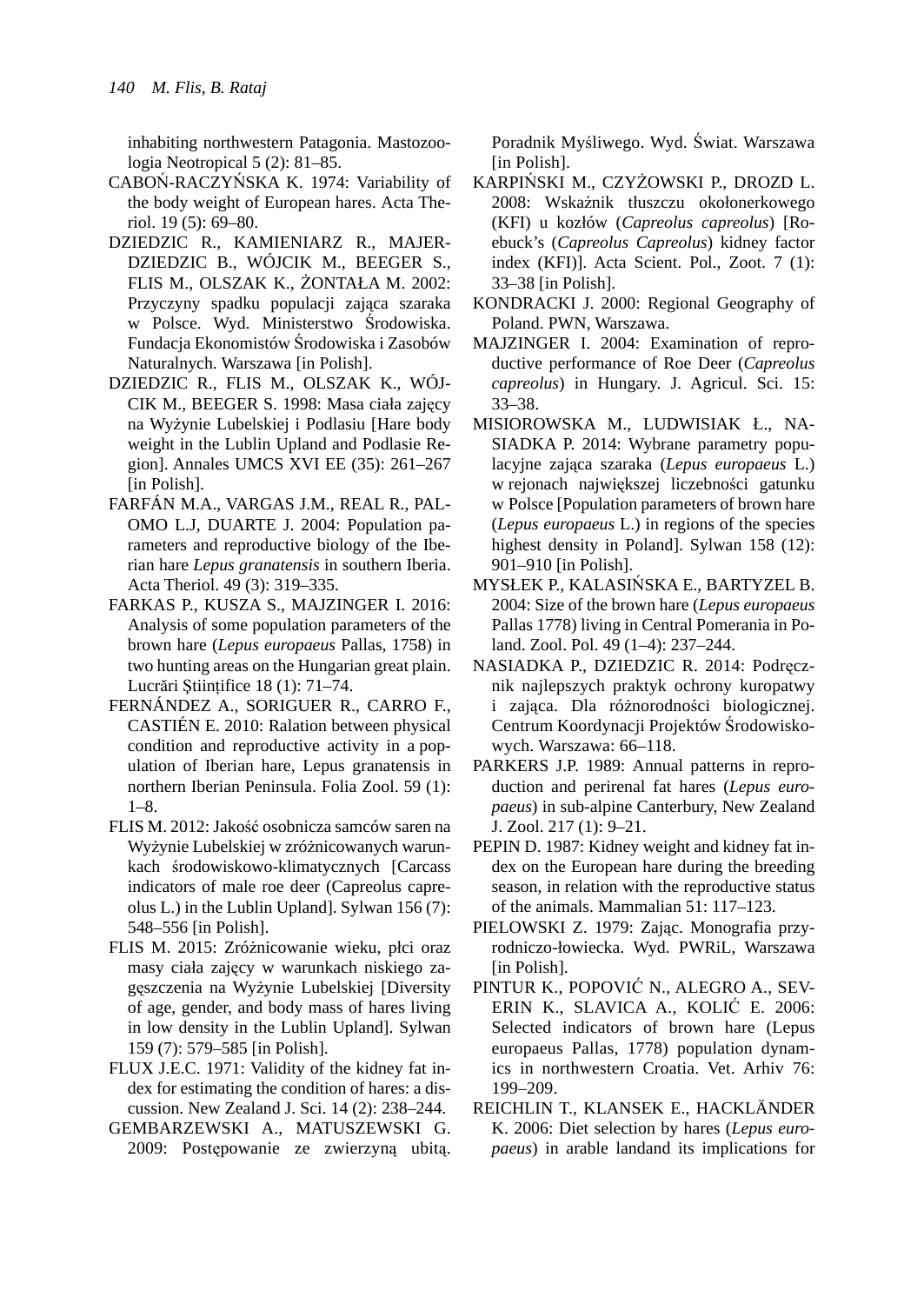habitat management. Eur. J. Wildl. Res. 52: 109–118.

- RINEY T. 1955: Evaluation condition of freeranging Red Deer (*Cervus elaphus*), with special references to New Zealand. New Zealand J. Sci. 36 (5): 429–463.
- SIMONS R.S. 1996: Lung morphology of cursorial and non-cursorial mammals: lagomorphs as a case study for a pneumatic stabilization hypothesis. J. Morphol. 230 (3): 299–316.
- ŠKRIVANKO M., HADŽIOSMANOVIĆ M., CVRTILA Ž., ZDOLEC N., FILIPOVIĆ I., KOZAČINSKI L. 2008: The hygiene and quality of hare meat (*Lepus europaeus* Pallas) from Eastern Croatia. Archiv Lebensmittelhygiene 59: 180–184.
- STEPHENSON T.R., HUNDERTMARK K.J., SCHWARTZ C.C., VAN BALLENBERGHE V. 1998: Predicting body fat and body mass in moose with ultrasonography. Canad. J. Zool. 76 (4): 711–722.
- STROH G. 1931: Zwei sichere Altersmerkmale beim Hasen. Berliner Tierärztl. Wschr 47: 180–181.
- TAKATSUKI S. 2000: Kidney fat and marrow fat indices of the sika deer population at Mount Goyo, northern Japan. Ecol. Res. 15 (4): 453–457.
- WĘGRZYN M., KUPCZYŃSKA M. 1986: Shape, size and weight of the heart in European Bison. Acta Theriol. 31 (25): 327–342.
- VIZZARRI F., NARDOIA M., PALAZZO M. 2014: Effect of dietary Lipia citriodora extract on productive performance and meat quality parameters in hares (*Lepus europaeus* Pall.). Arch. Tierz. 57 (200): 1–7.

**Streszczenie:** *Masa ciała i tuszy oraz narządów wewnętrznych i wskaźnik tłuszczu okołonerkowego (KFI) jako wskaźnik kondycji osobniczej zająca szaraka (*Lepus europaeus*), we wschodniej Polsce.* Badania kondycji osobniczej zajęcy przeprowadzono na podstawie zwierząt pozyskanych w drodze polowań zbiorowych w obwodach łowieckich położonych w zachodniej części Lubelszczyzny, we wschodniej Polsce. Oparto je na analizie masy ciała, tuszy oraz narządów wewnętrznych i wskaźnika tłuszczu okołonerkowego (KFI), w wyodrębnionych grupach wiekowych i płciowych. Uzyskane wyniki wskazują, że masa ciała młodych zajęcy na poziomie nieco ponad 4,0 kg i dorosłych wynosząca 4,7 kg jest większa niż w innych częściach Polski, jak i w rejonie Lubelszczyzny, w porównaniu z latami wcześniejszymi. Potwierdzeniem wysokiej kondycji osobniczej jest także wartość wskaźnika KFI, który wynosił 3,6 i był wysoki jak na tę porę roku. Masę tuszy pozyskanych zajęcy określającą wydajność rzeźną (stosunek masy tuszy oraz narządów wewnętrznych z uwzględnieniem części niejadalnych, do masy ciała pozyskanych zwierząt) na poziomie nieco przekraczającym 60%, należy uznać za przeciętną dla tego gatunku. Nieco niepokojące są wyniki odnośnie niższej masy narządów wewnętrznych zwłaszcza serca i płuc. Organy te warunkują możliwość znacznego wysiłku lokomotorycznego, co z kolei ma bardzo duże znaczenie w sytuacjach zagrożenia, gdzie podstawowym odruchem obronnym zajęcy jest szybka ucieczka. Uzyskane wyniki wskazują, iż populację zajęcy w zachodniej części Lubelszczyzny cechują dość wysokie wskaźniki jakości osobniczej, co powinno wpływać korzystnie na przeżywalność oraz potencjał rozrodczy populacji. Współczynniki korelacji pomiędzy masą ciała a masą narządów wewnętrznych były w większości przypadków, poza dorosłymi zającami, wysokie i statystycznie istotne.

*Słowa kluczowe*: zając, masa ciała, jakość osobnicza, KFI, narządy wewnętrzne

# *MS received 30.01.2019 MS accepted 16.04.2019*

#### **Authors' address**:

Marian Flis Katedra Zoologii i Ekologii Zwierząt Wydział Biologii, Nauk o Zwierzętach i Biogospodarki Uniwersytet Przyrodniczy w Lublinie ul. Akademicka 13 20-950 Lublin, Poland e-mail: marian.flis@up.lublin.pl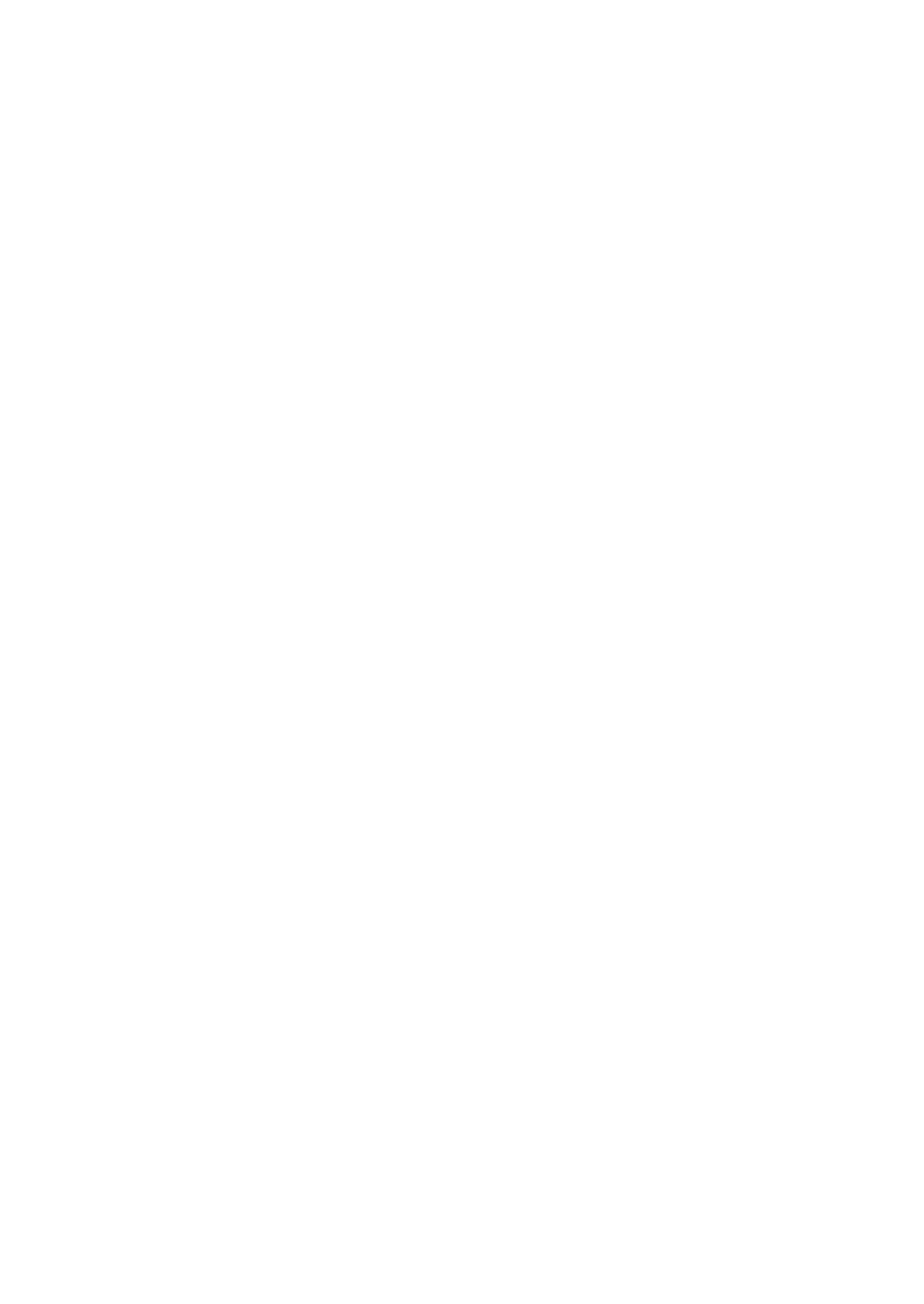Annals of Warsaw University of Life Sciences – SGGW Animal Science No 58 (2), 2019: 143–151 (Ann. Warsaw Univ. of Life Sci. – SGGW, Anim. Sci. 58 (2), 2019) DOI 10.22630/AAS.2019.58.2.15

## **Annual changes in hematological parameters of common carp juveniles under laboratory conditions**

ELŻBIETA KONDERA, MAŁGORZATA WITESKA, KATARZYNA ŁUGOWSKA

Faculty of Natural Sciences, Siedlce University of Natural Sciences and Humanities

**Abstract:** *Annual changes in hematological parameters of common carp juveniles under laboratory conditions.* The aim of the study was to evaluate the changes of the values of hematological parameters of carp juveniles in annual cycle under stable laboratory conditions. Some parameters showed distinct rhythms of changes, e.g. 2 peaks of hematocrit occurred in II and VIII, of hemoglobin concentration in I and VI, while erythrocyte count showed maximum in II. The largest erythrocytes were observed in VIII, and the smallest in XII. Leukocyte count showed two peaks in XII and III. Maximum lymphocyte frequency occurred in III and minimum in XI, while percentage of neutrophils showed the reverse pattern. Oxidative metabolic activity of phagocytes peaked in III, while minimum occurred in XI–XII and VI–VII. Thrombocyte count was highest in XII, and lowest in VII. The obtained results revealed that the values of hematological parameters in carp considerably changed during the year despite little alterations in environmental factors. Some of these changes, e.g. increase in oxidative activity of phagocytes in spring and increase in hemoglobin level in summer were similar to those that occur in fish under natural conditions. Another changes, such as increase in erythrocyte size or decrease in leukocyte count suggest long-term adjustment to the laboratory environment.

Key words: blood, erythrocytes, fish, leukocytes, season, thrombocytes

### INTRODUCTION

Hematological parameters are sensitive indicators of fish health and physiological status. However, their values may be affected by various environmental and intrinsic factors, e.g. temperature, photoperiod, water quality, fish age and phase of reproductive cycle. Therefore, determination of the reference ranges of fish blood parameters is more difficult than in homoiotherm animals (Luskova 1997). According to Leard et al. (1998), for parameters that do not considerably vary a single baseline range is appropriate, while for parameters that show distinct seasonal fluctuations it is necessary to develop seasonal or monthly reference ranges.

Most studies concerning seasonal changes in values of fish hematological parameters have been conducted under natural conditions. Their results usually show distinct patterns in seasonal changes of most indices. Hematocrit, hemoglobin concentration and erythrocyte count tend to increase in summer and to decrease in winter, while mean corpuscular volume usually shows a reverse pattern (e.g.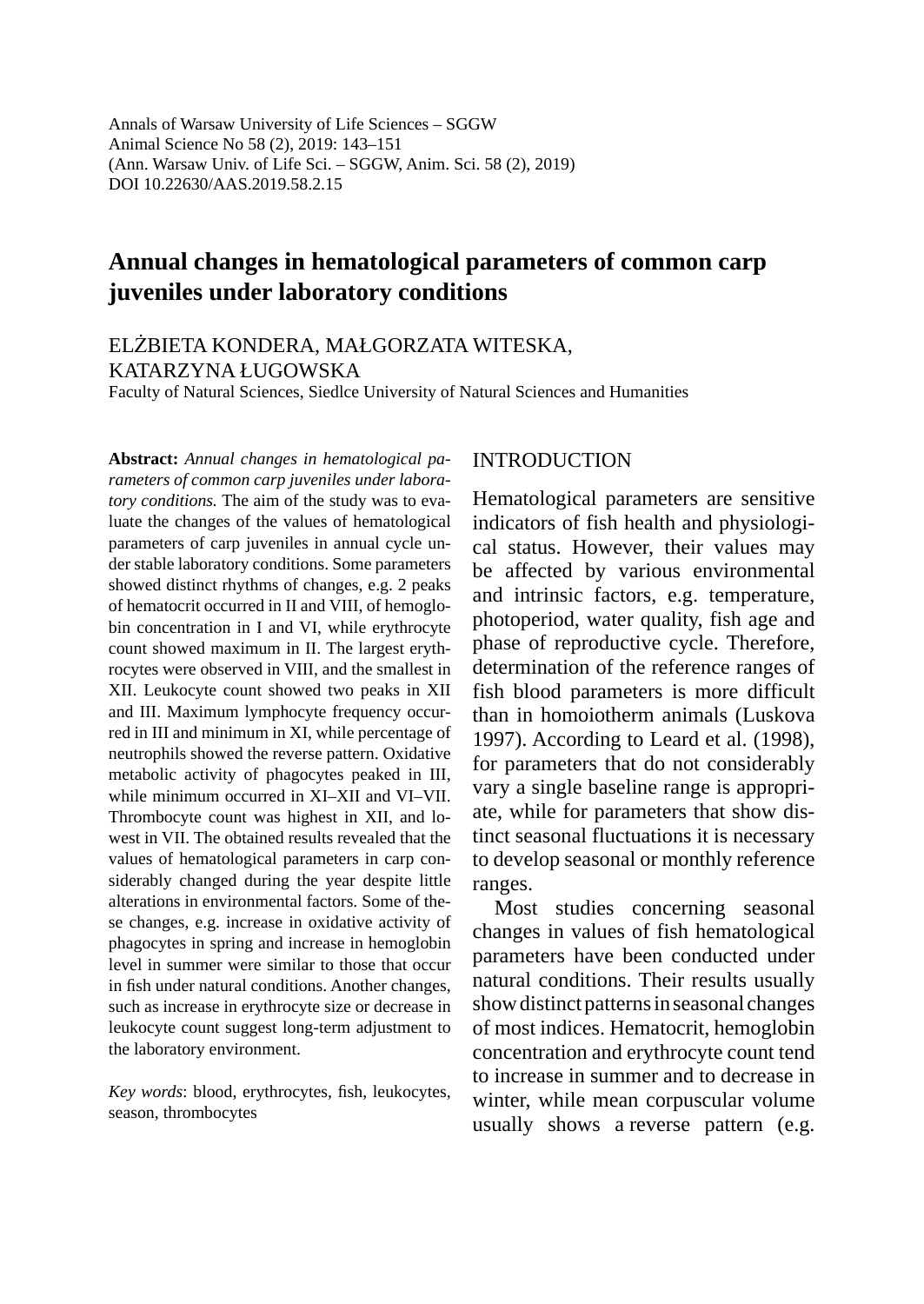Morgan et al. 2008, Jeronimo et al. 2011, Golemi et al. 2013, Langer et al. 2013, Pradhan et al. 2014). However, some authors reported no significant seasonrelated alterations in the values of red blood parameters (Abdel-Hameid 2011, Fallah et al. 2014).

Also the values of white blood indices usually show seasonal patterns. According to Bowden et al. (2007), Morgan et al. (2008), Santos et al. (2009) and Das et al. (2012), in winter immune functions decrease, while at higher temperatures immune response is enhanced. Leukocyte count is usually higher in summer compared to winter (e.g. Orun et al. 2003, Gupta et al. 2013, Kohanestani et al. 2013, Seriani et al. 2013). On the other hand Buchtikova et al. (2011) observed the lowest phagocyte respiratory burst activity in summer and the highest in winter, accompanied by the highest percentage of phagocytes in blood.

There is little information about seasonal variation in thrombocyte count in fish, and the data obtained by various authors are contradictory: increase in summer was reported by Orun et al. (2003) and Vigliano et al. (2014), Jeronimo et al. (2011), Gupta et al. (2013), while Langer et al. (2013) observed maximum thrombocyte abundance in winter. Santos et al. (2009) and Seriani et al. (2013) found no significant seasonrelated alterations.

However, many research projects on fish are held in laboratory but information about the changes in values of hematological parameters in annual cycle under constant conditions is lacking and one could expect that in little variable environment hematological values (at least in juvenile fish that do not undergo

physiological changes related to spawning) are stable. The aim of the present study was to evaluate annual changes in hematological parameters of common carp juveniles kept under controlled laboratory conditions.

### MATERIALS AND METHODS

Six months old common carp *Cyprinus carpio* L. juveniles  $(36.7 \pm 8.0 \text{ g})$ harvested from the extensive rearing pond of the Inland Fisheries Institute in Żabieniec at the beginning of October were transported to the laboratory of the Department of Animal Physiology, Siedlce University of Natural Sciences and Humanities in plastic bags with pond water filled with pure oxygen. The fish were placed in a 300 L flow-through aerated tank and acclimated to the laboratory conditions for 3 weeks prior to the beginning of the experiment. During this time water temperature was 17–18°C, pH 6.5,  $O_2$  concentration 6.1–8.0 mg/l,  $NO<sub>2</sub><sup>-</sup> - 0.00 - 0.06$  mg/l,  $NH<sub>4</sub><sup>+</sup> - 0.0$  mg/l. During acclimation period the fish were fed commercial carp feed Aller Aqua Classic 4.5 mm at the rate of 1% of body mass. Water quality parameters were monitored once a week using pH meter (PRL TN 5123, Elwro, Poland), DO meter HI 9143 (Hanna Instruments, USA), and colorimetric kits Visocolor nitrite and Visocolor ammonia (Macherey-Nagel, Germany).

After acclimation period, 30 fish were transferred to another 300 l aerated flowthrough tank where they were kept for 12 months at natural photoperiod. Water quality parameters were measured once a week. Water temperature was  $18 \pm 2^{\circ}$ C, pH 7.2–7.6, dissolved oxygen concentra-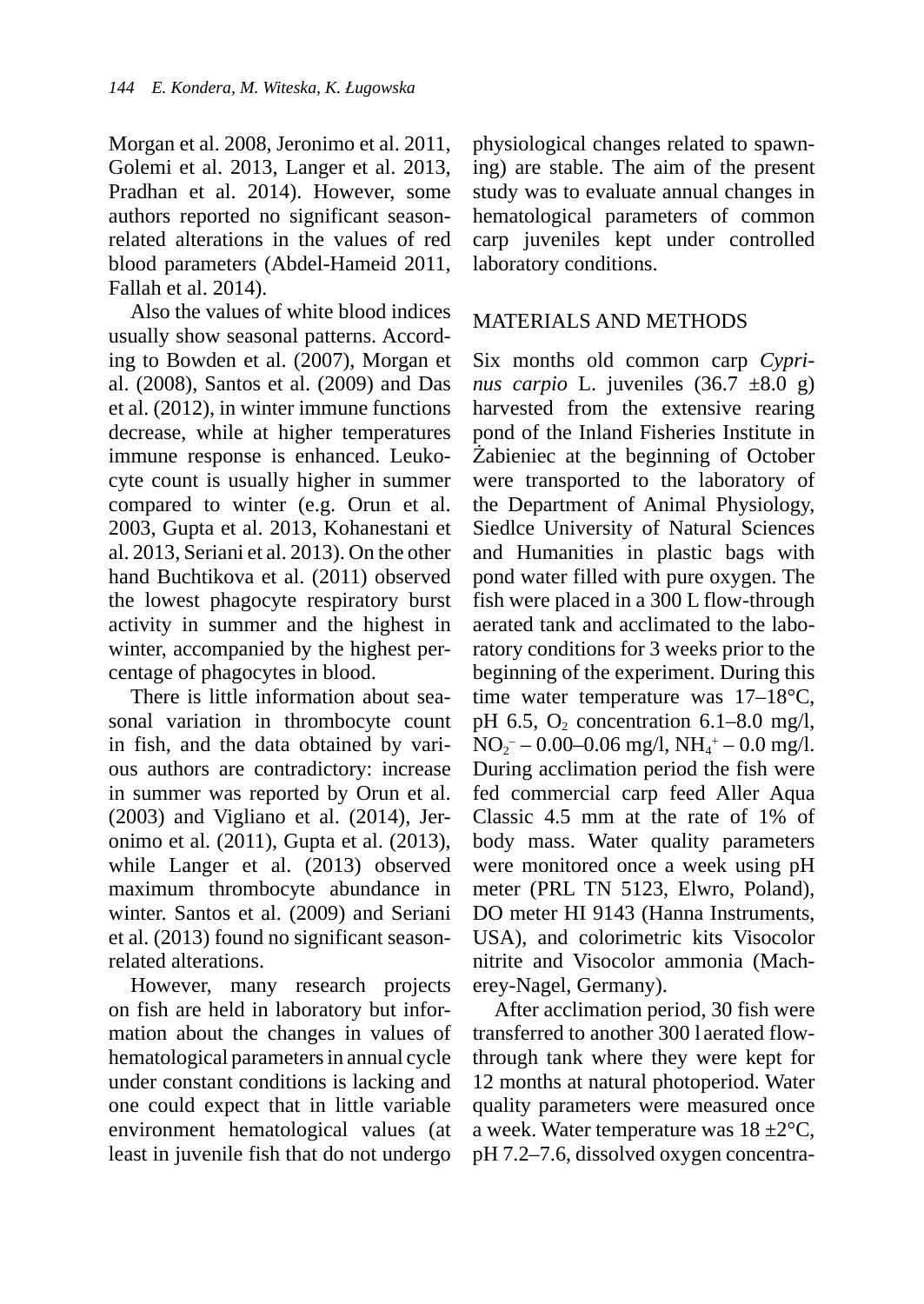tion 8.5 ±0.3 mg/l, NO2<sup>-</sup> < 0.1 mg/l, NH<sub>4</sub>+ < 1 mg/l. The fish were fed the same feed as during acclimation period every morning to satiation (only on blood sampling days fish were fed after blood collection). Every month (between the 19 and 29 day) blood was collected from 10 randomly harvested fish, always between 9 and 10 a.m. About 150 μl of blood (4 drops) were sampled by heart puncture from each fish using heparinized chilled needles and heparinized chilled plastic Eppendorf tubes. No anesthesia was applied, the procedure lasted no longer than 30 s and the fish were returned into the tank. Hematological procedures were performed according to Svobodova et al. (1991). Hematocrit (Ht) values were measured using microhematocrit method. Erythrocyte (RBC) and leukocyte (WBC) counts were evaluated in blood diluted 100× with Hayem solution, using microscope Nikon Eclipse E600 (under magnification  $400\times$ ). Hemoglobin concentration (Hb) was measured using cyanmethemoglobin method (10 μl of blood was mixed with 1 ml of Drabkin solution) with UV-Vis spectrophotometer Helios Gamma (Thermo Electron Corporation, USA) at 540 nm wavelength. Then, Hb was calculated according to the relationship between the extinction and concentrations of standard hemoglobin solutions. Other red blood cell parameters: mean cell volume (MCV), mean corpuscular hemoglobin (MCH) and mean corpuscular hemoglobin concentration (MCHC) were calculated according to the formulas: MCV  $=$  (Ht  $\times$  10) / RBC, MCH  $=$  Hb / RBC,  $MCHC = (Hb \times 100) / Ht$ . Unstimulated oxidative activity of phagocytes (NBT) was measured using nitrotetrazolium blue reduction method. Fifty μl of blood was mixed with an equal amount of 0.2% nitrotetrazolium blue solution and incubated for 1 hour at 28°C, and then 1 ml of dimethyloformamide (DMF) was added and the samples were vortexed for 5 minutes and centrifuged. Extinction of the supernatant was read at a 546 nm wavelength and concentration of formazan (a product of nitrotetrazolium blue reduction) was calculated according to the relationship between the extinction and concentrations of standard formazan solutions. Blood smears were also made (2 for each blood sample), stained with May-Grunwald and Giemsa solutions and fixed with Histokitt (Glaswarenfabrik Karl Hecht, Germany). In each preparation 300 erythrocytes were evaluated and percentage of erythroblasts was calculated. Both cell diameters and both nucleus diameters of 50 mature erythrocytes in each smear were measured using calibrated eyepiece reticule. Cell and nucleus perimeter areas were calculated (using the formula for ellipse area Π*rl*, where *r* and *l* are shorter and longer radii, respectively). The ratio of longer to shorter diameter was also calculated as "elongation index" and the ratio of cell to nucleus area as "nuclear index". In the smears 100 leukocytes were also viewed and classified to calculate differential leukocyte count: percentage of lymphocytes, neutrophils, monocytes, basophils and eosinophils. Thrombocytes were counted per 100 leukocytes in each smear, and then thrombocyte count (PLT) was calculated using this proportion and WBC values.

All fish survived the experiment and did not exhibit any signs of disease. Their final body mass was  $107.9 \pm 18.0$  g.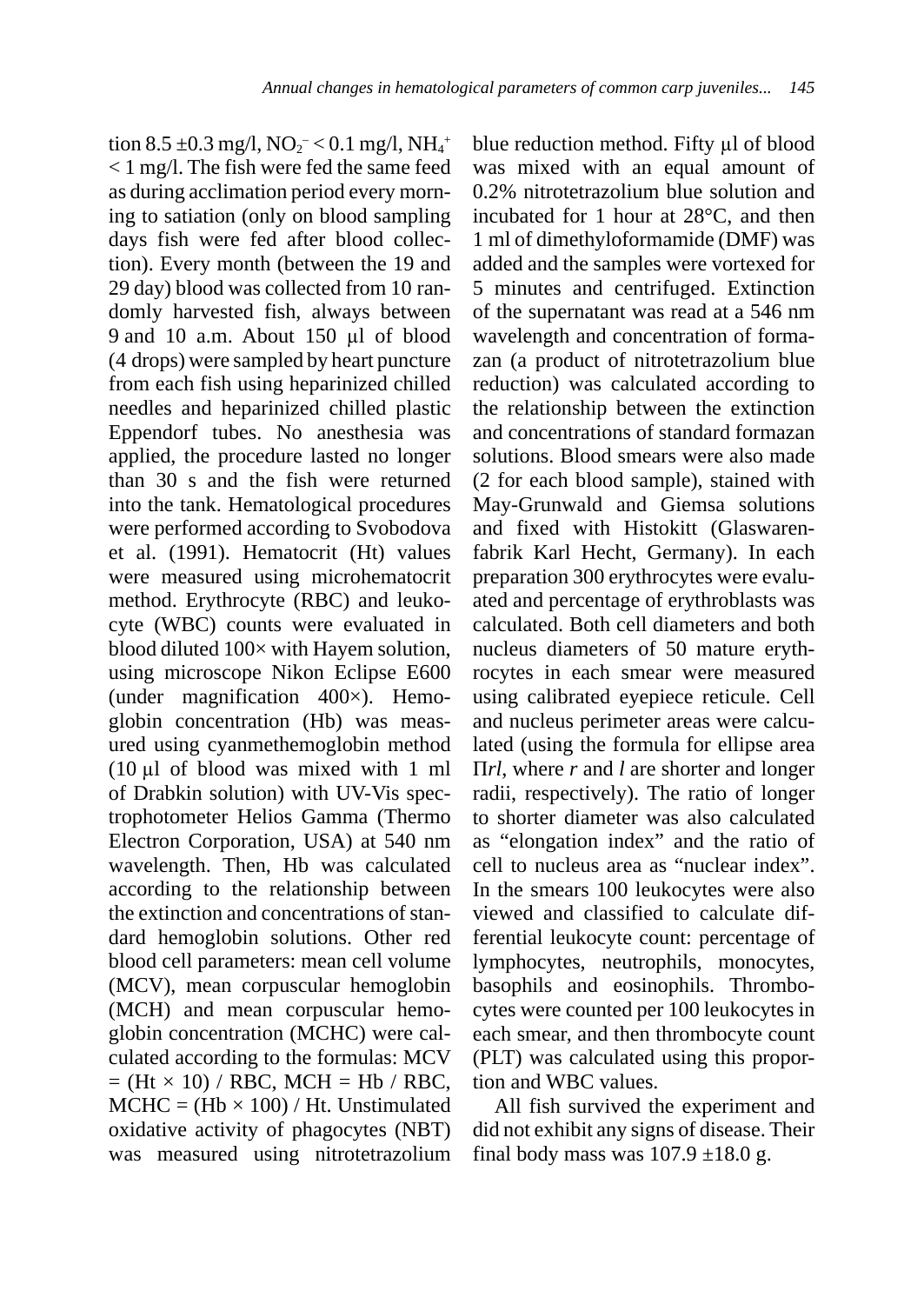The average values of hematological parameters were calculated for each month and for statistical comparison of differences – per season (autumn: X–XII, winter: I–III, spring: IV–VI, summer: VII–IX). The results were subjected to Shapiro-Wilk's test to evaluate normality of distribution of the variables. As most of them showed normal or close-to-normal distribution, one-way ANOVA and Duncan's test were used to evaluate significance of differences (at  $p \leq 0.05$ ) using Statistica 9.1 (StatSoft, Inc., USA).

## RESULTS

Red blood cell parameters of carp juveniles reared under laboratory conditions showed distinct seasonal patterns (Table 1). Maximum hematocrit values occurred in II and VIII, both preceded by gradual increase. Seasonal statistical comparison revealed the lowest mean Ht value in autumn and the highest in winter and summer. Hemoglobin concentration also showed two peaks: in I and VI. The highest average seasonal Hb level occurred in winter and the lowest in autumn. Erythrocyte count showed one peak in II that coincided with maximum Ht level. The highest RBC occurred in winter, and the lowest in autumn. The average frequency of erythroblasts ranged from 7.3  $\pm$ 1.5% in VIII to 11.4  $\pm$ 3.8% in XI but the highest seasonal average value occurred in spring, while the lowest in summer. The MCV, MCH and MCHC values showed fluctuations without any distinct seasonal pattern or significant seasonal differences.

Although, the only significant differences in calculated MCV occurred between autumn and summer, direct measurements of erythrocytes revealed significant seasonal differences in their size (Table 2). The largest erythrocytes (in terms of area) were in summer, while the smallest in autumn. Similar changes were observed in the area of erythrocyte nuclei. The changes in cell and nucleus size were related mainly to the significant increase in their long diameters. An increase in erythrocyte elongation was also observed and a decrease in area of cell occupied by the nucleus.

The changes in the values of white blood cells parameters of carp also showed seasonal patterns (Table 3). Two peaks of leukocyte count occurred: in XII and III. The highest seasonal average WBC values were observed in autumn and winter, while the lowest in summer. Differential leukocyte count also showed significant seasonal alterations although no distinct monthly patterns were observed. The highest lymphocyte frequency occurred in winter and the lowest in summer, while percentage of neutrophils showed the reverse pattern. In all seasons immature neutrophils predominated in carp blood (myelocytes and metamyelocytes) comprising from 66.1  $\pm$ 30.7% of neutrophils (in summer) to  $83.7 \pm 30.5\%$  (in autumn), while mature cells (band and segmented) were less abundant. The maximum oxidative metabolic activity of phagocytes (NBT) occurred in III, while minimum in XI– XII and VI–VII. Seasonal average NBT values significantly differed showing the maximum in winter and minimum in summer and autumn. Thrombocyte count did not show any distinct monthly pattern, but reached the maximum in winter, while the lowest value occurred in summer.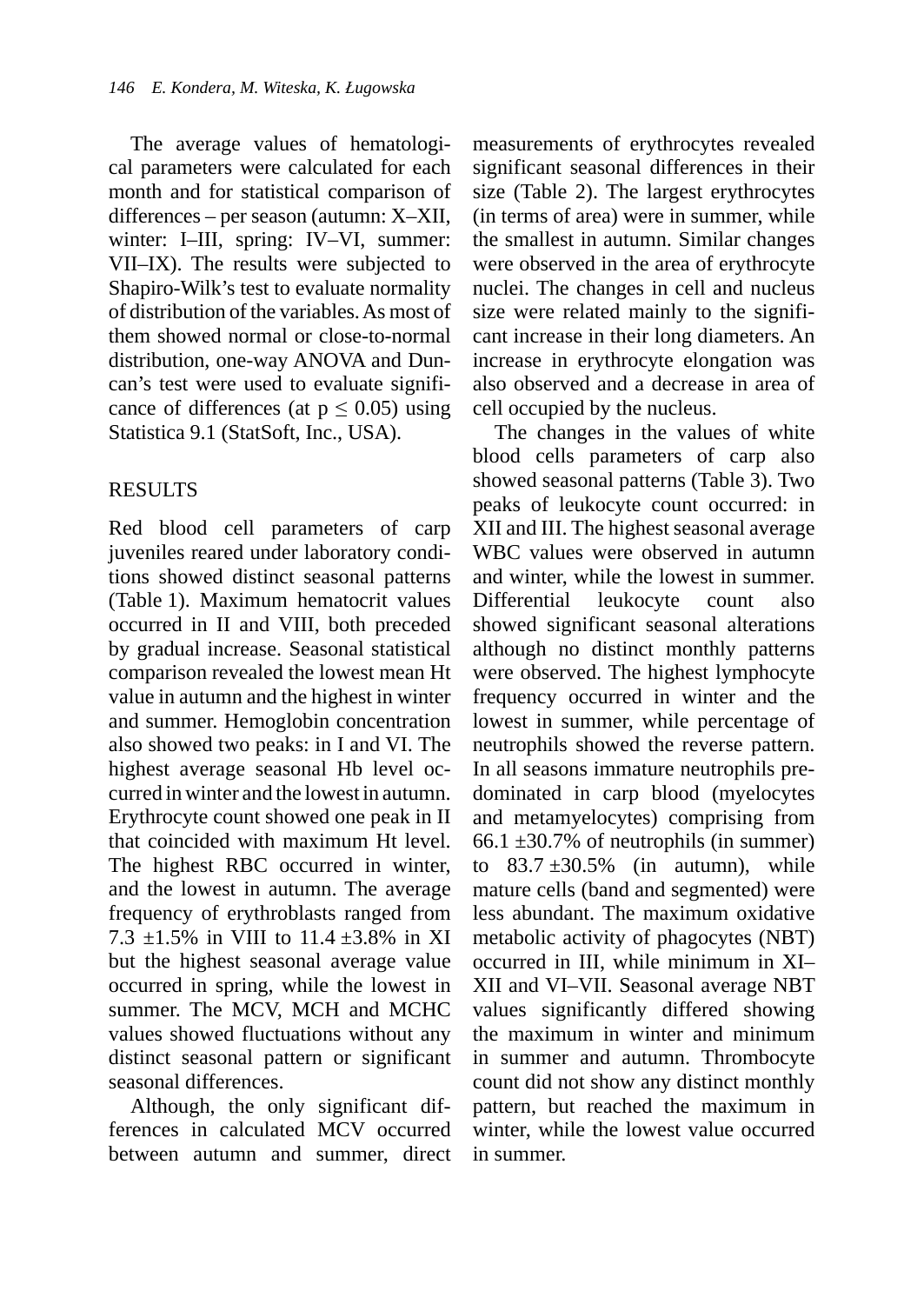| Erythroblasts (%)         | $9.6 \pm 3.3$                  | $9.5 \pm 2.1$ ab            | $10.5 + 2.2$ a                 | $8.3 + 1.7$ <sup>b</sup>      |                                                                                                                                                                                                            | Nuclear index<br>(96)        | $19 + 2$ <sup>a</sup>        |
|---------------------------|--------------------------------|-----------------------------|--------------------------------|-------------------------------|------------------------------------------------------------------------------------------------------------------------------------------------------------------------------------------------------------|------------------------------|------------------------------|
| MCHC $(g/1)$              | $221.5 \pm 79.9$ <sup>ab</sup> | $255.9 + 57.9$ <sup>b</sup> | $222.7 \pm 55.1$ ac            | $220.1 + 58.2$ <sup>ac</sup>  |                                                                                                                                                                                                            | Elongation<br>index          | $1.65 \pm 0.15$ <sup>a</sup> |
| MCH (pg)                  | $40.5 + 20.5$                  | $51.6 \pm 16.0^{\circ}$     | $44.5 + 15.3$ ab               | $47.5 \pm 14.0$ <sup>ab</sup> |                                                                                                                                                                                                            | Nucleus area<br>$(\mu m^2)$  | $8.7 \pm 0.9$ a              |
|                           |                                |                             |                                |                               |                                                                                                                                                                                                            | Cell area (um <sup>2</sup> ) | $45.9 \pm 5.4$ <sup>a</sup>  |
| MCV(fl)                   | $182.9 + 50.2$                 | $200.3 \pm 37.4$ ab         | $198.8 \pm 49.4$ <sup>ab</sup> | $217.6 \pm 41.2$ <sup>b</sup> |                                                                                                                                                                                                            | Short nucleus<br>axis (nm)   | $2.6 \pm 0.1$ a              |
| RBC (10 <sup>6</sup> .ul) | $1.44 \pm 0.33$ <sup>a</sup>   | $1.67 + 0.31$ b             | $1.52 \pm 0.31$ <sup>abc</sup> | $1.47 \pm 0.26$ as            |                                                                                                                                                                                                            | Long nucleus<br>axis (µm)    | $4.3 \pm 0.4$ <sup>a</sup>   |
| Hb(g/l)                   | 54.4 $\pm$ 21.8 a              | $82.7 \pm 17.4$             | $66.2 \pm 23.6$                | 69.7 $\pm$ 23.0 $\degree$     |                                                                                                                                                                                                            | Short cell axis<br>$(\mu m)$ | $6.0 \pm 0.5$ <sup>a</sup>   |
| Ht $(\%)$                 | $24.5 + 3.$                    | $32.6 + 3.7$                | $29.2 + 4.9$                   | $31.2 + 4.7$ <sup>bc</sup>    | TABLE 2. Seasonal changes in erythrocyte morphometric parameters in common carp (different letter superscripts indicate statistically significant<br>differences, Duncan test, $P \le 0.05$ , $N = 1500$ ) | Long cell axis<br>$(\mu m)$  | $9.8 \pm 0.7$                |
| Season                    | Autumn                         | Winter                      | Spring                         | Summer                        |                                                                                                                                                                                                            | Season                       | Autunn                       |

| Nuclear index<br>(%)                               | $19 + 2^{a}$                 | $19 \pm 2^{\mathrm{a}}$    | $18 + 2^{b}$                 | $18 + 3$ <sup>b</sup>       |
|----------------------------------------------------|------------------------------|----------------------------|------------------------------|-----------------------------|
| Elongation<br>index                                | $1.65 \pm 0.15$ <sup>a</sup> | $1.68 + 0.13$ <sup>b</sup> | $1.66 \pm 0.12$ <sup>a</sup> | $1.71 \pm 0.27$ °           |
| Nucleus area<br>$(\mu m^2)$                        | $8.7 \pm 0.9$ <sup>a</sup>   | $8.9 \pm 0.8$              | $9.0 \pm 0.7$ °              | $9.1 \pm 0.6$ <sup>d</sup>  |
| Cell area (um <sup>2</sup> )                       | $45.9 \pm 5.4$ <sup>a</sup>  | $47.2 + 5.2$ <sup>b</sup>  | $50.2 + 5.7$                 | 51.8 $\pm$ 5.4 <sup>d</sup> |
| Short nucleus<br>axis (µm)                         | $2.6 \pm 0.1$ <sup>a</sup>   | $2.6 \pm 0.1$ <sup>a</sup> | $2.6 \pm 0.1$ <sup>a</sup>   | $2.6 \pm 0.0$ <sup>a</sup>  |
| axis (µm)                                          | $4.3 \pm 0.4$ <sup>a</sup>   | $4.4 \pm 0.3$              | $4.4 \pm 0.4$ b              | $4.5 \pm 0.3$               |
| axis   Short cell axis   Long nucleus<br>$(\mu m)$ | $6.0 \pm 0.5$ <sup>a</sup>   | $6.0 \pm 0.4$ <sup>a</sup> | $6.2 \pm 0.5$                | $6.2 \pm 0.5$               |
| ong cell<br>्<br>स                                 | $9.8 \pm 0.7$                | $0.0 + 0.$                 | $0.3 = 0.$                   | $0.6 \pm 0.5$               |
| Season                                             | utum                         | Winter                     | Spring                       | ummer                       |

TABLE 3. Seasonal changes in white blood parameters in common carp (different letter superscripts indicate statistically signifi cant differences, Duncan test, *P* ≤ 0.05, *N* = 30)

| eason | $\frac{1}{2}$<br>VBC (10        | Lymphocytes (%)             | Monocytes (%)              | Neutrophils (%)            | NBT (g/l formazan)           | $\Gamma$ hrombocytes (10 <sup>3</sup> · $\mu$ I <sup>-1</sup> ) |
|-------|---------------------------------|-----------------------------|----------------------------|----------------------------|------------------------------|-----------------------------------------------------------------|
|       | 0.2 <sup>a</sup><br>$94.8 + 5.$ | 94.9 $\pm$ 4.6 ab           | $1.0 \pm 1.2$ <sup>a</sup> | $3.6 + 3.8$ ab             | $0.90 \pm 0.47$ <sup>a</sup> | 13.7 $\pm$ 9.3 ab                                               |
|       | $92.0 \pm 38.8$ <sup>a</sup>    | $96.7 \pm 3.6$ <sup>a</sup> | $0.8 + 1.3$ <sup>a</sup>   | $2.4 \pm 3.0$ <sup>a</sup> | $1.62 \pm 0.63$ <sup>b</sup> | $15.2 \pm 6.9$ <sup>a</sup>                                     |
|       | $6.7^{\circ}$<br>$83.3 + 3.$    | 95.0 $\pm$ 4.2 ab           | $1.3 \pm 1.6$ <sup>a</sup> | $3.3 + 2.9$ <sup>ab</sup>  | $1.25 \pm 0.60$              | 13.0 $\pm$ 8.3 ab                                               |
| ummer | $6.8^{\circ}$<br>59.8 $\pm$ 2   | $93.5 + 3.9$                | $1.2 \pm 1.5$ <sup>a</sup> | $4.4 \pm 2.7$ b            | $1.06 \pm 0.34$ as           | $9.9 \pm 6.7$ <sup>b</sup>                                      |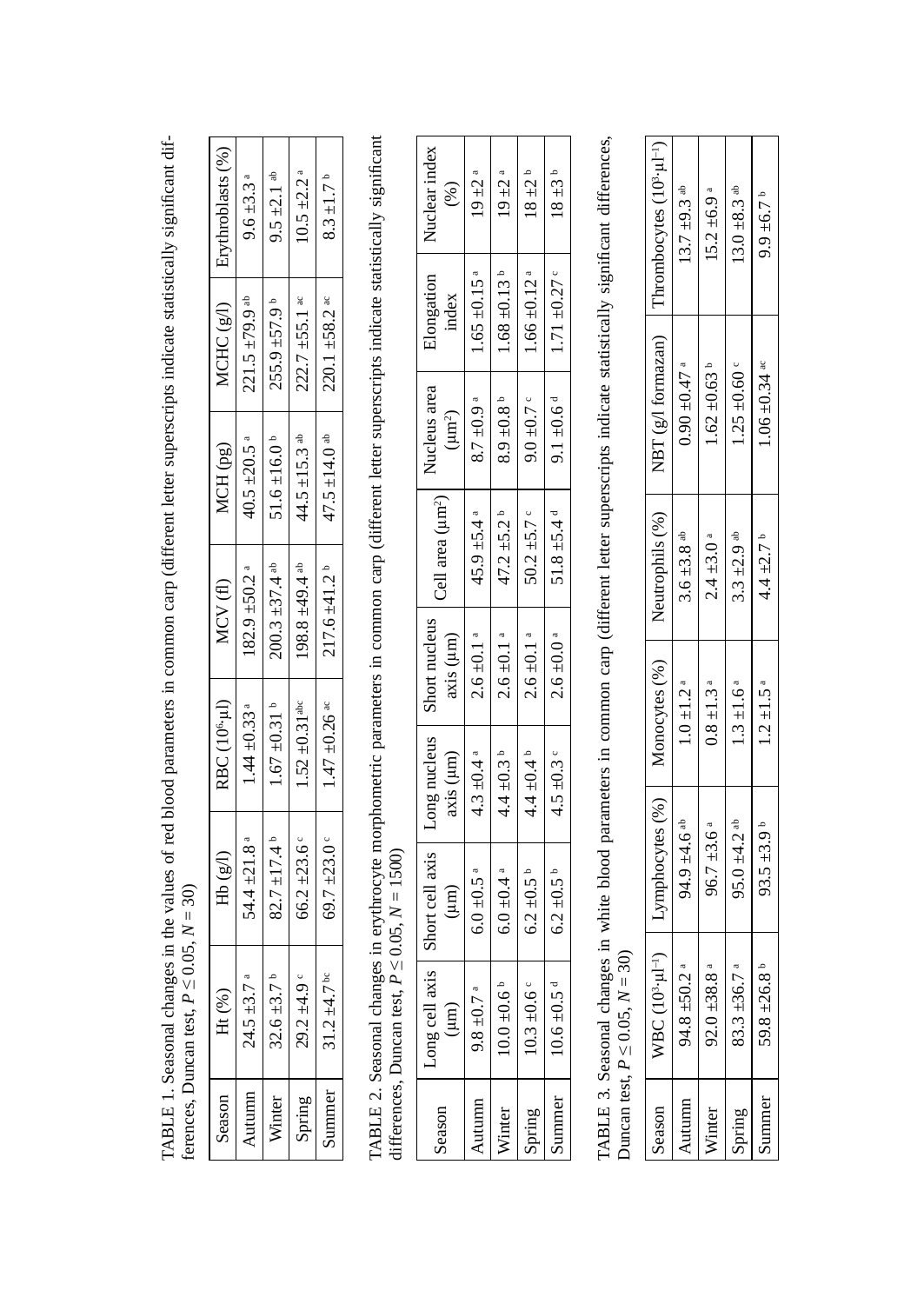#### DISCUSSION

The results of present study revealed significant seasonal changes in the values of most hematological parameters of carp under stable laboratory conditions, some of them showing distinct annual patterns. However, most values (except for slightly higher erythroblast frequency) fit within the reference ranges obtained for common carp juveniles under various environmental conditions by various authors (Witeska et al. 2016). The values of most red blood cell parameters showed minimum values in autumn and maximum in winter. Hematocrit and hemoglobin levels showed two distinct peaks (each peak Hb value took place a month earlier than Ht), while only one RBC peak occurred. The observed hematological changes were different than commonly observed under natural conditions. Most authors reported significant reduction in the values of red blood indices in winter and the increase in summer (Orun et al. 2003, Golemi et al. 2013, Seriani et al. 2013) which indicates hematological adjustment to temperaturerelated metabolic rate. Autumnal decreases in red blood cell parameters were observed by Santos et al. (2009) and Kohanestani et al. (2013) and they were followed by similar or lower values in winter. In the present study low values of RBC, Ht and Hb observed in autumn were followed by increase in winter which suggests that under laboratory conditions process of winter adjustment was interrupted. This was probably because water temperature did not decrease to normal winter level. Second peak of Ht and Hb observed in summer was similar as observed by other authors and was probably related to natural changes in photoperiod.

Direct measurement of erythrocytes revealed that their size and shape significantly changed: the smallest and least elongated cells with proportionally large nuclei were observed in autumn, while the largest and most elongated ones occurred in summer. Similar pattern is visible in MCV values (despite no significant differences). Size of fish erythrocytes was proved to be inversely related to metabolic rate (Maciak et al. 2011) and aerobic swimming ability (Lay and Baldwin 1999). Many authors observed the highest MCV in winter and the lowest in summer (Golemi et al. 2013, Langer et al. 2013). In our study gradual increase in erythrocyte size with time might have been related to longterm adaptation to laboratory conditions: reduced swimming activity due to limited tank space and high feed availability accompanied by stable and high level of dissolved oxygen.

Leukocyte count showed two peaks (in XII and III), and the average seasonal value of WBC gradually decreased from autumn to summer. This pattern was contrary to the data obtained under natural conditions by authors who observed WBC peak in summer (Lamkova et al. 2007, Morgan et al. 2008, Gupta et al. 2013, Kohanestani et al. 2013, Fallah et al. 2014). The NBT value reached one distinct maximum in III which coincided with one of the WBC peaks. Various authors reported different seasonal patterns of innate immune parameters in fish. Some data indicate the maximum activity of phagocytic cells in summer (Lamkova et al. 2007, Santos et al. 2009, Das et al. 2012), while another show increase in this parameter in other seasons (Morgan et al. 2008, Buchtikova et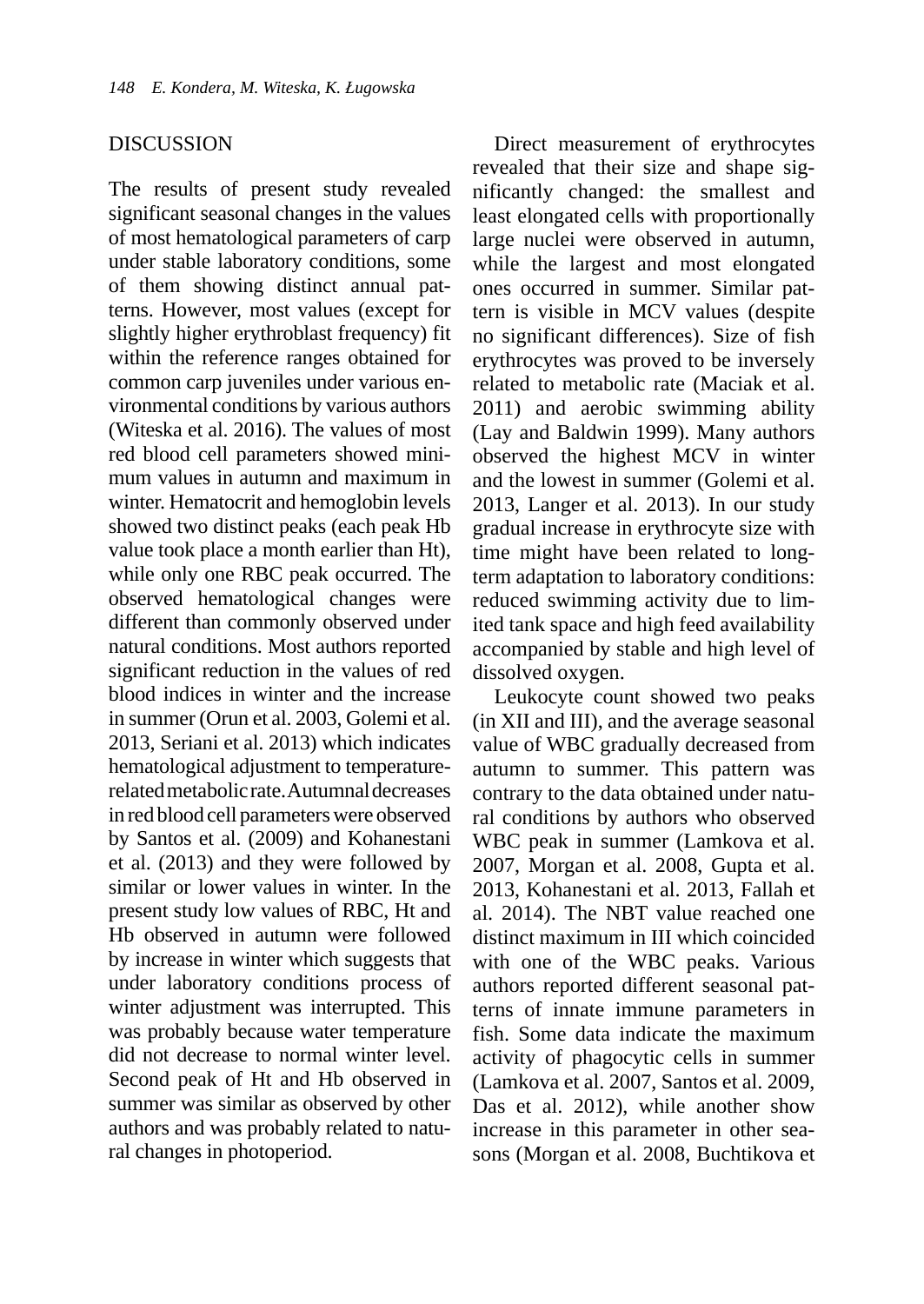al. 2011). Cuesta et al. (2008) reported that oxidative activity of phagocytes and other immune indices may be positively affected by melatonin and thus probably related to photoperiod.

In this study thrombocyte count showed the maximum in winter and minimum in summer, similarly as WBC and activity of phagocytes (NBT). Similarly maximum thrombocyte count was also observed by Gupta et al. (2013) and Langer et al. (2013), contrary to the findings by Orun et al. (2003) and Vigliano et al. (2014). Stosik et al. (2019) noted that thrombocytes in fish display strong defence potential which is expressed in their phagocytic activity and ability to neutralise and degrade the bacteria absorbed. There is evidence that they make up nearly a half of the population of phagocytising cells among peripheral blood phagocytes (Nagasawa et al. 2014). Kozińska et all. (1999 a, b) observed that role of thrombocytes in phagocytosis increases at low temperatures, when the activity of granulocytes and monocytes declines.

According to Bowden et al. (2007), seasonality is a complex event made up of many potential cues, among which the changes of temperature and day length are the most important. The results of present study showed significant changes in the values of most hematological parameters of common carp juveniles in annual cycle but independent of water temperature or other environmental factors most of which (except for photoperiod) were stable or varied little throughout the experimental period. Some of the changes, e.g increase in oxidative metabolic activity of phagocytes in spring and increase in hemoglobin level in summer

were similar to those that occur in fish under natural conditions which indicates the possibility of endogenous control. Therefore, the causes of these changes still are to be elucidated, with particular attention paid to photoperiod.

## **CONCLUSIONS**

Most of hematological values of common carp juveniles kept under stable laboratory conditions showed significant seasonal variability but they were in accordance with the reference ranges. However, variability of hematological parameters in common carp juveniles irrespective of environmental conditions makes it necessary to include reference groups sampled simultaneously with experimental groups in the laboratory experiments.

## **Acknowledgements**

This work was supported by the Siedlce University of Natural Sciences and Humanities, Poland (No 387/14/S).

## **REFERENCES**

- ABDEL-HAMEID N-A.H. 2011: Effect of starving and feeding on some haematological and physiological parameters of the Nile catfish, *Clarias gariepinus* exposed to copper at extreme seasons Fish Physiol. Biochem. 37: 875– –884.
- BOWDEN T.J., THOMPSON K.D., MORGAN A.L., GRATACAP R.M.L. AND NIKOSKEL-AINEN S. 2007: Seasonal variation and the immune response: a fish perspective Fish Shellfish Immunol. 22: 695–706.
- BUCHTIKOVA S., SIMKOVA A., ROHLENO-VA K., FLAJSHNAS M., LOJEK A., LILIUS E.M., HYRSL P. 2011: The seasonal changes in innate immunity of the common carp (*Cyprinus carpio*) Aquacult. 318: 169–175.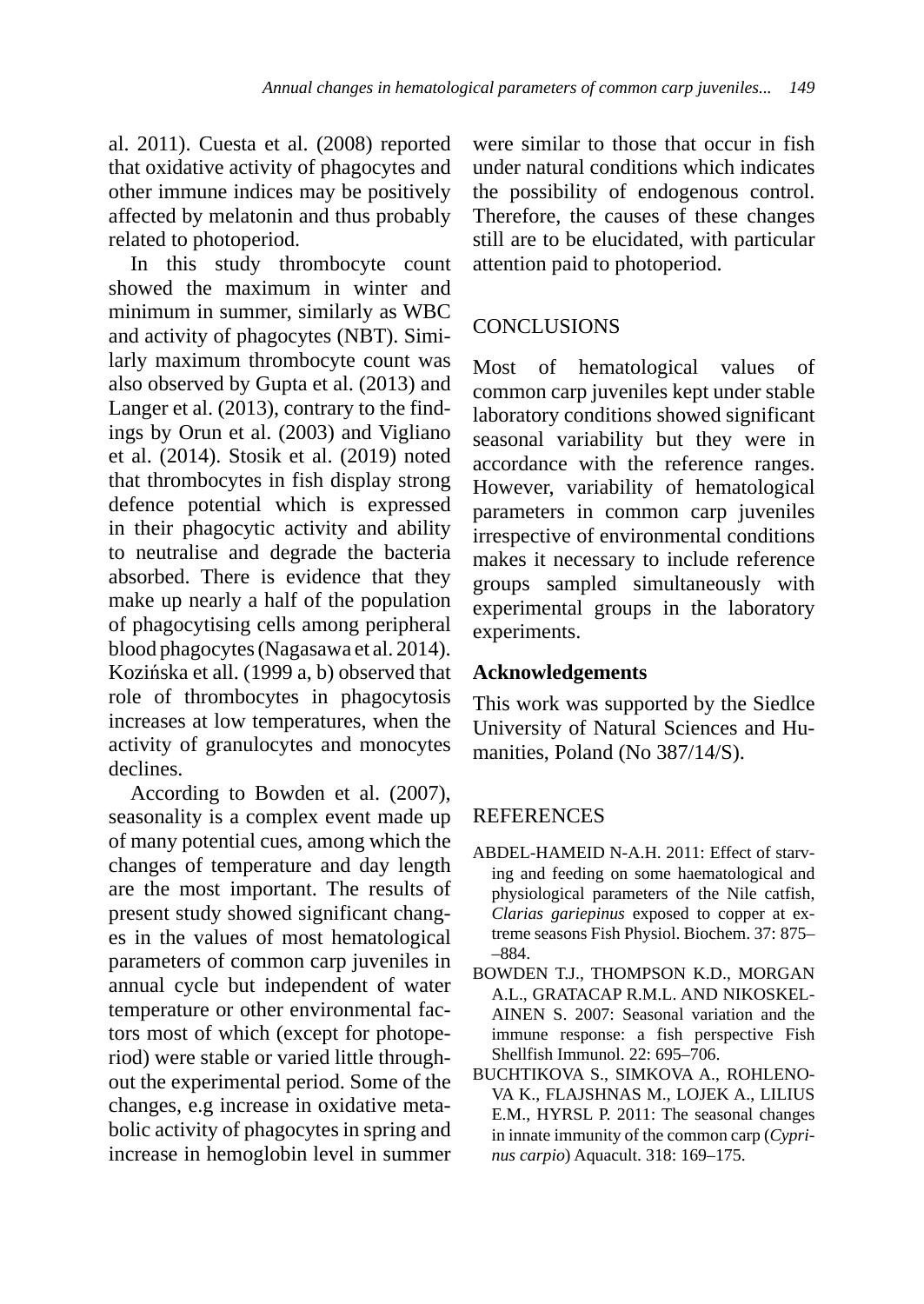- CUESTA A., CEREZUELA R., ESTEBAN M.A. MESEGUER J. 2008: *In vivo* actions of melatonin on the innate immune parameters in the teleost fish gilthead seabream. J. Pineal. Res. 45: 70–78.
- DAS A., JENA J.K., SAHOO P.K. 2012: Haematological and innate immune responses in *Puntius sarana*: normal range and seasonal variation. Cent. Eur. J. Biol. 7: 460–469.
- FALLAH F.J., KHARA H., ROOBI J.D. BOORA-NI M.S. 2014: Hematological parameters of *Esox lucius* in telation to different ages and seasons. Comp. Clin. Pathol. 23: 949–953.
- GOLEMI S., LACEJ D., MURIQUI D., MERAJA R. 2013: Seasonal changes of hematologic and biochemical parameters of *Cyprinus carpio* (Linnaeus, 1758) in natural conditions Natura Montenegra 12: 875–881.
- GUPTA K., SACHAR A., RAINA S. 2013: Seasonal variations in haematological parameters of golden masheer, *Tor putitora* Int. J. Sci. Res. Pub. 3 (6).
- JERONIMO G.T., LAFFITTE L.V., SPECK G.M., MARTINS M.L. 2011: Seasonal influence on the hematological parameters in cultured Nile tilapia from southern Brazil. Braz. J. Biol. 71: 719–725.
- KOHANESTANI Z.M., HAJIMORADLOO A., GHORBANI R., YULGHI S., HOSEINI A., MOLAEE M. 2013: Seasonal variations in haematological parameters of *Alburnoides eichwaldii* in Zaringol Stream – Golestan Province, Iran. World J. Fish. Mar. Sci. 5: 121–126.
- KOZIŃSKA A., ANTYCHOWICZ J., KOS-TRZEWA P. 1999a: Influence of thrombocyte activity on the susceptibility of the carp (*Cyprinus carpio* L.) to Aeromonas hydrophila infection at different temperatures. Bull. Vet. Inst. Pulawy, 43: 53–62.
- KOZIŃSKA A., ANTYCHOWICZ J., KOS-TRZEWA P. 1999b: Relationship between the thrombocyte activity and the susceptibility of the carp (*Cyprinus carpio* L.) to Aeromonas hydrophila infection in different seasons. Bull. Vet. Inst. Pulawy, 43: 63–69.
- LAMKOVA K., SIMKOVA A., PALIKOVA M., JURAJDA P., LOJEK A. 2007: Seasonal changes in immunocompetence and parasitism in chub (*Leuciscus cephalus*), a freshwater cyprinid fish. Parasitol. Res. 101: 775–789.
- LANGER S., SHARMA J., KANT K.R. 2013: Seasonal variations in haematological parameters of hill stream fish, *Garra gotyla gotyla* from Jhajjar stream of Jammu region, India. Int. J. Fish. Aquat. Sci. 3: 63–70.
- LAY P.A., BALDWIN J. 1999: What determines the size of teleost erythrocytes? Correlation with oxygen transport and nuclear volume. Fish Physiol. Biochem. 20: 31–35.
- LEARD A.T., WAGNER B.A., CAMP K.L., WISE D.J., GAO X.D. 1998: Seasonal values of selected blood parameters of farm–raised channel catfish (*Ictalurus punctatus*) in the Mississippi Delta. J. Vet. Diagn. Invest. 10, 344–349.
- LUSKOVA V. 1997: Annual cycles and normal values of hematological parameters in fishes. Acta Sci. Nat. Brno 31: 70.
- MACIAK S., JANKO K., CHOLEVA L., BO-RON A., JUCHNO D., KUJAWA R., KON-ARZEWSKI M. 2011: Standard metabolic rate (SMR) is inversely related to erythrocyte and genome size in allopolyploid fish of the *Cobitis taenia* hybrid complex. Function. Ecol. 25: 1072–1078.
- MORGAN A.L., THOMPSON K.D., AUCHIN-ACHIE N.A., MIGAUD H. 2008: The effect of seasonality on normal haematological and innate immune parameters of rainbow trout *Oncorhynchus mykiss* L. Fish Shellfish Immunol. 25: 791–799.
- NAGASAWA T., NAKAYASU C., RIEGER A.M., BARREDA D.R., SOMAMOTO T., NAKA-OM. 2014: Phagocytosis by thrombocytes is a conserved innate immune mechanism in lower vertebrates. Front Immunol. 16(5): 445.
- ORUN I., DORUCU M., YAZLAK H. 2003: Haematological parameters of three cyprinid fish species from Karakaya Dam Lake, Turkey. On-Line J. Biol. Sci. 3: 320–328.
- PRADHAN S.C., PATRA A.K., PAL A. 2014: Hematological and plasma chemistry of Indian major carp, *Labeo rohita* (Hamilton, 1822). J. Appl. Ichthyol. 30: 48–54.
- SANTOS A.A., EGAMI M.I., RANZANI-PAIVA M.J.T., JULIANO Y. 2009: Hematological parameters and phagocytic activity in fat snook (*Centropomus parallelus*): seasonal variation, sex and gonadal maturation. Aquacult. 296: 359–366.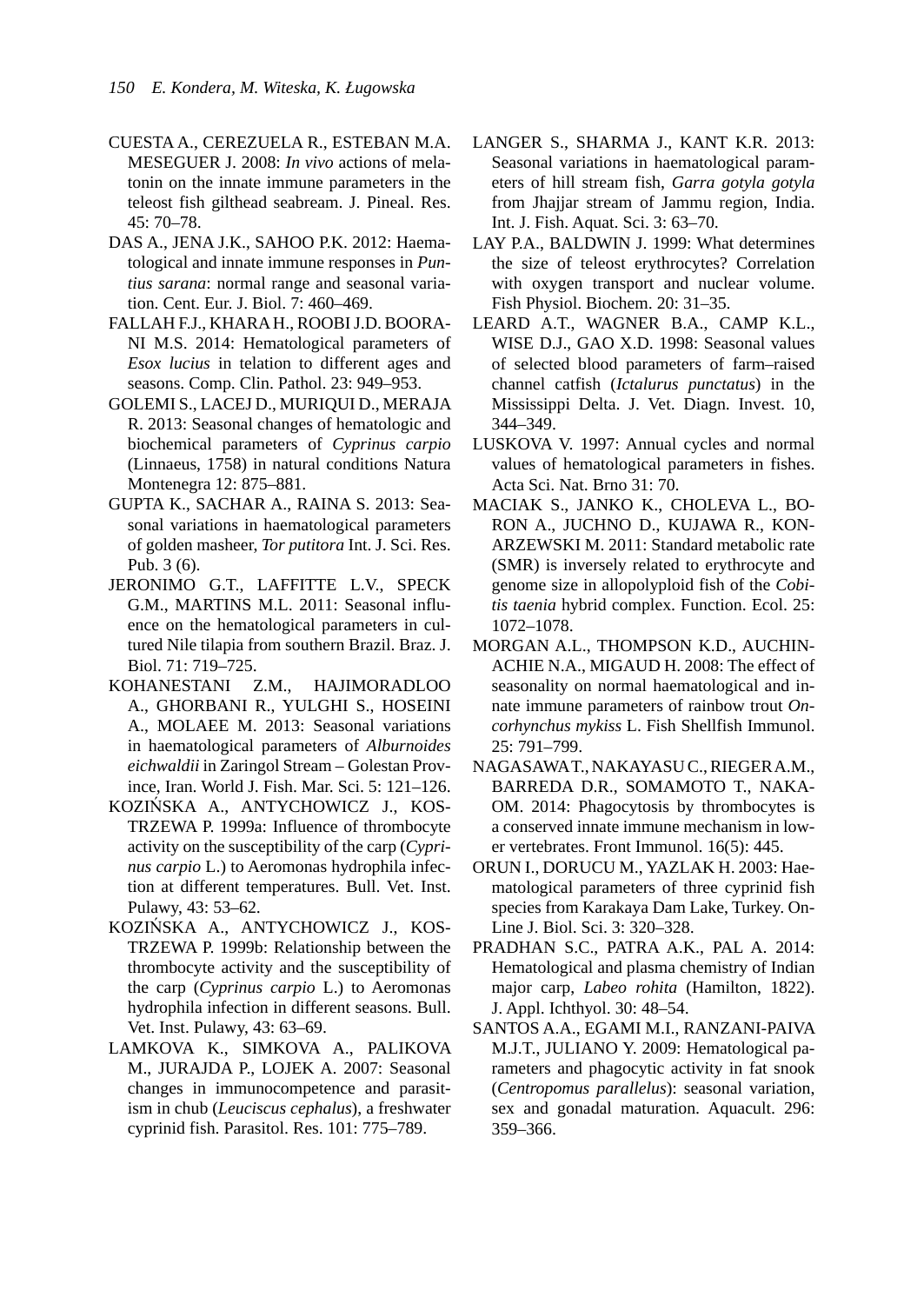- SERIANI R., DE SOUZA ABESSA D.M., PEREIRA C.D.S,, KIRSCHBAUM A.A., AS-SUNCAO A., RANZANI-PAIVA M.J.T. 2013: Influence of seasonality and pollution on the hematological parameters of the estuarine fish *Centropomus parallelus*. Braz. J. Oceanogr. 61: 105–111.
- SVOBODOVA Z., PRAVDA D., PALACKOVA J. 1991: Unified methods of haematological examination of fish. Research Institute of Fish Culture and Hydrobiology, Vodnany, Methods, 20: 31.
- STOSIK M., TOKARZ-DEPTUŁA B., DEPTUŁA W. 2019: Characterisation of thrombocytes in Osteichthyes. J. Vet. Res. 63: 123–131.
- VIGLIANO F.A., ARAUJO A.M., MARCAC-CINI A.J., MARENGO M.V., CATTANEO E., PEIRONE C., DASSO L.G.M. 2014: Effects of sex and season in haematological parameters and cellular composition of spleen and head kidney of pejerrey (*Odontesthes bonariensis*). Fish Physiol. Biochem. 40: 417–426.
- WITESKA M., LUGOWSKA K., KONDERA E. 2016: Reference values of hematological parameters for juvenile Cyprinus carpio. Bull. Eur. Ass. Fish Pathol. 36(4): 169–180.

**Streszczenie:** *Sezonowe zmiany parametrów hematologicznych u młodocianych karpi w warunkach laboratoryjnych.* Celem badań była ocena zmian wartości parametrów hematologicznych młodocianych karpi w rocznym cyklu, w stabilnych warunkach laboratoryjnych. Niektóre parametry wykazywały wyraźne rytmy zmian, np. dwa piki hematokrytu wystąpiły w II i VIII, stężenie hemoglobiny w I i VI, podczas gdy liczba erytrocytów osiągnęła maksymalny poziom w II. Największe erytrocyty zaobserwowano w VIII,

a najmniejsze w XII. Liczba leukocytów wykazała dwa piki w XII i III. Maksymalny procent limfocytów wystąpił w III, a minimalny w XI, podczas gdy odsetek neutrofilów wykazywał odwrotną prawidłowość. Aktywność metaboliczna fagocytów (NBT) osiągnęła maksimum w III, natomiast minimum wystąpiło w XI–XII i VI–VII. Liczba trombocytów była największa w XII, a najmniejsza w VII. Uzyskane wyniki wykazały, że wartości parametrów hematologicznych u karpi uległy znacznym zmianom w ciągu roku, mimo niewielkich zmian parametrów środowiskowych. Niektóre z tych zmian, np. wzrost aktywności oksydacyjnej fagocytów wiosną i wzrost poziomu hemoglobiny latem były podobne do tych, które występują u ryb w warunkach naturalnych. Inne, takie jak zwiększenie wielkości erytrocytów lub zmniejszenie liczby leukocytów sugerują długoterminowe przystosowanie do środowiska laboratoryjnego.

*Słowa kluczowe*: krew, erytrocyty, ryby, leukocyty, pora roku, trombocyty

# *MS received 30.01.2019 MS accepted 19.05.2019*

#### **Authors' address:**

Elżbieta Kondera Zakład Fizjologii Zwierząt, Instytutu Biologii Wydział Przyrodniczy Uniwersytet Przyrodniczo-Humanistyczny w Siedlcach ul. Prusa 12, 08-110 Siedlce Poland e-mail: elzbieta.kondera@uph.edu.pl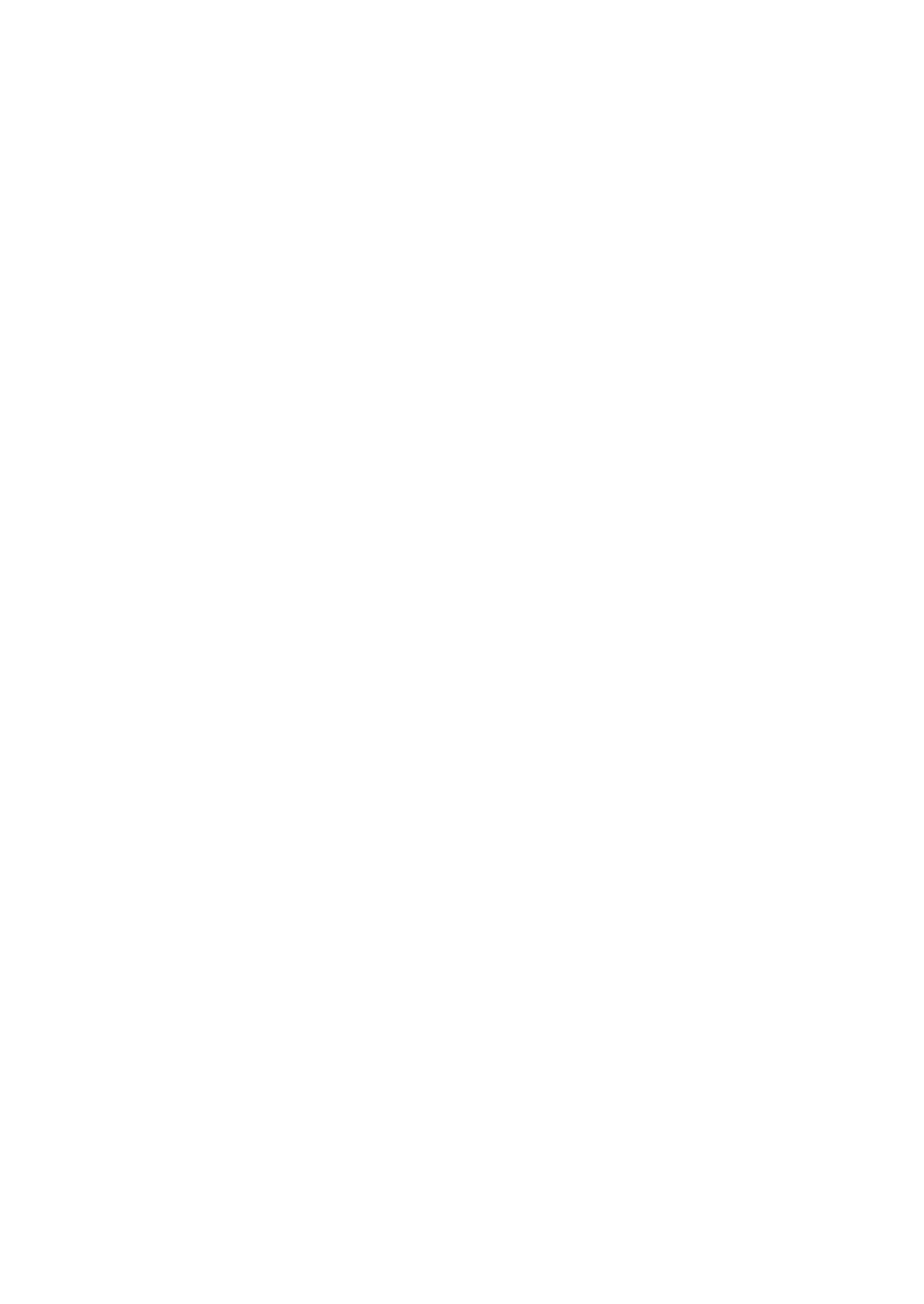Annals of Warsaw University of Life Sciences – SGGW Animal Science No 58 (2), 2019: 153–158 (Ann. Warsaw Univ. of Life Sci. – SGGW, Anim. Sci. 58 (2), 2019) DOI 10.22630/AAS.2019.58.2.16

# **Survey of consumer preferences on the bee product market. Part 1. Honey**

ELŻBIETA KOPAŁA, EWA KUŹNICKA, MAREK BALCERAK Faculty of Animal Sciences, Warsaw University of Life Science – SGGW

**Abstract:** *Survey of consumer preferences on the bee product market. Part 1. Honey.* The survey concerning the market consumer preferences of bee products was based on the internet anonymous questionnaire (517 persons). Over 95% of respondents declared honey consumption. More men than women eat honey. The quantity and frequency of honey use increases with age. As many as 70% of respondents sweeten using honey. The respondents choosing honey follow mainly the taste, individual properties of type of honeys, availability, price and appearance. Respondents the most willingly consume honey coming from Poland, and more than half of the respondents buy honey directly from a beekeeper. The most preferred are multi-flower, lime, acacia, buckwheat, honeydew and rapeseed honeys. A definitely higher percentage of respondents working in the sectors related to agriculture ate buckwheat, heather and dandelion honeys.

*Key words*: consumer preferences, honey

### INTRODUCTION

Honey, bee pollen, bee bread, bee glue, royal jelly, bee venom, and beeswax are bee products which are more often used in the human therapy (Giza 2004, Narkiewicz-Jodko 2014). It is connected to their antibacterial, cytostatic, and anti- -inflammatory effect (Hołderna-Kędzia and Kędzia 2013, Hołderna-Kędzia and Kędzia 2014, Premratanachai and Chanchao 2014). Their administration reduces the side effects of chemotherapy (Salles et al. 2014) and radiotherapy (Hołderna Kędzia and Kędzia 2015) and eliminates the problem of malnutrition during illness and convalescence (Koszowska et al. 2013). Consumption of bee products increases the body's immunity (Fratini et al. 2016).

The aim of the work was to examine consumer preferences on the bee products market. Evaluation of the knowledge of the properties of bee products and a declared willingness of their use by the respondents.

### MATERIAL AND METHODS

The research was carried out in 2018. The diagnostic poll methods was used in this work. The survey concerning the market consumer preferences of bee products was based on the Internet anonymous questionnaire. The questions concerned the respondent's living area, sex and age as well as preferences of bee products on the market. Questions concerning the bee products were divided on single and multiple choice questions. The survey was completed by 517 persons.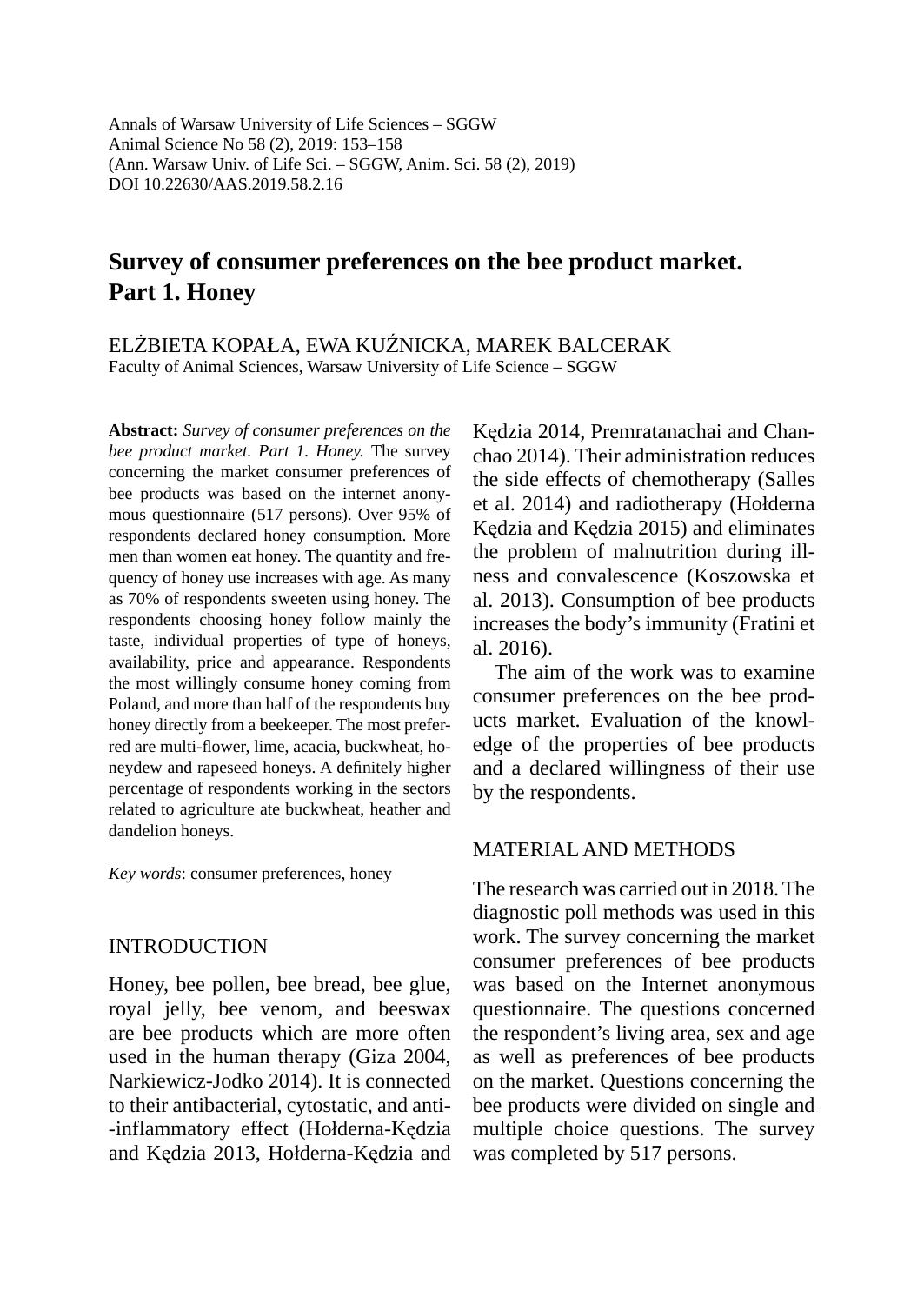Among respondents 63% derived from Mazovian voivodship  $(N = 326)$ . The share of respondents from other voivodships was small and ranged from 2 to 4%. More than half of the respondents lived in big cities (100–500 thous. inhabitants) and people from cities with less than 100 thous. inhabitants were 21%. Rural areas were inhabited by 27% respondents.

There were 69% of women  $(N = 358)$ and 31% men  $(N=159)$ . Among respondents, the highest number of answers was given by people at the age of 18–24 (49%,  $N = 253$ ). At the age of 25–34, there were 26% of the respondents  $(N = 134)$ and in the group from 35 to 44 years 11% ( $N = 57$ ). Definitely fewer answers were obtained from older people. In the age group above 44 years  $(N = 73)$  there were 14% of respondents.

Most of the respondents obtained university diplomas (61%,  $N = 315$ ), 181 people completed grammar school (35%), and 21 respondents (4%) primary ones. Mostly the education or profession of the surveyed people was not related to agriculture (61%).

In the case of quantitative variables, the distribution of the variable is put in the tables containing measures of central tendency and dispersion. The significance of the correlation between variables of a nominal nature has been tested using the independence  $\chi^2$  test.

Correlations between rank and quantitative variables were checked using the Spearman's rank correlation coefficient (*RS*). In the statistical analysis the significance level  $P = 0.05$  was assumed. The analyses were done using the SPSS Statistics 24.0.0 programme and the MS Office 2016.

### RESULTS AND DISCUSION

Only 0.8% of the surveyed group people were allergic to bee products. Similar results were reported by Karakay (1999), who noticed the occurrence of allergy to honey in 0.7% of patients.

The honey consumption was declared by 95.7% of respondents. The frequency of honey consumption is shown in Figure 1. The obtained results are similar to those showed by Żak (2017) and higher than those reported by Gontarz et al. (2016) and Kowalczuk et al. (2017). Comparing the consumption of honey depending on the place of residence, it was found that when number of inhabitants was increasing the frequency of honey consumption decreased  $(RS = -0.087, P = 0.049)$ . However, Gontarz et al. (2016), who conducted a survey among students, stated that honey was more often consumed by those who lived in a city than in the countryside. These differences may have resulted by the smaller number and the age of respondents.

Almost all men (98.1%) have consumed honey, and 94.7% among women. The difference in honey consumption depending on sex has been statistically significant ( $\chi^2 = 3.158$ ,  $P = 0.050$ ). The significant relationship between the age of respondents and the frequency of honey intake was found (Table).

Elder respondents declared honey consumption more often than young people  $(P < 0.001)$ . Along with the respondents' increase in the frequency of honey consumption the percentage of people using honey instead of sugar increased  $(P \le 0.001)$ . Żak (2017) reports that 83% of Poles over 65 years of age consume 500 g of honey in a month.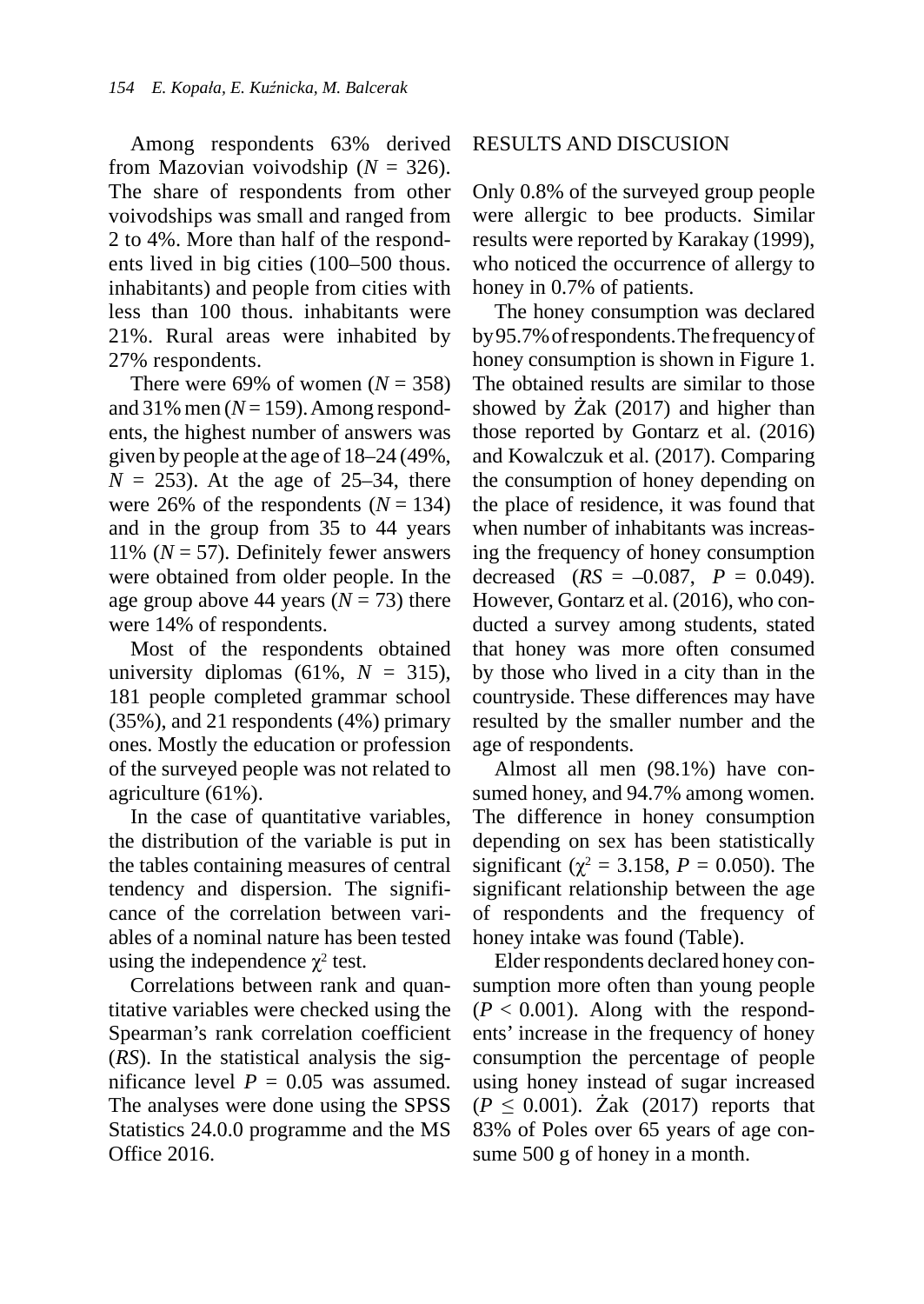

FIGURE 1. The frequency of honey consumption (%)

|                                |                                                                         | Number          |                        | Age                    |                       |  |  |  |  |
|--------------------------------|-------------------------------------------------------------------------|-----------------|------------------------|------------------------|-----------------------|--|--|--|--|
| Ouestion                       | Answer                                                                  | and percentage  | $18 - 24$<br>years old | $25 - 44$<br>years old | above 44<br>years old |  |  |  |  |
|                                |                                                                         | number          | 102                    | 108                    | 48                    |  |  |  |  |
| How often do you<br>eat honey? | every day / several<br>times a week                                     | horizontal (%)  | 39.5                   | 41.9                   | 18.6                  |  |  |  |  |
|                                |                                                                         | vertical $(\%)$ | 43.2                   | 57.1                   | 71.6                  |  |  |  |  |
|                                | once a week /                                                           | number          | 78                     | 55                     | 12                    |  |  |  |  |
|                                | / several times<br>a month<br>once a month $\prime$<br>/ less than once | horizontal (%)  | 53.8                   | 37.9                   | 8.3                   |  |  |  |  |
|                                |                                                                         | vertical $(\%)$ | 33.1                   | 29.1                   | 17.9                  |  |  |  |  |
|                                |                                                                         | number          | 56                     | 26                     | 7                     |  |  |  |  |
|                                |                                                                         | horizontal (%)  | 62.9                   | 29.2                   | 7.9                   |  |  |  |  |
|                                | a month                                                                 | vertical $(\%)$ | 23.7                   | 13.8                   | 10.4                  |  |  |  |  |
|                                | $RS = 0.204$ ; $P < 0.001$                                              |                 |                        |                        |                       |  |  |  |  |

TABLE. The relationship between frequency of honey consumption and age

Analysing the consumer preferences of honey it was found that the respondents most often choice was multi-flower (84%) and lime (72%) honeys. Acacia (40%), buckwheat (40%), honeydew (39%) and rapeseed (31%) honeys were less readily bought (Fig. 2). Other authors confirm that multi-flower and lime honeys are the most popular among Polish consumers (Giemza 2004, Kowalczuk et al. 2017). Żak (2017) reported that young consumers preferred bright honey, and older ones with a dark colour.

Education or work related to agriculture influenced the individual selection of types of honey ( $P \leq 0.05$ ). Definitely higher percentage of respondents whose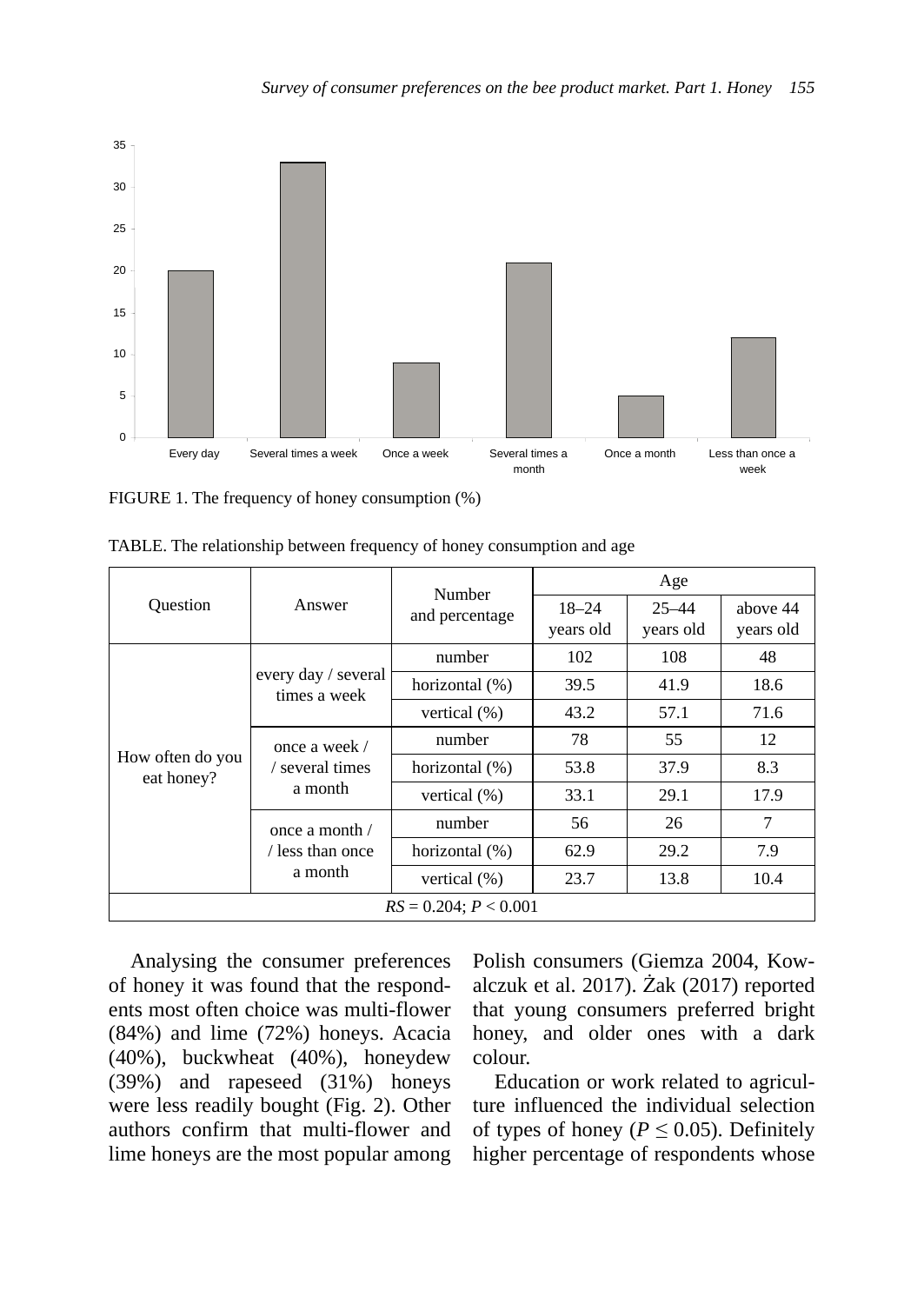

FIGURE 2. The type of honey chosen by consumers (%)

work have been related to agriculture have preferred buckwheat, heather, rape, acacia and dandelion honey.

When buying honey, the respondents pointed out: taste (72%), individual properties of types of honey (37%), availability (31%), price (31%) and appearance (29%). Among another factors determining the purchase of honey, the origin was most often mentioned. More than 58% of respondents was buying honey directly from a beekeeper, 24% on the market and 17% in the supermarket. A significantly smaller number of consumers purchased honey in beekeeping shops (7%) and with so-called "healthy food shops" (8%). Only 1.2% of respondents bought honey online. As many as 21% of respondents used honey from their own apiary. Żak (2017) reports that Poles over the age of 36 most often buy honey in the bazaar (22%) and directly from beekeepers (13%). According to Bratkowski et al. (2008) the respondents most often buy honey from a beekeeper (84.8%), valuing direct contact with the producer. However, according to studies by Kowalczuk et al. (2017) 32% of people buy honey in the bazaar and 27.4% of people in the apiary, and these are people over 45 years of age. About 20% of young Poles declare purchasing honey online (Żak 2017).

Poles definitely preferred domestic honey (89%). Only 9% of respondents chose honey from EU and non-EU Member States, while 9.8% of respondents did not pay any attention to the origin of honey.

#### CONCLUSIONS

Honey is a widely used bee product, over 95% of respondents declared honey consumption.

More men than women eat honey. The quantity and frequency of honey use increases with age.

With the increase of honey frequency consumption the percentage of people using honey instead of sugar increases. As many as 70% of respondents sweeten using honey.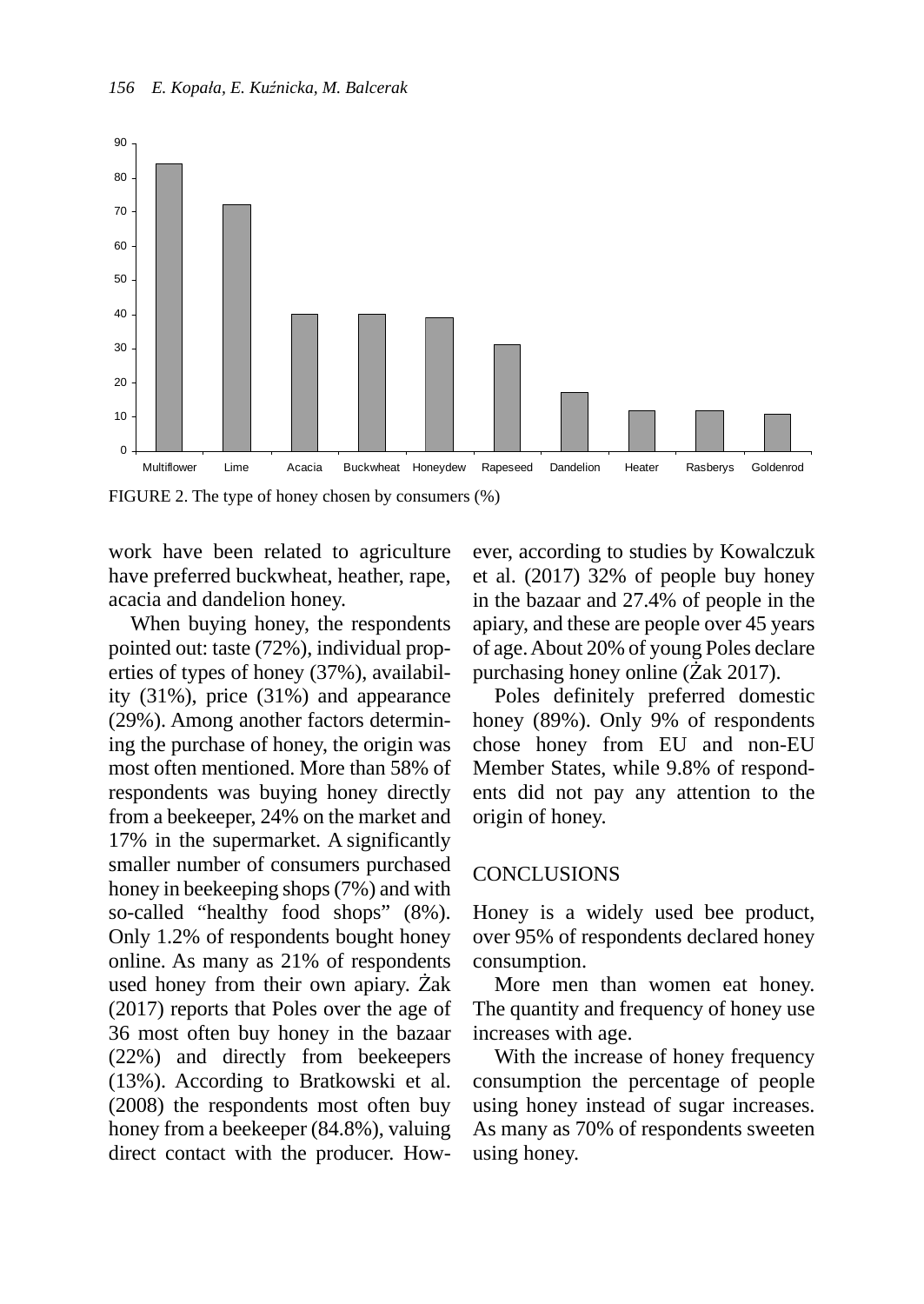The respondents choosing honey follow mainly the taste, individual properties of type of honeys, availability, price and appearance.

Respondents the most willingly consume honey coming from Poland, and more than half of the respondents buy honey directly from a beekeeper.

The most preferred are multi-flower, lime, acacia, buckwheat, honeydew and rapeseed honeys.

A definitely higher percentage of respondents working in the sectors related to agriculture ate buckwheat, heather, rapeseed, acacia, and dandelion honeys. The most consumers prefer Polish honey bought in an apiary.

#### **REFERENCES**

- BRATKOWSKI J., WILDE J., MIEĆKOWSKA A. 2008: Wymagania konsumentów stawiane gospodarstwom pasiecznym prowadzącym sprzedaż detaliczną miodu [Consumer expectations required of honey bee farms at retail trade]. Biul. Nauk. UWM 29: 37–43 [in Polish].
- FRATINI F., CILIA G., MANCINI S., FELICIOLI A. 2016: Royal Jelly: An ancient remedy with remarkable antibacterial properties. Microbiol. Res. 192: 130–141.
- GIEMZA M. 2004: Badanie preferencji konsumenckich cech jakościowych miodów naturalnych [Consumer preferences regarding quality factors of natural honeys]. Zesz. Nauk. AE 653: 13–27 [in Polish].
- GIZA J. 2004: Wykorzystanie jadu pszczelego w lecznictwie. Pasieka 3: 36–38.
- GONTARZ A., BŁOŃSKA I., SOCHA S. 2016: Analiza preferencji konsumenckich studentów dotycząca miodów pszczelich [Analysis of consumer preferences for bee honey]. Wiad. Zoot. 4: 61–76 [in Polish].
- HOŁDERNA-KĘDZIA E., KĘDZIA B. 2013: Skuteczność stosowania opatrunków z miodu w leczeniu ran odleżynowych. Pasieka 3: 48–51.
- HOŁDERNA-KĘDZIA E., KĘDZIA B. 2014: Możliwości wykorzystania miodu w onkologii, cz. 1. Pasieka 6: 54–57 [in Polish].
- HOŁDERNA-KĘDZIA E., KĘDZIA B. 2015: Możliwości wykorzystania miodu w onkologii, cz. 2. Pasieka 1: 54–57 [in Polish].
- KOWALCZUK I., JEŻEWSKA-ZYCHOWSKA M., TRAFIAŁEK J. 2017: Conditions of honey consumption in selected regions of Poland. Acta Scient. Pol. Technol. Aliment. 16 (1): 101–112.
- KARAKAYA G. 1999: Honey allergy in adult allergy practice. Allergol. Immunopathol. 5 (27): 271–272.
- KOSZOWSKA A., DITTFELD A., NOWAK J. 2013: Pszczoły i ich produkty – znaczenie dla zrównoważonego rozwoju roślin, zwierząt i ludzi [Bees and their products – importance for sustainable development of plants, animals and humans]. Envir. Med. 2: 79–84 [in Polish].
- NARKIEWICZ-JODKO J. 2014: Pszczoły jako czynnik plonotwórczy, a pośrednio prozdrowotny, zasługują na szczególną ochronę. Pszczelarstwo nr. 1: 5 [in Polish].
- PREMRATANACHAI P., CHANCHAO C. 2014: Review of the anticancer activities of bee products. Asian Pacific J. Tropic. Biomed. 4: 337–344.
- SALLES J., CARDINAULT N., PATRAC V., BERRY A., GIRAUDET C., CHANET A., TAGLIAFERRI C., DENIS P., POUYET C., BOIRIE Y., WALRAND S. 2014: Bee pollen improves muscle protein and energy metabolism in malnourished old rats through interfering with the motor signalling pathway and mitochondrial activity. Nutriens 6 (12): 5500– –5516. DOI: 10.3390/nu6125500.
- ŻAK N. 2017: Preferencje konsumentów polskich i amerykańskich dotyczące spożycia miodów pszczelich. Mark. Zarządz. 2 (48): 117–130. DOI: 10.18276/miz.2017.48-11.

**Streszczenie:** *Badanie preferencji konsumenckich na rynku produktów pszczelich, Część 1. Miód.* Celem pracy było zbadanie preferencji konsumenckich na rynku produktów pszczelich na podstawie 517 ankiet internetowych. Ponad 95% respondentów, a wśród nich więcej mężczyzn niż kobiet zadeklarowało konsumpcję miodu. Ilość i częstotliwość włączania miodu do swojej diety wzrastała wraz z wiekiem. Ponad 70% ankietowanych zastępowała cukier miodem. Wybierając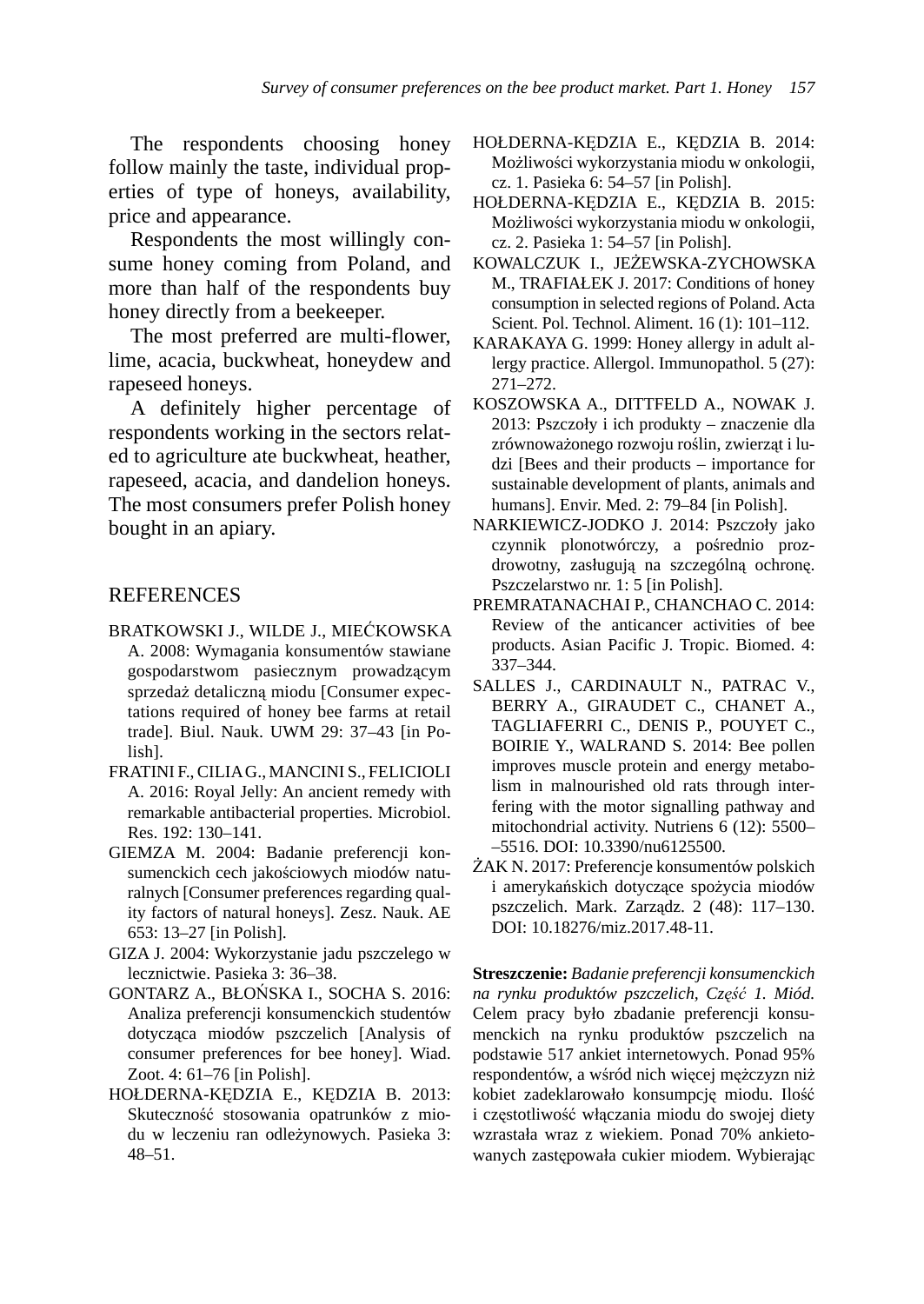miód, większość osób kierowała się kolejno jego: smakiem, właściwościami**,** dostępnością, ceną i wyglądem. Konsumenci preferowali polskie miody, a połowa z nich kupowała miód bezpośrednio od pszczelarza. Największą popularnością cieszył się kolejno miód: wielokwiatowy, lipowy, akacjowy, rzepakowy oraz spadziowy. Zdecydowanie więcej respondentów pracujących w sektorach związanych z rolnictwem konsumowało miód gryczany, wrzosowy i z mniszka lekarskiego.

*Słowa kluczowe*: preferencje konsumenckie, miód

# *MS received 20.12.2018 MS accepted 9.05.2019*

#### **Author's address:**

Ewa Kuźnicka Katedra Szczegółowej Hodowli Zwierząt Wydział Nauk o Zwierzętach Szkoła Główna Gospodarstwa Wiejskiego w Warszawie ul. Ciszewskiego 8, 02-786 Warszawa Poland e-mail: ewa\_kuznicka@sggw.pl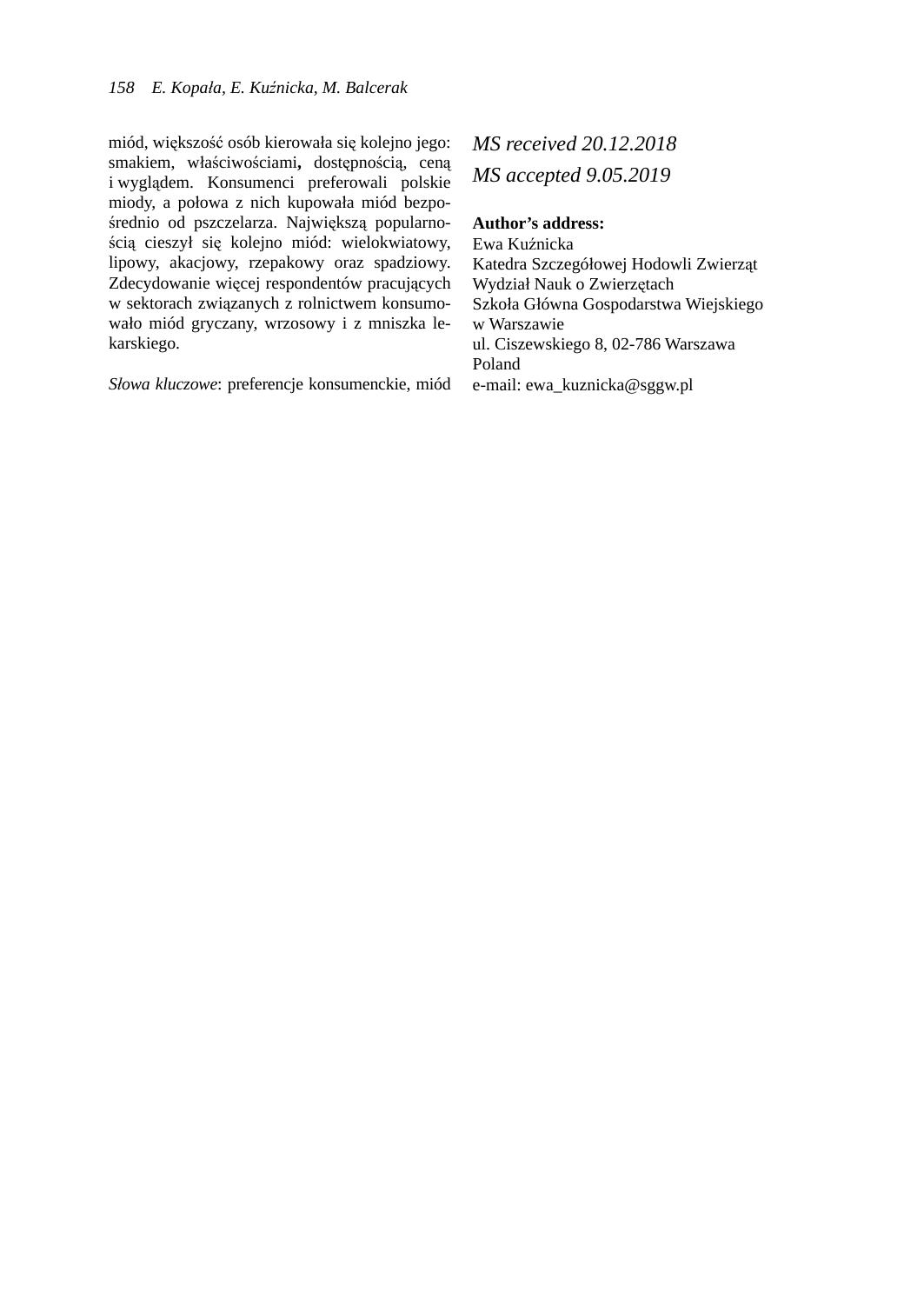Annals of Warsaw University of Life Sciences – SGGW Animal Science No 58 (2), 2019: 159–168 (Ann. Warsaw Univ. of Life Sci. – SGGW, Anim. Sci. 58 (2), 2019) DOI 10.22630/AAS.2019.58.2.17

# **Influence of energy level reduction in young bulls diet on meat quality**

KRZYSZTOF MŁYNEK1 , ADAM OLER2 , KONRAD WALASIK2 , KAROLINA ZIELIŃSKA1

1 Faculty of Natural Science, University of Natural Sciences and Humanities in Siedlce 2 Faculty of Animal Breeding and Biology, University of Technology and Life Sciences in Bydgoszcz

**Abstract:** *Infl uence of energy level reduction in young bulls diet on meat quality.* The influence of energy level reduction in bulls' diet at the end of the fattening period was evaluated. The bulls were divided into 2 groups, a control group (K) and a study group (D) in which the energy level limit was 80% of the maintenance requirement. The diet was altered during the last 60 days of the fattening period, however, it did not affect the level of protein, mineral compounds and vitamins intake as their balancing was in line with the animals' needs. The fattening bulls were slaughtered at the age of 25 months. The aim of the study was to analyse the impact of reduced energy levels on the meat traits which proved its culinary usefulness and nutritional value. An assumption was made that reducing energy level in the bulls' diet at the end of the fattening period would not significantly deteriorate the said indicators. D group animals had a smaller weight gain, an average of 35.1 kg. This effect, with full coverage of the protein demand, triggered energy reserves from internal fat. However, the deterioration of the quality of carcasses has not been confirmed. It was found a higher percentage of carcasses in EUROP classes better. The *Longissimus lumborum* muscles had a lower content of dry matter and fat in  $(P < 0.05)$ . There were no significant changes in the colour (L) and acidity of the meat. There were, however differences in thermal loss. The meat of group K had significantly higher results ( $P < 0.05$ ). From a practical point of view, these changes should be considered minor. What is important is the fact that there was no significant effect on the characteristics of the most frequently subject to consumer evaluation. This applies to colour (L) and marbling, which were at an acceptable level. Not without significance is the lack of deterioration in nutritional quality, for evaluation the participation of protein and fat was assumed. Meat of group D had a comparable protein content and lower fat content. It was shown that the used solution did not worsen the culinary traits of the meat; the crispness and surface of the roast beef.

*Key words*: fattening, cattle, energy level, quality, beef

### INTRODUCTION

The beginning of the 21st century witnessed an increase in the production of beef both in Poland and abroad. The data published by the GUS (2016) showed an increase in beef production from 599 to 918 thous. tons in 2005 and 2015 respectively.

The increased beef production more and more frequently calls for the search for solutions to raise the efficiency of fattening, at the same time maintaining high quality of the meat. Studies indicate that, among environmental factors, the greatest impact on meat quality is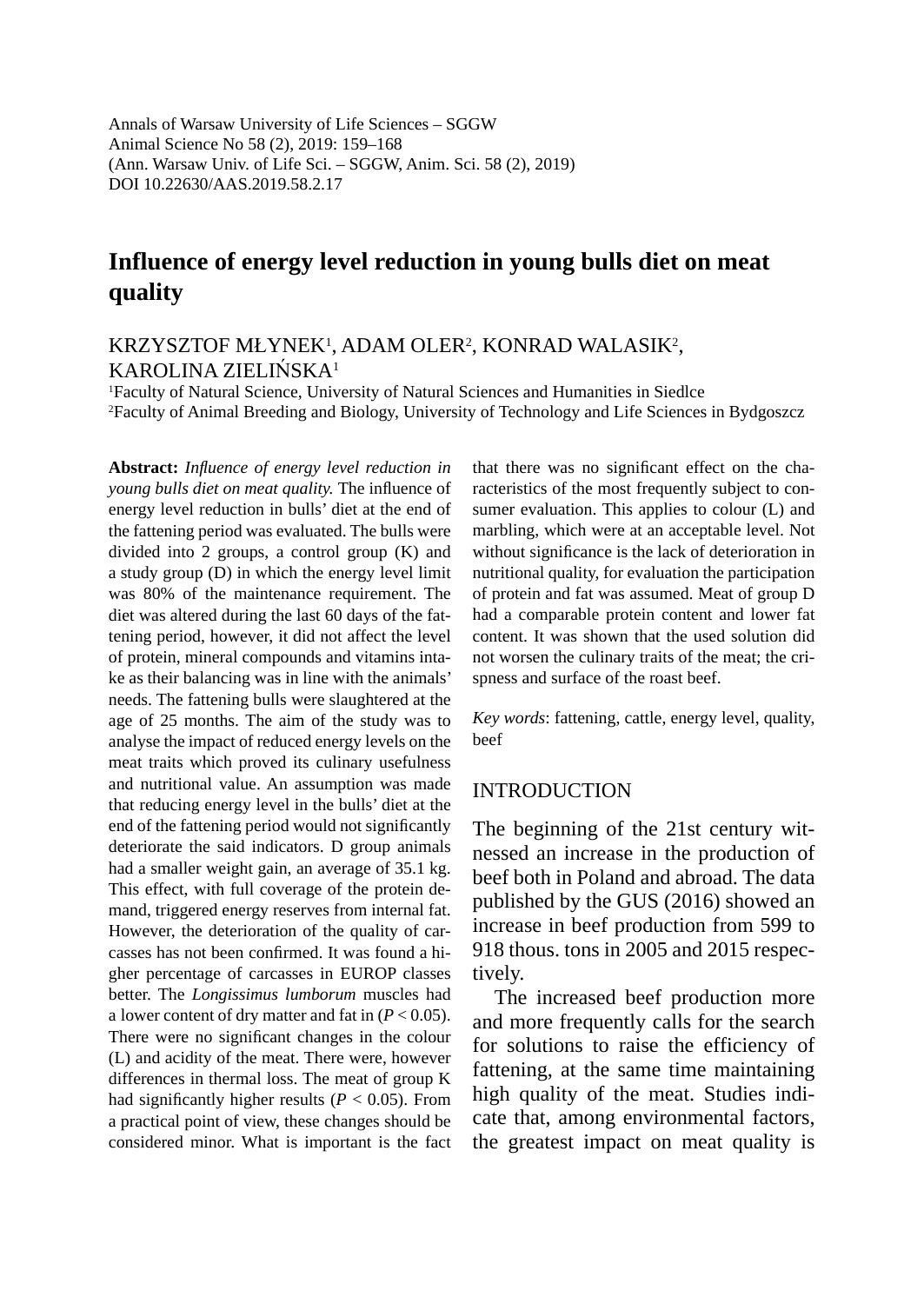exerted by animal nutrition, followed by the maintenance system and age.

Recent research has shown multiple opportunities to improve the culinary properties of beef by employing proper animal nutrition (Kuczaj 2010, Maciaszek and Strzetelski 2006). The energy value of the ration applied throughout the entire fattening period is deemed to constitute a highly significant factor in the nutrition of fattening cattle (Jurczak 2004, Kuczaj 2010).

Also, the growing awareness of consumers who are starting to appreciate meat of animals fed less intensively as well as from farms where balanced feeding systems are applied, is an important aspect of the search for solutions aimed at increasing the effectiveness of beef production. Decreasing the amount of energy that is indispensable to produce a kilogram of beef contributes to lowering the so-called carbon footprint (Rotz et al. 2010, IPCC 2013). Worldwide trends of evolving consumer demands and minimising the impact of production on the environment make the search for new beef production solutions still very much valid.

The purpose of the present study was to determine the impact of lowered energy levels of the feed ration in the final phase of the fattening of young bulls on the quality of meat.

## MATERIAL AND METHODS

## **Material and feeding**

The study group consisted of 26 bulls – crossbred hybrids produced by mating Polish Holstein-Friesian cows with Limousine bulls. The age at slaughter was 25 months.

After the rearing period the young bulls were kept in confinement, provided with fodder twice a day, and had constant access to water by means of automatic water tanks and mineral licks. The nutrition of animals in individual groups was as follows:

- control group  $(K 13$  bulls) the bulls intended for slaughter were fed with a ration that was balanced in terms of protein and energy;
- study group  $(D 13$  bulls) in the last 60 days before slaughter, the bulls' energy consumption level was reduced to 80% of the maintenance requirement.

The nutritional basis was maize silage and grass silage (*Lolium perenne* L., *Medicago sativa* L. ssp. *Sativa*; harvested during the flowering). The ration of roughage was supplemented with concentrated fodder (barley, triticale, post-extraction rape meal, soybean). In the case of the study group, the reduction of energy level in the final stage of fattening was obtained by decreasing the amount of cereal and maize silage in the ration, with simultaneous increase in the amount of high protein fodder (mainly soy meal) and fodder containing high levels of rumen protected proteins. The animals were fed ad libitum; twice daily (morning and afternoon). The diets were formulated according to the maintenance requirement of animals specified by French National Institute for Agricultural Research (INRA) feeding standards with the use of INRAtion Software for Ruminant Diet Calculation, version 2.03 (DJ Group, Krakow, Poland), drawing on the earlier chemical analysis of feeds and calculating their nutritional value. Maintenance requirement was predicted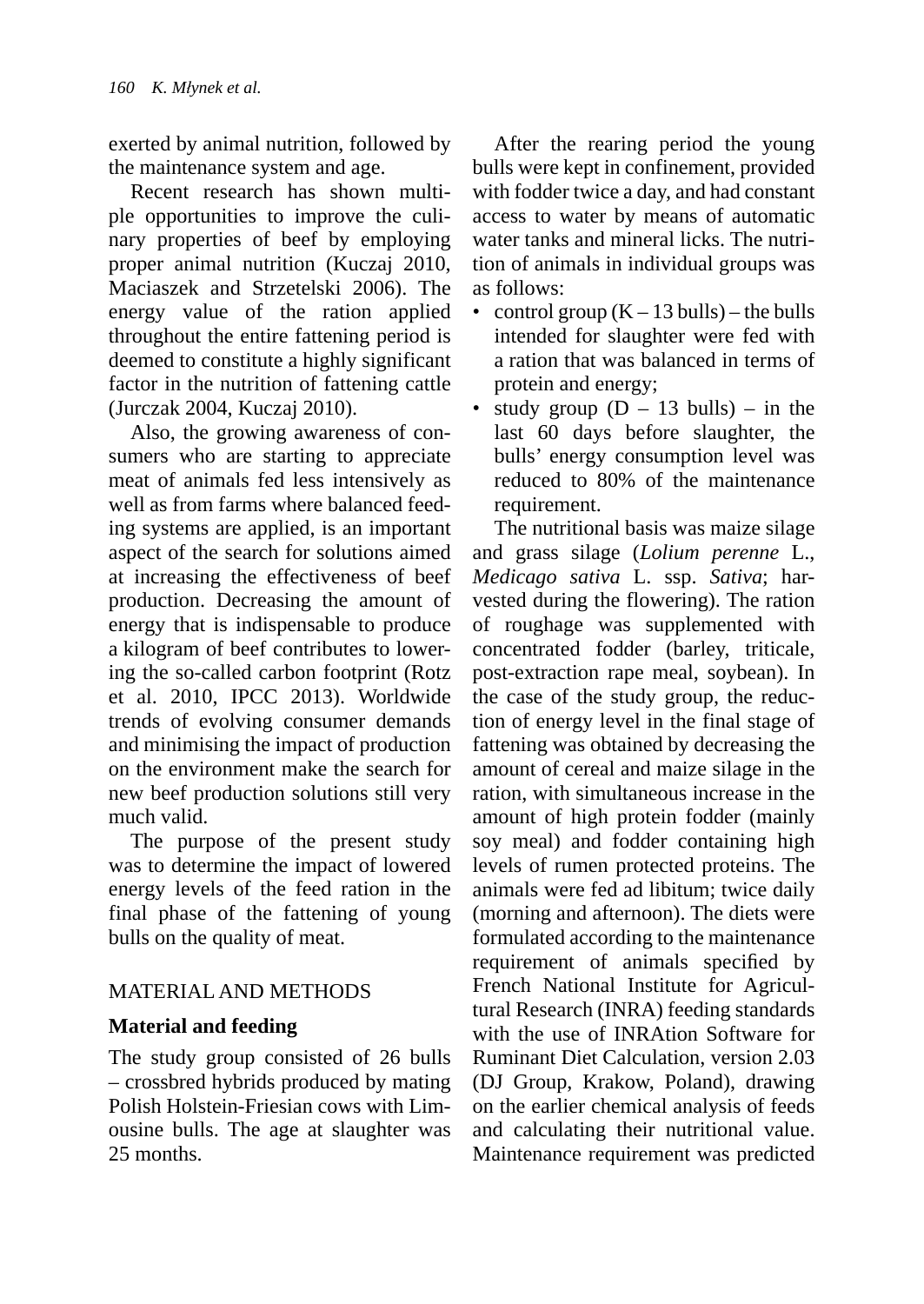by the equation: protein (BTJ) = 3,25 g  $\times$  $\times$  (MC)<sup>0,75</sup>; energy (EN) = 88 kcal  $\times$  $\times$  (MC)<sup>0,75</sup>.

## **Study methods**

The analyses were performed using samples of *M. Longissimus lumborum (MLL)* taken from the carcasses of both bull groups. In order to diagnose the typical post-mortem transformations, pH level was measured after 45 minutes  $(pH<sub>45</sub>)$  as well as following 24 and 48 hours ( $pH_{24}$  and  $pH_{8}$ ) after slaughter. The acidity measurement was carried out in the raw meat by means of a glass electrode meter, using pH-meter. After 24-hour storage at 4°C, the *MLL* sample was subject to visual assessment with respect to marbling, and contours of the roast beef area were set and evaluated by planimetrisation. Meat marbling was assessed using a subjective 5-point scale (1 point – no visible presence of fat, 5 points – rich and even distribution of fat).

Meat sections from the *MLL* muscle were collected, packed in PE foil and stored under refrigeration conditions at a temperature of  $4.0 \pm 0.5$ °C. The following parameters were assessed seven days after slaughter:

- basic chemical composition (water content by drying method according to PN-ISO 1442: 2000P, general protein content by Kjeldahl method according to PN-A-04018: 1975, fat content by Soxhlet method according to PN-ISO 1444: 2000);
- meat colour was evaluated with the Minolta CR-310 Chroma Meter, by Joo et al. method (2000). Standardisation of the apparatus was carried out using the Minolta CR 310 model plate

with the value  $Y = 92.80$ ,  $x = 0.3175$ and  $y = 0.3333$ . The colour parameters were described in the CIE Lab system (CIE, 1986), using D65 illuminant and a standard 2° observer;

- tenderness of heated meat (internal temperature  $+ 70^{\circ}$ C) using ISTRON 3342 apparatus with Warner-Bratzler blade (*N*/cm2 – measurement taken from  $1 \times 1$  cm samples).
- thermal loss, as a percentage loss of meat weight while heating in tightly sealed foil bags in a water bath until the internal temperature of 75°C is achieved;
- water holding capacity (WHC) using the Grau and Hamm method (1957), infiltrations were evaluated by planimetrisation, and the result was converted into a loss of water from the sample  $(\% )$ .

## **Statistical analysis**

The obtained results were subject to mathematical analysis using one-way analysis of variance  $(P < 0.05)$  with the Statistica 12.5 programme. The results were shown in the form of the mean (*x*) and standard deviation (*SD*).

## RESULTS AND DISCUSSION

Carcasses of animals from group D were more often classified as better EUROP classes. This is evidenced by the proportions of carcasses belonging to the extreme EUROP grades found after slaughter. Group of animals with reduced a (60 days before slaughter) supply of energy to 80% of living needs, had less fatness of carcasses and 38.3% less amount of internal fat and 38.3% lower amount of internal fat. This may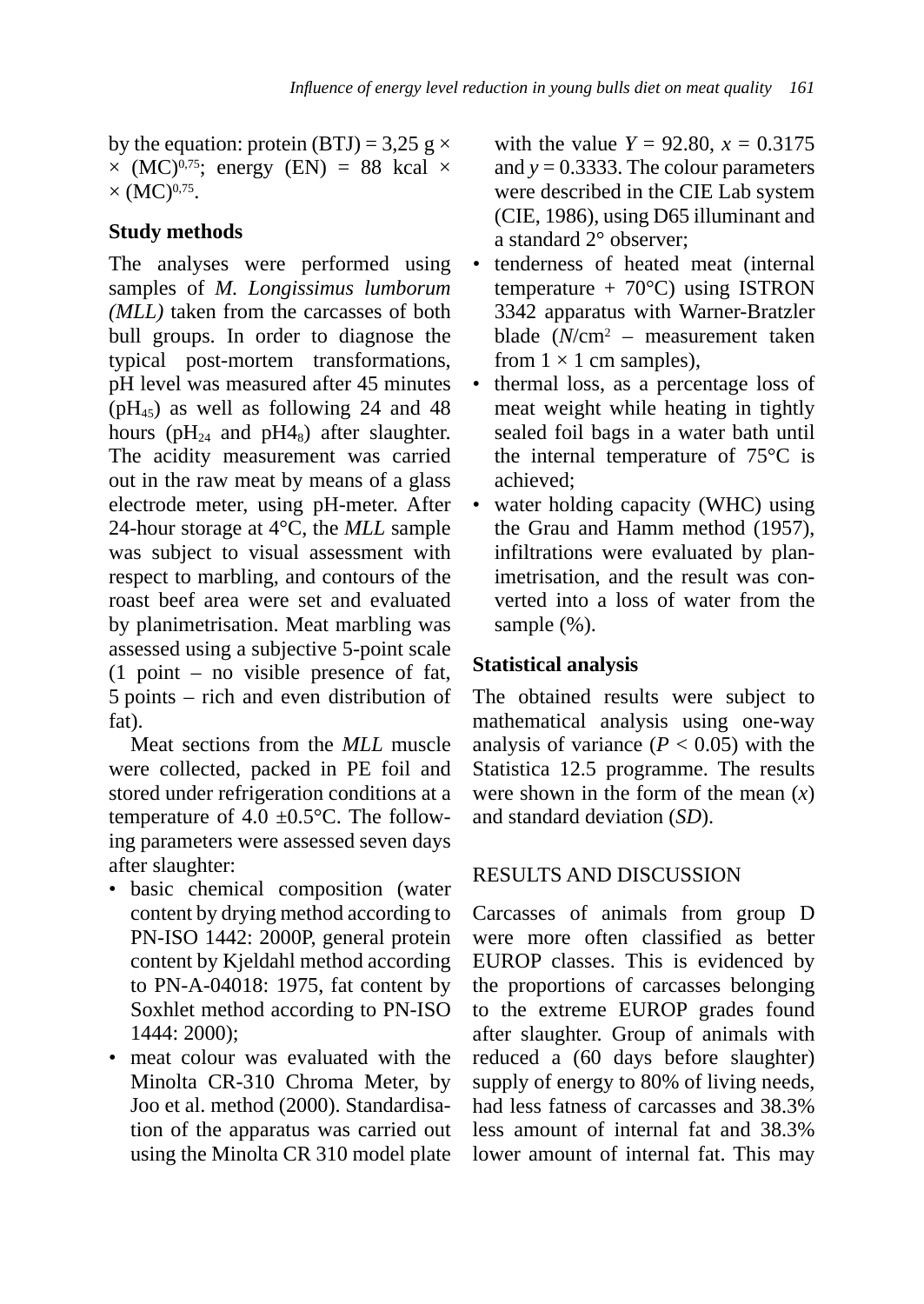explain an average of about 35.1 kg less mass of slaughter (Table 1). In the *M. longissimus lumborum* (*MLL*) sampled in the study group (D), pH45 amounted to an average of 6.71, compared to the level of  $6.69$  in the control group  $(K)$  (Table 2). Twenty four hours after slaughter the obtained pH value was 5.74 and 5.70 in the study and control group respectively. The reduction of energy level in the final phase of the fattening period did not have any influence on the pH level evaluated 48 hours post mortem. The obtained pH48 values in the *MLL* were similar in both groups  $(5.62$  and  $5.67)$ .

As far as acidity was concerned, the results of the own research were consistent with the outcomes of the research conducted by Domaradzki et al. (2011), which did not show the effect of refrigeration storage on pH values. In view thereof, the studied decrease in energy supply in the final phase of fattening did not affect the glycogen levels, whose

TABLE 1. Characteristics body mass of the bulls in the subsequent stages of the experiment and selected carcass quality indicators

|                                       |        | Feeding group |        |            |            |  |
|---------------------------------------|--------|---------------|--------|------------|------------|--|
| Specification                         |        | D             |        | K          | $P$ -value |  |
|                                       | X      | SD            | X      | SD         |            |  |
|                                       |        | $(N = 13)$    |        | $(N = 13)$ |            |  |
| The weight:                           |        |               |        |            |            |  |
| $-$ start of fattening (kg)           | 323.48 | 32.83         | 329.41 | 29.72      | 0.829      |  |
| $-$ before changing the ration $(kg)$ | 492.21 | 48.25         | 487.29 | 45.59      | 0.621      |  |
| $-$ mass of slaughter (kg)            | 511.65 | 42.25         | 541.79 | 51.92      | 0.358      |  |
| Internal $fat*(kg)$                   | 9.78   | 2.22          | 13.53  | 2.98       | 0.042      |  |
| Carcass conformation score**: $U(\%)$ |        | 40.0          |        | 20.0       |            |  |
| O(%)                                  |        | 13.3          |        | 33.3       |            |  |
| Carcass fatness score**:<br>1(%)      |        | 38.5          |        | 15.4       |            |  |
| 4(%)                                  |        | 23.1          |        | 53.8       | 0.038      |  |

\* types of internal fat: kidney fat, caul fat, gut fat; \*\*extreme EUROP class obtained during the evaluation

TABLE 2. The effect of nutrition on the formation of pH in *M. longissimus lumborum*

| pH after slaughter | D          |      |            | K    | $P$ -value |  |
|--------------------|------------|------|------------|------|------------|--|
|                    | X          | SD   | Χ          | SD   |            |  |
|                    | $(N = 13)$ |      | $(N = 13)$ |      |            |  |
| 45'                | 6.71       | 0.11 | 6.69       | 0.07 | 0.592      |  |
| 24h                | 5.74       | 0.12 | 5.70       | 0.13 | 0.632      |  |
| 48h                | 5.62       | 0.08 | 5.67       | 0.09 | 0.572      |  |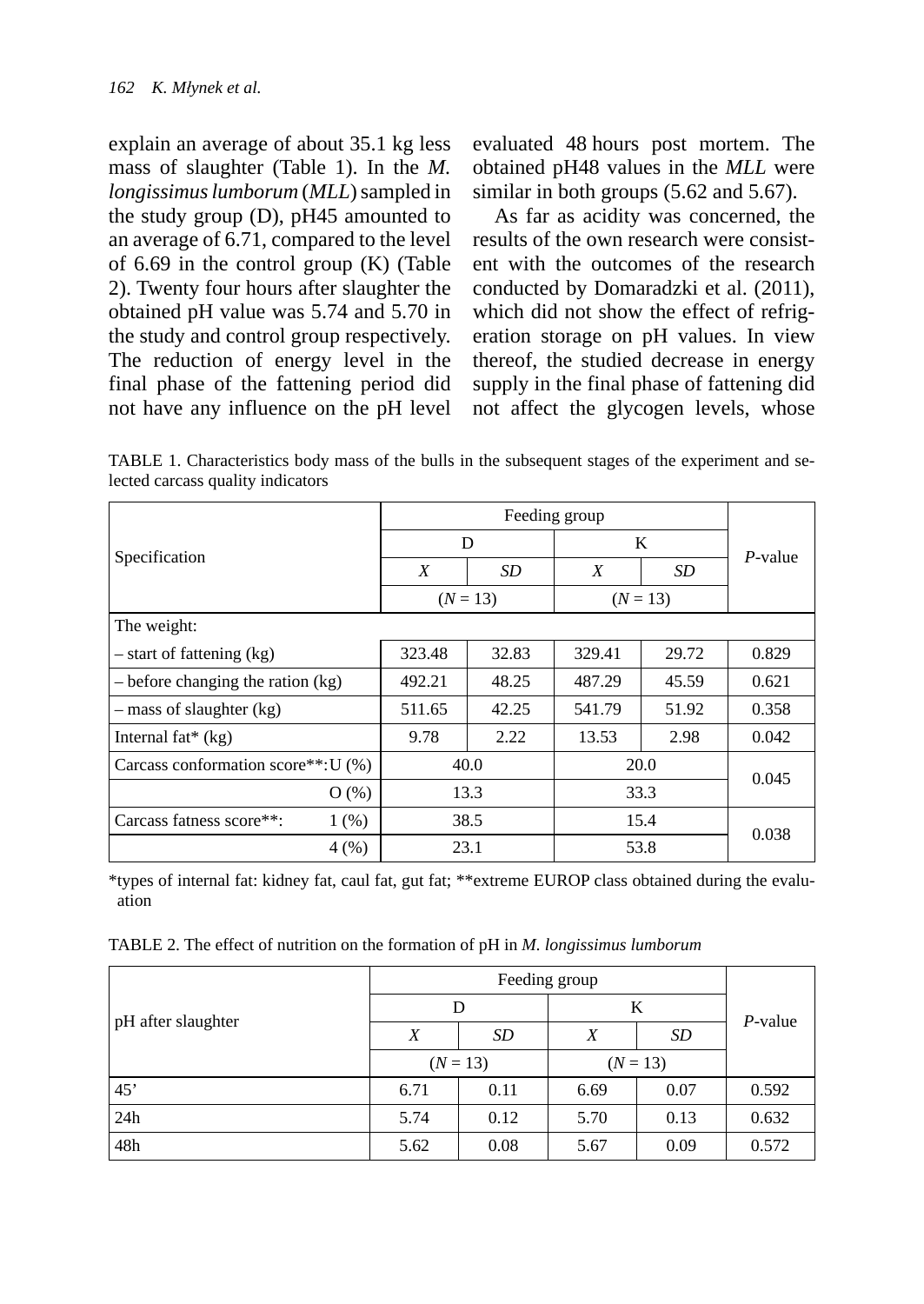breakdown is usually responsible for meat acidity after slaughter (Immonen et al. 2000, Młynek et al. 2012). The results of  $pH_{48}$  found in our own research corresponded to the values of this indicator observed by Florek et al. (2007) as well as Daszkiewicz et al. (2009). These studies showed that in the case of culinary use of beef, the pH value after 48 hours from slaughter should amount to 5.8. The final pH values obtained in our study did not inidicate any changes suggestive of deviations in meat quality.

The results pertaining to the content of basic chemical components discussed in Table 3 showed that the *MLL* of the young bulls from group D exhibited a lower content of dry matter, compared to the meat of bulls from group K, by an average level of 0.8% ( $P \leq 0.05$ ). This is undoubtedly due to the lower fat content, by  $0.73\%$  ( $P < 0.05$ ), which was seen in the meat of the young bulls from group D (0.98% compared to 1.71% in group K). The use of energy from fat reserves in animals from group D, not only decreased the amount of internal fat (Table 1). It reduced the intramuscular fat content, but also to a small extent on the loss of muscle protein (Table 3). However, if the difference in protein content of the *MLL* not confirmed the statistically significant ( $P < 0.325$ ). In view of the pro-health and dietary value of meat, the fat content obtained in group D should be deemed to be beneficial. Grębowiec (2015) showed the significance of fat content as a factor that consumers bear in mind when choosing meat to buy. The researcher proved that the meat with more than 2.5% fat content is considered unattractive. However, too small proportion of fat may turn out to be insufficient to ensure satisfactory meat juiciness or aroma (Keane and Allen 1998).

In comparison with the outcomes of the present study, the results obtained by Chmielnik et al. (2005) showed a slightly lower share of dry matter and protein and at the same time a higher fat content in *M. longissimus dorsi*. A similar tendency was observed by Wajda et al. (2014),

| Specification         |            | D    | K          | $P$ -value |       |
|-----------------------|------------|------|------------|------------|-------|
|                       | X          | SD   | X          | SD         |       |
|                       | $(N = 13)$ |      | $(N = 13)$ |            |       |
| Traits:               |            |      |            |            |       |
| $-$ dry matter $(\%)$ | 24.21      | 1.08 | 25.01      | 1.11       | 0.048 |
| $-$ protein $(\%)$    | 22.95      | 0.91 | 23.02      | 0.97       | 0.325 |
| $-$ fat $(\%)$        | 0.98       | 0.22 | 1.71       | 0.48       | 0.015 |
| Colour:               |            |      |            |            |       |
| L                     | 38.54      | 1.91 | 38.48      | 1.99       | 0.859 |
| a                     | 18.39      | 1.09 | 19.91      | 1.23       | 0.012 |
| b                     | 4.16       | 2.65 | 4.26       | 2.79       | 0.722 |

TABLE 3. The formation of selected traits and colour of *M. longissimus lumborum*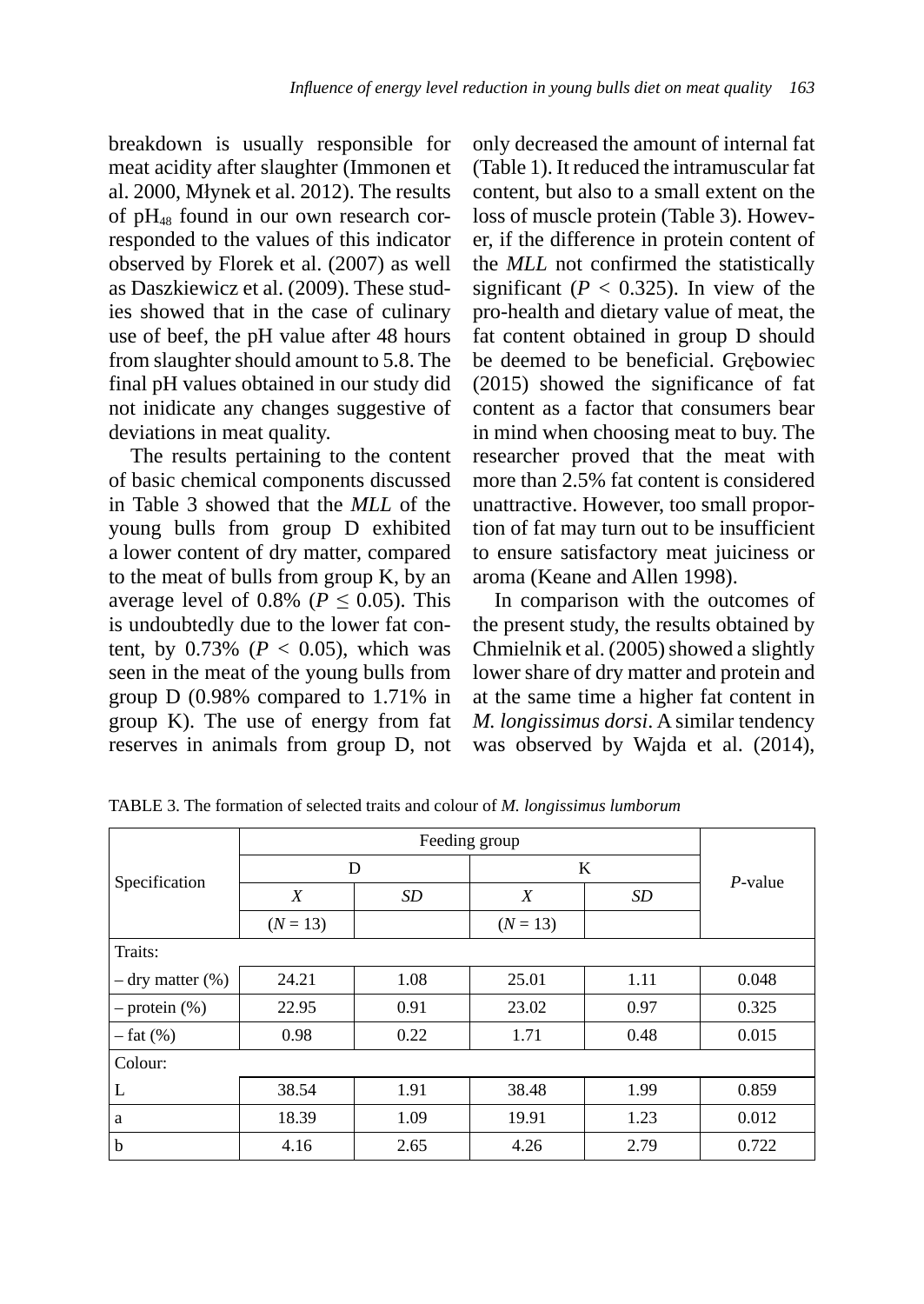however, it should be added that the study animals were fed with a balanced ration. The influence of feeding intensity on beef quality traits was demonstrated, among others, by Vestergaard et al. (2000) and Młynek et al. (2014). Domaradzki et al. (2016) proved that intensive fattening caused fatter carcass, whereas elevating the energy value of the ration at the end of the fattening period contributed to increased meat marbling.

The obtained 4 points results (Table 4) showed that the energy limit in the final phase of fattening (group D) favoured lower accumulation of fat in *MLL* and decreased marbling. The difference in marbling found in the study and control groups amounted to an average of 0.34 points ( $P < 0.05$ ). Similar findings related to the correlation between fat content and meat marbling were also obtained in studies of Dasiewicz et al. (2002). In this respect, the results of our research were consistent with the tendency observed by Młynek (2011), with the average marbling value of 2. The studies conducted by Półtorak et al. (2013) showed that obtaining the content of fat in m. longissimus dorsi at the level of 1.1–1.3%, with fat content in the carcass of 2 to 3%, allowed obtaining the optimal degree of meat marbling. These findings are extremely significant since intramuscular fat constitutes an important factor affecting the taste and juiciness of culinary meat (Domaradzki et al. 2016), and its excessive amount may hinder the nutritional value of meat. In spite of the effect of limited energy level on meat marbling shown in Table 4, the obtained small values of the said assessment seemed to have little influence on consumer evaluation. Although, the difference (0.34 points) found was confirmed statistically  $(P < 0.05)$ , in practice its significance may be of minor importance on the consumer assessment. The performed analysis of the indicators for meat colour assessment (Table 3) did not show any influence of the group on colour clarity (L), which was however observed in the case of yellow colour intensity (a)  $(P < 0.05)$ . Our own findings were partly consistent with the results of the study conducted by Młynek (2011) which showed the effect of feeding intensity on the clarity of the colour of bulls' meat. The lack of such differences may prove

| Traits                  | D      |            | K            |       | P-value |
|-------------------------|--------|------------|--------------|-------|---------|
|                         | X      | SD         | X            | SD    |         |
|                         |        | $(N = 13)$ | $(N = 13)$   |       |         |
| Roast beef area $(cm2)$ | 101.28 | 12.27      | 108.02       | 17.07 | 0.089   |
| Tenderness $(N/cm2)$    | 56.28  | 16.05      | 57.79        | 16.98 | 0.215   |
| Thermal loss $(\%)$     | 26.97  | 3.12       | 30.18        | 2.19  | 0.034   |
| WHC $(\%)$              | 32.87  | 3.58       | 34.61        | 2.98  | 0.196   |
| Marbling (pts)          | 1.89   | 0.63       | 2.23<br>0.48 |       | 0.028   |

TABLE 4. Effect of feeding on the formation of selected parameters of the quality of *M. longissimus lumborum*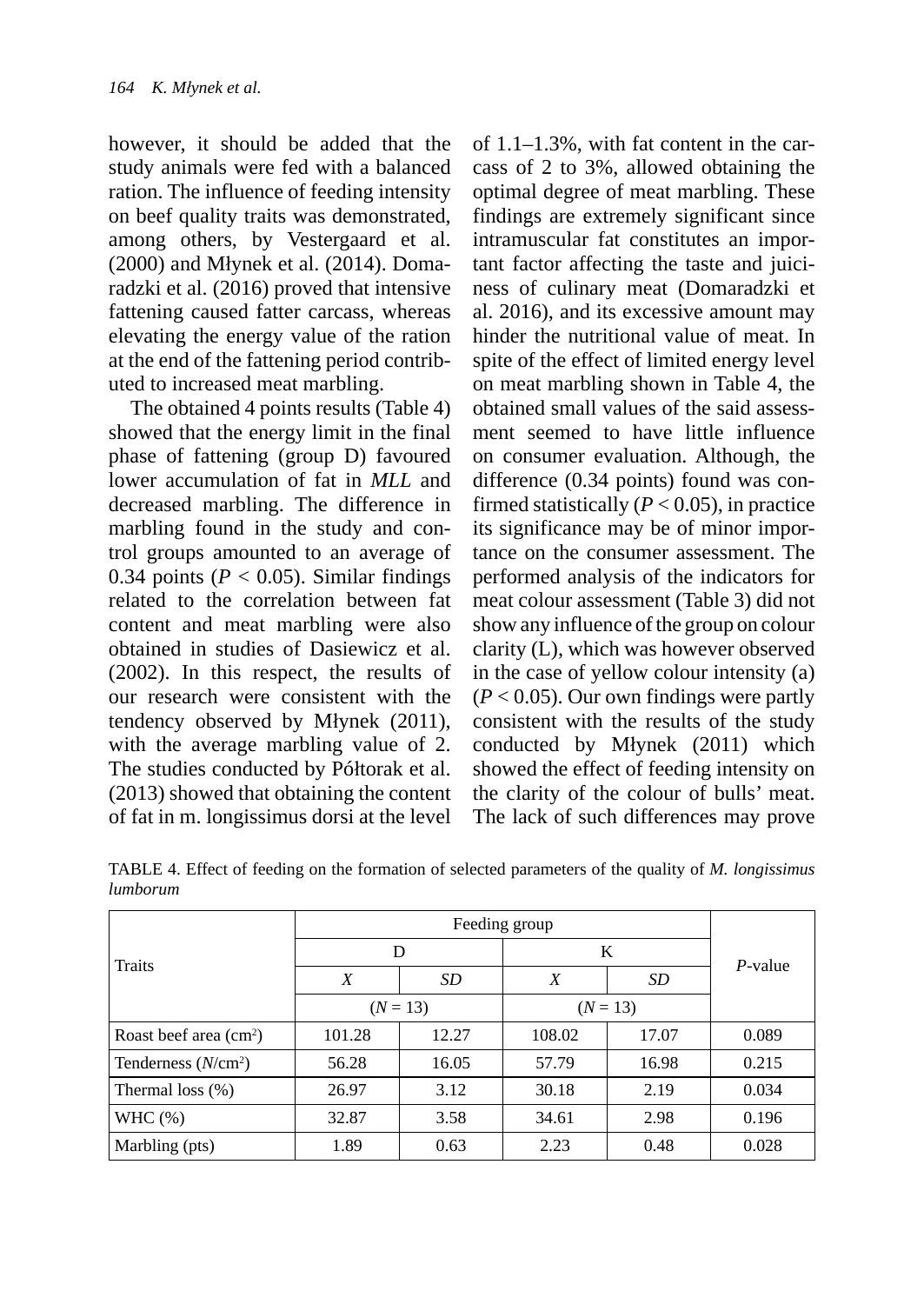the reduction of the energy level in the final period of fattening to be a favourable solution due to lower consumption of high energy fodder. Similar results were obtained by Wajda et al. (2014), where feeding intensity exerted a slight influence on the colour of bulls meat.

The data contained in Table 4 showed that *MLL* specimens from group D showed smaller weight loss, with an average of  $3.21\%$  ( $P < 0.05$ ). This constituted valuable information most of all in terms of the culinary importance of this trait and consumer assessment. Similar thermal loss values, at an average level of 30.01%, were obtained by Domaradzki et al. (2011), whereas significantly higher values, at a level of 34.32%, were demonstrated by Chavez et al. (2012). However, the study conducted by Chmielnik et al. (2005) did not confirm the observed trends since the meat of animals whose dietary energy levels were decreased at the end of the fattening period showed a higher loss during heating.

Another characteristic trait of *MLL* that ought to be considered as significant in technological terms was WHC. However, it should be noted that the applied nutritional model did not have a significant influence on WHC values since the obtained difference was 1.74% and was not confirmed statistically. Nevertheless, the meat obtained from group D bulls showed a higher value of this indicator. In practice, this may have a significant effect on the efficiency of meat processing and storage. Similar findings were obtained by Daszkiewicz et al. (2005) where this was also connected with a higher loss of meat juice, thus a more intense loss of water-soluble ingredients. The authors of the said study also demonstrated the resulting worsening of sensory properties. Lower WHC values of the meat of Polish Holstein-Friesian bulls, at an average level of 30.00%, were observed by Litwińczuk et al. (2006). However, in this case the trait in question showed significant variability, which may be proved by the obtained value of  $SD = 7.59$ .

As far as the commercial value of carcasses is concerned, an important indicator of the assessment was the share of valuable parts of the carcass, including roast beef. According to Wajda et al. (2014), morphological analysis and the weight of primal cut may constitute a good basis for carcass pricing and beef quality. In the present study, a correlation between bulls' diet and the cross-section area of roast beef was not established. This finding should be regarded as positive since, in practical terms, the costs of fattening can be lowered with no reduction of the quality of this trait.

In the case of beef, the traits affecting its tenderness are of great importance. According to Kołczak (2008) and Młynek et al. (2014), tenderness is one of the most significant features of culinary assessment. Meat tenderness is, among others, conditional upon animal nutrition (Domaradzki et al. 2010) and muscle microstructure (Młynek et al. 2014). The research conducted by Młynek (2014) involving the *biceps brachii* muscle showed that this was primarily connected with the area of muscle fibres. In the said studies the cutting value was lower by an average of 12.4 *N*/cm2 in the case of muscles of the bulls which were subject to more intense feeding, with lower values of the area of muscle fibres. The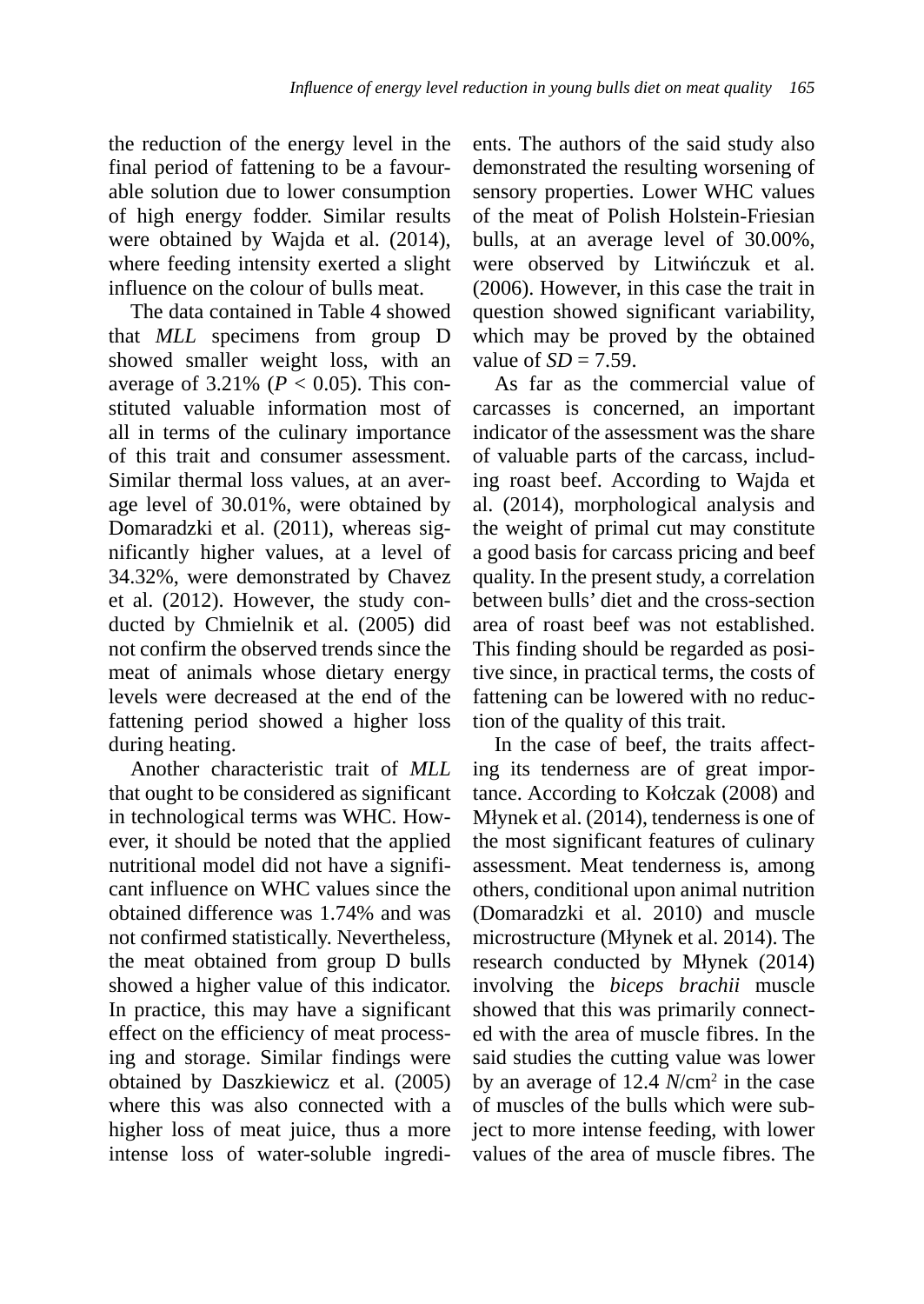results contained in Table 4 didn't show any significant influence of animal nutrition on meat tenderness. The difference between the study group and the control group was 1.51 *N*/cm2 , on average.

## **CONCLUSIONS**

Reduction of energy level in the feeding ration during the last 60 days of fattening of young bulls decreased the fat content in meat, thereby leading to a decreased concentration of dry matter as well as slightly lower marbling and thermal loss. It is of key importance that no significant influence on the acidity and clarity of the colour of the meat, or on the protein content, tenderness and the area of roast beef was observed. The obtained results suggest that the reduction of the energy level at the end of the fattening period may be used in the production of culinary beef.

## **REFERENCES**

- CHAVEZ A., PEREZ E., RUBIO M.S., MENDEZ R.D., DELGADO E.J., DIAZ D. 2012: Chemical composition and cooking properties of beef forequarter muscles of Mexican cattle from different genotypes. Meat Sci. 91: 160–164.
- CHMIELNIK H., CHABERSKI R., OLER A., DĄBROWSKA J. 2005: Niedobór energii w końcowym okresie opasu bydła jako metoda regulacji zawartości tłuszczu w tuszy [Energy shortage in the final period of cattle fattening as a method of regulating fat content in the carcass], Zesp. Wyd. i Polig. IZ Kraków [in Polish].
- DASIEWICZ K., SOWIŃSKI M., MACZUGA C. 2002: Marmurkowatość a jakość wołowiny pozyskanej z młodego bydła typu mięsnego i mlecznego [Marbling and quality of meat originated from young dairy and beef cattle], Przem. Spoż.. 56 (7): 26–28 [in Polish].
- DASZKIEWICZ T., WAJDA S., KONDRATO-WICZ J. 2005: Physio-chemical and sensory properties of meat from Black-and-White and Black-and-White x Limousine heifers differing in intramuscular fat content. Anim. Sci. Pap. Rep. 23 (3): 181–187.
- DASZKIEWICZ T., WAJDA S., KUBIAK D., KRASOWSKA J. 2009: Quality of meat from young bulls in relation to its ultimate pH value. Anim. Sci. Pap. Rep. 27 (4): 12–14.
- DOMARADZKI P., FLOREK M., LITWIŃCZUK A. 2016: Czynniki kształtujące jakość mięsa wołowego. [Factors influencing the quality of beef], Wiad. Zoot. 54 (2): 160–170 [in Polish].
- DOMARADZKI P., SKAŁECKi P., FLOREK M., LITWIŃCZUK A. 2010: Związek kolagenu z wybranymi parametrami technologicznymi mięsa cielęcego [Relationship between collagen and selected technological parameters of calf meat], Żywność, Nauka, Technologia, Jakość 4 (71): 50–62 [in Polish].
- DOMARADZKI P., SKAŁECKI P., FLOREK M., LITWIŃCZUK A. 2011: Wpływ przechowywania zamrażalniczego na właściwości fizykochemiczne mięsa wołowego pakowanego próżniowo [Effect of freezing storage on physicochemical properties of vacuum-packed beef ], ŻYWNOŚĆ, Nauka, Technologia, Jakość 4 (71): 117–126 [in Polish].
- FLOREK M., LITWIŃCZUK Z., KĘDZIERSKA-MATYSEK M., GRODZICKI T, SKAŁECKI P. 2007: Wartość odżywcza mięsa z lędźwiowej części mięśnia najdłuższego i półścięgnistego uda młodego bydła rzeźnego [Nutritional value of meat from musculus longissimus lumborum and musculus semitendinosus of young slaughter cattle], Med. Weter. 63 (2): 242–246 [in Polish].
- Rocznik Statystyczny Rolnictwa 2016 [Statistical Yearbook of Agriculture 2016], Zakł. Wyd. Statyst [in Polish].
- GRĘBOWIEC M. 2015: Rola jakości w podejmowaniu decyzji nabywczych przez konsumentów na przykładzie rynku mięsa i wędlin [The role of quality in making purchasing decisions on the example of meat and cured meat purchasing consumers], J Agribus. Rural Dev. 1 (35): 39–47 [in Polish].
- IMMONEN K., RUUSUNEN M., PUOLANNE E. 2000: Some effects of residual glycogen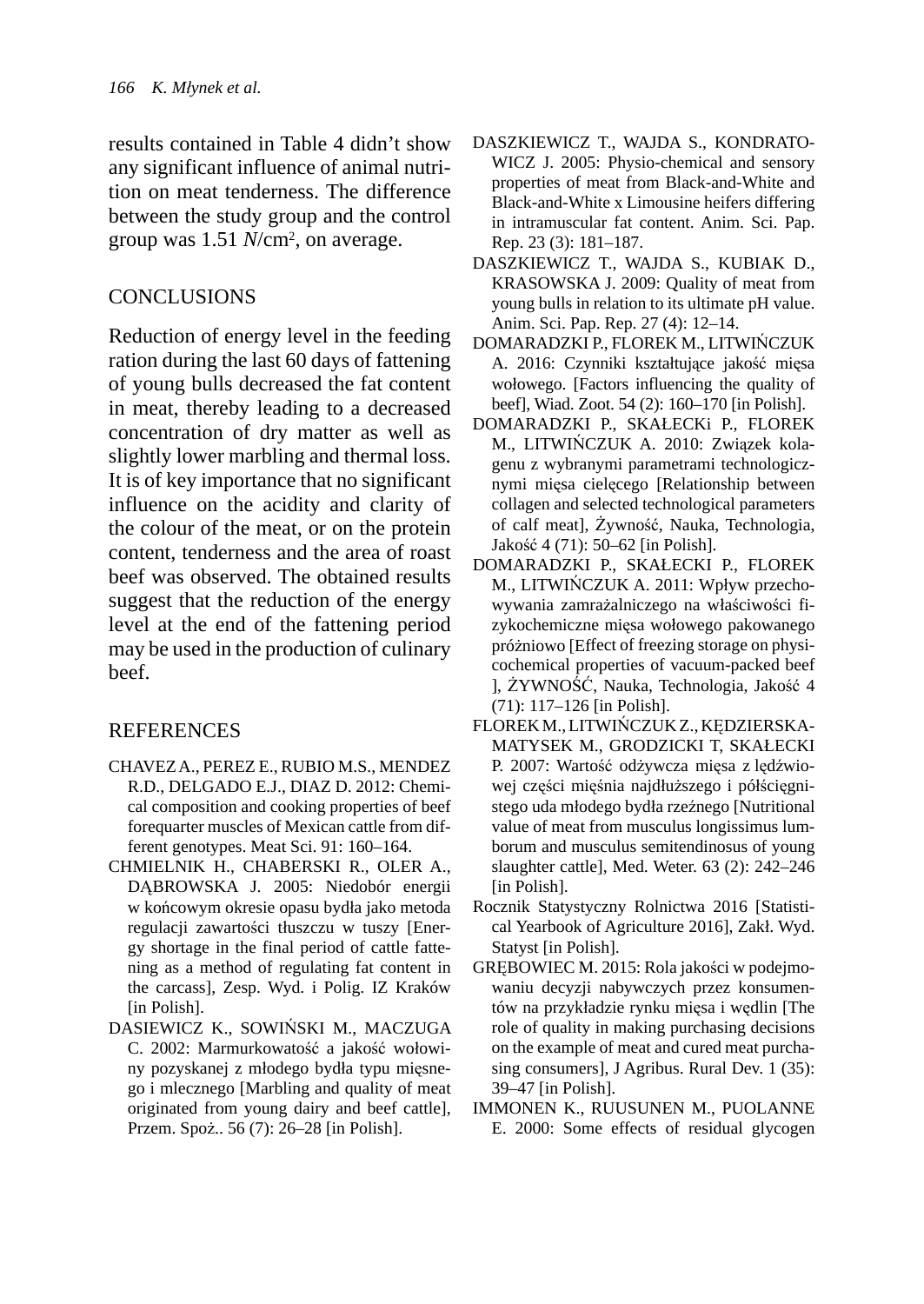concentration on the physical and sensory quality of normal pH beef. Meat Sci. 55: 33–38.

- IPCC 2013: Climate Change 2013: The physical basis*.* Contribution of working group I to the fifth assessment report. Intergovernmental Panel on Climate Change, Geneva, Switzerland.
- JOO S., KAUFFMAN R., KIM B., PARK G. 2000: The relationship of sarcoplasmic and myofibrillar protein solubility to colour and water-holding capacity in porcine *longissimus* muscle. Meat Sci. 52 (3): 291–297.
- JURCZAK M.E. 2004: Towaroznawstwo produktów zwierzęcych. Ocena jakości mięsa [Commodities science of animal origin products. Evaluation of meat quality], Wyd. SGGW Warszawa. 16–123 [in Polish].
- KEANE M.G., ALLEN P. 1998: Effects of production system intensity on performance, carcass composition and meat quality of beef cattle. Livest. Prod. Sci. 56: 203–214.
- KUCZAJ M. 2010: Hodowla bydła standardy unijne i krajowe [Cattle breeding. EU and Polish standards], Wyd. UP, Wrocław [in Polish].
- LITWIŃCZUK Z., FLOREK M., PIETRASZEK K. 2006: Physio-chemical quality of meat from heifers and young bulls of the Black-and-White (BW) variety of Polish Holstein-Friesian breed, and commercial BW crossbreds sired by Limousine and Charolaise bulls. Anim. Sci. Pap. Rep. 24 (2): 179–186.
- MACIASZEK K., STRZETELSKI J. 2006: Wymagania konsumentów odnośnie jakości produktów zwierzęcych [Requirements concerning the quality of animal products], Wiad. Zoot. 44 (3): 78–81 [in Polish].
- MŁYNEK K. 2011: Wpływ intensywności wzrostu buhajów na zależności występujące pomiędzy otłuszczeniem tusz i jakością kulinarną mięsa [Effect of growth intensity of bulls on relationships between carcass fatness and culinary quality of meat], ŻYWNOŚĆ, Nauka, Technologia, Jakość 3 (76): 130–142 [in Polish].
- MŁYNEK K., JANIUK I., DZIDO A. 2012: Effect of growth intensity of bulls on the microstructure of musculus longissimus lumborum and meat quality. Acta Vet. Brno 81: 127–131.
- MŁYNEK K., OLER A., GŁOWIŃSKA B. 2014: Effect of commercial crossbreeding and growth

intensity on slaughter indicators, microstructure and the quality characteristics of biceps brachii muscle in bulls. Ann. Anim. Sci. 14 (3): 673–683.

- PN-A-04018:1975: Produkty rolniczo-żywnościowe – Oznaczanie azotu metodą Kjeldahla i przeliczanie na białko [Agricultural and food products – determination of nitrogen by the Kjeldahl method and nitrogen-to-protein conversion], PKN, Warszawa [in Polish].
- PN-ISO 1442:2000P: Mięso i przetwory mięsne Oznaczanie zawartości wody. [Meat and meat products. Determination of moisture content], PKN, Warszawa [in Polish].
- PN-ISO 1444:2000: Mięso i przetwory mięsne – Oznaczanie zawartości tłuszczu wolnego [Meat and meat products. Free fat contents determination], PKN, Warszawa [in Polish].
- POHIA M.S., NIINIVAARA F.P. 1975: Die Bestimmung der Wasserbindung des Fleiches mittels der Konstantdruckmetode. Fleichwirtschaft 9, 193–195 [in German].
- PÓŁTORAK A., GĘBSKI J., WYRWISZ J., ZA-LEWSKA M., ŁOPACKA J., ULANICKA U., ŻONTAŁA K., STELMASIAK A., MOCZ-KOWSKA M., WIERZBICKA A. 2013: Wykorzystanie komputerowej analizy obrazu do oceny wybranych wyróżników jakości mięsa wołowego [The use of computer image analysis in the evaluation of selected beef quality features], Inż. Roln. 1 (141): 197–206 [in Polish].
- ROTZ, C.A., MONTES, F., CHIANESE, D.S. 2010: The carbon footprint of dairy production systems through partial life cycle assessment. J. Dairy Sci. 93: 1266–1282.
- VESTERGAARD M., OKSBJERG N., HENC-KEL P. 2000: Influence of feeding intensity, grazing and finishing feeding on muscle fibre characteristics and meat colour of semitendinosus, longissimus dorsi and supraspinatus muscles of young bulls. Meat Sci. 54: 177–185.
- WAJDA S., KONDRATOWICZ J., BURCZYK E., WINIARSKI R. 2014: Wydajność rzeźna i jakość tusz buhajków zakwalifikowanych w systemie EUROP do różnych klas uformowania, [Slaughter value and quality of meat from beef carcasses classified to different conformation classes in Europ system] Żywność, Nauka, Technologia, Jakość 4 (95): 136–147 [in Polish].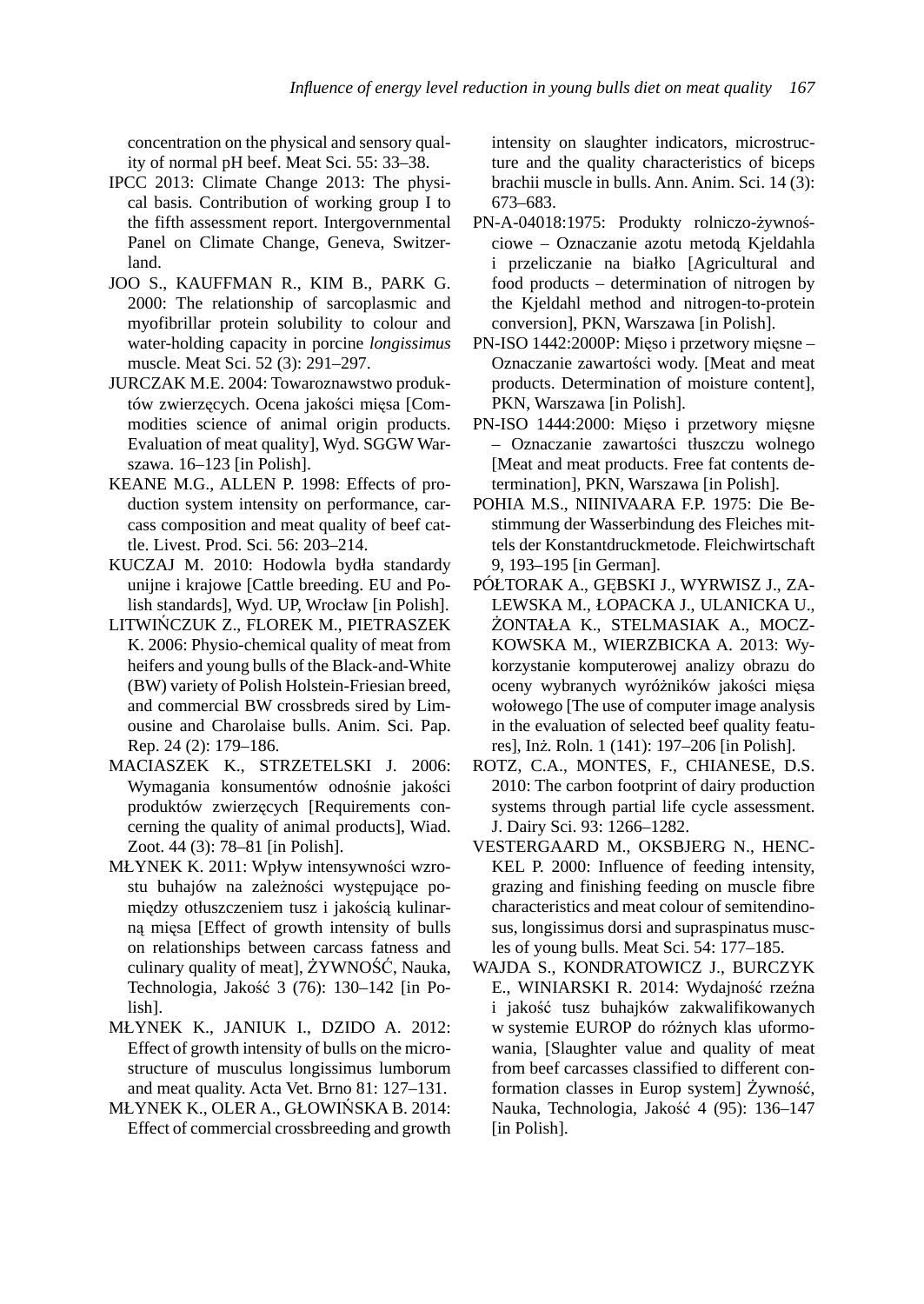**Streszczenie:** *Wpływ obniżenia poziomu energii w dawce pokarmowej buhajów na jakość mięsa*. Badano wpływ wprowadzenia pod koniec opasu, okresu żywienia z obniżonym poziomem energii w dawce pokarmowej. W doświadczeniu wydzielono grupę kontrolną (K) oraz grupę, w której ograniczenie poziomu energii wynosiło 80% zapotrzebowania bytowego (D). Zmianę diety stosowano w ostatnich 60 dniach opasu i nie obejmowała ona poziomu białka, związków mineralnych i witamin. Ich bilansowanie było zgodne z zapotrzebowaniem zwierząt. Opasy ubijano w wieku 25 miesięcy. Celem badań było przeanalizowanie wpływu ograniczenia poziomu energii na cechy mięsa, świadczące o jego przydatności kulinarnej i jakości żywieniowej. Założono hipotezę, że ograniczenie podaży energii w diecie pod koniec opasu, nie wpłynie znacząco na pogorszenie analizowanych wyróżników jakościowych. Opasy z grupy D uzyskały mniejszy przyrost masy ciała, przeciętnie o 35,1 kg. Efekt ten, przy pełnym pokryciu potrzeb białkowych, powodował uruchomienie rezerw energii z tłuszczu wewnętrznego. Nie stwierdzono jednak pogorszenia się jakości tusz. Uzyskano większy odsetek tusz zaliczanych do lepszych klas EUROP. Mięśnie *M. longissimus lumborum* miały mniejszą zawartość suchej masy i tłuszczu w (*P* < 0.05). Nie odnotowano zasadniczych zmian jasności barwy (L) oraz kwasowości mięsa. Odnotowano natomiast różnice dotyczące wycieku cieplnego, który w mięsie grupy K okazał się istotnie większy (*P* < 0.05). Jednak z praktycznego punktu widzenia, zmiany te należy uznać za niewielkie. Istotny jest fakt, że nie odnotowano znaczącego wpływu na cechy podlegające najczęściej ocenie konsumenckiej. Mianowicie barwy i marmurkowatości, które kształtowały się na akceptowalnym poziomie. Nie bez znaczenia pozostaje brak pogorszenia się jakości żywieniowej, za której wyznaczniki przyjęto udział białka i tłuszczu. Bowiem mięso buhajów z grupy D miało porównywalną zawartość białka oraz mniejszą zawartość tłuszczu. Stwierdzono również, że zastosowane rozwiązanie nie pogorszyło cech kulinarnych mięsa – kruchości i powierzchni rostbefu. Można uznać, że przyjęte działanie może być z pozytywnym efektem wykorzystywane do produkcji kulinarnego mięsa wołowego.

*Słowa kluczowe*: opas, bydło, poziom energii, jakość, wołowina

# *MS received 19.03.2019 MS accepted 19.05.2019*

#### **Authors's address:**

Krzysztof Młynek Katedra Hodowli Bydła, Owiec i Oceny Mleka, Wydział Przyrodniczy Uniwersytet Przyrodniczo-Humanistyczny w Siedlcach, ul. Bolesława Prusa 14, 08-110 Siedlce Poland e-mail: krzysztof.mlynek@uph.edu.pl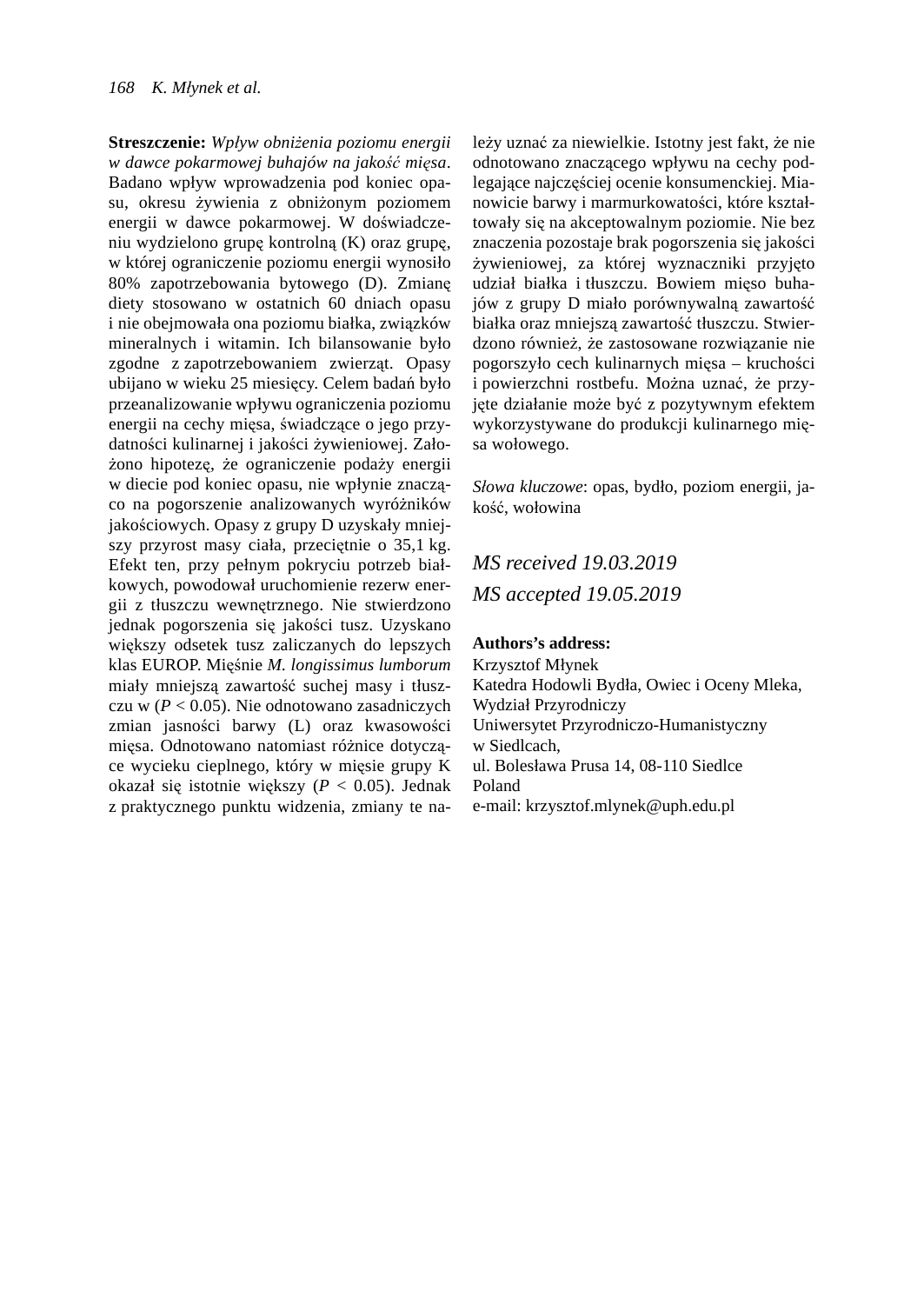Annals of Warsaw University of Life Sciences – SGGW Animal Science No 58 (2), 2019: 169–179 (Ann. Warsaw Univ. of Life Sci. – SGGW, Anim. Sci. 58 (2), 2019) DOI 10.22630/AAS.2019.58.2.18

# **The effect of the brewing and milling by-products containing in the lambs diet on body weight growth, slaughter value and meat quality**

## AURELIA RADZIK-RANT, WITOLD RANT, ROMAN NIŻNIKOWSKI, MARCIN ŚWIĄTEK, ŻANETA SZYMAŃSKA, MAGDALENA ŚLĘZAK, EMIL ORŁOWSKI, MAGDALENA BEDNARCZYK, ANNA MORALES-VILAVICENCIO

Faculty of Animal Sciences, Warsaw University of Life Sciences-SGGW

**Abstract:** *The effect of the brewing and milling byproducts containing in the lambs diet on body weight growth, slaughter value and meat quality*. The aim of the study was to evaluate the growth rate, slaughter value and meat quality characteristics of lambs fed of fresh brewer's grain and by-product of the milling industry. Research was conducted on 45 Polish merino ram lambs, which were divided into three feeding groups and fattened to their slaughter weight of 40 kg  $(\pm 2.0 \text{ kg})$ . Lambs in control group were fed meadow hay, oat meal and steamed potatoes. In one of experimental group (WBG group) 35% of wet brewer's grain was added to the feed. The second experimental group (BPM group) received 44% of by-product of the milling industry in the form of crushed grains of various cereal species. The obtained results indicated that the by-products of the brewing and milling industry used in nutrition on fattened lambs did not negatively affect the body weight growth and slaughter value. The application of these components also did not affect the quality of meat in respect to its chemical composition and physical characteristics. The brewer's grain share in the ration increased the content important for human health monounsaturated and polyunsaturated fatty acids and the isomer C18:2 *cis*9, *trans*11 (CLA).

*Key words*: lambs, by-products, slaughter value, meat quality

### INTRODUCTION

The high quality and health benefits of lamb meat, which are increasingly perceived by consumers are a challenge for producers of slaughter lambs. Maintaining this niche type of meat on the market requires both a reduction in the production costs without reducing its quality. In order to increase the efficiency of fattening, producers of lamb meat are looking for less expensive fodder, because expenses related to animal nutrition may amount to 60–70% of the total costs incurred (Korman 2001). The one of the cheapest feeds that can be used in animal nutrition are the by-products of the agri-food industry. However, the condition for use of these feeds is a short transport and ensuring the appropriate value, especially microbiological (Ben-Hamed 2011).

The by-products of distillers, millers, sugar and oil industry are successfully used in nutrition not only ruminant but also monogastric animals (Hetherington and Krebs 2002, Aguilera-Soto et al.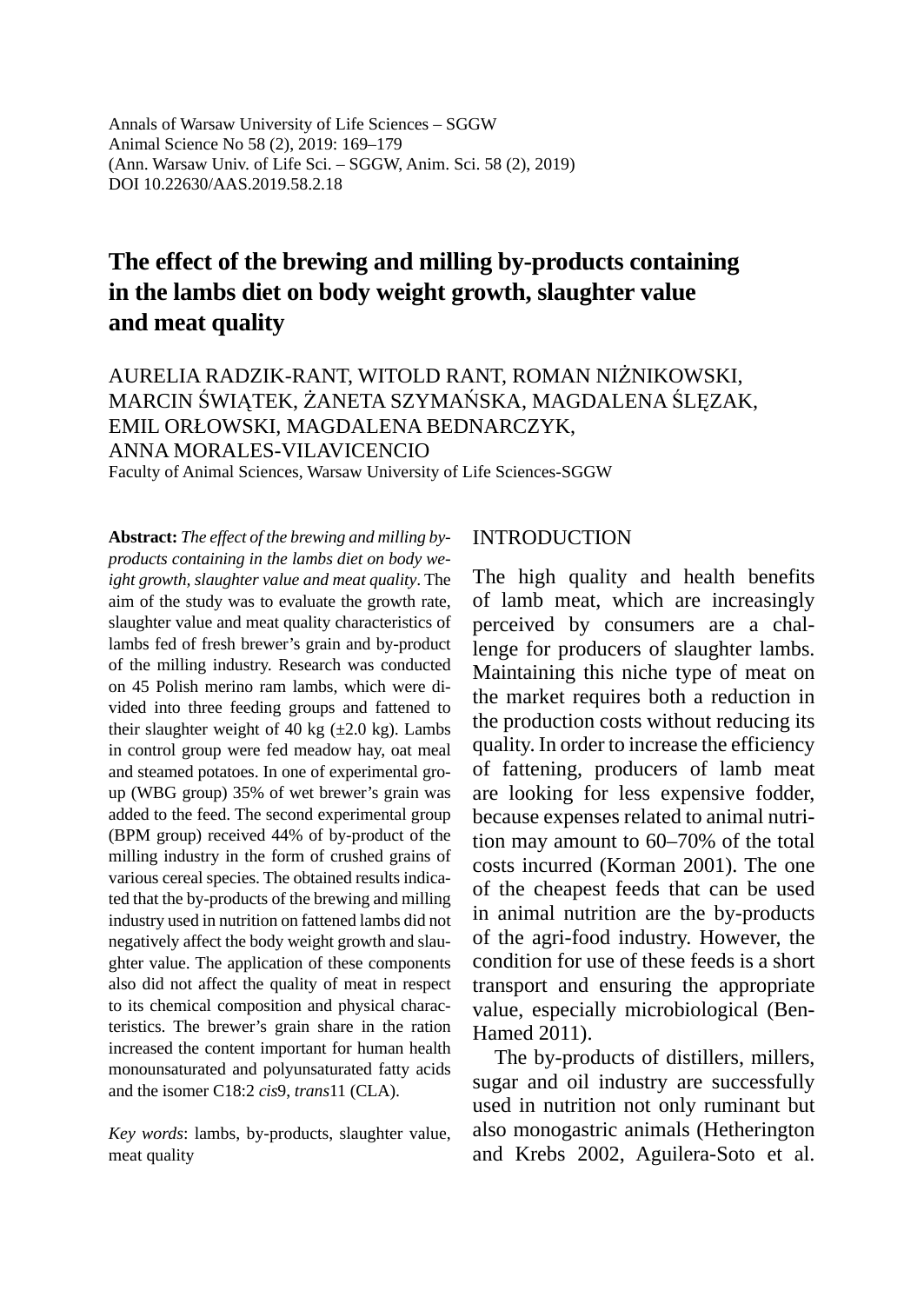2008, Essien and Udotong 2008, Homm et al. 2008, Grześkowiak et al. 2010, Borys et al. 2013, Borzuta et al. 2014, Peña and Posadas 2016). However, there is concern if the use of such components will not reduce the slaughter value and does not negatively affect the quality of meat. Many studies have confirmed the positive effect of both fresh and dried brewers, providing high quality protein (21–33%), on the increase of body weight gain and the quality of lamb meat (Anigbogu 2003, Mussatto et al. 2006, Aguilera-Soto et al. 2007). Similarly, the lack of a decrease in the growth rate and a beneficial effect on the content of bioactive components such as polyunsaturated n-3, C18:2 *cis*9, *trans*11 (CLA) and the ratio n-6 / n-3 were registered using rapeseed and sunflower cake in the diet (Grześkowiak et al. 2010).

In sheep nutrition, the by-products from the milling industry are also commonly used. Wheat bran is the most popular. Their availability and low cost can affect fattening economics, especially in a more extensive way and to higher weight standards (Borys 2011). A very valuable but not very popular byproduct of the milling industry is bread. It contains about 70% easily digestible starch and about 13% of protein. This product belongs to the energetic feed material and according to Afzalzadeh et al. (2007) should not exceed a 25% of the feed ration. Although, Hetherington and Krebs (2002) using a 50% share of this product in the diet of fattened merino lambs obtained daily gain comparable to the control group.

The dynamic development of biofuel production has created the possibility of using by-products in the form the distilers grain solubles (DGS) in animal nutrition. In sheep nutrition, a corn pulp is particularly useful, which can replace soybean meal. It has a significant amount of protein and fat, although a small dry matter content (Borys 2011). Nevertheless, studies conducted on lambs showed that even a large proportion of destilers in concentrate, up to 60%, had no negative effect on fattening characteristics and carcass quality (Estrada-Angulo et al. 2008, Van-Emon et al. 2008).

The aim of the present study was to determine the effect of the use of fresh brewer's grain and by-product of the milling industry in the form of crushed grains of various cereal species in the diet of fattened lambs on the growth rate, slaughter value and quality characteristics of the meat.

## MATERIAL AND METHODS

The research was carried out on 45 ram lambs of polish merino breed. The weight-balanced lambs were divided into 3 feeding groups (15 animals in each): control group, experimental with the proportion of brewers' grain in the diet (WBG group), experimental with the by-product of the milling industry (BPM group). After 14-days adaptation period, the lambs were fattened to achieve slaughter weight of 40 kg  $(\pm 2.0 \text{kg})$ .

Ethical approval for the experiment was obtained from the Local Ethics Commission in Warsaw. The animals were maintained under uniform environmental conditions with constant zootechnical and veterinary supervision. The lambs were fed in groups according to the standards for fattened lambs up to a body weight of 30–40 kg (Osikowski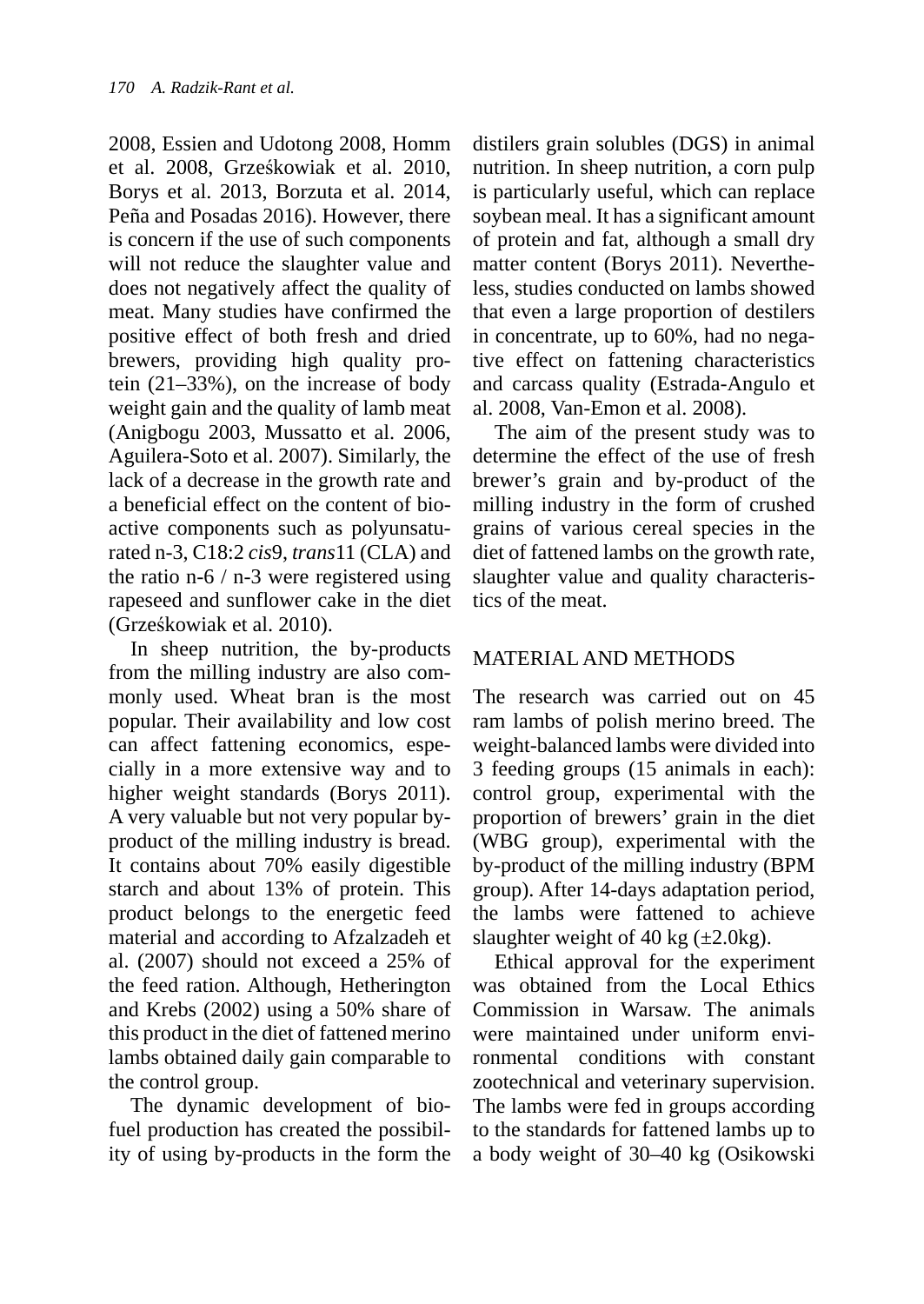et al. 1998). In the control group lambs received meadow hay 28%, oat meal 32%, steamed potatoes 39% and mineral mixture 1%. In the experimental WBG group a 35% share of fresh brewer's grain (WBG) was used in the ration and 18% meadow hay, 22% oat meal, 24% of steamed potatoes and 1% mineral mixture. In BPM group, oat meal was replaced by a by-product of the milling industry in the form of crushed grains of various cereal species 44%, meadow hay accounted for 25%, steamed potatoes 30%, and mineral mixture 1%. The chemical composition and nutritional value of fodder are presented in Table 1. The animals were fed twice a day, and they had constant access to water.

In order to analyze the growth rate of lambs, the control weighing was carried out: at the beginning of fattening after adaptation period, than every 14 days and on the day of slaughter. On this basis the daily gain (g/day) and total body weight gain (kg) for fattening period for each group were estimated.

After reaching assumed body weight lambs were slaughtered in a slaughterhouse according to accepted procedures.

The slaughter value evaluation of carcasses was carried out after 24 h cooling at 4°C in the hanging position.

The carcasses were weighed and the hind leg was measured according to method given by Niżnikowski (1988). Then, the carcase was divided into two halves. The right half-carcasses were cut into joints, which were weighed and the percentage of each in half-carcass was calculated.

 The measurements of width (cm), depth (cm) and area (cm2 ) of *longissimus dorsi* muscle (LD) as well as fat thickness over LD muscle (mm) were also performed.

From the lumbar region of each carcass the LD muscle was sampled in order to determine the quality traits of the meat. Than the samples were vacuum packed and stored at  $-22^{\circ}$ C (about 30 days) until chemical analysis.

The meat pH was measured 24 h after slaughter using Elmetron CP-411 pHmeter with dagger electrode calibrated at 4.0, 7.0 and 9.0 pH values.

The expressed juice was determined according to Grau and Hamm (1953) method. The meat color was measured

| Specification                       | Grass hay | Oat meal | Steam<br>potatoes | <b>WBG</b> | <b>BPM</b> |
|-------------------------------------|-----------|----------|-------------------|------------|------------|
| Dry matter $g \cdot kg^{-1}$        | 870.4     | 873.5    | 192.8             | 260.9      | 851.0      |
| Crude protein g·kg <sup>-1</sup> DM | 129.8     | 97.0     | 115.0             | 255.0      | 130.2      |
| Ether extract $g \cdot kg^{-1}$ DM  | 22.0      | 34.0     | 3.0               | 59.0       | 18.9       |
| Crude fiber $g \cdot kg^{-1}$ DM    | 317.0     | 120.0    | 37.0              | 147.0      | 54.6       |
| Ash $g \cdot kg^{-1}$ DM            | 36.5      | 27.4     | 52.9              | 37.2       | 27.9       |
| $EN$ (MJ/1 $kg$ DM)                 | 3.72      | 6.82     | 8.87              | 4.75       | 7.81       |

TABLE 1. The chemical composition and nutritional value of feeds used in lambs fattening

EN – net energy; MJ – megajoule; DM – dry matter; WBG – wet brewer's grain; BPM – by-products of the milling industry.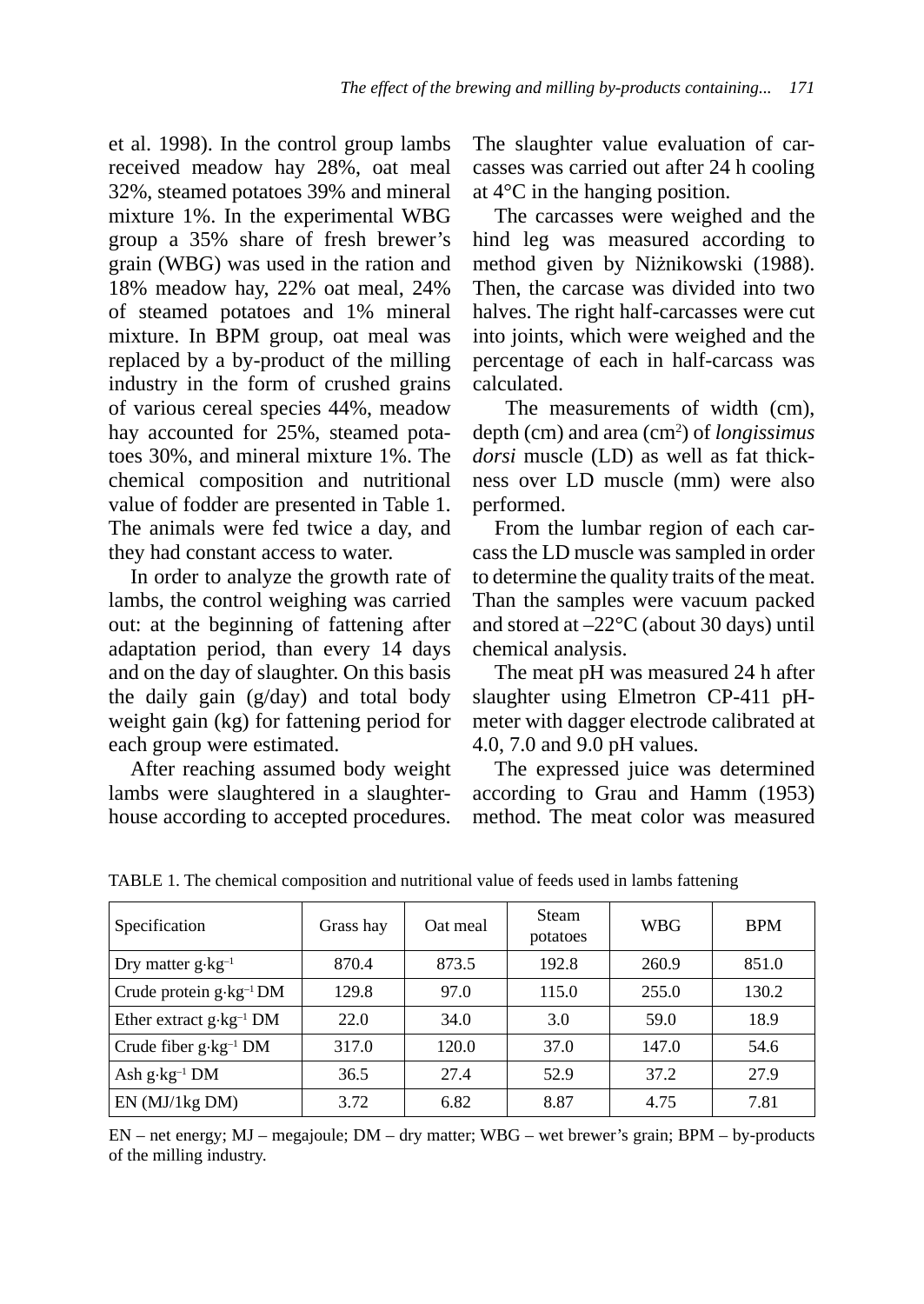24 h after slaughter on the LD muscle surface by Konica-Minolta CR-410 device specifying lightness – *L*\*, redness  $-a^*$  and yellowness  $-b^*$ .

The chemical composition and nutritional value of lambs fodder were analyzed according to AOAC standard methods (1990). The basic chemical composition of LD muscle was determined by analyzing the contents of moisture, crude protein, intramuscular fat and collagen using a spectrometric technique with near-infrared transmission (NIR) method (PN-A-82109). The meat samples (200 g) were homogenized in an Elektrolux DITO K35 processor. Afterwards unified samples were placed in a measuring cell of FoodScan analyzer. The device uses the near-infrared transmission method within 850– 1050 nm range and is fitted with ANN calibration developed using a model of artificial neural networks. The analysis is performed by indicating in the computer program the number of measurements in the sample, and then the program automatically calculates the average and presents the result.

The LD muscle samples were analyzed for fatty acids contents. The lipids from the muscle were extracted according to Folch et al. (1957). Saponification of fat made in 0.5 M KOH in methanol and esterification in 10%  $BF<sub>3</sub>$  in methanol. The fatty acid methyl esters extracted in the hexane.

Fatty acid profile of lipids was performed by gas-chromatograph analysis using Agilent Technologies GC 6890 N instrument equipped with capillary column BPx70 (length 60 m, internal diameter 0.22 mm, film thickness 0.25 μm). Operation conditions were: helium gas (41 psi); a FID detector at 240°C. The temperature programme was: 3 min at 130°C, an increase to 235°C by  $2^{\circ}$ C/min: 4 min at  $235^{\circ}$ C.

The fatty acids were identified via reference material BCR 163 (Beef/Pig Fat Blend). The isomer linoleic acid (CLA) was determined by standard *cis*9, *trans*11 octadecadienoic acid-Larodon AB, Sweden.

Statistical analyses of the data obtained was performed using the SPSS 23.0 packet software (2016), based on a linear model that included the effect of treatment group. In analysis of slaughter value the life body weight at slaughter was included to the model as a covariate. All effects were tested against residual middle-squares to determine the level of significance.

The results are presented as the means of least squares for each trait (*LSM*) and standard deviation (*SD*).

## RESULTS AND DISCUSSION

Analysis of the development of body weight showed no differences between the lambs from the control group, the group fed with WBG and the group in which the by-product of the BPM mill industry was used, both in terms of growth rate and fattening time (Table 2). The fattening in all groups lasted 76 days, and the lambs in this period reached almost the same weight. Similarly, Aguilera-Soto et al. (2008) did not register differences in the growth rate between the control group fed without WBG and experimental groups using different levels of supplementation at Rambouillet  $\times$  Pelibuey ewes, although the growth rate during 90 days of fattening was higher (216 g)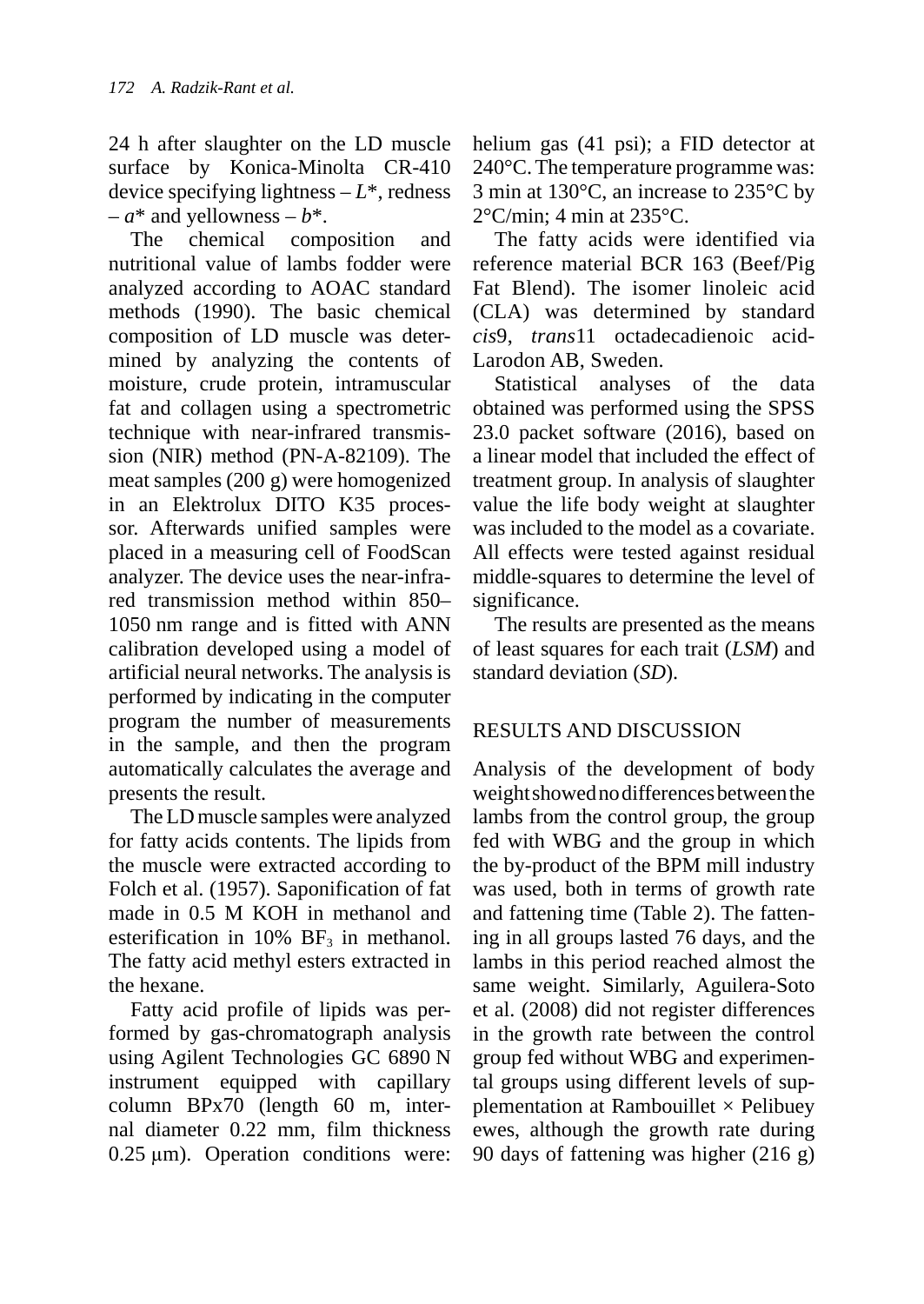compared to the present study. In a study conducted by Hetherington and Krebs (2002) the application in Merino ewes diet 25 and 50% share of waste bakery also had no effect on lowering daily gains. In turn, an increase in the growth rate of lambs fed with the participation of dried brewers' grain (DBG) expressed in daily gains and final body weight was obtained by Anigbogu (2003) and Moges et al. (2008). Better results of final body weight and faster growth of heifers fed by WBG were also obtained by Homm et al. (2008).

The use of WBG and BPM by-products in the diet of tested lambs did not affect the linear measurements made on the hind leg and *longissimus dorsi* muscle (Table 3). Slightly higher value of the hind leg tightness index and a larger area of LD muscle were registered in the BPM group in comparison to other groups and a slightly higher fat thickness measured over LD in the WBG group, but the differences were not statistically significant. The better muscling parameters of the lumbar part both in width and depth of LD muscle was reported by Radzik-Rant et al. (2018) in previous studies conducted on lowland lambs fed with fresh brewers' grain. In turn, Homm et al. (2008) on the carcasses heifers recorded a reduction in the area of the *longissimus* muscle and increased fatness along with an increase in the level of WGB in the diet.

The results of the analysis of slaughter traits and the share of cuts of the

| Item                        | Control group |       |        | WBG group | BPM group |       |
|-----------------------------|---------------|-------|--------|-----------|-----------|-------|
|                             | LSM           | SD    | LSM    | SD        | LSM       | SD    |
| Initial body weight (kg)    | 27.76         | 3.32  | 28.06  | 3.61      | 27.88     | 3.13  |
| Final body weight (kg)      | 39.36         | 2.90  | 39.84  | 3.80      | 39.70     | 3.96  |
| Fattening period (days)     | 76.50         | 7.23  | 76.50  | 7.06      | 76.50     | 7.21  |
| Average daily gain (g/day)  | 155.34        | 23.03 | 152.63 | 40.95     | 156.25    | 47.96 |
| Total body weight gain (kg) | 11.81         | 1.75  | 11.60  | 3.11      | 11.88     | 3.65  |

TABLE 2. The fattening performance of lambs from examined groups

TABLE 3. The hind leg and LD muscle measurements traits

| Item                              | Control group |           |        | WBG group | BPM group  |           |
|-----------------------------------|---------------|-----------|--------|-----------|------------|-----------|
|                                   | <b>LSM</b>    | <b>SD</b> | LSM    | <b>SD</b> | <b>LSM</b> | <b>SD</b> |
| Hind leg length (cm)              | 23.33         | 1.18      | 23.40  | 1.06      | 23.17      | 1.50      |
| Hind leg perimeter (cm)           | 38.63         | 1.94      | 38.93  | 2.24      | 39.37      | 1.48      |
| Hind leg tightness index $(\%)$   | 166.05        | 12.96     | 166.61 | 11.02     | 170.66     | 13.60     |
| Fat thickness over LD muscle (mm) | 1.14          | 0.33      | 1.19   | 0.36      | 1.15       | 0.41      |
| Width of LD muscle (cm)           | 6.02          | 0.43      | 5.97   | 0.35      | 5.90       | 0.38      |
| Depth of LD muscle (cm)           | 2.49          | 0.34      | 2.55   | 0.42      | 2.54       | 0.34      |
| LD muscle area $(cm2)$            | 13.86         | 2.03      | 13.89  | 2.20      | 13.99      | 1.97      |

Hind leg tightness index = (hind leg perimeter/hind leg length)  $\times$  100%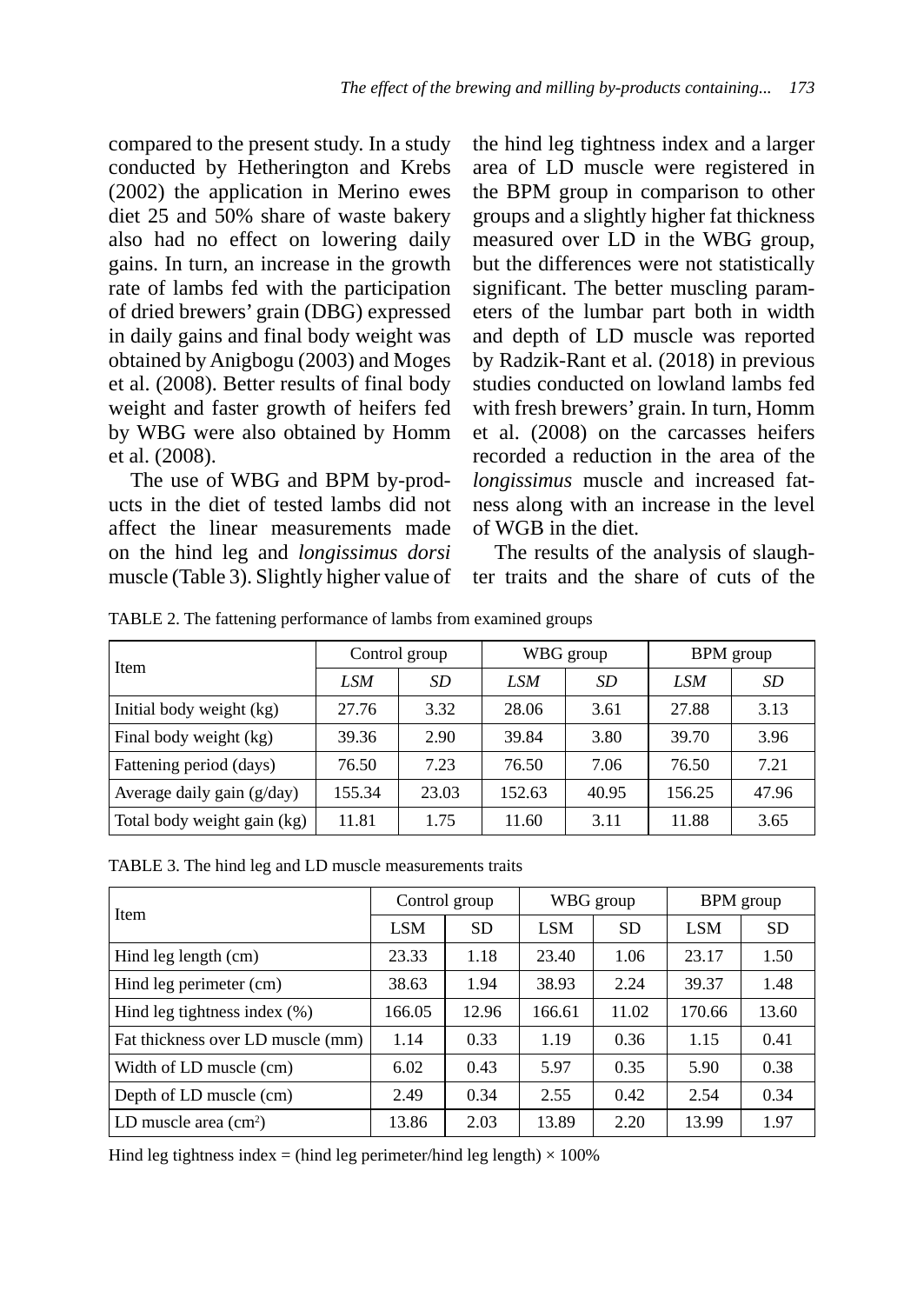tested lamb carcasses are presented in Table 4. The dressing percentage in all groups was at a similar level, although the highest value exceeding 42% was achieved by lambs from the BPM group. The slaughter analysis also did not show differences in relation to the weight and share of individual cuts in lamb carcasses from the control group and experimental groups, except for the rack and hind legs. The content of the rack in the carcass from WBG group was smaller  $(P \leq 0.01)$  in comparison to the BPM group, and the percentage of hind leg in this group was greater ( $P \leq 0.01$ ) than in the control group and also higher than in the BPM group, although not statistically confirmed (Table 4). The share of valuable cuts remained at the same level in all groups. Thus, it can be concluded that used in fattening by-products of the distillery and milling industry did not have negative impact on obtaining the most desirable commercially parts of carcasses.

The pH of the meat, expressed juice and meat color showed no significant differences between the analyzed groups

| Item                     |         |                    | Control group |                    | WBG group | <b>BPM</b> group   |           |
|--------------------------|---------|--------------------|---------------|--------------------|-----------|--------------------|-----------|
|                          |         |                    | <b>SD</b>     | <b>LSM</b>         | <b>SD</b> | <b>LSM</b>         | <b>SD</b> |
| Cold carcass weight (kg) |         | 16.88              | 1.22          | 16.83              | 1.55      | 17.19              | 1.29      |
| Cold dressing yield (%)  |         | 41.70              | 2.60          | 41.62              | 3.24      | 42.18              | 2.65      |
|                          | (kg)    | 0.16               | 0.04          | 0.14               | 0.03      | 0.16               | 0.03      |
| Kidney with fat          | $(\% )$ | 1.89               | 0.38          | 1.67               | 0.38      | 1.90               | 0.34      |
| Neck                     | (kg)    | 0.71               | 0.17          | 0.71               | 0.13      | 0.75               | 0.13      |
|                          | (% )    | 8.48               | 2.03          | 8.65               | 1.02      | 8.66               | 1.68      |
| Middle neck              | (kg)    | 0.57               | 0.07          | 0.53               | 0.08      | 0.56               | 0.05      |
|                          | $(\%)$  | 6.76               | 0.53          | 6.33               | 0.81      | 6.49               | 0.50      |
| Rib and flank            | (kg)    | 1.35               | 0.14          | 1.34               | 0.12      | 1.38               | 0.13      |
|                          | (% )    | 16.15              | 0.75          | 16.05              | 0.67      | 16.07              | 1.17      |
| Shoulder                 | (kg)    | 1.34               | 0.09          | 1.32               | 0.15      | 1.34               | 0.10      |
|                          | $(\%)$  | 15.70              | 0.62          | 15.74              | 0.60      | 15.63              | 0.61      |
| Rack                     | (kg)    | 0.50               | 0.06          | 0.47               | 0.08      | 0.52               | 0.07      |
|                          | (% )    | 5.88 <sup>B</sup>  | 0.41          | 5.54 <sup>A</sup>  | 0.59      | 6.06 <sup>A</sup>  | 0.53      |
| Loin                     | (kg)    | 0.60               | 0.11          | 0.58               | 0.09      | 0.64               | 0.11      |
|                          | (% )    | 7.10               | 1.02          | 6.91               | 0.63      | 7.42               | 0.85      |
|                          | (kg)    | 2.31               | 0.18          | 2.40               | 0.24      | 2.41               | 0.20      |
| Hind leg                 | (% )    | $27.52^{\text{A}}$ | 1.31          | 28.67 <sup>A</sup> | 1.00      | 28.08 <sup>B</sup> | 1.08      |
| Valuable cuts            | (kg)    | 3.40               | 0.30          | 3.45               | 0.39      | 3.57               | 0.35      |
|                          | $(\%)$  | 40.51              | 1.34          | 41.13              | 1.36      | 41.55              | 1.56      |

TABLE 4. Slaughter and carcass traits

Within a row, means denoted with same letters are statistically different a,  $p \le 0.05$ ; A, B  $P \le 0.01$ .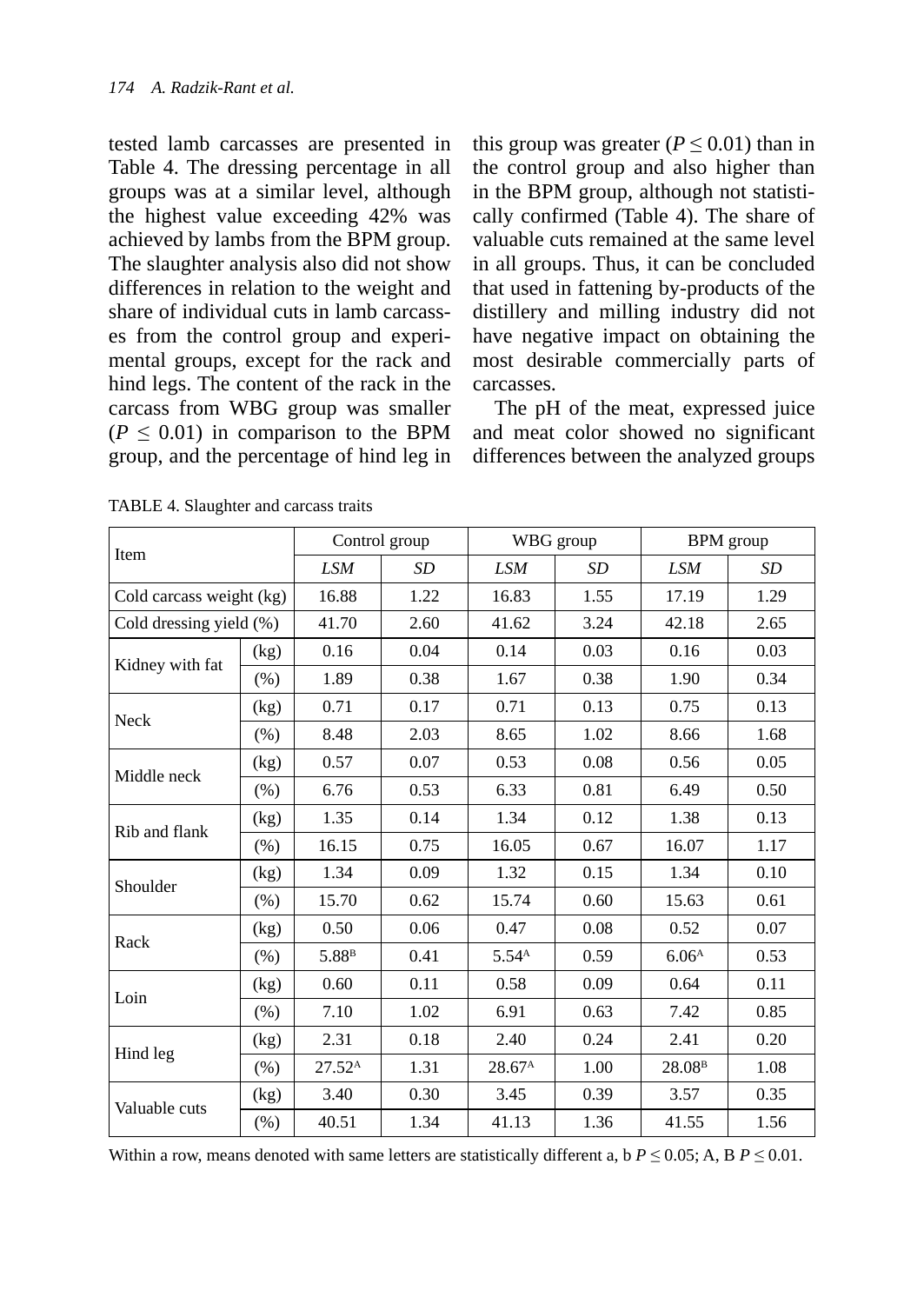of lambs. The pH value of the meat was insignificantly lower in the control group. The meat from lambs fed with WBG was characterized by poorer expressed juice and was slightly lighter in color, but the differences were not confirmed statistically (Table 5). Likewise, no difference in the value of the *L*\* parameter in beef meat derived from animals fed with different amounts of both fresh and dry distillery grains was registered by Roeber et al. (2005). The differences in the research of these authors concerned the *a*\* and *b*\* parameters, which were not observed in present studies.

Analysis of the chemical composition of the meat of the studied groups of lambs showed no differences in the content of the tested parameters (Table 6). The content of protein, collagen and water was very similar in all groups, only the share of intramuscular fat was higher in meat of lambs from the WBG group, especially when compared to the BPM, but the differences were not confirmed statistically (Table 6). Similarly, Shand et al. (1998) did not observe differences in the content of basic ingredients in beef meat between the control group and a group of steers in which WGB diet was used. In other studies, the 15% share of maize "Dried Distilers grain with Solubles" DDGS in the concentrate significantly affected the increase in intramuscular fat content (Borzuta et al. 2014). In turn, the use of bakery waste in the diet, regardless of its level, did not change the content of this ingredient in sheep meat of Zandi breed (Afzalzadeh et al. 2007). Although, higher intramuscular fat content may have a positive effect on meat tenderness and its culinary usefulness, most consumers are looking for lean meat.

| Item                                     | Control group |      |       | WBG group | BPM group  |           |
|------------------------------------------|---------------|------|-------|-----------|------------|-----------|
|                                          | <b>LSM</b>    | SD   | LSM   | SD        | <b>LSM</b> | <b>SD</b> |
| $pH_{24h}$                               | 5.72          | 0.50 | 5.80  | 0.57      | 5.89       | 0.31      |
| Expressed juice $\text{cm}^2/\text{g}$ ) | 11.17         | 2.84 | 12.56 | 4.34      | 11.03      | 2.58      |
| Meat color                               |               |      |       |           |            |           |
| Lightness $-L^*$                         | 34.83         | 2.76 | 36.30 | 3.18      | 35.82      | 3.64      |
| Redness – $a^*$                          | 17.23         | 2.69 | 17.41 | 2.70      | 16.15      | 2.17      |
| Yelowness $-b^*$                         | 1.35          | 0.99 | 1.38  | 1.08      | 1.35       | 0.81      |

| TABLE 5. The meat quality traits |  |  |  |  |
|----------------------------------|--|--|--|--|
|----------------------------------|--|--|--|--|

TABLE 6. The chemical composition of meat

| Item            | Control group |      |       | WBG group | BPM group |      |
|-----------------|---------------|------|-------|-----------|-----------|------|
|                 | LSM           | SD.  | LSM   | SD        | LSM       | SD   |
| Protein $(\%)$  | 20.25         | 0.33 | 20.31 | 0.53      | 20.74     | 0.94 |
| Collagen (%)    | 1.31          | 0.11 | 1.35  | 0.16      | 1.39      | 0.29 |
| Fat $(\%)$      | 4.64          | 1.26 | 5.06  | 1.84      | 4.00      | 1.14 |
| Moisture $(\%)$ | 74.53         | 1.02 | 74.09 | 1.37      | 74.68     | 0.97 |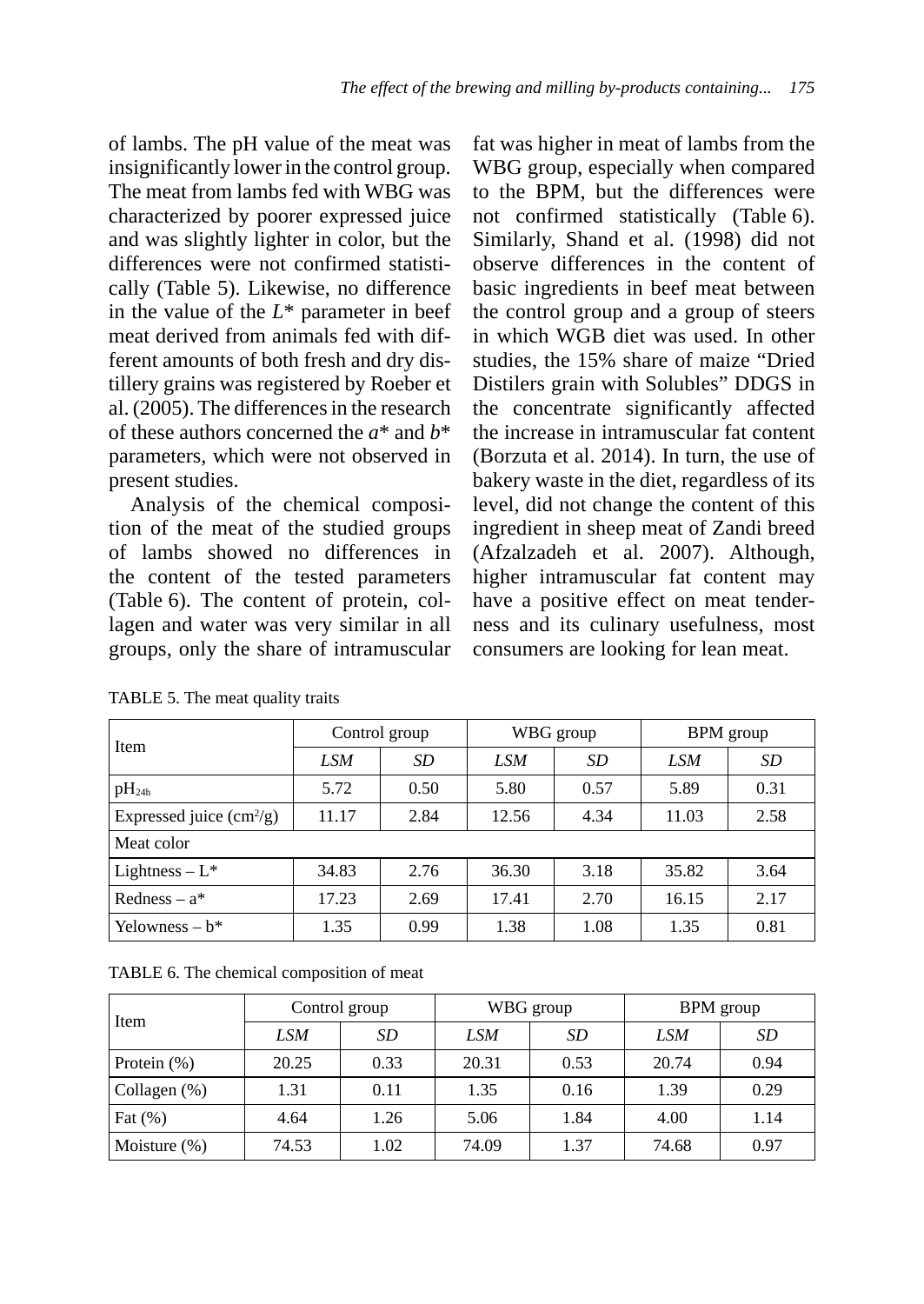The profile of fatty acids in intramuscular fat was the most favorable in lambs carcasses from the WBG diet group (Table 7). The meat of these animals contained a higher ( $P \le 0.01$ ) amount of

MUFA compared to the BPM group and a higher ( $P \le 0.05$ ) PUFA also relative to the control group. In the intramuscular fat of lambs from the experimental group fed with the by-products of the

|                           |                      | Control group | WBG group            |      | <b>BPM</b> group    |          |
|---------------------------|----------------------|---------------|----------------------|------|---------------------|----------|
| The fatty acid            | <b>LSM</b>           | <b>SD</b>     | <b>LSM</b>           | SD   | <b>LSM</b>          | SD       |
| C10:0                     | 0.10                 | 0.02          | 0.11                 | 0.03 | 0.11                | 0.02     |
| C14:0                     | 2.00                 | 0.31          | 2.11                 | 0.48 | 2.14                | 0.39     |
| C15:0                     | 0.42                 | 0.05          | 0.48                 | 0.08 | 0.43                | 0.12     |
| C16:0                     | 23.43                | 0.92          | 23.51                | 1.53 | 23.36               | 1.43     |
| C17:0                     | 1.64 <sup>A</sup>    | 0.22          | $2.11^{AB}$          | 0.20 | 1.51 <sup>B</sup>   | 0.60     |
| C18:0                     | $17.83^{a}$          | 1.69          | $17.63^{ab}$         | 2.70 | 19.32 <sup>b</sup>  | 1.64     |
| C20:0                     | 0.09                 | 0.02          | 0.10                 | 0.04 | 0.10                | 0.03     |
| C14:1                     | 0.06                 | 0.01          | 0.06                 | 0.01 | 0.06                | 0.01     |
| C16:1                     | 2.11                 | 0.18          | 2.10                 | 0.30 | 2.13                | 0.31     |
| C17:1                     | 0.77 <sup>A</sup>    | 0.17          | 1.01 <sub>AB</sub>   | 0.16 | 0.66 <sup>B</sup>   | 0.25     |
| C18:1n9                   | $38.18^{a}$          | 1.95          | 39.37 <sup>B</sup>   | 2.04 | $36.53^{Ba}$        | 2.92     |
| C18:1n7                   | 1.15                 | 0.12          | 1.29                 | 0.20 | 1.03                | 0.18     |
| C20:1                     | 0.10                 | 0.02          | 0.09                 | 0.03 | 0.11                | 0.02     |
| C18:2n6                   | 3.91 <sup>A</sup>    | 0.65          | 4.09AB               | 1.08 | 3.18 <sup>B</sup>   | 0.78     |
| C18:2 cis9, trans11 (CLA) | $0.34$ <sup>ab</sup> | 0.04          | $0.38$ <sub>ac</sub> | 0.06 | $0.31$ bc           | 0.04     |
| C18:3n3                   | 1.81 <sup>a</sup>    | 0.04          | 1.86 <sup>B</sup>    | 0.08 | 1.77 <sup>Ba</sup>  | 0.07     |
| C20:3n6                   | 0.08                 | 0.02          | 0.08                 | 0.03 | 0.08                | 0.03     |
| C20:4n6                   | 0.82                 | 0.25          | 0.85                 | 0.33 | 0.84                | 0.25     |
| C20:5n3                   | 0.06                 | 0.01          | 0.05                 | 0.02 | 0.05                | $0.02\,$ |
| C22:5n3                   | 0.10                 | 0.03          | 0.11                 | 0.04 | 0.11                | 0.03     |
| C22:6n3                   | 0.14                 | 0.01          | 0.14                 | 0.02 | 0.15                | 0.01     |
| $\Sigma$ SFA              | 45.61a               | 1.70          | $46.15^{b}$          | 2.31 | 47.14 <sup>ab</sup> | 2.43     |
| $\Sigma$ MUFA             | 46.50 <sup>A</sup>   | 1.78          | 46.72 <sup>B</sup>   | 2.54 | $44.66^{AB}$        | 2.17     |
| $\Sigma$ PUFA             | 7.39a <sub>b</sub>   | 0.88          | $7.68$ <sub>ac</sub> | 1.44 | 6.67 <sup>bc</sup>  | 0.99     |
| $\Sigma$ n-6              | 4.81                 | 0.84          | 5.01                 | 1.38 | 4.10                | 0.96     |
| $\Sigma$ n-3              | 2.11                 | 0.05          | 2.16                 | 0.10 | 2.08                | 0.08     |
| $n - 6/n - 3$             | 2.27                 | 0.38          | 2.31                 | 0.52 | 1.96                | 0.42     |
| <b>PUFA/SFA</b>           | 0.16                 | 0.02          | 0.17                 | 0.03 | 0.14                | 0.02     |

TABLE 7. The fatty acid composition in meat (mg/100 g fat)

Within a row, means denoted with same letters are statistically different a–c  $P \le 0.05$ ; A–C  $P \le 0.01$ .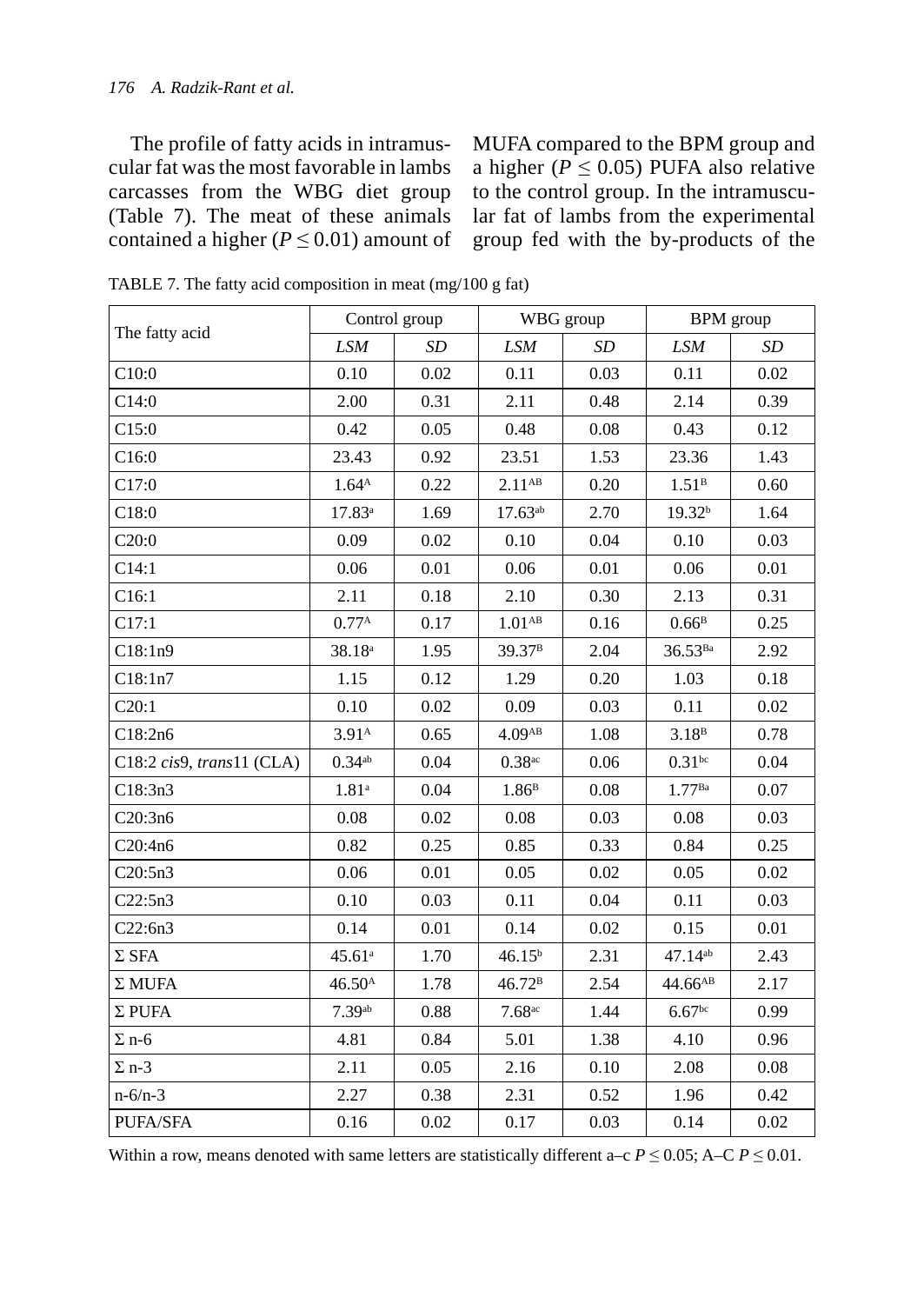milling industry the highest content of SFA ( $P \le 0.05$ ) was registered. It should be noted, that in the muscle tissue of these lambs a significantly larger share ( $P \leq 0.05$ ) in the group of saturated acids concerned only stearic acid, whose impact on human health is not defined as negative, on the contrary, its bioactivity is compared to bioactivity of polyunsaturated acids (Tholstrup et. al. 1994). The higher content of monounsaturated fatty acids in the group of WBG lambs was determined by the higher ( $P \le 0.01$ ) content of oleic acid C18:1 *cis*9, and in the group of polyunsaturated acids the higher ( $P \le 0.01$ ) content of C18:2 *cis*9, 12 and C18:3 *cis*9,12,15 (Table 7). In contrast to these studies, the lower PUFA content and the higher SFA have been determined by Shand et al. (1998) in intramuscular fat of steers fattened with the participation of WBG. Other authors investigate the impact of the use of by-products in the form of maize DGS or sunflower cake on the quality of meat of fattened lambs also noted a significant increase in the content of PUFA and MUFA. However, in the study of these authors, the diet was enriched with flax seeds (Borzuta et al. 2014). Similarly, Dierks et al. (2017), using in the diet DDGS and WDGS also obtained a significant increase in PUFA but in cooked meat. On the other hand, Afsalzadeh et al. (2007) stated that using the by-products of the baking industry did not affect the level of C16:0 content which is one of the main acids from the SFA group, but increased the linoleic acid content in the intramuscular fat of Zandi sheep.

In meat tissue of lambs from the WBG group, except C18:3 *cis*9,12,15

and C18:2 *cis*9,12, a higher ( $P \le 0.05$ ) content of C18:2 *cis*9, *trans*11 (CLA) isomer compared to the BPM and control group have been recorded (Table 7). This isomer, determined to as rumen acid, prevents atherosclerosis, osteoporosis, stimulates the immune system and also has anticancer properties (Collomb et al. 2006). Higher C18:2 *cis*9, *trans*11 content was also recorded in intramuscular fat of lambs from lowland sheep fed with fresh brewer's grain (Radzik-Rant et al. 2018). The growth of CLA was not recorded by Borzuta et al. (2014) under the influence of the use of DDGS in fattening.

#### **CONCLUSION**

On the basis of the conducted research, it can be concluded that the by-products of the brewing and milling industry used in fattening lambs did not negatively affect the development of body weight and slaughter value. These products also did not worse the quality of meat in respect of chemical composition and physical characteristics.

The by-product used in fattening lambs like wet brewer's grain, had a positive effect on the health benefits of meat. The brewer's grain participation in the diet increased the content important for human health monounsaturated and polyunsaturated fatty acids and the isomer C18:2 *cis*9, *trans*11 (CLA).

#### **REFERENCES**

AFZALZADEH A., BOORBOOR A., FAZAELI H., KASHAN N., DHANDI D. 2007: Effect of feeding bakery waste on sheep performance and the carcass fet quality. J. Anim. Vet. Adv. 6 (4): 559–562.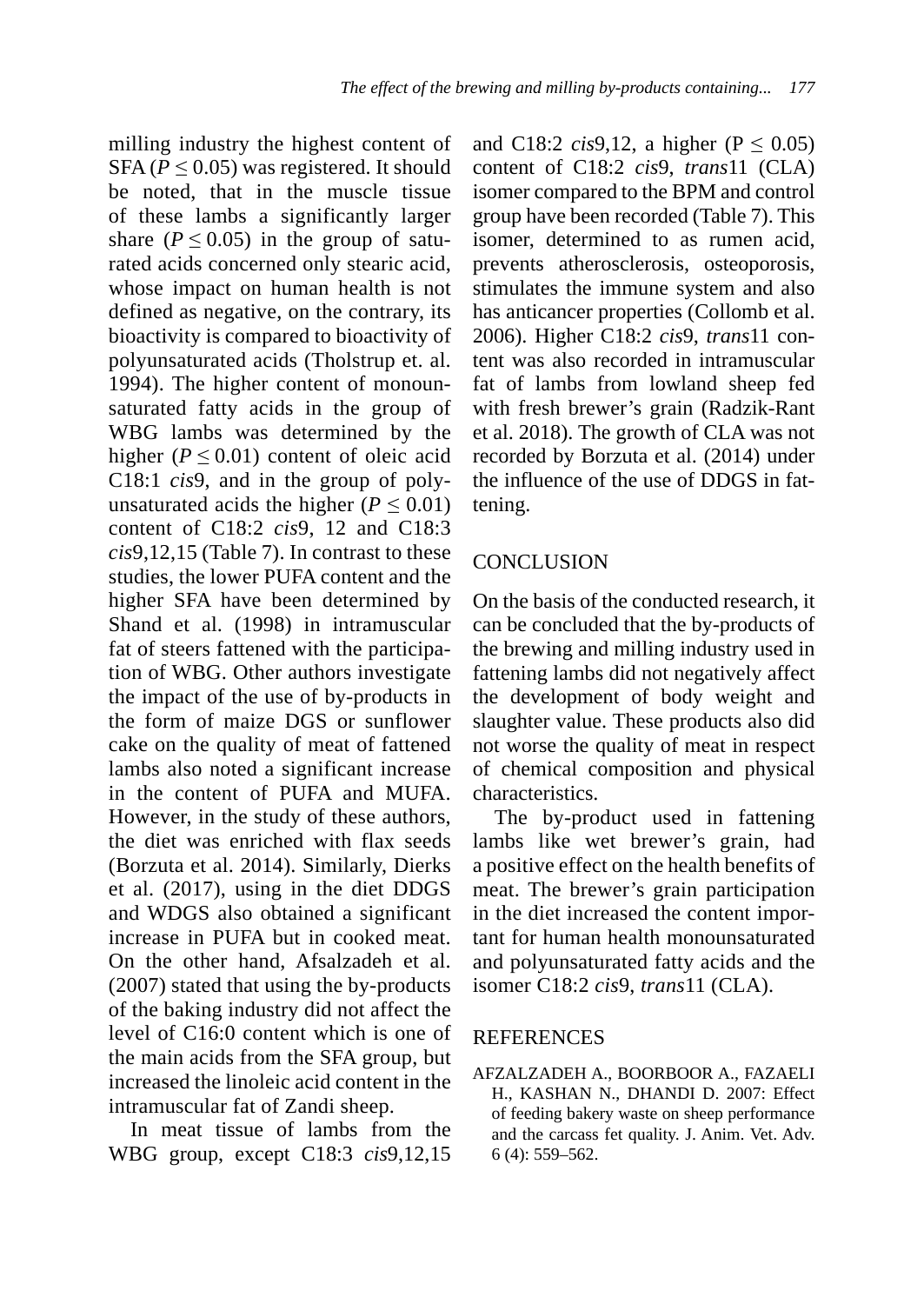- AGUILERA-SOTO J.I., RAMIREZ R.G., ARECHIGA C.F., LOPEZ M.A., BANUELOS R., DURAN M., RODRIGUEZ E. 2007: Influence of wet brewers grain on rumen fermentation, digestion and performance in growing lambs, J. Anim. Vet. Adv. 6 (5): 641–645.
- AGUILERA-SOTO J.I., RAMIREZ R.G., ARECHIGA C.F., MENDEZ-LLORENTE F., LOPEZ-CARLOS M.A., SILVA-RAMOS J.M., RINCON-DELGADO R.M., DURAN-ROLDAN F.M. 2008: Effect of feed additives in growing lambs fed diets containing wet brewers grains, Asian-Aust. J. Amin. Sci. 21 (10): 1425–1434.
- ANIGBOGU N.M. 2003: Supplementation of dry brewers's grain to lower quality forage diet for growing lambs in Southeast Nigeria, Asian-Aust. J. Amin. Sci. 16 (3): 384–388.
- AOAC: Association of Official Analytical Chemists, Food Composition Additives Natural Contaminants 2.4 Oils and Fats, 963, 1990.
- BEN-HAMED U., SEDDIGHI H., THOMAS K. 2011: Economic returns of using brewery's spent grain in animal feed, World Acad. Sci. Eng. Technol. 50: 695–698.
- BORYS B. 2011: Pasze pochodzenia przemysłowego w żywieniu owiec. Część I. [Commercial feeds in sheep nutrition. Part I]. Wiad. Zoot. R. XLIX 1: 47–54 [in Polish].
- BORYS B., BORYS A., LISIAK D. 2013: Efekty stosowania produktów towarzyszących produkcji biopaliw w półintensywnym tuczu jagniąt. Cz. I. Wyniki tuczu i wartość rzeźna [Effect of the biofuel products' application in semi-intensive fattening of lambs. Part I. Fattening results and slaughter value]. Rocz. Nauk. PTZ. 9 (2): 35–43 [in Polish].
- BORZUTA K., BORYS B., LISIAK D., GRZEŚ-KOWIAK E., JANISZEWSKI P., POWA-ŁOWSKI K., LISIAK B. 2014: Jakość mięsa, profil kwasów tłuszczowych i wartość rzeźna jagniąt żywionych intensywnie z udziałem ubocznych produktów biopaliw [Quality of meat, fatty acid profile, and slaughter value of lambs intesively fed feed supplemented with biofuel co-products]. Żyw. Nauk. Tech. Jakość. 6 (97): 113–124 [in Polish].
- COLLOMB M., SCHMID A., SIEBERT R., WE-SCHLER D., RYHANEN E.L. 2006: Conjugated linoleic acids in milk fat. Variation and physiological effects. Inter. Dairy J. 16: 1347–1361.
- DIERKS N.T., CLEVELAND B.D., VARNOLD K.A., ERICKSON G.E., SULLIVAN G.A. 2017: Effects of feeding wet distillers grains to cattle during different phases of production on lipid oxidation of cooked ground beef patties during storage. Prof. Anim. Sci. 33: 54–62.
- ESSIEN J., UDOTONG I. 2008: Amino acid profile of biodegraded brewers spent grains (BSG), J. Appl. Sci. Environ. Man. 12: 109– –111.
- ESTRADA-ANGULO A., LOPEZ E.J., CON-TRERAS G., CASTRO B.J., OBREGON J.F., PEREZ A.B. 2008: Two levels of dried distillers grains with solubles on growth performance and carcass characteristics of Pelibuey sheep. J. Anim. Sci. 86, E-Suppl. 2: 498.
- FOLCH J., LEES M., SLONA STANLEY G.H. 1957: A simple method for the isolation and purification of total lipids from animal tissues. J. Biol. Chem. 266: 497–510.
- GRAU R., HAMM R. 1953: Eine einfache Methode zur Bestimmung der Wasserbindung im Muskel, Naturwiss. 40: 29–30.
- GRZEŚKOWIAK E., BORYS B., FABIAN M., LISIAK B., LISIAK D., BORYS A., STRZE-LECKI J., BORZUTA K. 2010: Właściwości fizyko-chemiczne mięsa jagniąt tuczonych mieszanką z udziałem makuchu słonecznikowego i nasion lnu z uwzględnieniem pochodzenia rasowego oraz rodzaju mięśnia [Physicochemical properties of meat from lambs fattened with a sunflower cake and linseed diet with reference to breed origin and muscle type]. Rocz. Nauk. PTZ. 6 (4): 307–320 [in Polish].
- HETHERINGTON R.F., KREBS G.L. 2002: The use of bakery wastes in feedlot rations for sheep. Anim. Prod. Austr. 24: 89–92.
- HOMM J.W., BERGE R.L.L., NASH G. 2008: Determining the corn replacement value of wet brewers grain for feedlot heifers. Prof. Anim. Sci. 24 (1): 47–51.
- KORMAN K. 2001: Technologiczne możliwości obniżenia nakładów paszowych w chowie owiec. Rocz. Nauk. Zoot. Supl. 11: 299–328 [in Polish].
- MOGES M., TAMIR B., YAMI A. 2008: The Effects of Supplementation of Grass Hay with Different Levels of Brewer's Dried Grain on Feed Intake Digestibility and Body weight Gain in Intact Wogera Lambs. East Afric. J. Sci. 2: 105–110.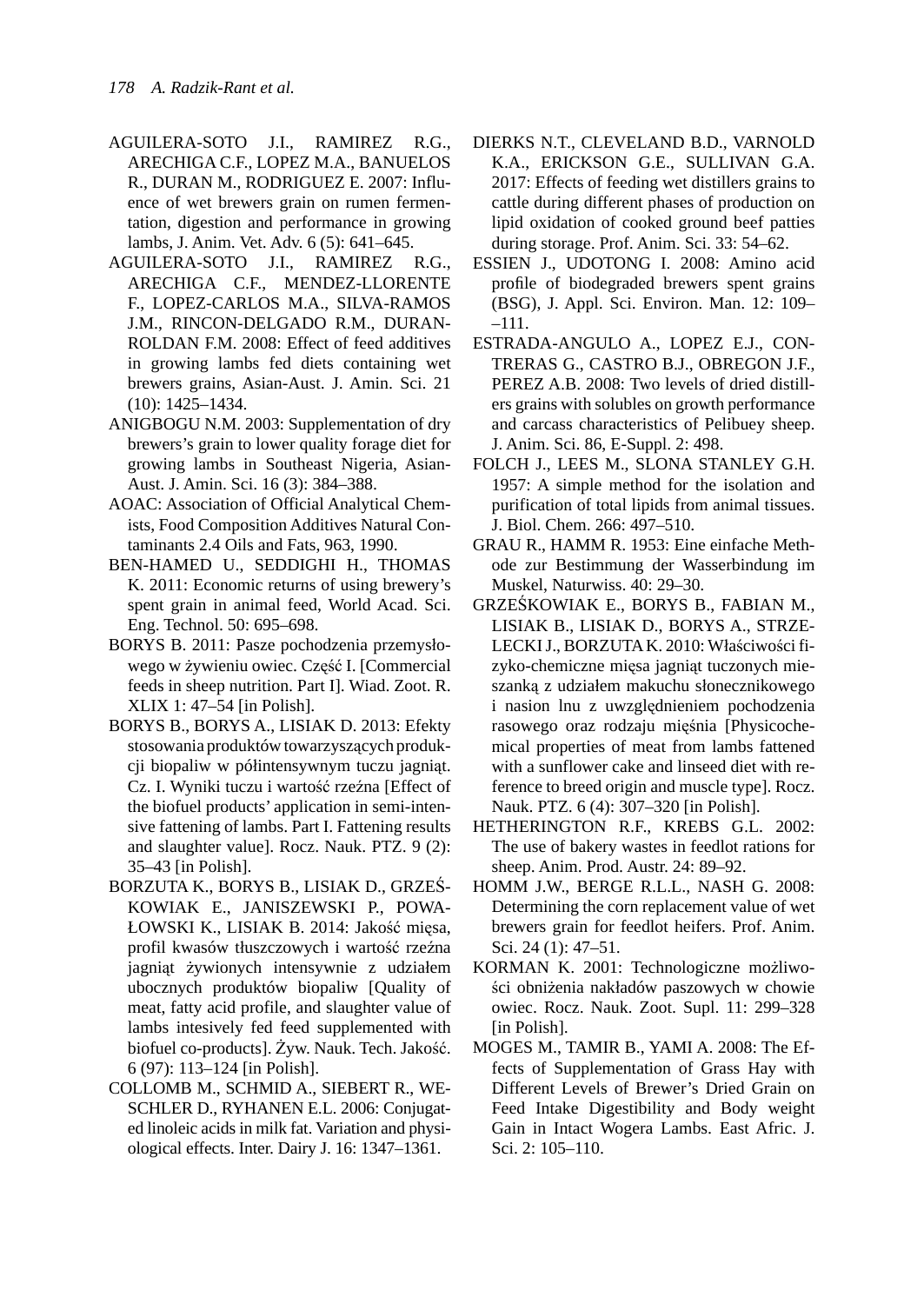- MUSSATTO S., DRAGONE G., ROBERTO I. 2006: Brewers' spent grain: generation, characteristics and potential applications, J. Cereal Sci. 43: 1–14.
- NIŻNIKOWSKI R. 1988: The Influence of crossbreeding of domestic corriedale ewes with rams of prolific and meat breeds on selected performance traits of their progeny, Scientific Dissertations and Monographs, Warsaw University of Life Sciences.
- OSIKOWSKI M., PORĘBSKA W., KORMAN K. 1998: Normy żywienia owiec. Normy żywienia bydła i owiec systemem tradycyjnym. IŻ Kraków, 29–57 [in Polish].
- PEÑA B.S., POSADAS M.E. 2016: Supplementation Spent Grain from Waste Brewery in the Diet of Household Ovine System in the State of Mexico. J. Fish. Livest. Prod. 4: 200 DOI: 10.4172/2332-2608.1000200
- PN-A-82109, 2010: Meat and meat products. Determination fat, protein and water content. The Near InfraRed Transmission Spectrometry (NIR) method using calibration on artificial neural networks (ANN).
- RADZIK-RANT A., RANT W., NIŻNIKOWSKI R., ŚWIĄTEK M., SZYMAŃSKA Ż., ŚLĘ-ZAK M., NIEMIEC T. 2018: The effect of the addition of wet brewers grain to the diet of lambs on body weight gain, slaughter value and meat quality. Arch. Anim. Breed. 61: 245–251.
- ROEBER D.L., GILL R.K., DI COSTANZO A. 2005: Meat quality responses to feeding distiller's grains to finishing Holstein steers. J. Anim. Sci. 83: 2455–2460.
- SHAND P.J., MCKINNON J.J., CHRISTENSEN D.A. 1998: Eating quality of beef from animals fed wet brewers' grains and wheat-based wet distillers' grains. Can. J. Anim. Sci. 78: 143– –146.
- SPSS Base 23.0 Users Guide. SPSS Inc., 2016.
- THOLSTRUP T., MARCKMANN P., JES-PERSEN J., SANDSTROM B. 1994: Fat high in stearic acid favorably affects blood lipids and factor VII coagulant activity in comparison with fat high in palmitic or high in myristic and lauric acids. Am. J. Clin. Nutri. 59: 371–377.
- VAN EMON M.L., MUSSELMAN A.F., GUNN P.J., NEARYM.K., LEMENAGER R.P., LAKE S.L. 2008: Effect of added protein and dietary fat on lamb performance and carcass characteristics when fed differing levels of dried

 distiller's grains with solubles. J. Anim. Sci. 86, E-Suppl. 2: 497–498.

**Streszczenie:** *Wpływ zastosowania ubocznych produktów przemysłu browarnianego i młynarskiego w diecie jagniąt na wzrost masy ciała, wartość rzeźną i jakość mięsa*. Celem badań była ocena tempa wzrostu, wartości rzeźnej i cech jakościowych mięsa jagniąt żywionych z udziałem świeżego młóta browarnianego i produktu ubocznego przemysłu młynarskiego. Badania prowadzono na 45 jagniętach merynosa polskiego, które podzielono na trzy grupy żywieniowe i tuczono do masy ciała 40 kg (±2,0 kg). Jagnięta z grupy kontrolnej były żywione sianem łąkowym, śrutą owsianą i parowanymi ziemniakami. W jednej grupie doświadczalnej (grupa WBG) zastosowano 35% dodatek świeżego młóta browarnianego. Druga grupa doświadczalna (BPM) była żywiona z 44% udziałem produktu ubocznego przemysłu młynarskiego w postaci pokruszonych i uszkodzonych ziaren różnych gatunków zbóż. Uzyskane wyniki wykazały, że produkty uboczne przemysłu browarnianego i młynarskiego wykorzystywane w tuczu jagniąt nie miały negatywnego wpływu na rozwój masy ciała i wartość rzeźną. Zastosowanie tych komponentów nie wpłynęło również na skład chemiczny i cechy fizyczne mięsa. Udział młóta browarnianego w dawce pokarmowej spowodował wzrost ważnych dla zdrowia człowieka jedno- i wielonienasyconych kwasów tłuszczowych oraz izomeru C18:2 *cis*9, *trans*11  $(CLA).$ 

*Słowa kluczowe*: jagnięta, produkty uboczne, wartość rzeźna, jakość mięsa

*MS received 27.02.2019 MS accepted 26.04.2019*

#### **Authors' address:**

Aurelia Radzik-Rant Katedra Szczegółowej Hodowli Zwierząt Wydział Nauk o Zwierzętach Szkoła Główna Gospodarstwa Wiejskiego w Warszawie ul. Ciszewskiego 8, 02-786 Warszawa Poland e-mail: aurelia\_radzik\_rant@sggw.pl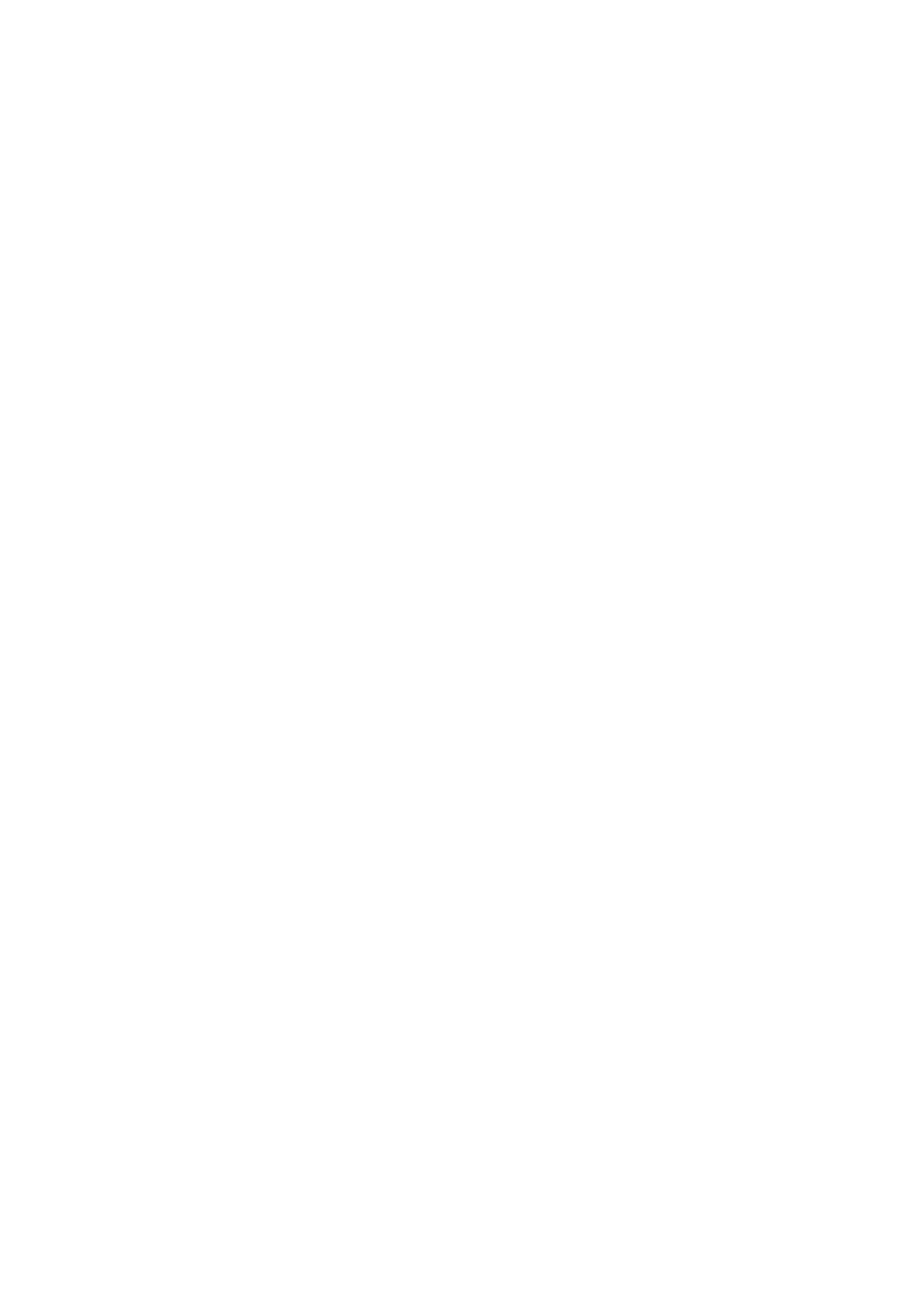Annals of Warsaw University of Life Sciences – SGGW Animal Science No 58 (2), 2019: 181–198 (Ann. Warsaw Univ. of Life Sci. – SGGW, Anim. Sci. 58 (2), 2019) DOI 10.22630/AAS.2019.58.2.19

# **The production system of high quality pork products – an example**

#### MAGDALENA SZYNDLER-NĘDZA1 , JACEK NOWICKI2 , MARTYNA MAŁOPOLSKA1

<sup>1</sup> Department of Pig Breeding, National Research Institute of Animal Production

2 Faculty of Animal Breeding and Biology, University of Agriculture in Krakow

**Abstract:** *The production system of high quality pork products – an example.* The aim of the article was to present the Spanish production model of dried, ripening hams – Jamon Ibérico. Many years of Spaniards' experience in extensively fattened Iberian pigs, using the potential of pastureland areas called dehesa and refining the technology of ham production in a slow drying process makes the obtained product (Jamon Ibérico) characterized by very good quality (confirmed by scientific research) and palatability. The established law regulations of this kind of production in royal decrees issued in 2007 and then in 2014 introduced a number of regulations to improve and stabilize the quality of the final product. Because of the care for the safety of genetic resources of Iberian pigs, regulations on the origin of animals, their treatment and breeding methods have been tightened. In addition, the labeling conditions for regional products have been defined. The aim of these new labeling conditions is to ensure the possibility of identifying the breeding system and the way of feeding Iberian pigs by placing appropriate markings on the labels of finished products. The above mentioned actions are an example of the Spanish concern for the interests of both consumers and producers of Iberian pork products. With the dynamically operating promotion system, dried ham Jamon Ibérico is known not only in Spain but throughout the whole Europe.

*Key words*: Ibérico pigs, fattening, regional product, law regulations

#### INTRODUCTION

In recent years, an intensive growth of pig population has been observed in Spain. According to Eurostat (2017) from 2014 to 2017 pig population increased more than 3 million head, reaching nearly 30 million head. During that time, the number of slaughtered pigs also increased and exceeded 50 million heads in 2017 (Fig. 1).

In Spain, pig production is conducted in two directions. The first one is focused on intensive fattening of highly productive breeds and/or lines based on the latest technologies. It is also the main reason of increasing professionalisation, export and production in this country. The second direction is extensive production with use of the native Ibérico breed, in order to obtain a high-quality product – Iberian ham (Jamón Ibérico). Although, only 11% consists extensive production in Spanish pig production, the final product is worldwide known and appreciated. The products from native Ibérico breed are good example of close cooperation with scientists, producers and public institutions. Ibérico is the common name of several native pig breeds in Spain.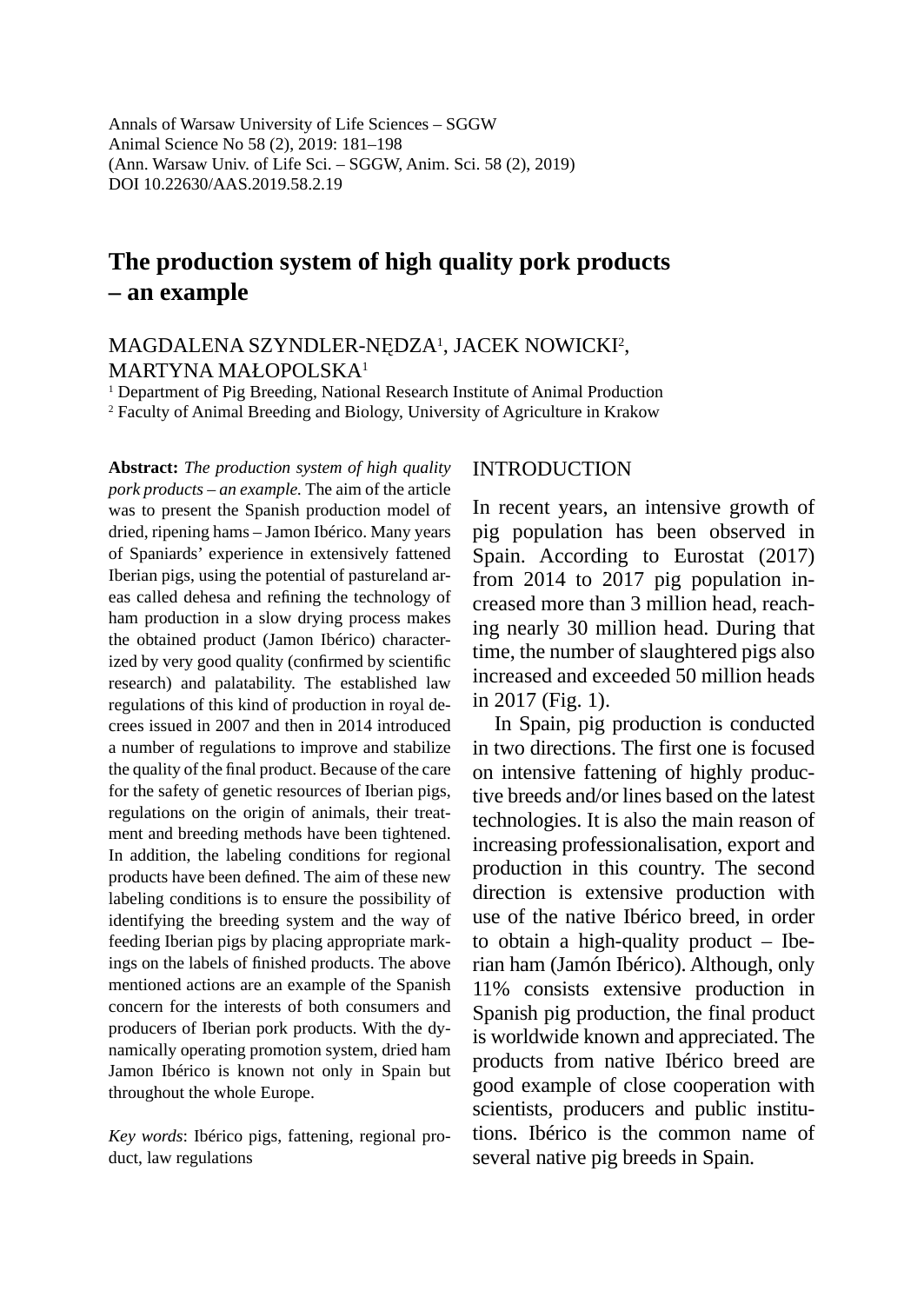

FIGURE 1. Pig population and number of pigs slaughtered in Spain in 2014–2017 Source: Eurostat data (2017).

According to FAO (http://dad.fao. org/ – for 2016) the largest number of animals were kept in the Ibérico breed (Iberian black) – 560 591 animals, and then in varieties of Ibérico: Retinto (red) – 287735 animals, Entrepelado (red and black) – 38 428 pigs, Torbiscal (red) – 4619 pigs, Negro Lampiño (black with spots around a snout)  $-3461$  pigs, Manchada de Jabugo (spotted) – 123. In 1997, two additional breeds were bred: Dorado Gaditano and Mamellado, but at present its number is unknown. The supervision of breeding herds and certification of animals is carried out by the Spanish Association of Iberian Pig Breeders (*Asociación Española de Criadores de Cerdo Ibérico* – AECERIBER). Ibérico pigs (Fig. 2) have primitive type, are characterized by relatively small size with long snout and legs. The withers high usually reached 90 cm in boars, with body weight to 140 kg, while sows 75 cm – withers high and 120 kg body weight. Moreover, their growth is slow, from 360 g/day (Ibérico) to 700 g/day (Torbiscal). Those traditional Spanish breeds, are raised free-range in the dehesa – mountains area with the oak forests and grasslands. The area of oak forest occurs only in the south of the Iberian Penisula, in 0.7 million hectares in Portugal and around 2.3 million hectares in Spain (System report...). Most of these areas occur in Andalusia (approximately 1.2 million hectares) in the provinces of Córdoba, Huelva, Seville, Jaén, Cádiz, Granada, Malaga and Almería (Dehesas...). The dehesa is a grassland featuring in herbaceous plants and from the heath family and species in the genus Quercus (oak). Depending of the region the different oak trees occur: evergreen oak trees (Quercus ilex), cork oaks (Quercus suber) or yellow oaks (Quercus lusitanica) (Lopez-Bote 1998) (Fig. 3).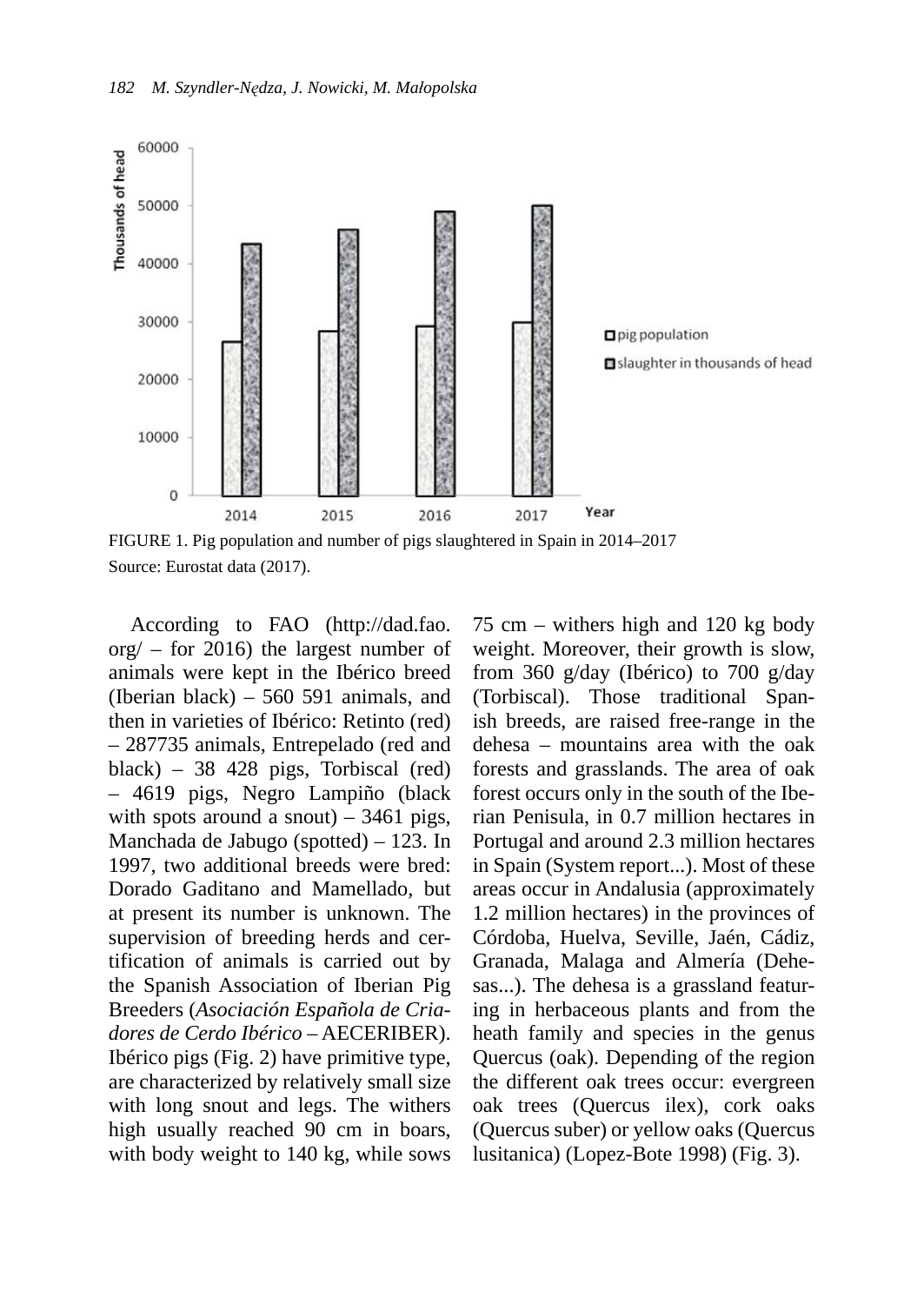

FIGURE 2. Ibérico fatteners Source: photo by M. Szyndler-Nędza



FIGURE 3. Oak acorn Source: photo by J. Nowicki

In dehesa may also occur trees such as: beech, pine and chestnuts. This unique ecosystem was created by removing Mediterranean forests and planting oaks. Oak trees were planted in an orderly manner to maximize productivity by balancing the amount of light for grass and water in the soil. Dehesa is the habitat of protected animals such as eagle, lynx, for many birds (60 species), over 20 species of mammals and many reptiles and amphibians. Although, it is primarily use for grazing cattle, sheep and goats and to produce acorns for pigs. Iberian pigs are fed on acorns and grass from end of October (the maturation of oak acorns) until January (Olea and San Miguel-Ayanz 2016). To reduce damages (caused by rooting) to the tree layer and forest undergrowth, pigs have nose rings (Fig. 4).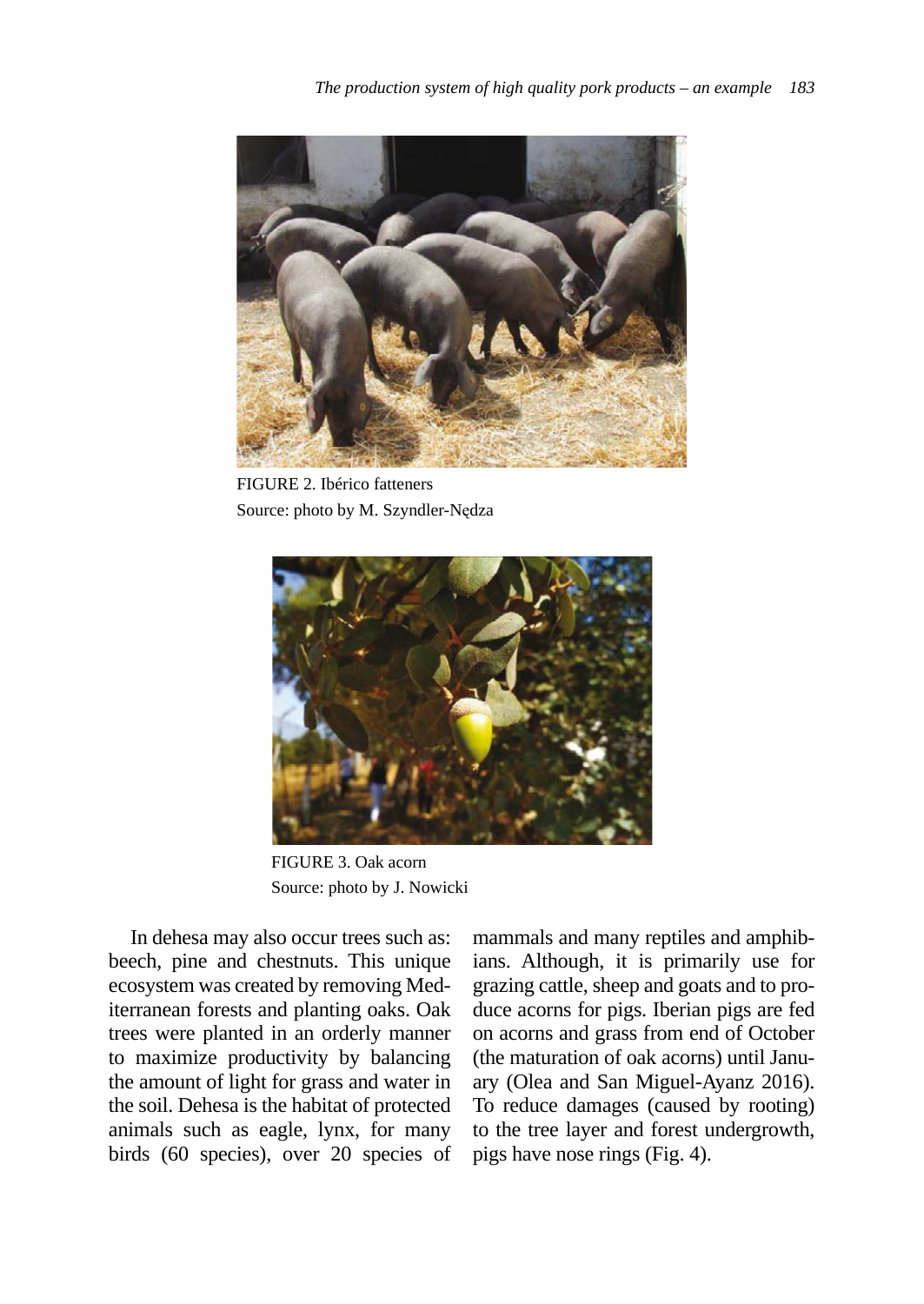

FIGURE 4. Ibérico pig with nose ring Source: photo by M. Szyndler-Nędza

The final stage, where pigs are feed on acorns and pasture have the greatest impact on quality and taste of meat, which have been confirmed by numerous studies (Fernàndez et al. 2007, Gandemer 2009, Pugliese and Sirtori 2012).

## FACTORS AFFECTING THE QUALITY OF MEAT AND ITS PRODUCTS

## **IMF and bred**

The organoleptic properties of raw meat are mainly associated with intramuscular fat (IMF). The minimum acceptable fat level should range between 2.0 and 2.5% (Affentranger et al. 1996). IMF affects the quality traits of raw-ripened ham such as: color, brightness and shear force. These features decrease with the increases of IMF. Moreover, IMF level prevents water losses during meat processing (cooking, grilling etc.) (Tyra et al. 2013) and plays important role in the sensory evaluation. Due to the presence of intramuscular triacylglycerols, which are a good solvent for most aromatic compounds, the ham (made from raw meat with high IMF) is characterized by an intense fat aroma (Gandemer 2002, 2009). The content of IMF depends on bred, sex and varies with pig' growth. Fernàndez et al. (2007) showed vide range of IMF in longissimus muscles from 3.27 to 29.21% in Ibérico pigs.

Native breeds have a great predisposition to the deposition of one unsaturated fatty acid from the MUFA group (oleic acid) in comparison to selected/ /improved breeds, which have higher amount of saturated fatty acids (SFA) (Pugliese and Sirtori 2012). The high level of unsaturated fatty acid in local breeds may be a consequence of different lipids synthesis and may also affect the length of fattening. Additionally, the ability to deposit unsaturated fatty acids increase with age (Edwards 2005). However, those differences can be overcome by mating pure-breed Ibérico with Duroc pigs (Carrapiso et al. 2003). In Spain, crossing native sows with Duroc boars is commonly used to improve the production parameters of offspring without affecting their resistance and IMF. Both traits are important for processing sector, for example level of marbling is a recognized criterion for the quality of dry hams (Edwards 2005).

## **Fattening stage**

The numerous studies showed that quality of pork is affected by duration of fattening period but not by housing system (Pugliese and Sirtori 2012). Jonsall et al. (2001) and Lopez-Bote et al. (2008) did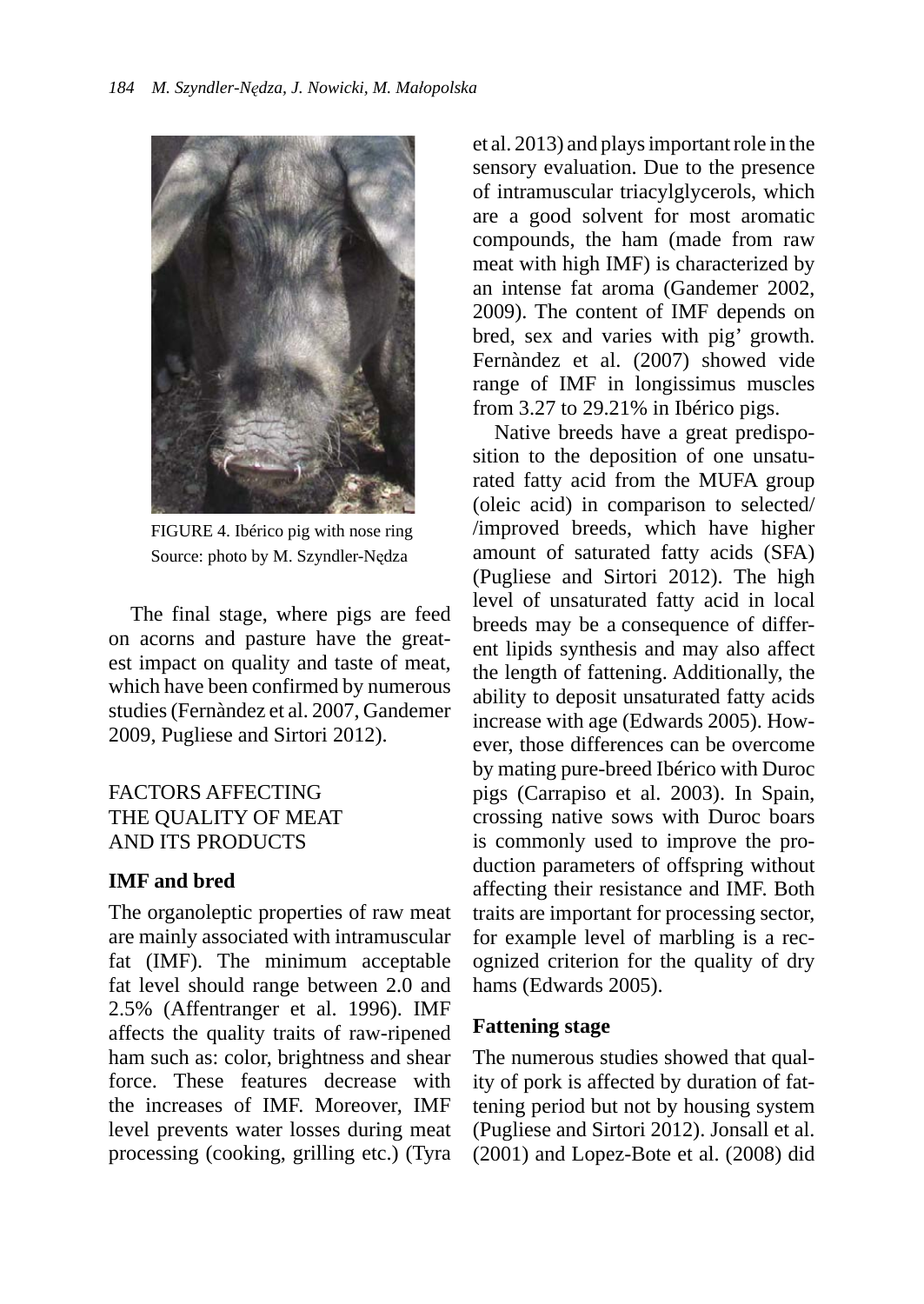not found differences between pigs of the same age, housed in different systems: free range and indoor, in tenderness of meat, while minor differences in juiciness and color were found. The research results suggested that activity on pasture is not sufficient to impact meat quality features. Meat from fatteners (slaughter at 88 kg, 487 days), housed free range is characterized by darker color and higher shear force in comparison to raw meat obtained from fatteners (100 kg, 448 days) housed indoor (Pugliese et al. 2004). The color of meat is related to the myoglobin concentration in the muscles, which increases with animals' age (Mayoral et al (1999). According to Janicki and Buzała (2013) hardness and tenderness of meat is influenced by content of collagen in the muscles, while breed, feeding, muscles activity, age at laughter and time of maturation and castration affected the content of collagen.

## **Feeding**

The production of Iberian pigs is deeply bound to the grasslands and forests. Thus, the animals are grazed on acorns and pasture which is one of the main differences between commercial feed. As was mentioned above, fat composition is related to genotype and type of feeding system as well (Gandemer 2002). It has been shown, that fatty acid profile in Iberian pigs' ham and bacon have higher level of unsaturated fatty acids, especially MUFA (oleic acid) and lower SFA (palmitic and stearic acids) than ham obtained from commercial breed (reared inside) (Andrés et al. 2001, Cava et al. 2000, Dìaz et al. 1996). Moreover, pigs' diet based on pasture and enriched with chestnuts increase the PUFA level in fat (Pugliese et al. 2005). It is due the fact, that chestnuts have higher concentrations of polyunsatured fatty acids than acorns (Lopez-Bote 1998). Nutrition also affects the fatty acid profile in ripened products, especially when pigs are reared outdoor on pasture or forest, with access to acorns and grass (Pérez-Palacios et al. 2010).

Green fodder and acorns are good source of vitamin E ( $α$ -i γ-tocopherol) which is known of its anti-oxidant properties. In pigs, vitamin E is accumulated primarily in fat and then in meat. Rey et al. (2006) confirmed the increased of γ-tocopherol in the tenderloin and bacon obtained from pigs reared in extensively system, in comparison to pork obtained from animals reared indoor and feed with commercial feed.

## PRODUCTION SYSTEM

## **Breeding**

The breeding of Iberian pigs' has a long tradition, as well as a many years of experience handed from one generation to the next. Thus, the quality and unique taste of the products are results of knowledge, hard work and proper breeding management.

Ibérico sows have from 6 to 10 piglets per litter, and two litters per year. Piglets are separated from their mothers when they are 43 days of age. Ibérico sows are mostly mated with Duroc boars or Ibérico  $\times$  Duroc boars to obtain better fattening parameters from offspring. However, the best quality products are obtained from pure Ibérico fatteners but they are characterized by the highest price. Piglets of both sexes are castrated in young age, to avoid unplanned pregnancy in females (during fattening period in dehesa), and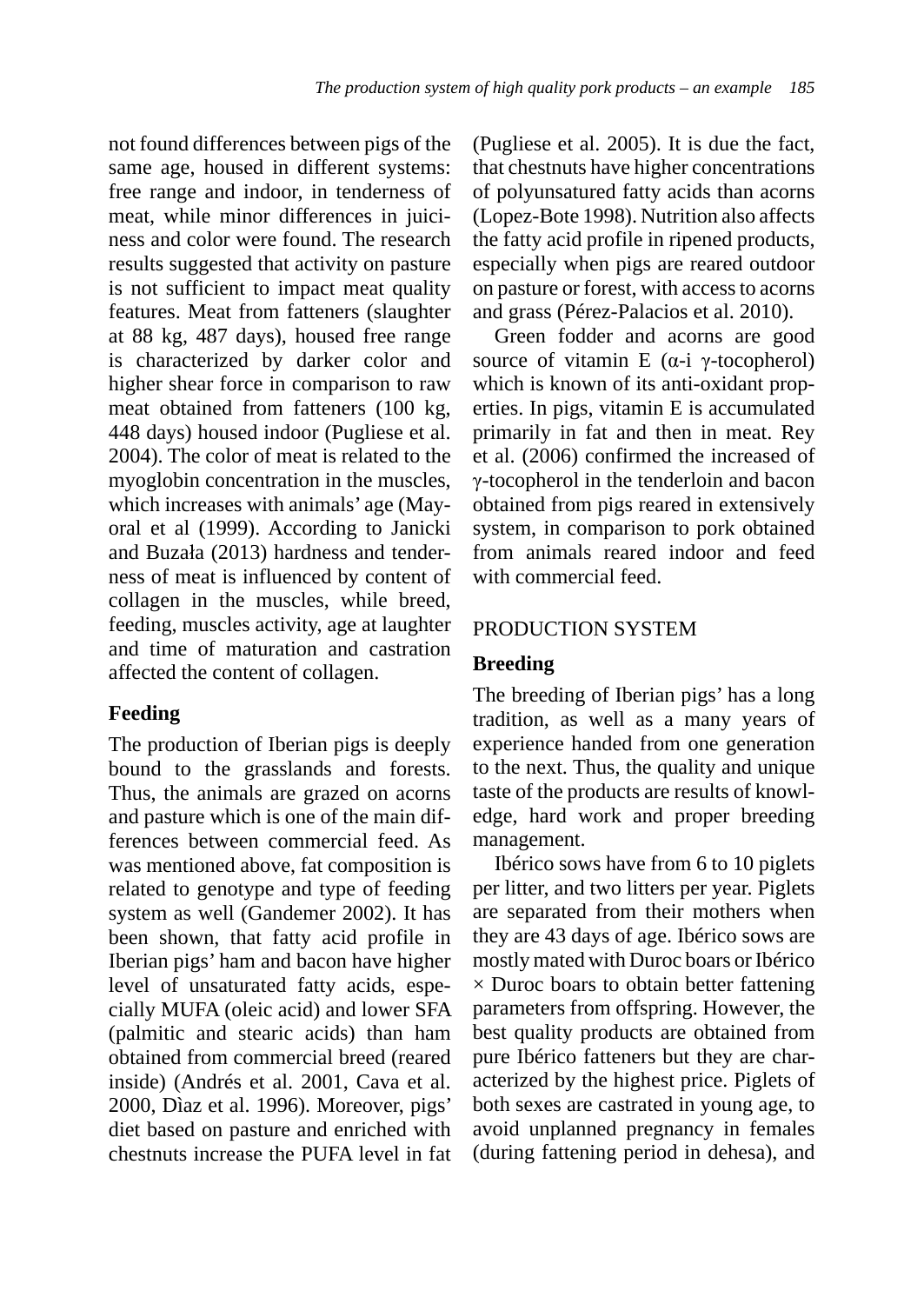boar taint in meat. The fattening period in the dehesa starts in parallel with production of acorns, usually from October until December. During this time, average daily gains are small so the first stage of fattening period is slow and should be finished at (minimum) 12 month of age and 90 kg body weight. Additionally, pigs have access to both pasture and shelter, where they are fed 2 kg of feed per day. The feed consists: cereals (wheat, barley) and field peas (Fig. 5). Then, pigs are released on dehesa and fed with acorns (Bellota system) – this is the last stage of fattening. Due to the fact, that one pig can eat ten kilograms of acorns a day, the required space for one pig is 1 hectare of dehesa. Crossbreed pigs (50% Ibérico) are released onto the dehesa at the age 12 months and 115 kg of body weight, while pure breed pigs (100% Ibérico) at age 14–15 months and 90–100 kg. The fattening period ends when pigs reach a body weigth over 150 kg (approximately 60 day at dehesa for crossbreed fatteners, and 6 months for pure Ibérico pigs). It is worth to mention, only 5% of pure breed fatteners are kept so long in the dehesa. Slaughter is carried out in slaughterhouses in accordance to regulation and care of stress-free slaughter to obtain better quality products.

Fatteners which could not be kept in the pasture (dehesa), are reared outdoor in fenced area with access to feed with cereals and legumes (de Cebo de campo system, mainly for crossbreed pigs) or indoor with access to fenced pasture (de Cebo system, only for crossbreed pigs).

#### **Processing**

Typical Spanish products are produced in a slow, natural drying and curing processes. The first stage of production is multi-day maturing of meat at  $4^{\circ}C$ , then hams are covered with salt, which is replaced every week. After three weeks, the hams are rinsed in water to remove salt from the surface. The next stage is drying in increasing temperature (controlled through ventilation) for about 2 weeks, which causes "sweating" (dissemination of fat through the muscle fibers) – (www.jamon.com). According



FIGURE 5. Feed for Ibérico pigs Source: photo by M. Szyndler-Nędza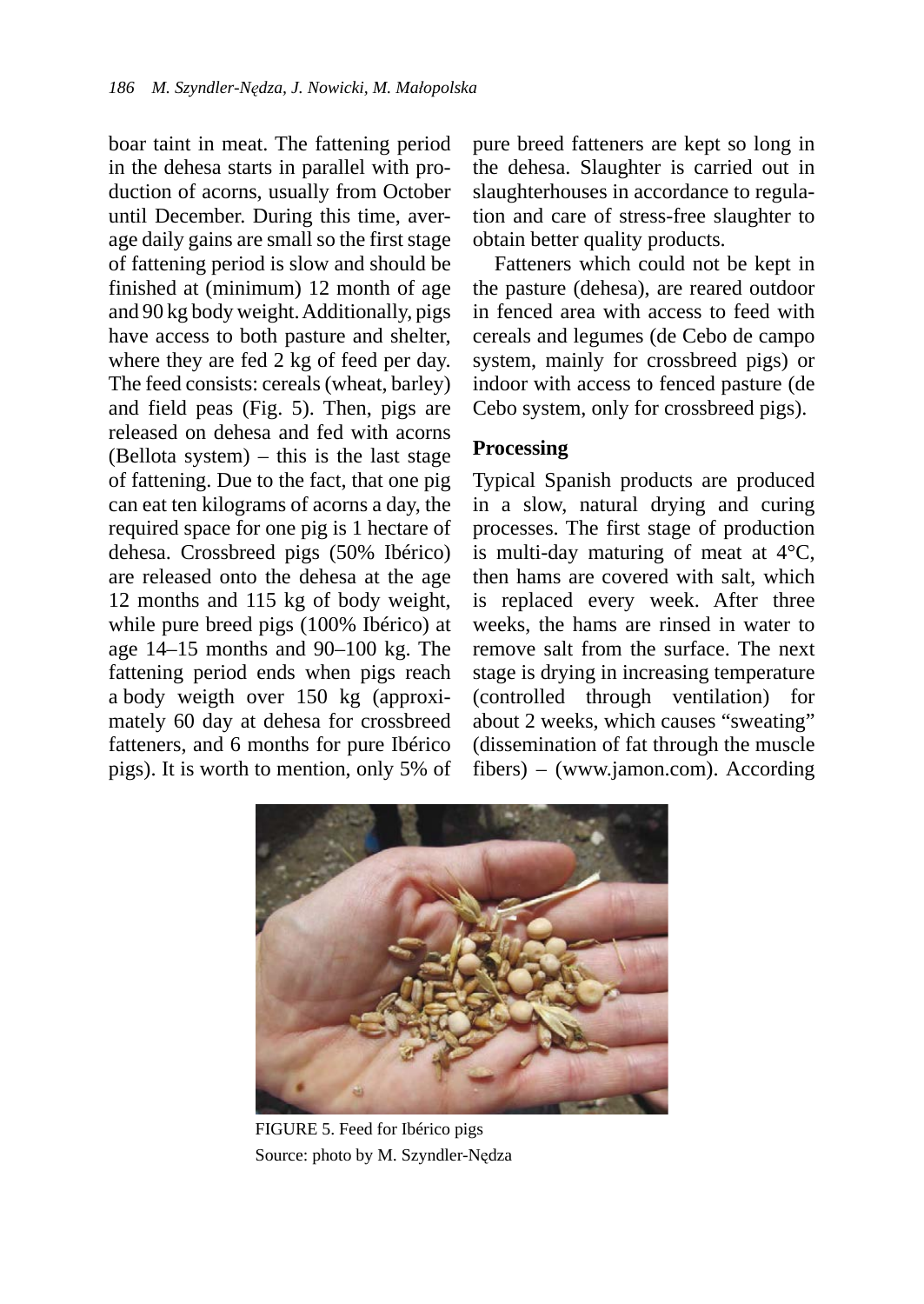

FIGURE 6. Maturation of ham Source: photo by M. Szyndler-Nędza

to Andrés et al. (2004) increase in temperature during the drying phase reduced rancidity in the products. The last stage of production is maturing and drying at a constant temperature for a minimum of 2 years up to 4 years (Fig. 6). Thus, the entire production cycle from piglet to a final, highest quality product in which the aroma of the acorn is perceptible lasts a maximum of 6 years (Fig. 7).

## THE RELATIONSHIP OF BEHAVIOUR, WELFARE AND MEAT QUALITY WITH PROMOTION OF PORK FROM PIGS FATTENED OUTDOORS

It is estimated, that over half of commercial world pig farming is highly intensive. The rearing and fattening pigs take place mainly indoors and is also known as industrial pig production or "factory"



FIGURE 7. Final product – Ibérico ham and bacon Source: photo by M. Szyndler-Nędza

farming. Pigs in most countries are kept in barren pens at high stocking densities (Compassion in World Farming). Some alternative solutions to intensive farming systems have been developed to overcome welfare concerns associated with "factory farming". Most of them are based on traditional farming systems, that were commonly used before industrialisation, which took place in the 1950s. Some farms use modern technology to achieve better welfare (Compassion in World Farming), but in fact only outdoor systems for pigs provide full expression of natural behaviour comparable to the behaviour of the wild boar (Stolba and Wood-Gush 1989).

Outdoor pig production offers animals increased environmental diversity and behavioural freedom but imposes challenges for breed adaptation, management control, biosecurity (what is especially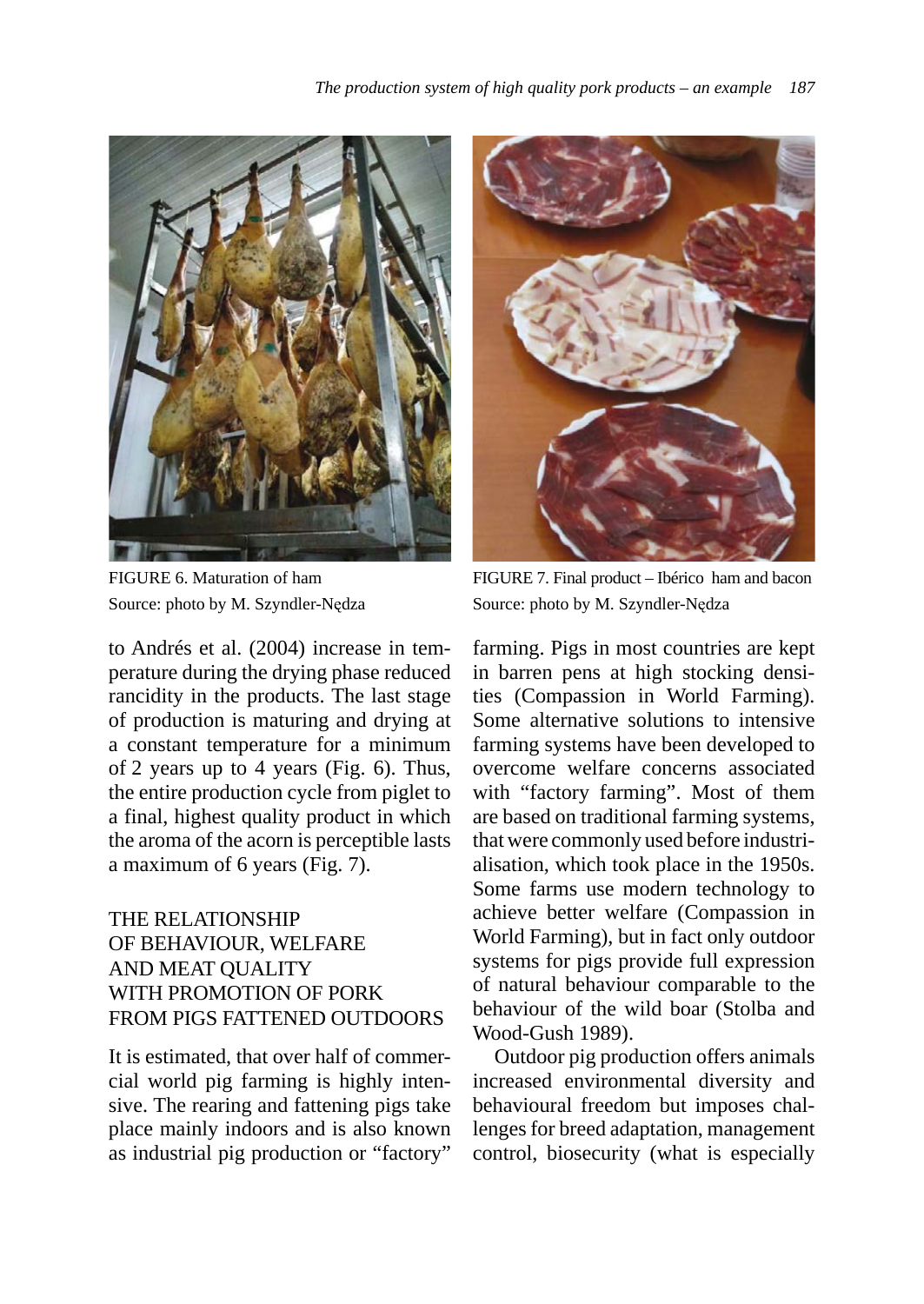important nowadays in case of ASF), and environmental protection. Each of these issues has potential implications for the real as well as perceived quality of the product (Edwards 2005). Especially the shaping proper consumer perception is the chance for farmers to develop outdoor housing and make it profitable.

In most conventional Northern European production systems, only adult and suckling animals are at pasture. However, in traditional Mediterranean systems (like in Spain) and in organic production systems, meat animals may be maintained outdoors throughout their lives (Edwards 2005). Not only Spain is a centre of outdoor pig production. As shown by Edwards (2005), outdoor pig production systems come in many forms. In some European countries, particularly UK and France, there are significant numbers of outdoor herds contributing to conventional pig meat supplies. In the UK, it has been estimated that approximately 30% of the national sow breeding herds are housed outdoors.

The major difference between pigs produced outdoors and indoors is the exposure to plentiful fresh air and greater extremes of climate. Such circumstances may influence both primary and secondary product quality attributes (Edwards 2005). The outdoor environment clearly has potential for both positive and negative effects on pig health and welfare (Edwards and Zanella 1996). As shown by Olczak et al. (2015) weather conditions (temperature, humidity, solar radiation, air pressure, wind strength, wind direction and precipitation) have a significant impact on the behaviour of farm animals. Pigs have developed a wide range of thermoregulatory behaviours that are particular for this species. Together with the increasing temperature, the activity decreases but the wallowing in wet surfaces increases highly. In addition to this, rooting and wallowing are highly affected by temperature and humidity. The most important is that outdoor enables the expression of above mentioned behaviours, at all. The lack of possibility to express these behaviours in most of the indoor housings leads to development of stereotypies and tail and ear biting (Nowicki et al. 2015). Interestingly, low temperatures do not increase the use of shelter, if not in combination with wind or precipitation (Olczak et al. 2015). Furthermore, wild pigs build stronger nests in severe conditions. Also, resting behaviour and reproduction may be disturbed by high temperature (Olczak et al. 2015) which is typical in Spain.

Studies on the relationship between housing system for pigs and meat quality characteristics were carried out, but their results are not homogenous (EFSA 2005). Enfalt et al. (1993) observed greater leakage of water and the lighter colour of meat of more active pigs (the daily activity in outdoor is about 70– 80% of time, while in indoor only 20% (Stolba and Wood-Gush 1989). In contrast, in studies of Gentry et al. (2002) pigs housed in open outdoor system had better quality characteristics of meat: meat was darker and redder, and more fragile. There are still no clear data about daily behavioural profile of pigs housed outdoors and its effects on meat quality. Nowicki et al. (2014) found no statistical differences in physico-chemical parameters of loin from fatteners housed indoors and in outside run enclosures,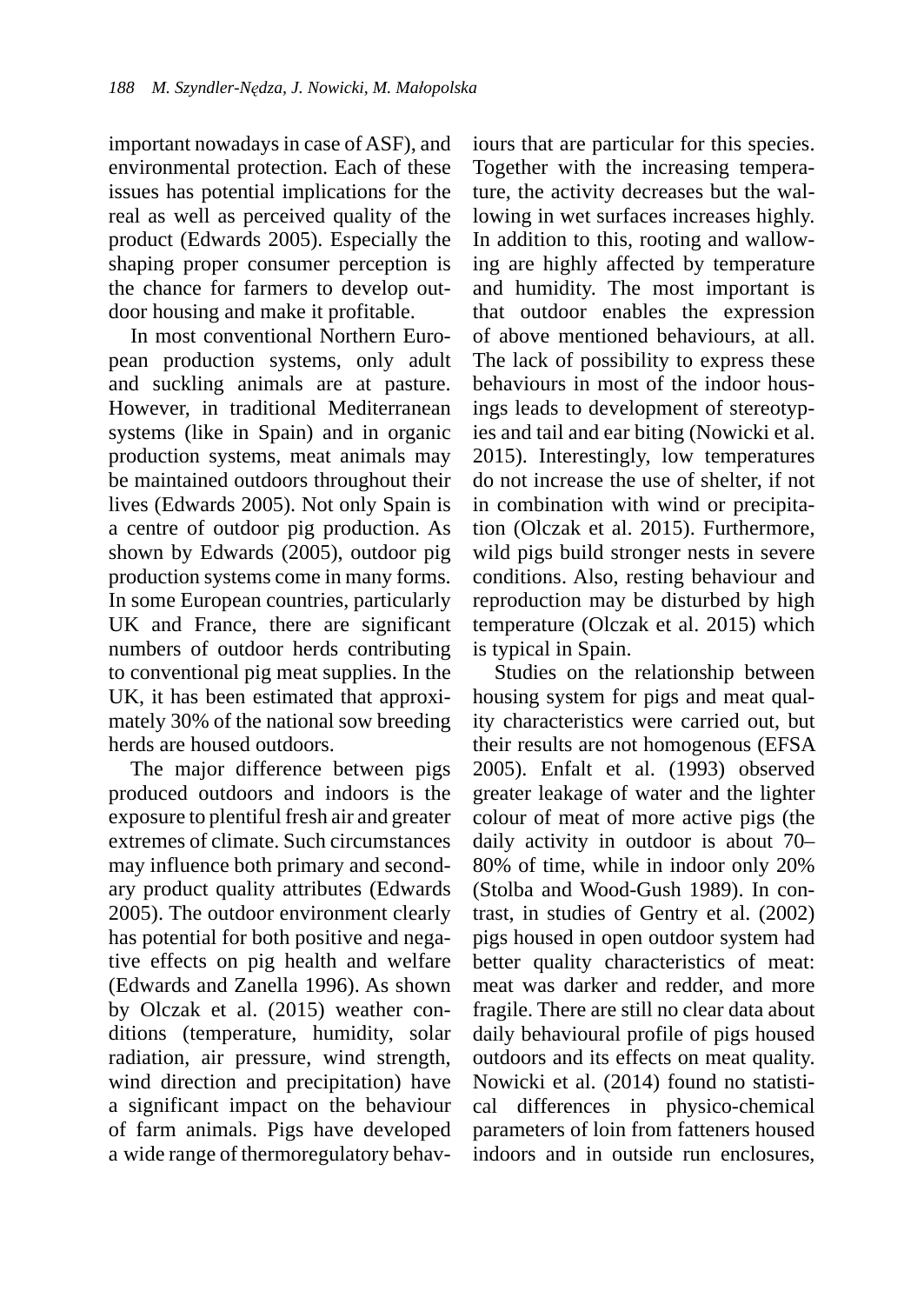but better sensory quality of cooked meat originated from fatteners housed on the enclosures was found by the 6 person team with a proven pre-sensory sensitivity. Similar results were obtained by other authors as showed in Edwards review (2005). According to this paper (2005) the majority of studies reported no difference in juiciness or tenderness. Some of the studies reported reduced juiciness in outdoor. A significant number, however, have reported reduced muscle pH and/or increased drip loss, suggesting greater susceptibility of outdoor pigs to pre-slaughter stress, probably because the animals are not used to be kept in small areas which are common during transport and in the abattoir.

On the other hand, the outdoor housing has positive influence on the animal welfare especially due to the wide range of environmental enrichment on the pasture (Edwards 2005) and possibility of free movement (Stolba and Wood-Gush 1989). There is no doubt that in the environment poor in stimuli, strongly motivated propensity to foraging and exploration is directed to the other pigs in the pen (Lyons et al. 1995, Kelly at al. 2000) and its equipment (Lyons et al. 1995). This can lead to aggression and cannibalism (Beattie et al. 1995). In such conditions, abnormal behaviours happen more often (van de Weerd et al. 2005, Scott et al. 2006). The reduction of the frequency of agonistic behaviour in the enriched environment, reflects the lesser need to reciprocate persistent provocations from other pigs (Beattie et al. 1995, Nowicki and Klocek 2012, Nowicki et al. 2015).

As shown in the Edwards (2005) review, since early enrichment has been shown to modify the physiological response to stressors, and since stress physiology can have a very significant effect on meat quality (as either PSE or DFD muscle depending on the nature and duration of stress response), enrichment has the potential to exert a major influence on final product quality (Warriss 1994). However, research results have been equivocal. It has been suggested that pigs from more enriched environments are less stress susceptible and might therefore deal more adequately with transport and pre-slaughter handling. Barton-Gade and Blaabjerg (1989) observed that pigs reared outdoors were calmer and more easily handled at the abattoir than intensively-reared pigs, although muscle pH values were lower for these pigs. In another study, outdoor pigs showed a decrease in ultimate pH and in water retention capacity, suggesting that these pigs experienced greater pre-slaughter stress (Gandemer et al. 1990). Similarly, in more controlled experiments, environmental enrichment has sometimes resulted in reduced pig meat tenderness (Beattie et al. 1993),

As shown by Nowicki et al. (2014) members of the taste panels when aware of the origin, rated free range pork as more valuable than meat from indoor pigs. Consumers' perceptions of a production system are therefore highly likely influences their perception of the quality of product produced from outdoor system (Edwards 2005). This phenomenon is especially highly relevant to marketing of pork from outdoor systems because, consumers perceive outdoor systems to be more humane, environmental friendly, traditional and sustainable (Edwards 2005).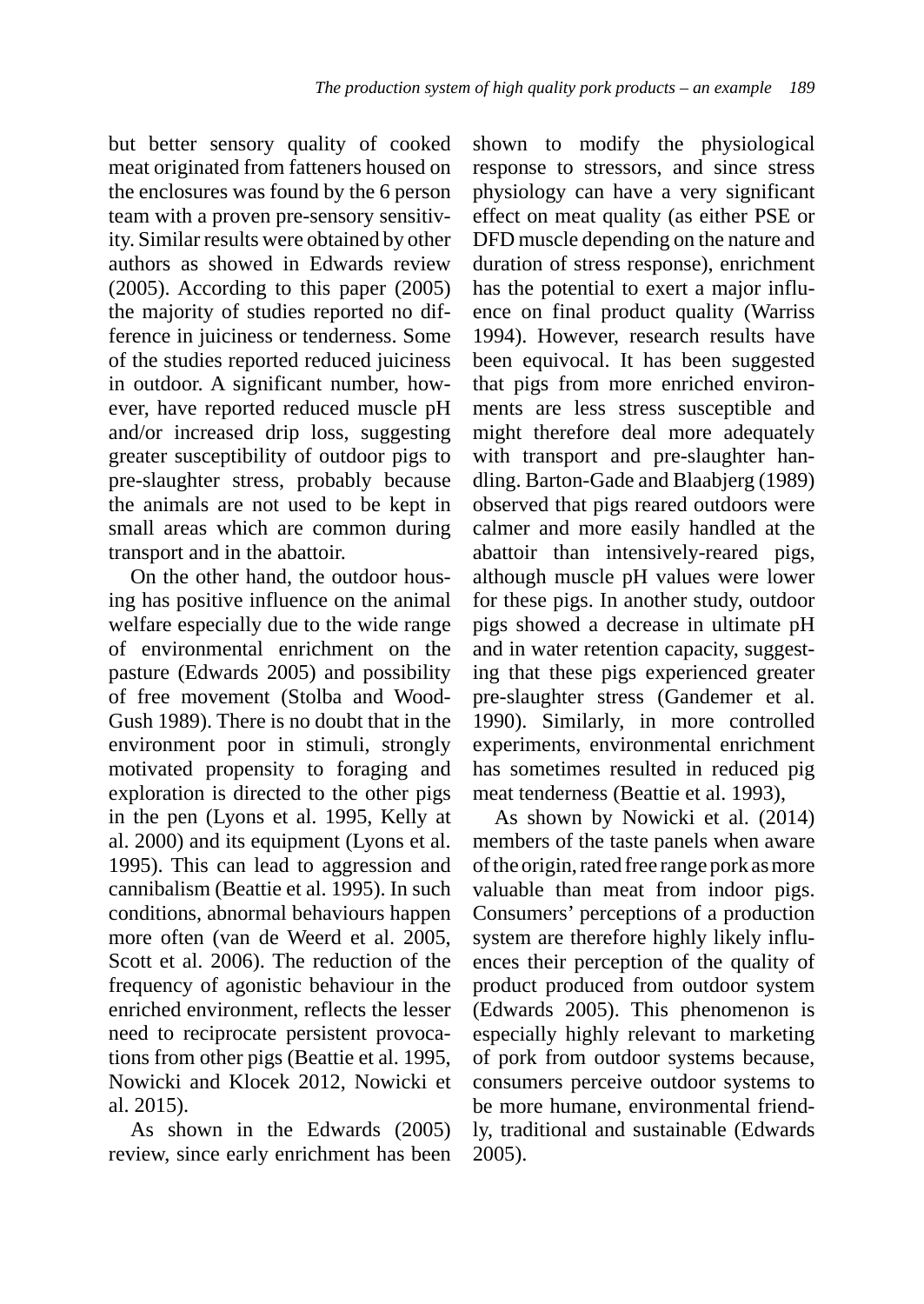In the Mediterranean systems, outdoor pigs are important for management of the forest heritage. The dehesa is a manmade ecosystem and, when abandoned, it rapidly becomes unproductive, due either to shrub growth, which limits the grazing and provokes risk of fire, or to disappearance of trees and desertification. Pig production in silvopastoral systems, even if the pasturage of animals is limited to the finishing period, is therefore of major significance in the conservation of landscape in Mediterranean areas (Edwards 2005). So the environmental protection, important for modern consumers is ensured. Finally, consumers often perceive that meat produced in outdoor systems is more nutritious and safer, with lower use of feed additives and antibiotics (Edwards 2005).

The next important issue is the conviction of consumers that animals are able to express the natural behaviours. Public opinion is more and more interested in animal welfare and even in animal rights. Foraging is the basic behaviour in wild boar and this behaviour did not disappear in domestic pigs. Natural selection favoured those wild boars who foraged and rooted most and the behaviour is now fixed, or hard-wired, also in the modern, domestic pig. This means that all pigs are still highly-motivated to explore their surroundings and forage for food (Beattie and O'Connell 2002, Studnitz et al. 2007). It is the reason why only outdoor housing can fulfil behavioural requirements of pigs. The forage feeding may indeed increase some health promoting aspects of pig meat (Nilzen et al. 2001, Hogberg et al. 2002). This type of feeding is especially used in Spain on the dehesa pastures where pigs during autumn and winter are able to look for and eat acorns and herbs. Chemotherapeutic medication use is also lower in outdoor herds, and they are not permitted as standard treatments in organic production systems. However, the reduced control of biosecurity in outdoor systems, and the threat of zoonotic infection from wildlife, may mean that microbiological quality of the carcass is actually poorer in some instance (Edwards 2005).

Outdoor housing of original Polish breeds of pigs together with the promotion of meat originated from these system and shaping the perception of consumers through the marketing procedures may be the way to develop smaller farms, producing high quality meat. It seems to be possible when the argumentation presented above is used. But one important factor is necessary – strict cooperation of farmers, marketing specialists and scientists to achieve this goal. The good example is just Spain where not only tradition guarantees the success of dried hams (Jamon Ibérico) and other pork products, but the consumers' conviction about animal friendly and environmental friendly farming systems is crucial.

#### LAW REGULATIONS

As a consequence of the above production, dried Iberian ham is classified in several quality categories according to the conditions of breeding and rearing animals. Originally these categories were included in Royal Decree 1469/2007 (BOE-A-2007-19073) approving the quality standards of Iberian pork, ham, shoulders and pork loin. This document drew attention to the fact that it should be possible to compile existing texts on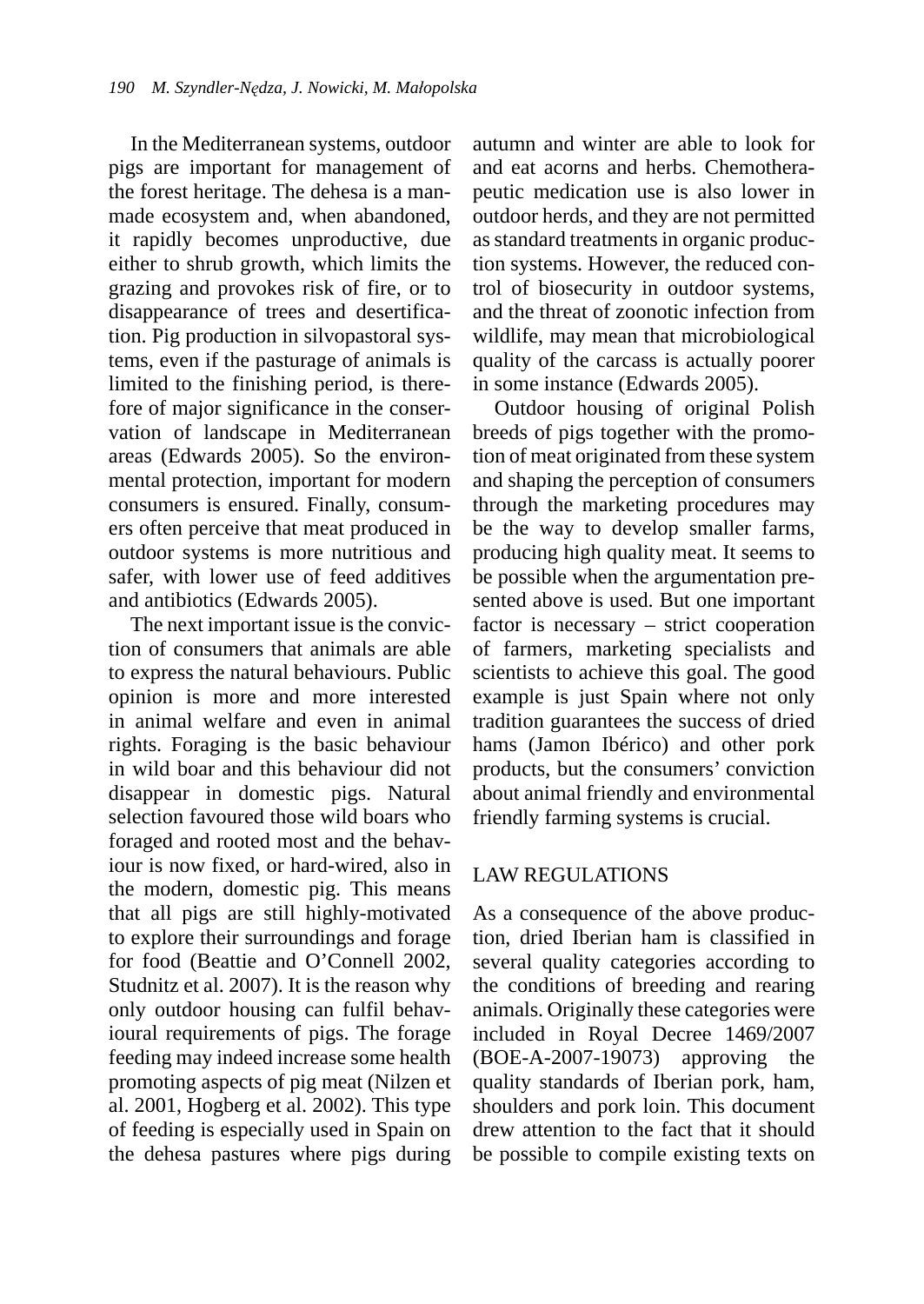the processes of producing these regional products of pork origin. At the same time, the scope of its application has been extended to the products derived from the cutting of carcasses, sold as fresh meat. The introduction of uniform regulations, especially in the area of labelling, was an example of concern for the interest of consumers and producers of Iberian pork products (including Jamon Ibérico). The introduction of strict legal regulations was also necessary due to the need to protect and maintain forest pastures at an appropriate level, which are closely related to pig production. According to the decree, this production should be carried out in a sustainable way and not endanger the extremely delicate pasture ecosystems (dehesa). As a result of the provisions of this regulation, the control mechanisms were strengthened by strengthening the provisions on the so-called Independent Control Units. A special office has also been set up to monitor, harmonize and develop everything related to the quality standard of Iberian pork products. In 2014, however, a new royal decree 4/2014 (BOE-A-2014-318) was published. It currently approves the quality standards for meat, ham, shoulder ham and pork loin produced in Spain.

The necessity of issuing a new regulation was related to the fact that some imperfections in the production process were visible, such as regress in keeping Ibérico pigs breed pure after several years of functioning of quality standards based on previous regulations. What is even more important, the difficulties associated with the acceptance and familiarity of products by consumers as a result of excessive diversity of labels and descriptions on labels that could lead to confusion for the consumer were also detected. It was found that the use of many product labels was inappropriate and misled consumers. The consumer was not able to distinguish pork products of different categories effectively. It was therefore concluded that this type of unfair competition between producers should be stopped. It was also proved that there were cases of unauthorized use of trademarks, logos, images, symbols and descriptions that referred to aspects related to products whose trade name did not correspond to their actual origin and quality. This caused huge confusion among consumers who believed that they were purchasing a product associated with dehesa, meanwhile, in fact, they were buying a product from an animal that was never in the ecosystem. An interesting fact is that between 2005–2008, the Spaniards supported their production of dried hams by importing meat (ham) from Polish domestic breed pigs. An authorized person from the Spanish side chose heavy fatteners (minimum 150 kg) of Puławska and Złotnicka Spotted pigs, which were slaughtered and their elements (hams) were exported to Spain. The export took place through the Constar Starachowice (nowadays Animex).

In the new Royal Decree (BOE-A-2014-318; 2014) all deficiencies related to the 2007 legislation were improved. The quality standards are nowadays strictly attributed to the labelling conditions that aim to facilitate the differentiation of Iberian pork labels. Current legislation also takes into account the general requirements for labelling and provision of food information in the EU. It was also found that there is a need to improve the racial purity of animals placed on the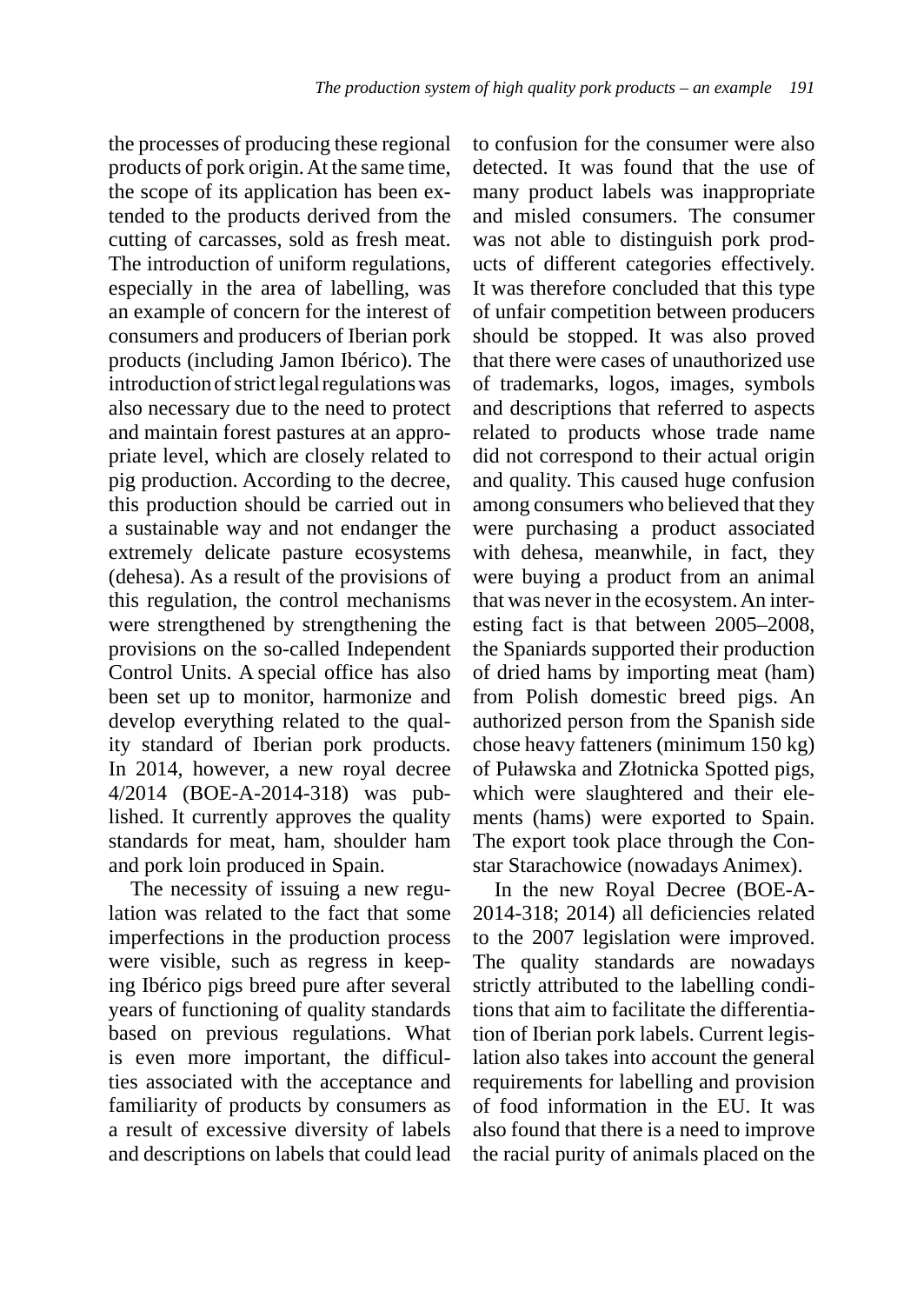market according to the quality standard, because the use of non-registered sires in the 'Iberian Swine Race' in crossbreeds with other breeds can be dangerous to the genetic resources represented by the Iberian race. Regarding the production models, the need to change the farming and animal nutrition conditions in each of them was noted, as well as the need to reduce the acceptable stocking density in the dehesa system in order to avoid possible deterioration of the ecosystem quality. For acorn-fed animals, the newly introduced legislation is expected to reinforce control at the stage of using the pasture by individual identification of each animal. Controls of forest areas are also necessary to ensure that animal nutrition is based on the use of acorns and is a factor guaranteeing the improvement of the dehesa ecosystem. In case of the animals fed on feed, it was considered necessary to lay down implementing rules. These provisions should apply to both the treatment of animals and farming methods, all aimed at improving the quality of products.

Another novelty in comparison to the previous regulations is law focused on the improvement of the traceability of products by the requirement of placing seals on products that must enable identification of the breeding system and the way of feeding pigs.

In addition, stricter and clearer requirements were set for product labelling to improve the quality of information received by consumers. It was considered important to inform the consumer about the percentage share of the Iberian pig from which the purchased product comes from. In addition, restrictions have been imposed on the use of certain descriptions, logos, images, drawings, acronyms, brands or emblems on labels that may mislead the consumer in relation to the product purchased, in particular to avoid confusion between products in which the raw material is based on pigs housed on the pastures, and swine foodstuffs derived from pigs fed with compound feed.

In this legal act from 2014, a number of concepts related to pig production as well as the processing and preservation of high-quality pork products have been strictly defined. The most important definitions include:

- Dehesa in other words, meadow, pasture, or geographical area in which agro-forestry and land-use techniques are used, based mainly on the presence of animals on the grassland and forests, where mainly oaks occur. In this area, human activity is necessary to ensure protection and durability of these oaks. The presence of at least 10 trees in the area of 1 hectare is required.
- "Montanera" is an animal diet based on the use of acorns and grazing resources of dehesa in Spain and Portugal.

#### **Designation by type of the product:**

- Designation by type of the product:
	- − In the case of processed products, these are: ham, shoulder, pork or "emborrado pork" or sirloin.
	- − In the case of products obtained from cutting a fresh carcass, the markings of meat elements (cuts) originating from cutting shall be used in accordance with accepted market names.
- Descriptive indications depending on the diet of pigs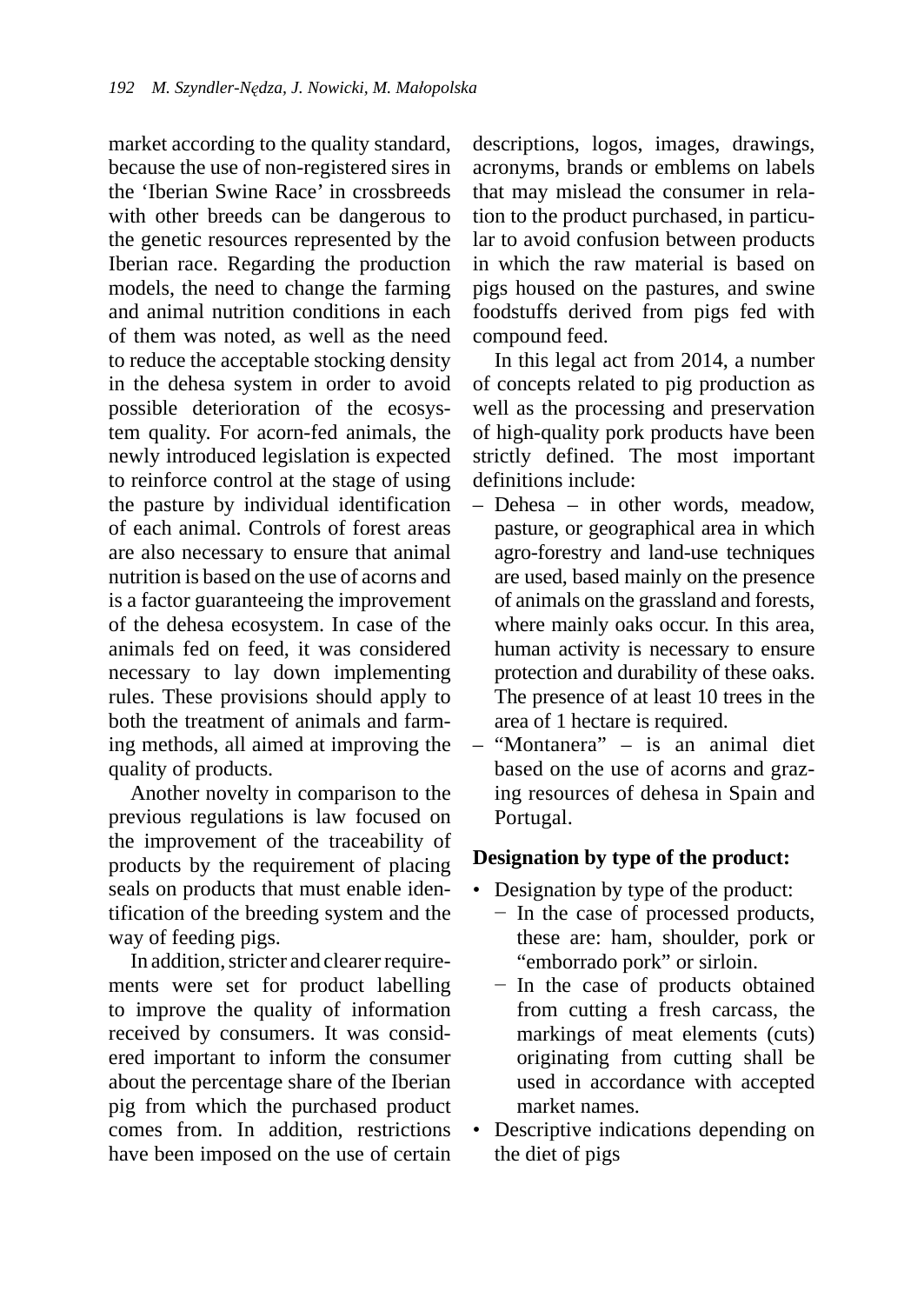− "De Bellota", or "acorn": in relation to products from animals slaughtered immediately after finishing the fattening period, based on acorns, grass and other natural resources of the meadow, without the use of additional nutrition.

In case of products marked as "Bellota", the annex to the mentioned decree (2014), the stocking density of animals staying on dehesa according to the percentage of the area covered by trees should be as presented in the Table 1.

On the other hand, in the case of products originating from animals whose feeding and proceedings to achieve the slaughtering weight, does not include the above mentioned point, the following descriptive markings are used:

- De Cebo de Campo in free translation, nutrition in the field – used in the case of products from animals that during fattening in the pasture used the resources of this pasture, but were also fed with feed consisting mainly of cereals and legumes.
- De Cebo in the case of animals fed with feed, consisting mainly of cereals and legumes, which are kept in intensive systems (with a small range).
- Designations according to the breed or crossing pattern
	- 100% Ibérico 100% Iberian breed – in the case of products derived from animals of 100% genetic purity of the Iberian race, whose parents also represent 100% racial purity and are registered in the appropriate breeding book.
	- Ibérico in the case of animal products with at least 50% of the Ibérico bred, whose parents fulfil the following conditions:
		- For products labelled "75% Ibérico" from animals with 75% Ibérico, mothers must be purebred Ibérico sows, registered in the studbook, while fathers must come from the crossbreed of the Ibérico pure-bred sire and Duroc's pure-bred father.
		- For products designated "50% Ibérico" from animals, Ibérico pure-bred sows are used, while fathers represent pure Duroc breed. Both must be registered in the appropriate genealogy lineage of the breed.

Determining the origin of parents is carried out using the so-called "racial

| Percentage share of the area covered | Maximum allowable stocking |
|--------------------------------------|----------------------------|
| with trees                           | density (animals/ha)       |
| to $10$                              | 0.25                       |
| to $15$                              | 0.42                       |
| to $20$                              | 0.58                       |
| to $25$                              | 0.75                       |
| to $30$                              | 0.92                       |
| to $35$                              | 1.08                       |
| Larger than 35                       | 1.25                       |

TABLE 1. The stocking density of animals staying on "La dehesa" according to the percentage of the area covered by trees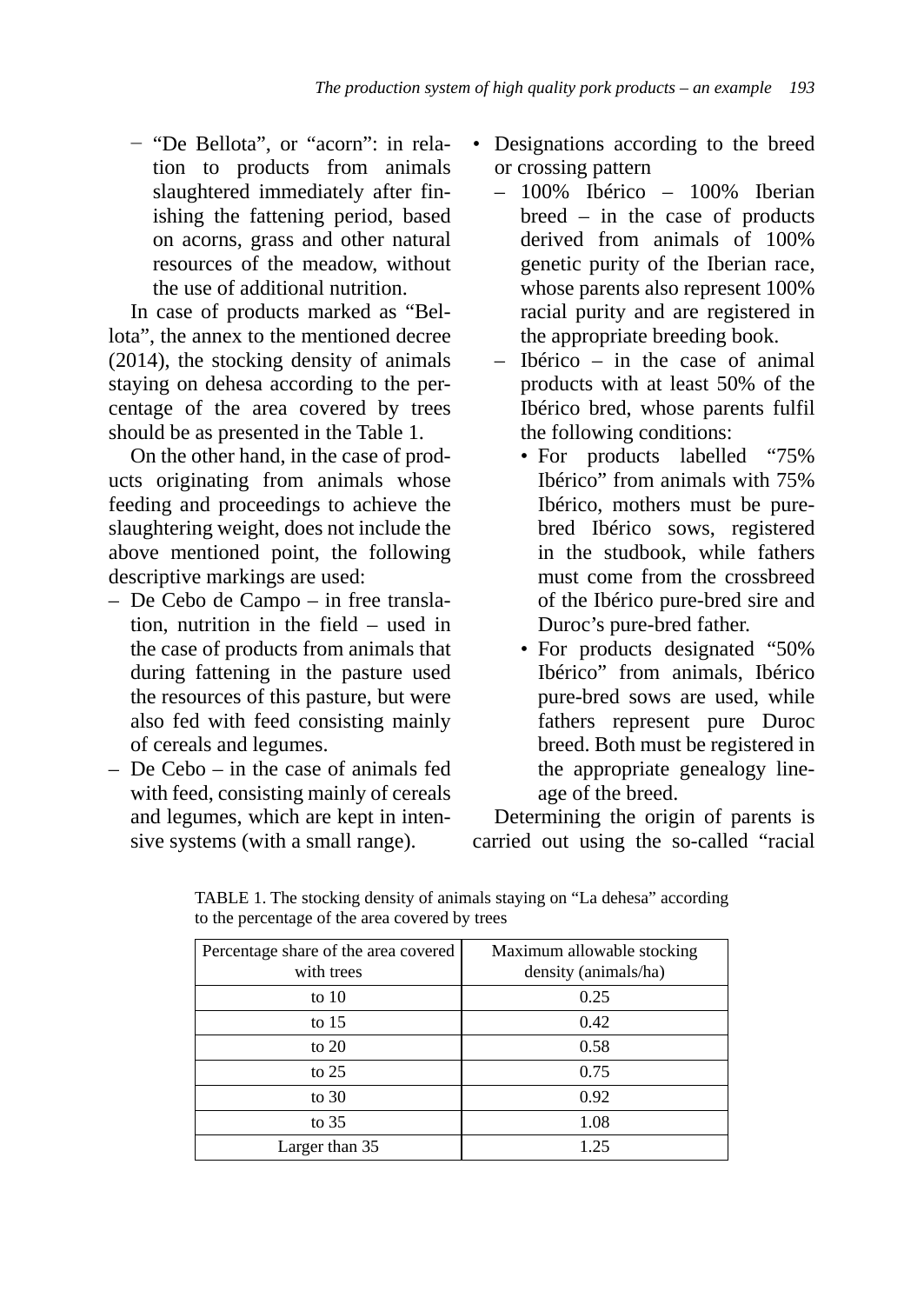certificates", issued by an appropriate officially recognized association to manage the so-called book of origin. Verification of the breeding factor of animals intended for slaughter to obtain Iberian products is carried out by a control body accredited by a Spanish national accreditation organization. In the label of pig product it is mandatory to give the percentages of Iberian pigs.

#### **Labelling**

Product labels, in accordance with the decree, must comply with the general applicable provisions on the labelling of food products. It is forbidden to use the trade name which is incomplete, adding to it terms other than the conditions specified in art. 3 of the Decree (2014). According to these regulations (BOE-A-2014-318; 2014) signs forming the trade name must be in a visible place and in each case, in the same field of view as the trade brand, in the same font size of the same size, thickness and colour.

In addition to the trade name, the products included in the discussed standard with the exception of fresh meat, must acquire the following mandatory information on the label:

In the case of products originating from crossbreds, the percentage of the Iberian animal from which the product originates is indicated by the expression "% Iberian breed". This indication must appear very close to the product name, using a font size of at least 75% of the product name and not less than the minimum size required in Article 13, paragraph. 2 of Regulation (EU) No 1169/2011. The label must also include the term "certified by" followed by the name of the independent control body or its acronym. This expression should be placed on the label next to the trade name. Currently, contrary to the regulation of the previous decree of 2007 (Royal Decree 1469/2007; BOE-A-2007- 19073), the use of the terms "Recebo" (fed with acorns and fed with compound feed) and "Ibérico puro" (pure Iberian) is also prohibited.

Products labelled "De bellota" must come from animals whose fattening is based on specific conditions, including: the introduction of animals into pastures and should take place between October 1 and December 15, which means the period of slaughter between December 15 and March 31.

The most important minimum conditions that animals must meet primarily relate to the body weight, which at the beginning of the fattening phase with the use of acorns must be ranged between 92 and 115 kg, with the minimum slaughter age – 14 months.

For consumers, however, the most important is the ability to easily identify product categories. Therefore, in contrast to the decree of 2007 (Royal Decree 1469/2007; BOE-A-2007-19073), the latest legislation Royal Decree 2014 (BOE-A-2014-318; 2014) introduces the colourful labels, where each colour is assigned to an appropriate category of hams depending on the way pigs are raised. The following colours are used:

- Black means feeding pigs during the period of being on dehesa only with acorns, the breed of pigs is 100% Ibérico (De Bellota, 100% Ibérico).
- Red means feeding with acorns, pigs are crossbreds with the Ibérico breed (De bellota, Ibérico)
- Green means feeding with commercial feed mixtures, however, animals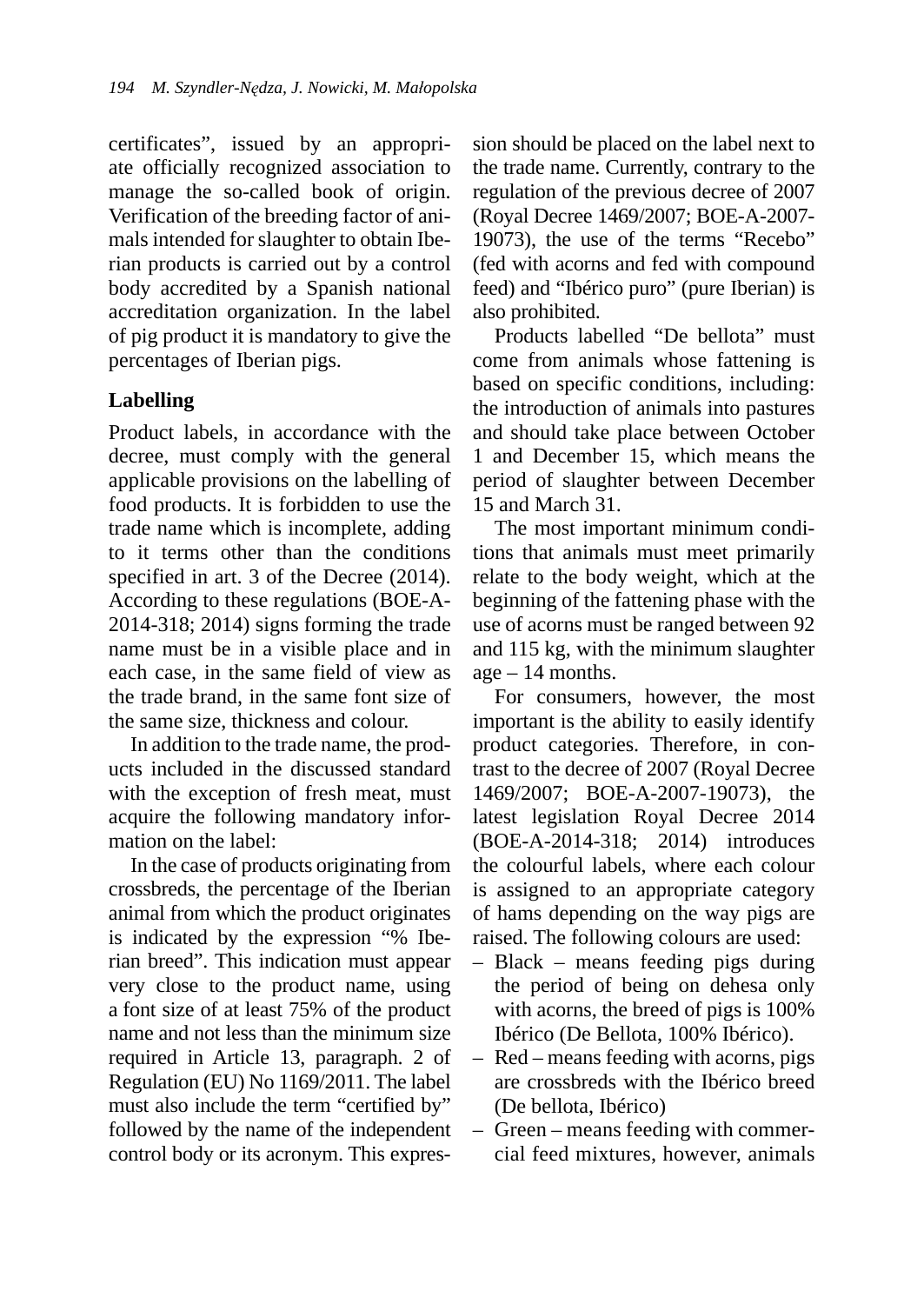can use its resources in the pasture, the pigs are crossbreds with the Ibérico breed (De Cebo de Campo, Ibérico).

– White – colour means animals fed with commercial feed mixtures, which are kept in buildings with access to small runs, pigs are crossbreds with the Ibérico breed (De Cebo, Ibérico).

Due to the fact that the process of ham ripening lasts for several years, transitional periods have been planned, according to which the processor holding products in development after the entry into force of this standard, but whose marketing is planned after March 1, 2014, while stocks last, may label products in accordance with the provisions of royal decree 1469/2007, or move to labelling them with new trade names in accordance with the 2014 standard.

## **SUMMARY**

Years of experience in the extensive Iberian pig production on pastureland areas and excellent ham production technology (Jamon Ibérico) leaded to fame and recognition of Spanish products around the world. Moreover, production technology is strengthened by law regulations (Royal decrees 2007 and 2014), which protect and stabilize the quality of final products. Iberian pigs, as a genetic recourses, are also under regulations concerning on the pigs' origin, treatment and breeding. Additionally, the labelling of regional products have been defined for easy identification of the breeding and feeding system of Iberian pigs. All the above actions are an good example of state's concern for the interest of both, consumers and producers, which also positively influence on promotion of dried ham (Jamon Ibérico) in many places around the world.

#### **REFERENCES**

- ANDRES A.I., CAVA R., MAYORAL A.I., TE-JEDA J.F., MORCUENDE D., RUIZ J. 2001: Oxidative stability and fatty acid composition of pig muscles as affected by rearing system, crossbreeding and metabolic type of muscle fibre. Meat Sci. 59: 39–47.
- ANDRES A.I., CAVA R., VENTANAS J., MURIEL E., RUIZ J. 2004: Lipid oxidative changes throughout the ripening of dry-cured Iberian hams with different salt contents and processing conditions. Food Chem. 84: 375– –381.
- AFFENTRANGER P., GERWIG C., SEEWER G.J.F., SCHWIIRER D., KIINZI N. 1996: Growth and carcass characteristics as well as meat and fat quality of three types of pigs under different feeding regimens. Livest Prod Sci. 45: 187–196.
- BARTON-GADE P., BLAABIERG L.O. 1989: Preliminary observations on the behaviour and meat quality of free range pigs. Proceedings of the 35th international congress of meat science and technology, 1002–1005.
- BEATTIE V.E., O'CONNELL N.E. 2002: Relationship between rooting behaviour and foraging in growing pigs. Anim. Welfare 11: 295–303.
- BEATTIE V.E., WALKER N., SNEDDON I.A. 1995: Effect of rearing environment and change of environment on the behaviour of gilts. Appl. Anim. Behav. Sci. 46: 57– 65.
- BOE-A-2007-19073. Real Decreto 1469/2007, de 2 de noviembre, por el que se aprueba la norma de calidad para la carne, el jamón, la paleta y la caña de lomo ibéricos [in Spanish].
- BOE-A-2014-318. Real Decreto 4/2014, de 10 de enero, por el que se aprueba la norma de calidad para la carne, el jamón, la paleta y la caña de lomo ibérico [in Spanish].
- CARRAPISO A.I., BONILLA F., GARCIA C. 2003: Effect of crossbreeding and rearing system on sensory characteristics of Iberian ham. Meat Sci. 65: 623–629.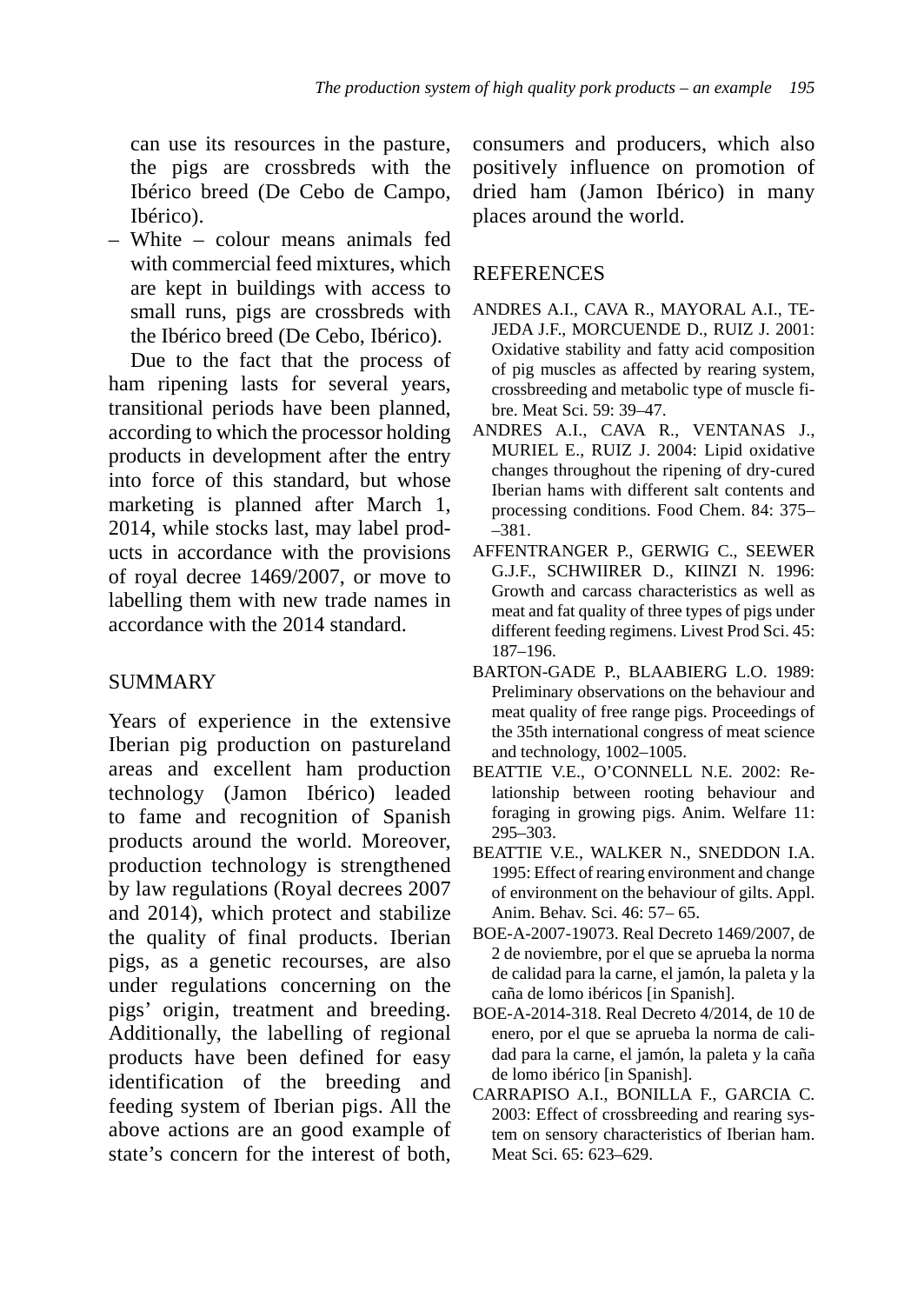- Dehesas y humedales, Retrieved from https:// www.juntadeandalucia.es/andalucia/naturalezapaisajes/dehesas\_humedales.html.
- EDWARDS S.A. 2005: Product quality attributes associated with outdoor pig production. Livest Prod Sci. 94: 5–14.
- EDWARDS S.A., ZANELLA A. 1996: Producao de suinos ao ar livre na Europa: bem-estar e consideracoes ambientais. Hora Vet. 92: 86–93 [in Spanish].
- ENFALT A.C., LUNDSTROM K., HANSSON I., LUNDHEIM N., NYSTROM P.E. 1997: Effects of outdoor rearing and sire breed (Duroc or Yorkshire) on carcass composition and sensory and technological meat quality. Meat Sci.  $45: 1 - 15.$
- EUROSTAT, Your key to European statistic. https://ec.europa.eu/eurostat/data/database
- FAO (Food and Agriculture Organization), Domestic Animal Diversity Information System (DAD-IS). http://www.fao.org/dad-is/browseby-country-and-species/en/
- FERNANDEZ A., GARCIA-GASCO J., DE PEDRO E., SILIO L., RODRIGUEZ M.C. 2007: Genetic antagonism between intramuscular fat content and primal cuts in Iberian pigs. Option Mediterranéennes. 76: 43–46.
- GANDEMER G., PICHOU D., BOUGUENNEC B., CARITEZ J.C., BERGE Ph., BRIAND E., LEGAULT C. 1990: Influence du system d'élevage et du génotype sur la composition chimique et les qualitiés organoleptiques du muscle Long Dorsal chez le porc. J. Rech. Porc. Fr. 22: 101–110 [in French].
- GANDEMER G. 2002: Lipids in muscles and adipose tissues, changes during processing and sensory properties of meat products. Meat Sci. 62: 309–321.
- GANDEMER G. 2009: Dry cured ham quality as related to lipid quality of raw material and lipid changes during processing: A review. Grasas y Aceites. 60: 297–307.
- GENTRY J.G., Mc GLONE J.J., BLANTON J.R. Jr., MILLER M.F. 2002: Alternative housing systems for pigs: influences on growth, composition, and pork quality. J Anim. Sci. 80 (7): 1781–1790.
- HOGBERG A., PICKOVA J., BABOL J., AN-DERSSON K., DUTTA P.C. 2002: Muscle lipids, vitamins E and A, and lipid oxidation as affected by diet and RN genotype in female

and castrated male Hampshire crossbreed pigs. Meat Sci. 60: 411–420.

- JANICKI B., BUZAŁA M. 2013: Effect of collagen on technological quality of meat. Żywność. Nauka. Technologia. Jakość. 2 (87): 19–29.
- JONSALL A., JOANSSON L., LUDSTROM K. 2001: Sensory quality and cooking loss of ham muscle (*M. Biceps femoris*) from pigs reared indoors and outdoors. Meat Sci. 57: 245–250.
- KELLY H.R.C., BRUCE J.M., ENGLISH P.R., FOWLER V.R., EDWARDS S.A. 2000: Behaviour of 3-week weaned pigs in straw – flow, deep straw and flat deck housing systems. Appl. Anim. Behav. Sci. 68: 269–280.
- LOPEZ-BOTE C.J. 1998: Sustained utilization of the Iberian pig breed. Meat Sci. 49: 17–27.
- LOPEZ-BOTE C.J., TOLDRA F., DAZA A., FERRER J.M., MENOYO D., SILIO L., RO-DRIQUEZ M.C. 2008: Effect of exercise on skeletal muscle proteolytic enzyme activity and meat quality characteristics in Iberian pigs. Meat Sci. 79: 71–76.
- LYONS C.A.P., BRUCE J.M., FOWLER V.R., ENGLISH P.R. 1995: A comparison of productivity and welfare of growing pigs in four intensive systems. Livest. Prod. Sci. 43: 265–274.
- MAYORAL A.I., DORADO M., GUILLEN M.T., ROBINA A., VIVO J.M., VAZQUEZ C., RUIZ C. 1999: Development of meat and carcass quality characteristics in Iberian pigs reared outdoors. Meat Sci. 52: 315–324.
- NILZÉN V., BABOL J., DUTTA P.C., LUNDE-HEIM N., ENFÄLT A.C., LUNDSTRÖM K. 2001: Free range rearing of pigs with access to pasture grazing–effect on fatty acid composition and lipid oxidation products. Meat Sci. 58: 267–275.
- NOWICKI J., KLOCEK C. 2012: The effect of aromatized environmental enrichment in pen on social relations and behavioural profile of newly mixed weaners. Ann. Anim. Sci. 12 (3): 403–412.
- NOWICKI J., POPEK S., ŚWIERKOSZ S., OL-CZAK K., TUZ R., SCHWARZ T. 2014. The effect of housing fatteners in outside run enclosure on the daily behavioural profile and chosen parameters of meat quality. Episteme. 22: 385–395.
- NOWICKI J., ŚWIERKOSZ S., TUZ R., SCHWARZ T. 2015. The influence of aroma-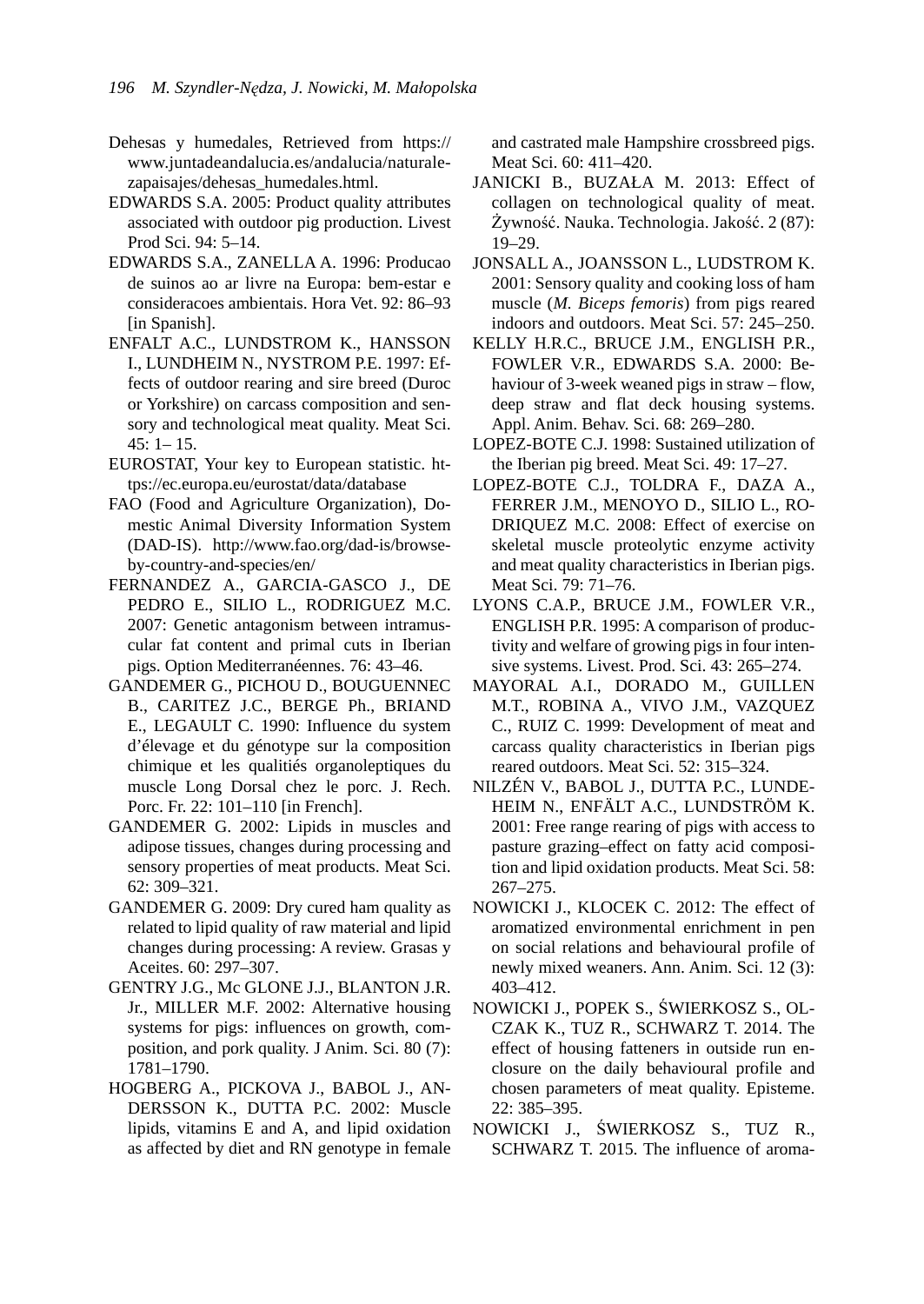tized environmental enrichment objects with changeable aromas on the behaviour of weaned piglets. Vet. Arhiv. 85 (4): 425–435.

- OLCZAK K., NOWICKI J., KLOCEK C. 2015: Pig behaviour in relation to weather conditionsa review. Ann. Anim. Sci. 15 (3): 601–610.
- PÉREZ-PALACIOS T., ANTEQUERA T., DU-RÁN M.L, CARO A., RODRÍGUEZ P.G., RUIZ J. 2010: MRI-based analysis, lipid composition and sensory traits for studying Iberian dry-cured hams from pigs fed with different diets. Food Res. Int. 43: 248–254.
- PUGLIESE C., BOZZI R., CAMPODONI G., ACCIAIOLI A., FRANCI O., GANDINI G. 2005: Performance of Cinta Senese pigs reared outdoors and indoors. 1. Meat and subcutaneous fat characteristics. Meat Sci. 69: 459–464.
- PUGLIESE C., CALAGNA G., CHIOFALO V., MORETTI V., MARGIOTTA S., FRANCI O., GANDINI G. 2004: Comparison of the performances of Nero Siciliano pigs reared indoors and outdoors. 2. Joints composition, meat and fat traits. Meat Sci. 68: 523–528.
- PUGLIESE C., SIRTORI F. 2012: Quality of meat and meat products produced from southern European pig breeds. Meat Sci. 90: 511–518.
- Regulation (EU) No 1169/2011 of the European Parliament and of the Council of 25 October 2011 on the provision of food information to consumers, amending Regulations (EC) No 1924/2006 and (EC) No 1925/2006 of the European Parliament and of the Council, and repealing Commission Directive 87/250/EEC, Council Directive 90/496/EEC, Commission Directive 1999/10/EC, Directive 2000/13/EC of the European Parliament and of the Council, Commission Directives 2002/67/EC and 2008/5/EC and Commission Regulation (EC) No 608/2004 Text with EEA relevance.
- REY A.I., LOPEZ-BOTE C.J. 2001: Effect of dietary copper and vitamin E supplementation, and extensive feeding with acorn and grass on Longissimus muscle composition and susceptibility to oxidation in Iberian pigs. J. Anim. Physiol. Anim. Nutr. 85: 281–292.
- SCOTT K., TAYLO L., GILL B.P., EDWAEDS S.A. 2006: Influence of different types of environmental enrichment on the behaviour of finishing pigs in two different housing systems. 1. Hanging toy versus rootable substrate. Appl. Anim. Behav. Sci. 99: 222–229.
- Scientific Report "The Welfare of Weaners and Rearing Pigs: Effects of Different Space Allowances and Floor Types", EFSA-Q-2004-077.
- STOLBA A., WOOD-GUSH D.G.M. 1989: The behaviour of pigs in a semi-natural environment. Anim. Prod. 48: 419–425.
- STUDNITZ M., JENSEN M.B., PEDERSEN L.J. 2007: Why do pigs root and in what will they root? A Review on the exploratory behaviour of pigs in relation to environmental enrichment. Appl. Anim. Behav. Sci. 107: 183–197.
- System report: Iberian Dehesas, Spain, AGFOR-WARD. Retrieved from https://www.agforward.eu/index.php/en/dehesa-farms-in-spain. html?file=files/agforward/documents/WP2\_ ES\_Dehesa\_system\_description.pdf
- VANDE WEERD H.A., DOCKING C.M., DAY J.E.L., EDWARDS S.A. 2005: The development of harmful social behaviour in pigs with intact tails and different enrichment backgrounds in two housing systems. Anim. Sci. 80: 289–298.
- WARRISS P.D. 1994: Antemortem handling of pigs. In: D.J.A. Cole, J. Wiseman, M.A. Varley (Eds), Principles of pig science. Nottingham University Press, Loughborough, 425–432.

**Streszczenie:** *Przykład systemu produkcji wysokojakościowych produktów z wieprzowiny.* Celem artykułu było przedstawienie hiszpańskiego modelu produkcji szynek suszonych Jamon Ibérico. Wieloletnie doświadczenie Hiszpanów w ekstensywnym tuczu świń iberyjskich z wykorzystaniem potencjału obszarów pastwiskowo-leśnych zwanych dehesa oraz dopracowanie technologii produkcji szynek w powolnym procesie suszenia sprawia, że otrzymany produkt (Jamon Ibérico) charakteryzuje się bardzo dobrą jakością (potwierdzoną badaniami naukowymi) i smakowitością (niespotykanym w innych produktach aromacie mięsa). Ustanowione regulacje prawne tej produkcji w dekretach królewskich wydanych w 2007 roku, a następnie w 2014 roku wprowadziły wiele przepisów mających na celu poprawę i stabilizację jakości produktu końcowego. Dbając o bezpieczeństwo zasobów genetycznych świń rasy iberyjskiej, zaostrzono przepisy dotyczące pochodzenia zwierząt, sposobu ich traktowania oraz metod hodowli. Ponadto określono warunki etykietowania produktów regionalnych, które umożliwiają identyfikację systemu chowu i sposobu żywienia świń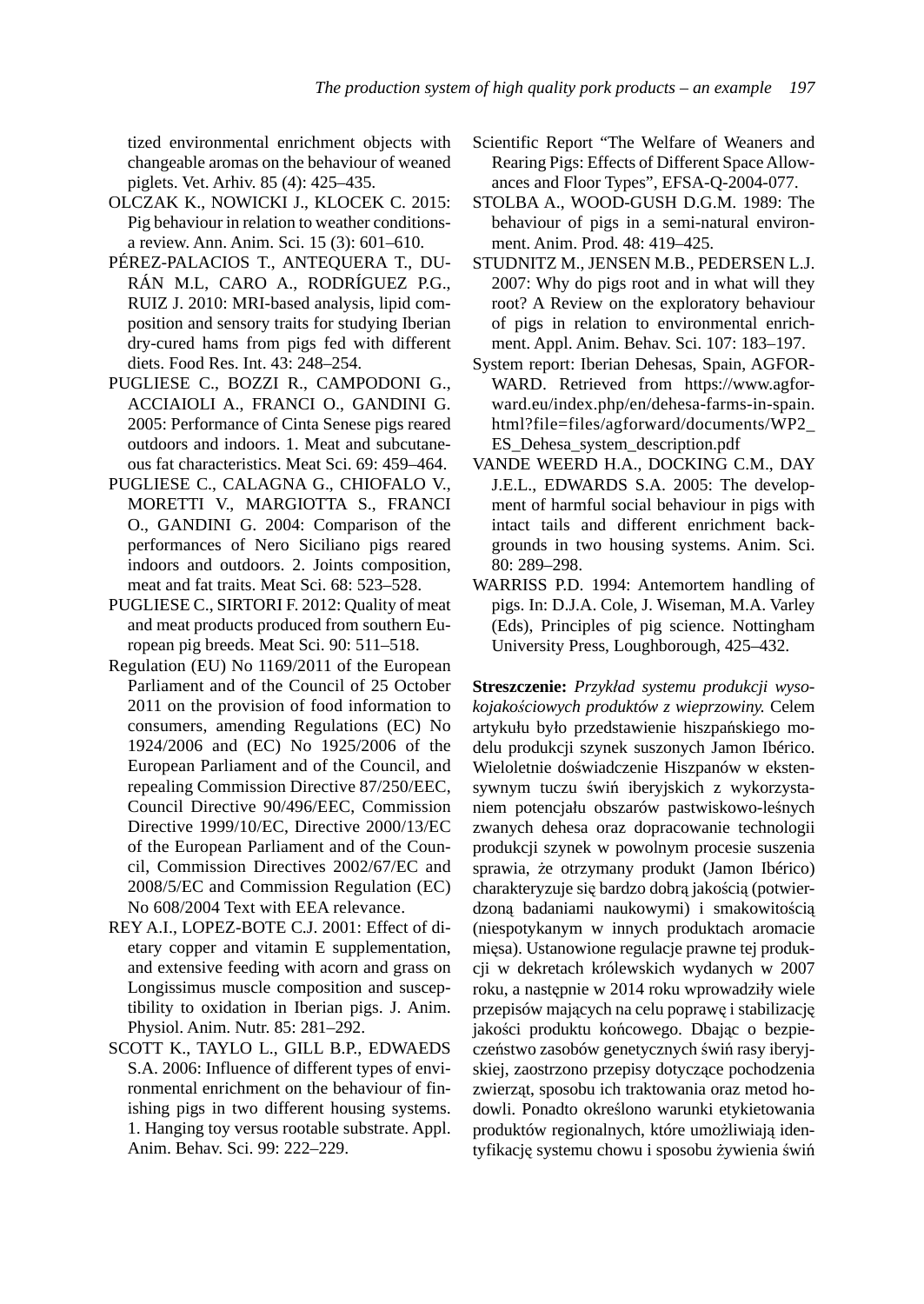iberyjskich poprzez umieszczanie odpowiednich oznaczeń na etykietach gotowych produktów. Powyższe działania są przykładem troski Hiszpanii o interes zarówno konsumentów, jak i producentów wieprzowych produktów iberyjskich. Przy jednocześnie prężnie działającym systemie promocji szynka suszona Jamon Ibérico znana jest nie tylko w Hiszpanii, ale i w całej Europie.

*Słowa kluczowe*: świnie Ibérico, tucz, produkt regionalny, regulacje prawne

## *MS received 6.02.2019 MS accepted 10.05.2019*

#### **Authors' address:**

Magdalena Szyndler-Nędza Zakład Hodowli Trzody Chlewnej Instytut Zootechniki – PIB ul. Krakowska 1 32-083 Balice, Poland e-mail: magdalena.szyndler@izoo.krakow.pl